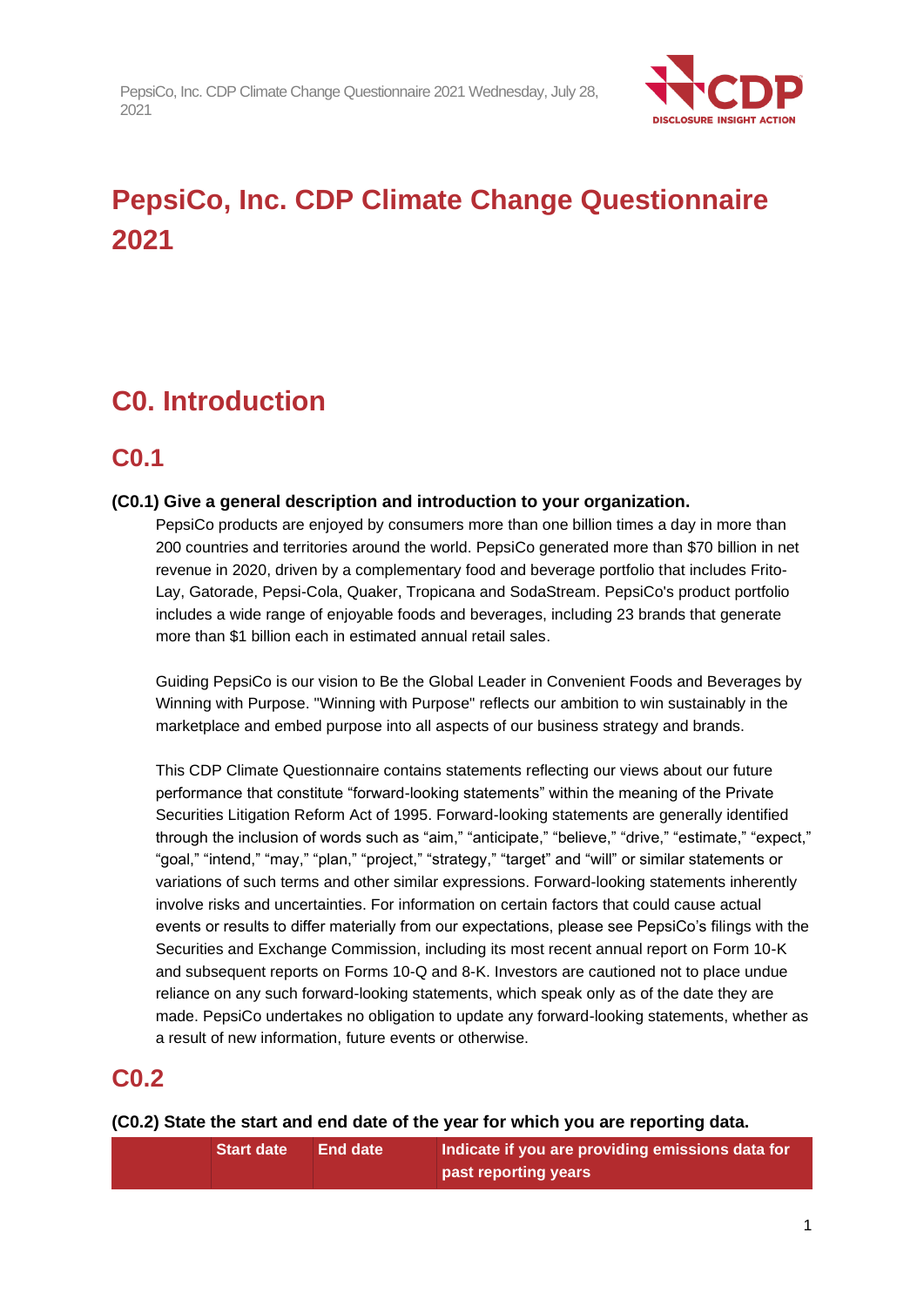

| <b>Reporting</b> | January * | December 31, | <b>No</b> |
|------------------|-----------|--------------|-----------|
| <b>year</b>      | 2020      | 2020         |           |

### **C0.3**

#### **(C0.3) Select the countries/areas for which you will be supplying data.**

Argentina Australia Belgium Bosnia & Herzegovina Brazil Canada Chile China Colombia Costa Rica Cyprus **Czechia** Dominican Republic Ecuador Egypt El Salvador Estonia France Georgia **Germany** Greece Guatemala Honduras Hungary India Ireland Israel Italy Jordan Kyrgyzstan Mexico **Netherlands** New Zealand Pakistan Panama Paraguay Peru Poland Portugal Romania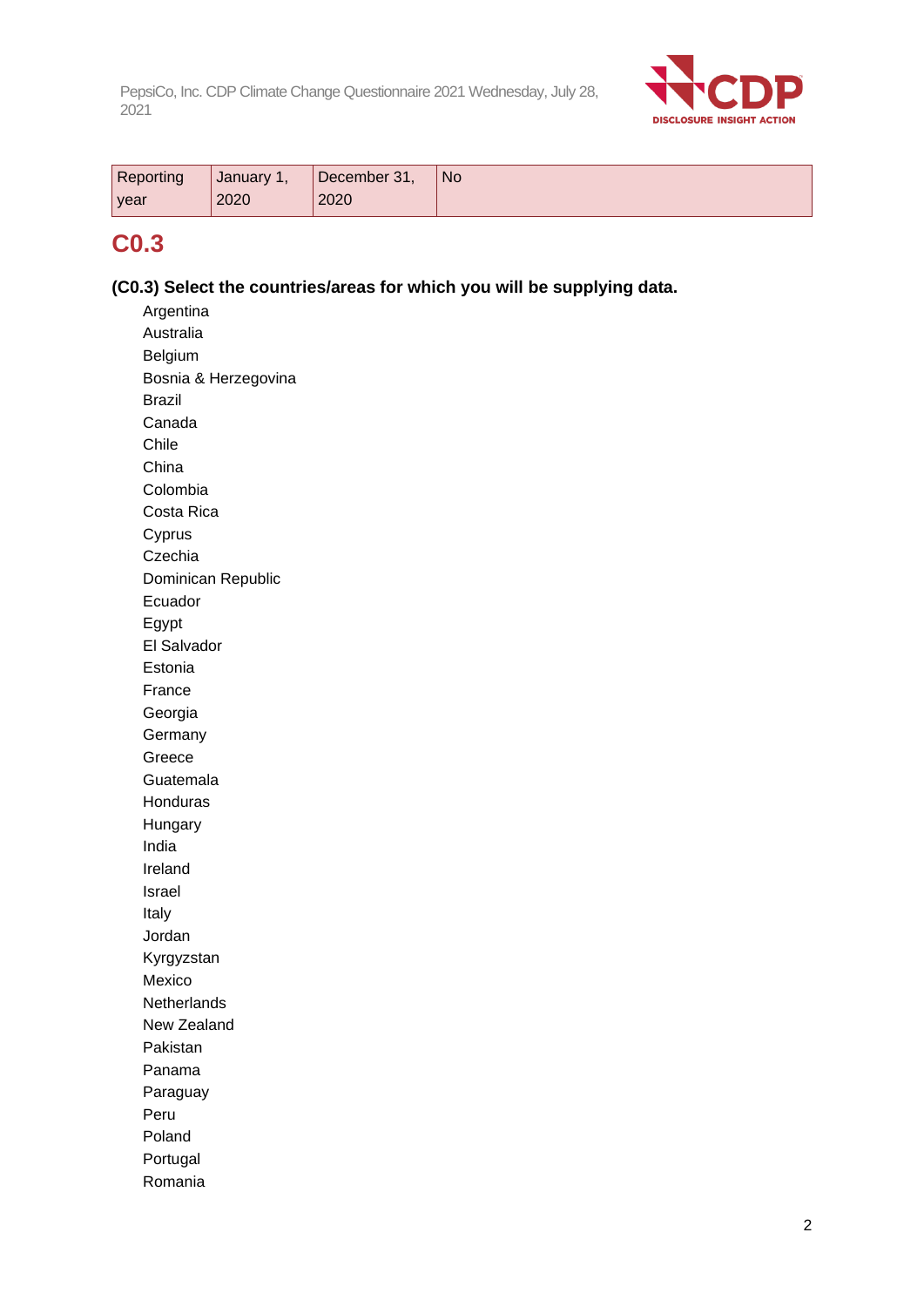

Russian Federation Saudi Arabia Serbia **Singapore** Slovakia South Africa Spain Taiwan, Greater China Thailand **Turkey** Ukraine United Kingdom of Great Britain and Northern Ireland United States of America

### **C0.4**

**(C0.4) Select the currency used for all financial information disclosed throughout your response.**

USD

### **C0.5**

**(C0.5) Select the option that describes the reporting boundary for which climaterelated impacts on your business are being reported. Note that this option should align with your chosen approach for consolidating your GHG inventory.**

Operational control

## **C-AC0.6/C-FB0.6/C-PF0.6**

**(C-AC0.6/C-FB0.6/C-PF0.6) Are emissions from agricultural/forestry, processing/manufacturing, distribution activities or emissions from the consumption of your products – whether in your direct operations or in other parts of your value chain – relevant to your current CDP climate change disclosure?**

|                             | <b>Relevance</b>                                                                                        |
|-----------------------------|---------------------------------------------------------------------------------------------------------|
| <b>Agriculture/Forestry</b> | Elsewhere in the value chain only<br>[Agriculture/Forestry/processing/manufacturing/Distribution only]  |
| Processing/Manufacturing    | Both direct operations and elsewhere in the value chain<br>[Processing/manufacturing/Distribution only] |
| <b>Distribution</b>         | Both direct operations and elsewhere in the value chain<br>[Processing/manufacturing/Distribution only] |
| Consumption                 | Yes [Consumption only]                                                                                  |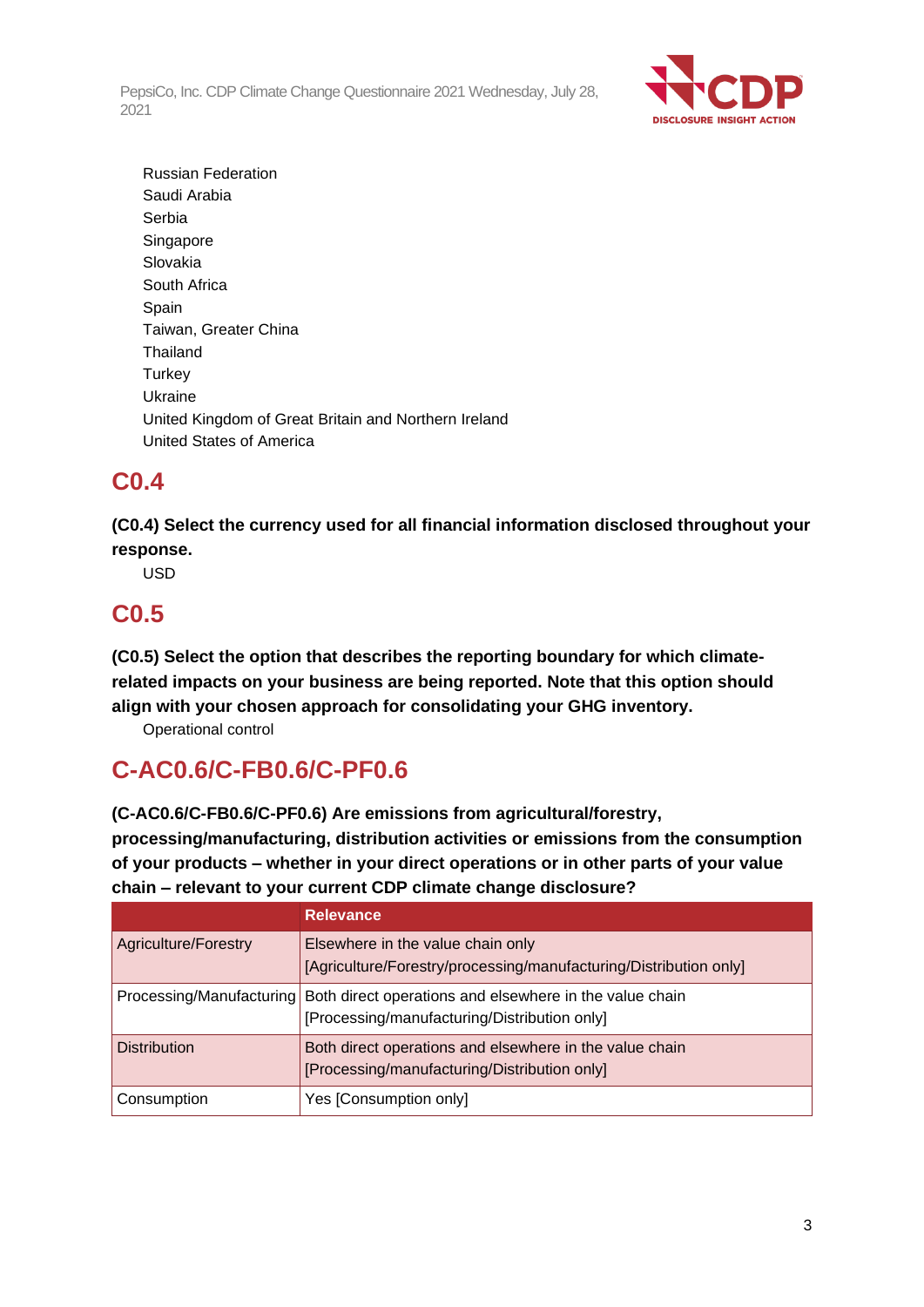

## **C-AC0.6b/C-FB0.6b/C-PF0.6b**

**(C-AC0.6b/C-FB0.6b/C-PF0.6b) Why are emissions from agricultural/forestry activities undertaken on your own land not relevant to your current CDP climate change disclosure?**

#### **Row 1**

#### **Primary reason**

Evaluated but judged to be unimportant

#### **Please explain**

PepsiCo owns/manages some agricultural land within our direct operations. Lands are usually used to grow crops for our products. The amount of land this represents in our overall agricultural supply chain is judged to be small and, therefore, de minimis. Due to internal complexities in collecting this data we are not reporting emissions from Company-owned agricultural land.

### **C-AC0.7/C-FB0.7/C-PF0.7**

**(C-AC0.7/C-FB0.7/C-PF0.7) Which agricultural commodity(ies) that your organization produces and/or sources are the most significant to your business by revenue? Select up to five.**

**Agricultural commodity**

Palm Oil

**% of revenue dependent on this agricultural commodity** 40-60%

#### **Produced or sourced**

Sourced

#### **Please explain**

Revenue dependent on this commodity is disclosed as an aggregate of all commodities listed here. We do not have sufficient data to determine revenue dependence of each commodity at this time.

## **Agricultural commodity**

Sugar

**% of revenue dependent on this agricultural commodity** 40-60%

#### **Produced or sourced**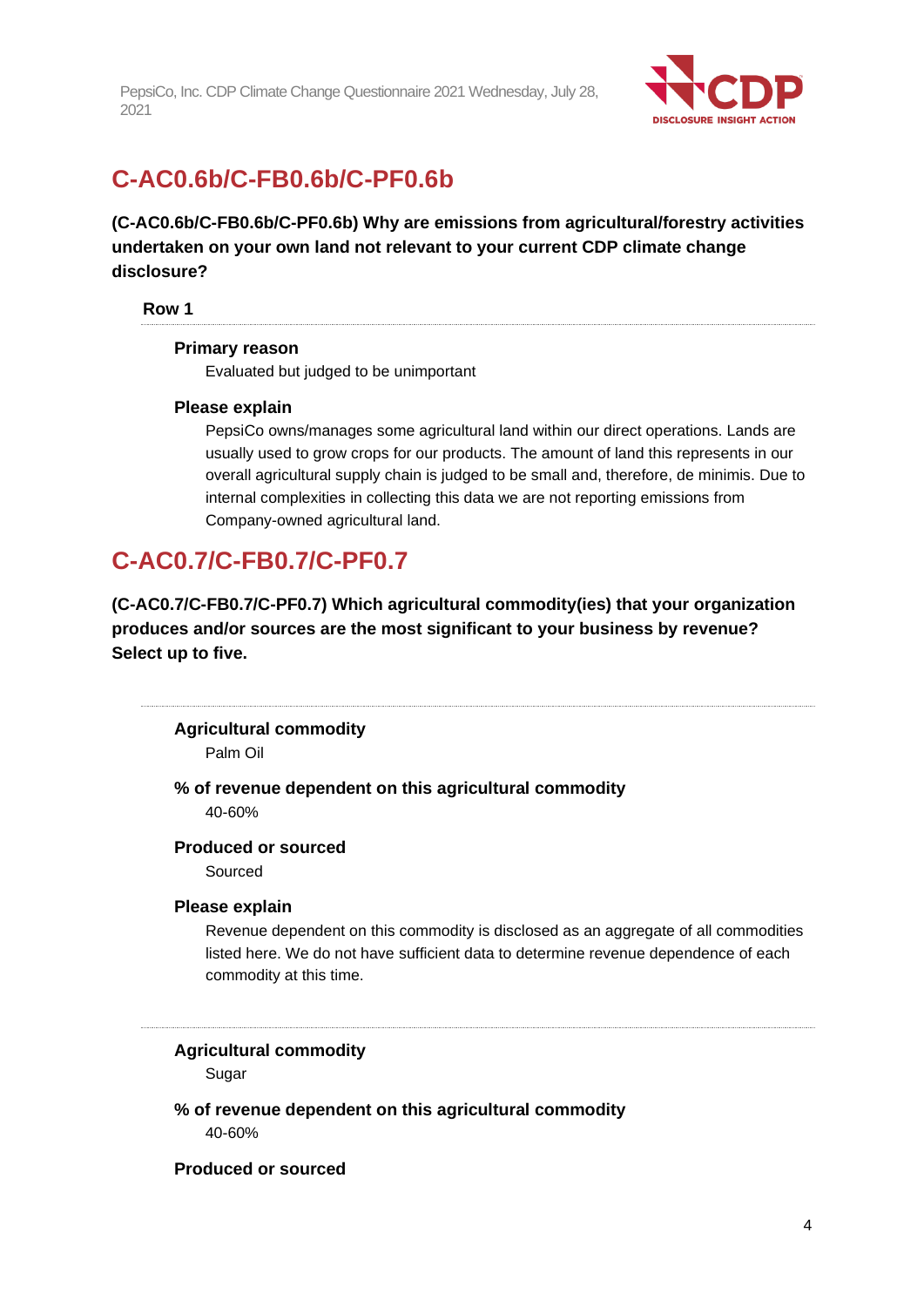

#### Sourced

#### **Please explain**

Revenue dependent on this commodity is disclosed as an aggregate of all commodities listed here. We do not have sufficient data to determine revenue dependence of each commodity at this time.

#### **Agricultural commodity**

Wheat

#### **% of revenue dependent on this agricultural commodity**

40-60%

#### **Produced or sourced**

Sourced

#### **Please explain**

Revenue dependent on this commodity is disclosed as an aggregate of all commodities listed here. We do not have sufficient data to determine revenue dependence of each commodity at this time.

#### **Agricultural commodity**

Other, please specify Potatoes

#### **% of revenue dependent on this agricultural commodity** 40-60%

#### **Produced or sourced**

Sourced

#### **Please explain**

Revenue dependent on this commodity is disclosed as an aggregate of all commodities listed here. We do not have sufficient data to determine revenue dependence of each commodity at this time.

#### **Agricultural commodity**

Other, please specify Corn

### **% of revenue dependent on this agricultural commodity**

40-60%

#### **Produced or sourced**

Sourced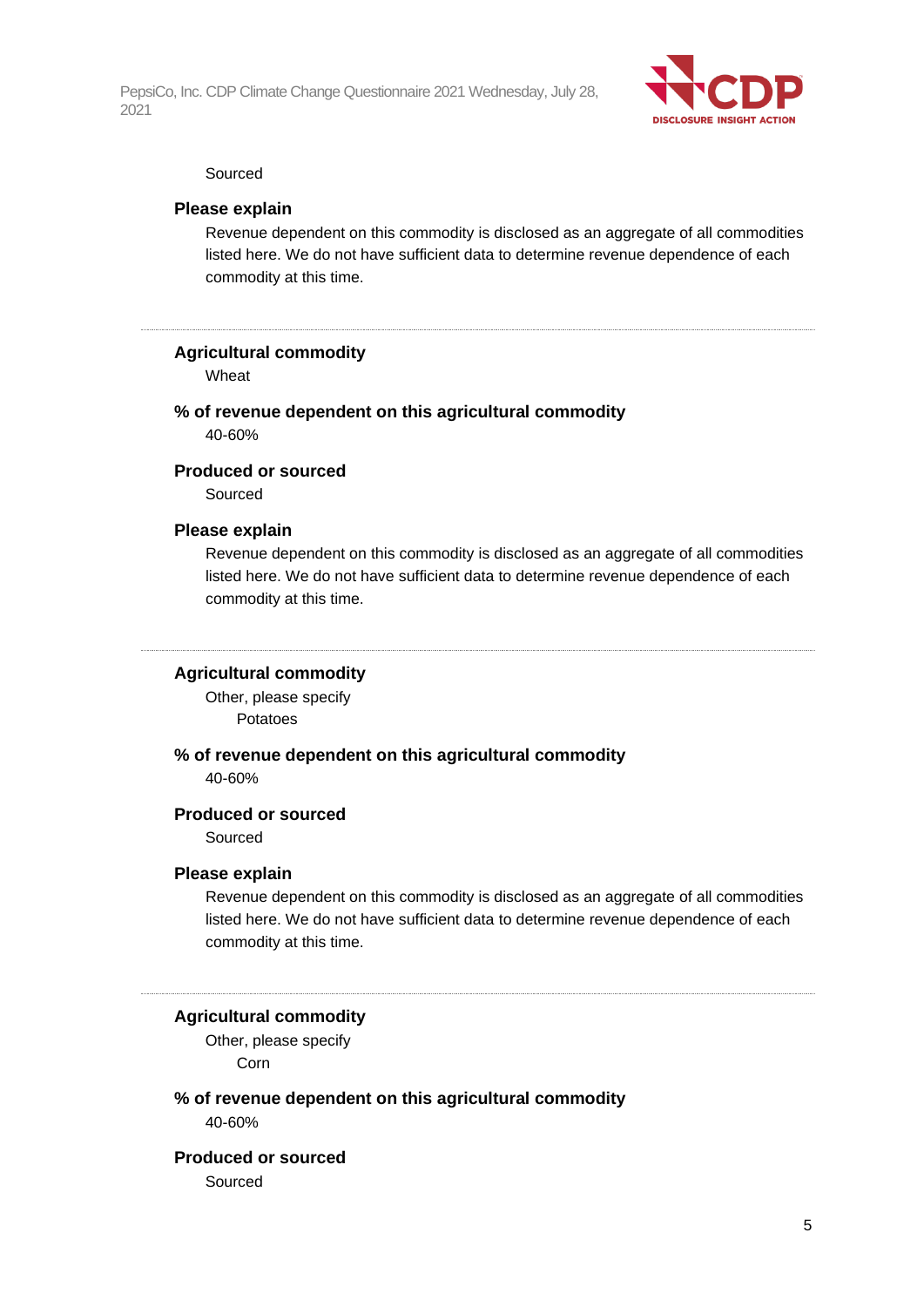

#### **Please explain**

This includes High Fructose Corn Syrup sourcing. Revenue dependent on this commodity is disclosed as an aggregate of all commodities listed here. We do not have sufficient data to determine revenue dependence of each commodity at this time.

## **C1. Governance**

### **C1.1**

#### **(C1.1) Is there board-level oversight of climate-related issues within your organization?**

Yes

### **C1.1a**

**(C1.1a) Identify the position(s) (do not include any names) of the individual(s) on the board with responsibility for climate-related issues.**

| <b>Position of</b><br>individual(s) | <b>Please explain</b>                                                                                                                                                                                                                                                                                                                                                                                                                                                                                                                                                                                                                                                                                                                                                                                                                                                                                                                                                                                                                                                                                                                                                                                                                                                                                                                                                                                                                                                                                                |
|-------------------------------------|----------------------------------------------------------------------------------------------------------------------------------------------------------------------------------------------------------------------------------------------------------------------------------------------------------------------------------------------------------------------------------------------------------------------------------------------------------------------------------------------------------------------------------------------------------------------------------------------------------------------------------------------------------------------------------------------------------------------------------------------------------------------------------------------------------------------------------------------------------------------------------------------------------------------------------------------------------------------------------------------------------------------------------------------------------------------------------------------------------------------------------------------------------------------------------------------------------------------------------------------------------------------------------------------------------------------------------------------------------------------------------------------------------------------------------------------------------------------------------------------------------------------|
| Board-level<br>committee            | Under PepsiCo's By-Laws and Corporate Governance Guidelines, the Board has<br>responsibility to manage the business of the Company. Sustainability matters,<br>including climate change, are integrated into our business. Therefore, the Board<br>considers them an integral part of its oversight. The Sustainability, Diversity and<br>Public Policy Committee (SDPPC) assists the Board in providing more focused<br>oversight of the Company's policies, programs and related risks that concern key<br>sustainability and climate matters. The Risk Committee (PRC) of the Board,<br>including PepsiCo's Chairman and CEO, assists to identify, assess, prioritize and<br>address our top strategic, operating, and business risks. The PRC is also<br>responsible for reporting progress on our risk mitigation efforts to the Board,<br>including with respect to climate-related risks. The PepsiCo Executive Committee<br>(PEC) has direct oversight of the sustainability and climate agenda, including<br>strategic decisions and performance management. The PEC is made up of the<br>Chairman & CEO, the CFO, sector CEOs and functional heads, ensuring that<br>sustainability is a key accountability for every member of our senior leadership<br>team. The PEC made the decision to sign the Business Ambition for 1.5C Pledge in<br>2020 and adopt a new climate goal in line with the pledge in 2021, and the SDPP<br>Committee was actively engaged in discussions regarding these commitments. |

### **C1.1b**

**(C1.1b) Provide further details on the board's oversight of climate-related issues.**

| Frequency with     | Governance | <b>Please explain</b> |
|--------------------|------------|-----------------------|
| which climate-     |            |                       |
| related issues are |            |                       |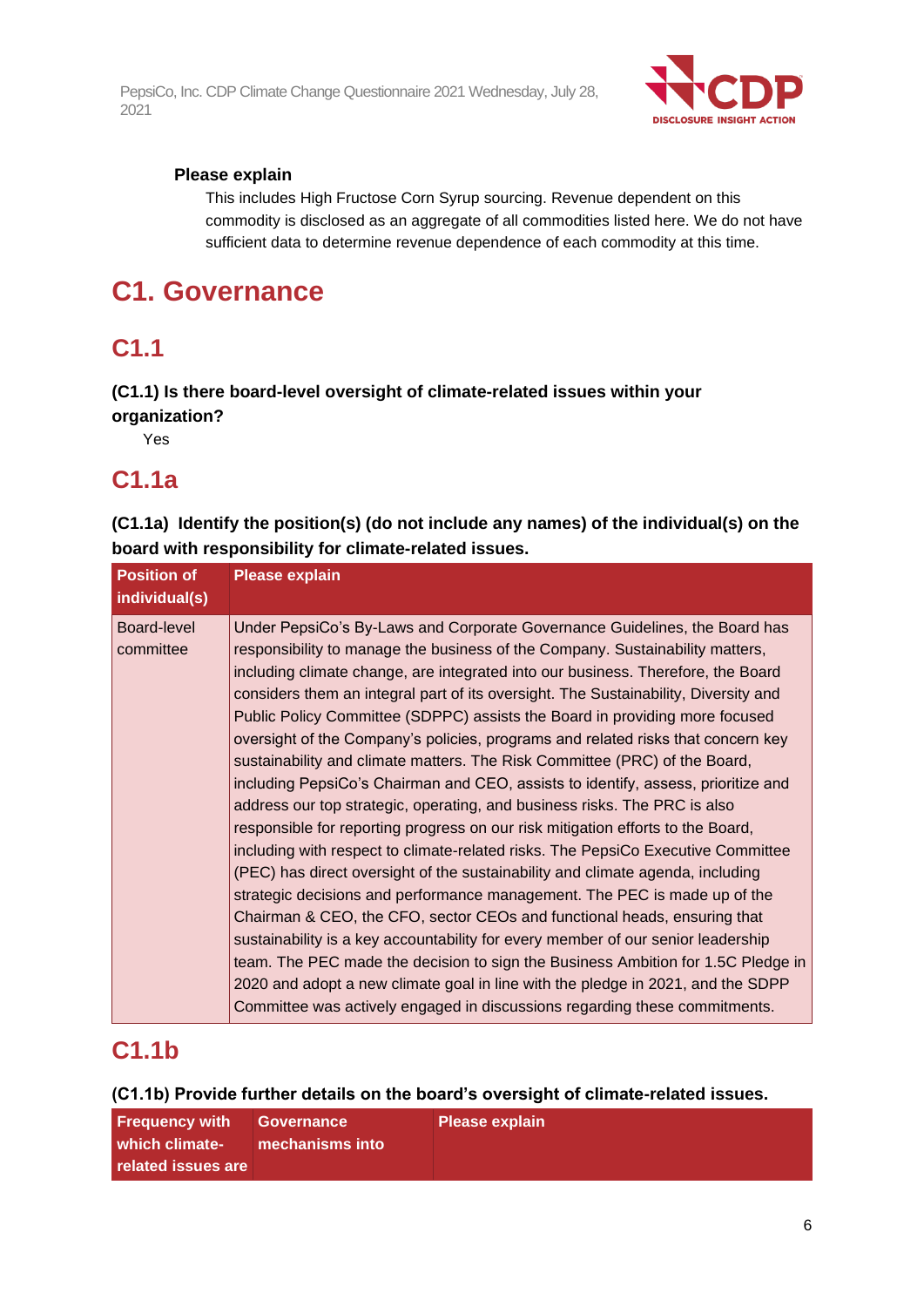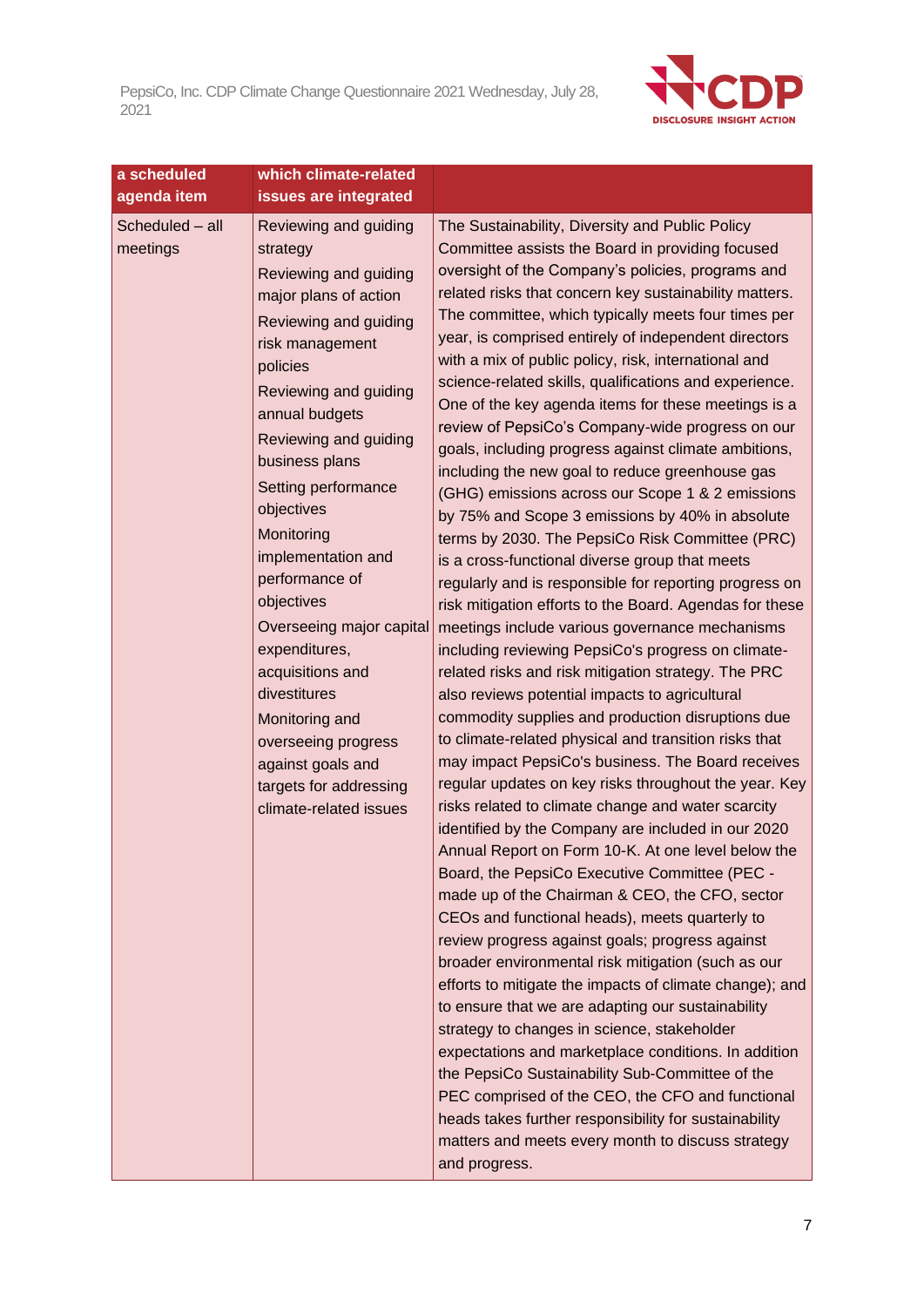

## **C1.2**

### **(C1.2) Provide the highest management-level position(s) or committee(s) with responsibility for climate-related issues.**

| Name of the position(s)<br>and/or committee(s) | <b>Responsibility</b>                                                     | Frequency of reporting to the<br>board on climate-related<br><b>issues</b> |
|------------------------------------------------|---------------------------------------------------------------------------|----------------------------------------------------------------------------|
| <b>Chief Executive Officer</b><br>(CEO)        | Both assessing and managing<br>climate-related risks and<br>opportunities | Quarterly                                                                  |

## **C1.2a**

#### **(C1.2a) Describe where in the organizational structure this/these position(s) and/or committees lie, what their associated responsibilities are, and how climate-related issues are monitored (do not include the names of individuals).**

In 2019, PepsiCo's CEO convened a PepsiCo Executive Committee Sustainability Subcommittee, which he chairs, and which includes Executives, including PepsiCo's Chief Sustainability Officer (CSO). The members of this committee were selected to ensure that key business functions that influence our sustainability performance are engaged in overseeing our sustainability efforts at the highest level. The Sustainability Subcommittee meets every month and climate topics addressed include reviewing progress against our strategy as well as assessing and approving improvements to our strategy. One example of this is our commitment to raising our ambition in climate change mitigation by signing the Business Ambition for 1.5C pledge in early 2020. Another related example is developing and getting our new climate goal approved by the Science Based Target Initiative (SBTi) in late 2020.

In addition, CSO oversees the Company's sustainability program. The CSO brings deep business knowledge and insights to guide the Company's sustainability led business transformation efforts, as well as an intimate understanding of the challenges and opportunities that lie at the intersection of food, the environment, and people. The CSO is involved in the day-to-day management of our strategy toward delivery of our sustainability agenda, and their responsibilities include providing strategic direction, guidance and leadership on critical climaterelated issues facing the Company and actions the Company must take. Climate-related issues monitoring and overseeing the delivery of our climate goal fall directly under the responsibilities of the Chief Sustainability Officer. The CSO is regularly apprised of our progress towards our climate goal and related issues. Based on this, the CSO is involved in aligning the PepsiCo Executive Committee (PEC) and the Board on strategic decisions toward mitigating climate risks, enhancing PepsiCo's reputation and positioning the business for future success.

The PepsiCo Risk Committee (PRC) comprised of the Chairman & CEO, the CFO, the CSO and functional heads meet every quarter to identify, assess, prioritize, address, manage, monitor and communicate our top enterprise risks of which climate-related risks is one. The PRC is also responsible for reporting progress on our risk mitigation efforts to the Board.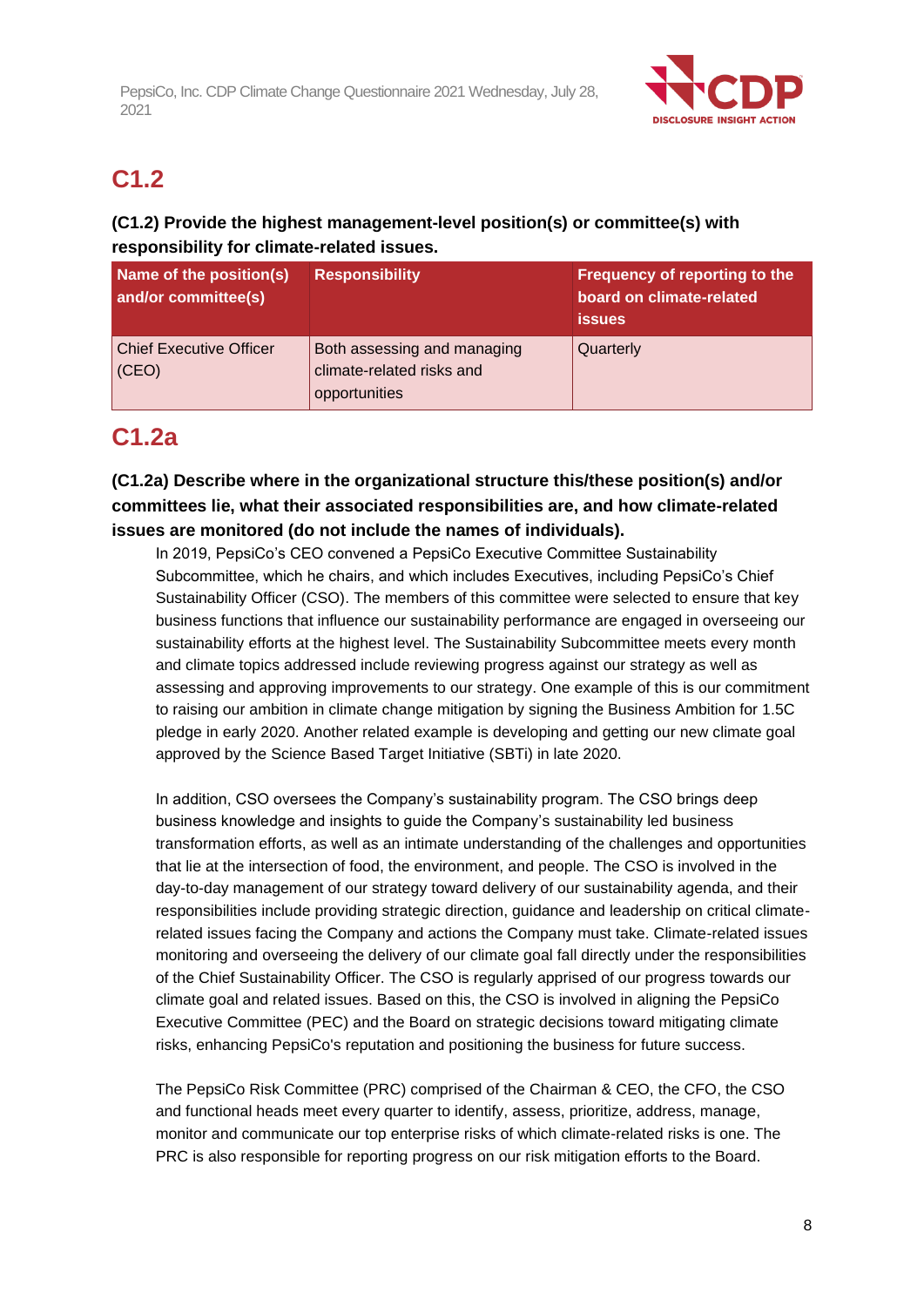

## **C1.3**

### **(C1.3) Do you provide incentives for the management of climate-related issues, including the attainment of targets?**

|     | <b>Provide incentives</b><br>for the management<br>of climate-related<br><b>issues</b> | <b>Comment</b>                                                                                                                                                                                                                                                                                                                                                                                                                                                                       |
|-----|----------------------------------------------------------------------------------------|--------------------------------------------------------------------------------------------------------------------------------------------------------------------------------------------------------------------------------------------------------------------------------------------------------------------------------------------------------------------------------------------------------------------------------------------------------------------------------------|
| Row | Yes                                                                                    | Our executive officers have certain annual strategic objectives that are<br>aligned with the achievement of our long-term sustainability agenda<br>including our climate goal, generally tailored to each executive's role<br>and scope of responsibilities. Performance against these is evaluated<br>for each executive officer, in conjunction with individual contributions<br>to broader strategic business imperatives, impacting the payout of the<br>annual incentive award. |

## **C1.3a**

### **(C1.3a) Provide further details on the incentives provided for the management of climate-related issues (do not include the names of individuals).**

| <b>Entitled to</b><br>incentive          | <b>Type of</b><br><i>incentive</i> | <b>Activity</b><br>inventivized         | <b>Comment</b>                                                                                                                                                                                                                                                                                                                                                                                                                                                          |
|------------------------------------------|------------------------------------|-----------------------------------------|-------------------------------------------------------------------------------------------------------------------------------------------------------------------------------------------------------------------------------------------------------------------------------------------------------------------------------------------------------------------------------------------------------------------------------------------------------------------------|
| Corporate<br>executive team              | Monetary<br>reward                 | <b>Emissions</b><br>reduction<br>target | Our executive officers have certain annual strategic<br>objectives that are aligned with the achievement of our<br>long-term sustainability agenda, generally tailored to<br>each executive's role and scope of responsibilities.<br>Performance against these objectives is evaluated for<br>each executive officer, in conjunction with individual<br>contributions to broader strategic business imperatives,<br>impacting the payout of the annual incentive award. |
| <b>Chief Executive</b><br>Officer (CEO)  | Monetary<br>reward                 | Emissions<br>reduction<br>target        | Our Chairman and CEO, has certain annual strategic<br>objectives that are aligned with the achievement of our<br>long-term sustainability agenda including our climate<br>goal. Performance against these objectives<br>Performance against these objectives is evaluated by<br>the Compensation Committee, in conjunction with<br>holistic business imperatives, impacting the payout of<br>the annual incentive award.                                                |
| Chief<br>Sustainability<br>Officer (CSO) | Monetary<br>reward                 | Emissions<br>reduction<br>target        | Our CSO has certain annual strategic objectives that<br>are aligned with the achievement of our long-term<br>sustainability agenda including our climate goal.<br>Performance against these objectives is evaluated in<br>conjunction with individual contributions to broader                                                                                                                                                                                          |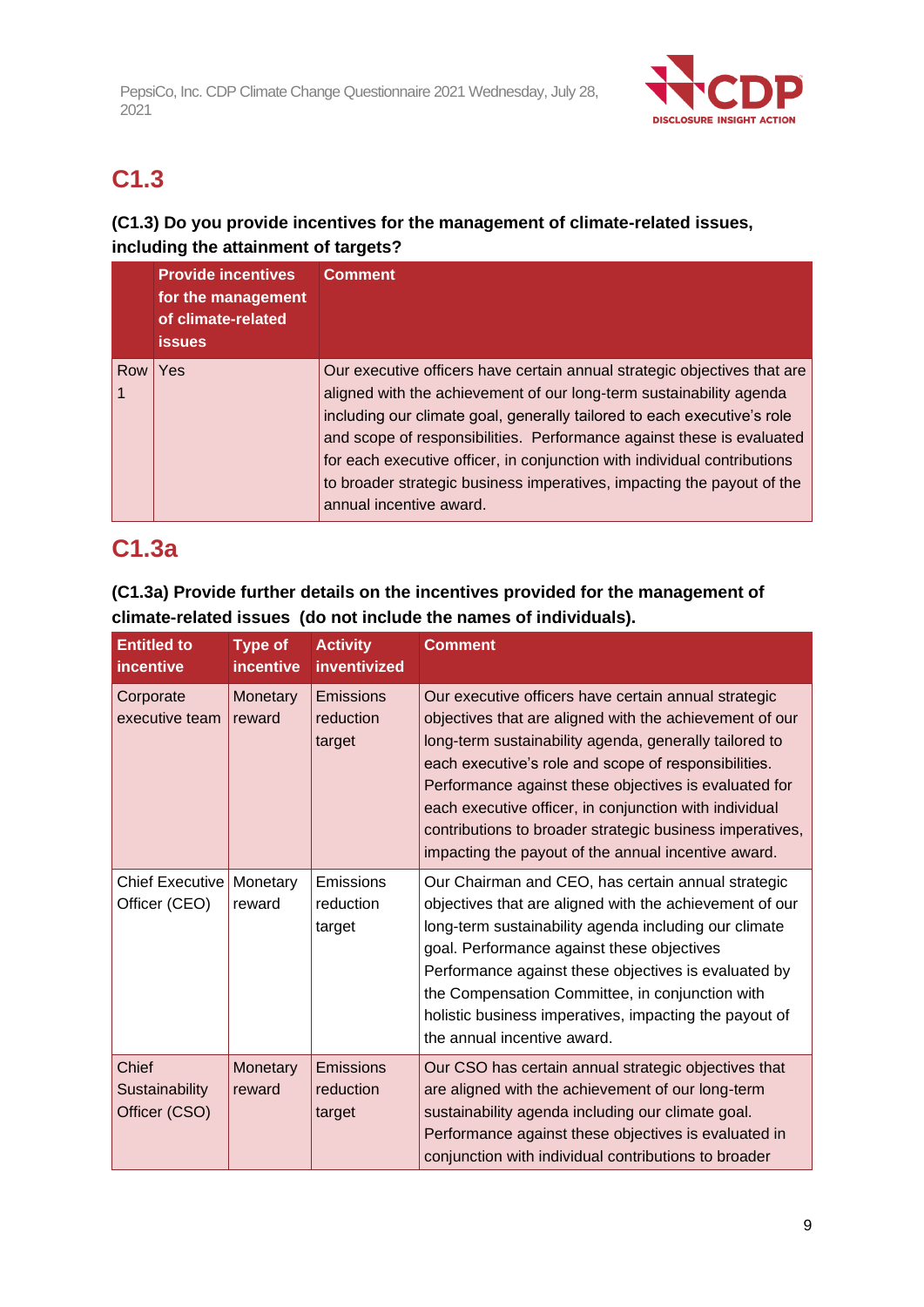

|                                        |                    |                                  | strategic business imperatives, impacting the payout of<br>the annual incentive award.                                                                                                                                                                                                                                                                                                                                                                                                                  |
|----------------------------------------|--------------------|----------------------------------|---------------------------------------------------------------------------------------------------------------------------------------------------------------------------------------------------------------------------------------------------------------------------------------------------------------------------------------------------------------------------------------------------------------------------------------------------------------------------------------------------------|
| Business unit<br>manager               | Monetary<br>reward | Emissions<br>reduction<br>target | Business unit executives have certain annual strategic<br>objectives that are aligned with the achievement of our<br>long-term sustainability agenda including our climate<br>goal. Performance against these objectives is evaluated<br>for each executive officer, in conjunction with individual<br>contributions to broader strategic business imperatives,<br>impacting the payout of the annual incentive award.                                                                                  |
| Energy<br>manager                      | Monetary<br>reward | Emissions<br>reduction<br>target | Energy managers have annual energy and fuel<br>reduction (as a proxy for greenhouse gas (GHG)<br>emissions reduction) performance targets. PepsiCo has<br>a pay-for-performance philosophy and the annual<br>performance rating may impacts annual merit<br>increases, including bonus payouts, if eligible. In<br>addition, a wide range of complementary awards<br>recognizes teams and associates for exceptional<br>performance in sustainability, including projects that<br>reduce GHG emissions. |
| <b>Facilities</b><br>manager           | Monetary<br>reward | Emissions<br>reduction<br>target | Some facility managers have annual energy and fuel<br>reduction (as a proxy for GHG emissions reduction)<br>performance targets. PepsiCo has a pay-for-<br>performance philosophy and the annual performance<br>rating may impact annual merit increases, including<br>bonus payouts, if eligible. In addition, a wide range of<br>complementary awards recognizes teams and<br>associates for exceptional performance in sustainability,<br>including projects that reduce GHG emissions.              |
| <b>Process</b><br>operation<br>manager | Monetary<br>reward | Emissions<br>reduction<br>target | Some process operation managers have annual energy<br>and fuel reduction (as a proxy for GHG emissions<br>reduction) performance targets. PepsiCo has a pay-for-<br>performance philosophy and the annual performance<br>rating impacts annual merit increases, including<br>bonuses. In addition, a wide range of complementary<br>awards recognizes teams and associates for<br>exceptional performance in sustainability, including<br>projects that reduce GHG emissions.                           |

# **C2. Risks and opportunities**

## **C2.1**

**(C2.1) Does your organization have a process for identifying, assessing, and responding to climate-related risks and opportunities?**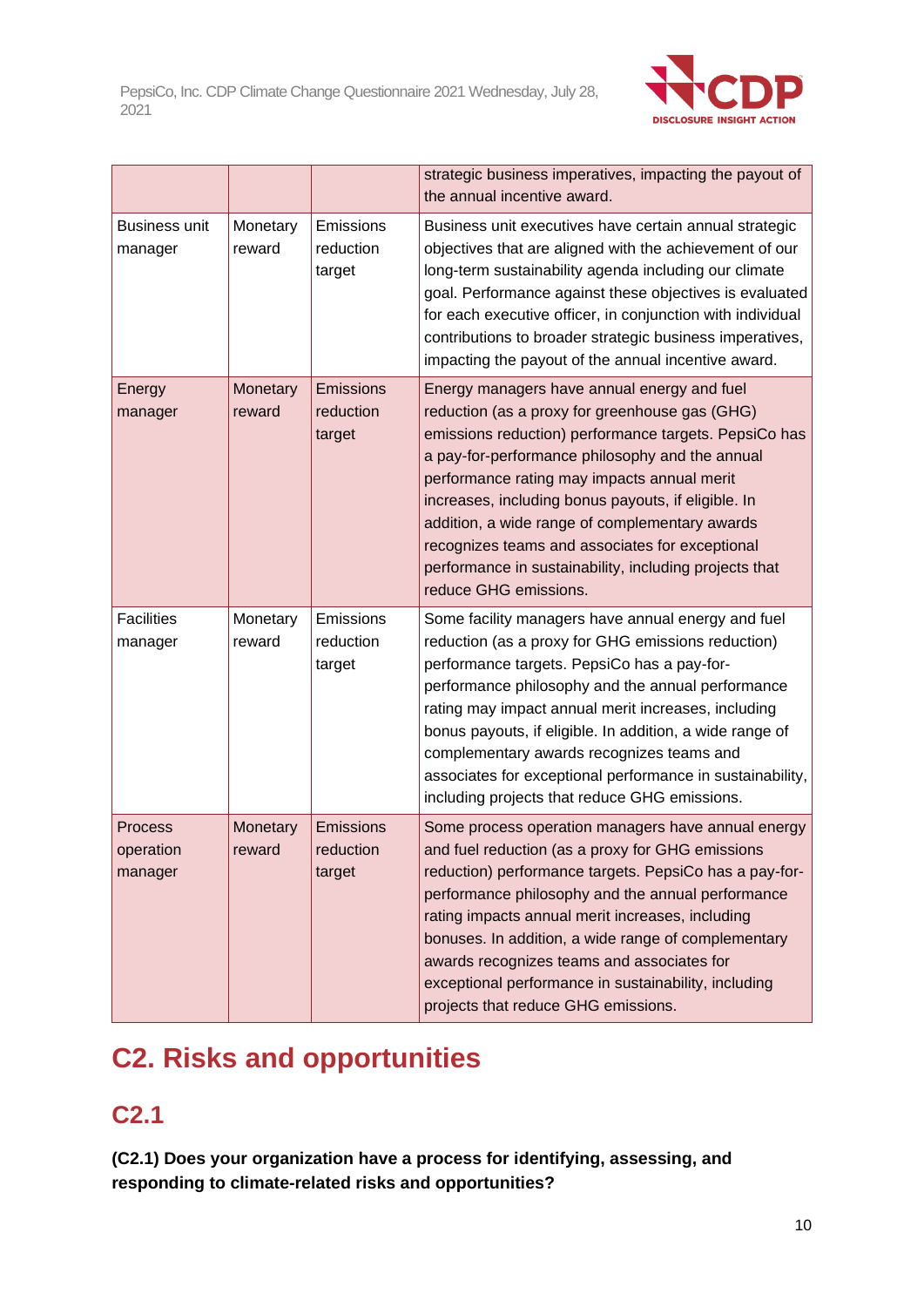

Yes

### **C2.1a**

#### **(C2.1a) How does your organization define short-, medium- and long-term time horizons?**

|             | From (years) | To (years) | <b>Comment</b> |
|-------------|--------------|------------|----------------|
| Short-term  |              | C          |                |
| Medium-term | э            | 10         |                |
| Long-term   | 10           | 30         |                |

## **C2.1b**

#### **(C2.1b) How does your organization define substantive financial or strategic impact on your business?**

At PepsiCo, risk impact is evaluated based on the ability to achieve operational, financial, and strategic objectives and/or potential for creating a sustained adverse impact on the business' profit, or the Company's shareholder value and/or reputation. It leverages a five point scale (Minimal, Low, Medium, High, Critical) depending on its intensity. For quantitative purposes, one example is to use % of NOPBT (Net Operating Profit Before Taxes). Once climate risks have been identified, the next step in our process is to prioritize each risk based on the likelihood that it will occur, the financial impact to PepsiCo should it occur (any impact over \$1 million could be considered substantive), and whether the activities needed to mitigate the risk are aligned with our overall climate strategy and business plan. For example, we incorporate environmental sustainability criteria into our Capital Expenditure Filter and is applied to all capital expenditure requests over \$5 million. Each request is reviewed not only against business financial metrics and value to advancing our business strategy but also for the impact (positive or negative) that it will have on our environmental performance, including energy use and GHG emissions, and its contribution to our efforts to achieve our climate goal.

### **C2.2**

#### **(C2.2) Describe your process(es) for identifying, assessing and responding to climaterelated risks and opportunities.**

**Value chain stage(s) covered**

Direct operations Upstream Downstream

#### **Risk management process**

Integrated into multi-disciplinary company-wide risk management process

#### **Frequency of assessment**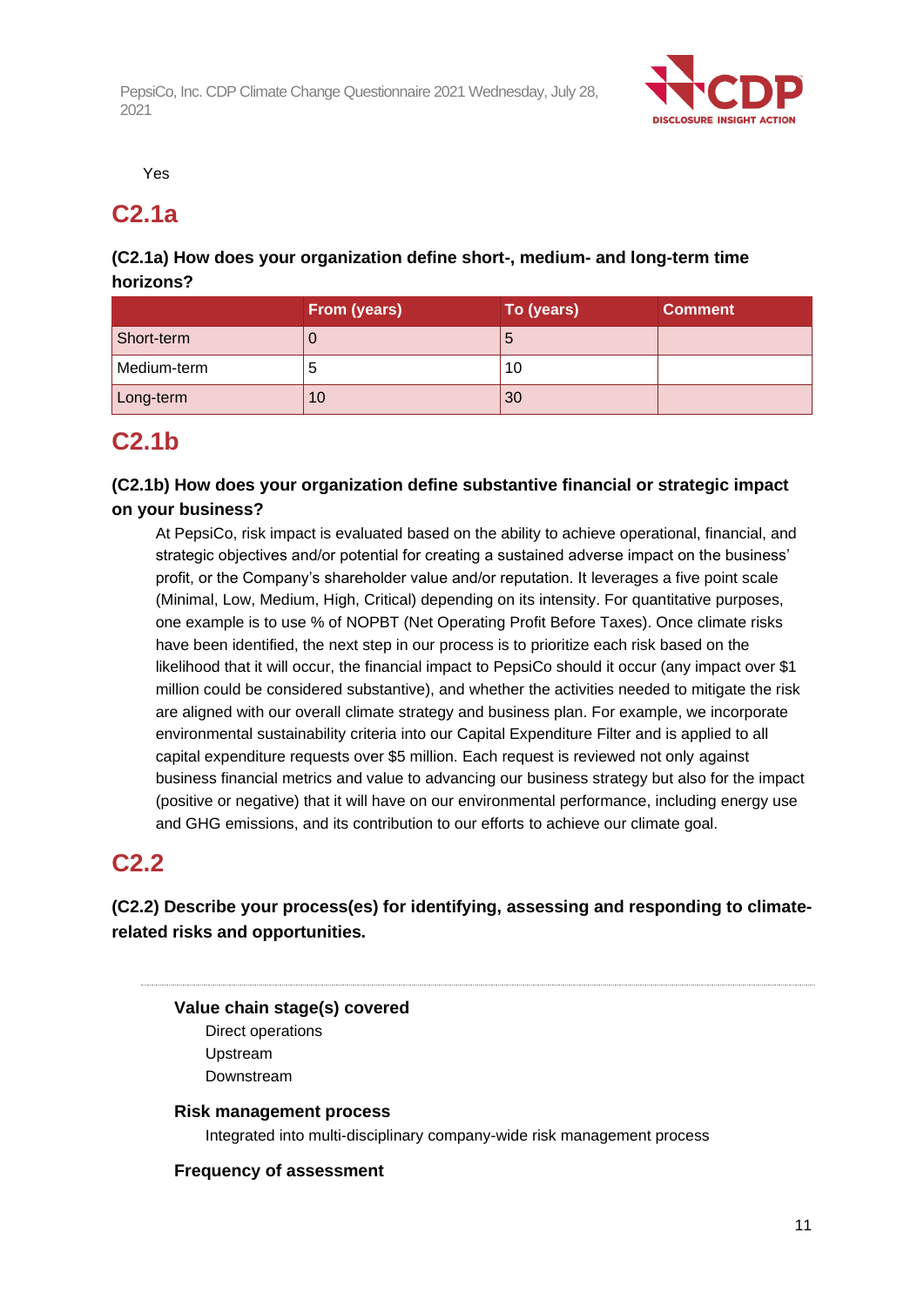

More than once a year

#### **Time horizon(s) covered**

Short-term Medium-term Long-term

#### **Description of process**

To identify, assess, prioritize, address, manage, monitor and communicate climate risks across the Company's operations, we leverage an integrated risk management framework. This framework includes the following: PepsiCo's Board of Directors has oversight responsibility for PepsiCo's integrated risk management framework. One of the Board's primary responsibilities is overseeing and interacting with senior management with respect to key aspects of the Company's business, including risk assessment and risk mitigation of the Company's top risks. The Board receives updates on key risks throughout the year, including risks related to climate change. Top climate risks are identified based on the physical or transition risk that PepsiCo is facing over various climate scenarios coupled with the business value at risk which results in a view of the financial impact to the business due to the climate-related risks. For instance a physical risk such as temperature extremes or a transition risk such as carbon pricing is examined at the granular level of each PepsiCo physical asset or agricultural sourcing region. Depending on the severity of the risk and the value of that particular asset or sourced commodity to PepsiCo, they are then prioritized for developing resiliency plans. The PepsiCo Risk Committee (PRC), which is comprised of a cross-functional, geographically diverse, senior management group, including PepsiCo's Chairman of the Board and Chief Executive Officer, meets regularly to identify, assess, prioritize and address top strategic, financial, operating, compliance, safety, reputational and other risks. The PRC is also responsible for reporting progress on our risk mitigation efforts to the Board. PepsiCo's Risk Management Office, which manages the overall risk management process, provides ongoing guidance, tools and analytical support to the PRC, identifies and assesses potential risks and facilitates ongoing communication between the parties, as well as with PepsiCo's Board of Directors and other Committees of the Board.

As an example of process, PepsiCo's Public Policy and Government Affairs (PPGA) teams spend a considerable amount of time monitoring and evaluating current and upcoming regulations related to climate change, as well as monitoring industry trends and engaging with our stakeholders. For example, current and emerging cap and trade regulations are flagged by our PPGA teams as a transition risk so that the Company can take appropriate steps to mitigate impacts. These risks are communicated to the PepsiCo Risk Committee (PRC) as well as the Board. As a result, our facilities measure their greenhouse gas emissions and document in our internal Environmental Health and Safety (EHS) system. This allows PepsiCo to then make informed decisions about energy efficiency, conservation efforts and investments to be made in order to manage risks from these regulations.

As an example of how we manage physical risk and opportunity, our Sustainable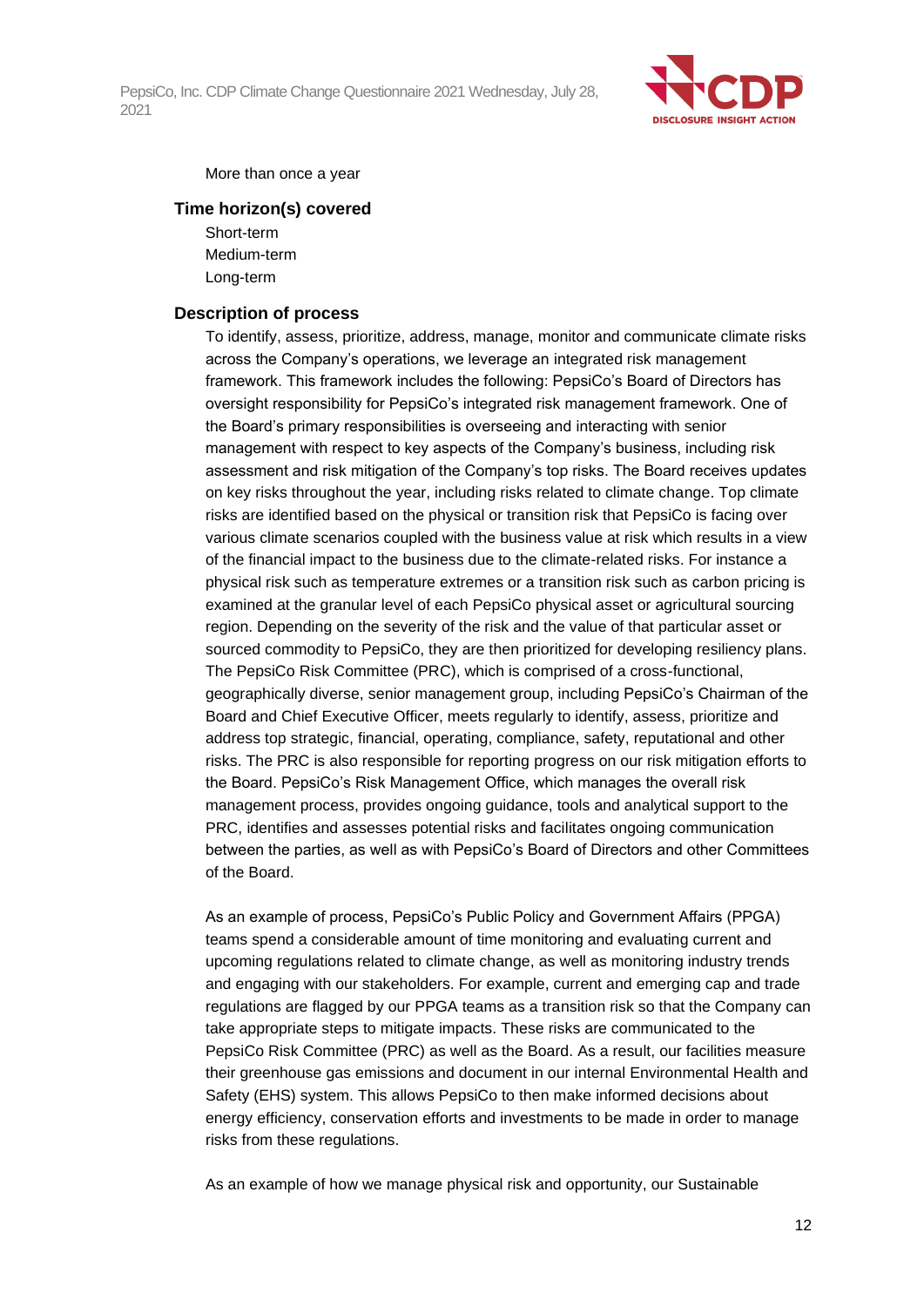

Farming Program (SFP), which reflects industry best practice, helps position us and our farmers to compete more effectively in a resource constrained future. Through the program, we are working with our farmers to reduce physical climate change impacts of farming practices, improve soil health, and improve water use efficiency. The acute and chronic physical risks posed by climate change in our upstream supply chain for the commodities that our business largely relies on, are managed through this program. In collaboration with our supply chain partners and growers, we are building a more resilient ingredients supply chain.

### **C2.2a**

### **(C2.2a) Which risk types are considered in your organization's climate-related risk assessments?**

|                        | <b>inclusion</b>                | Relevance & Please explain                                                                                                                                                                                                                                                                                                                                                                                                                                                                                                                                                                                                                                                                                                                                                                                                                                                                                                                                                                                                                                                                                                                                                                                     |
|------------------------|---------------------------------|----------------------------------------------------------------------------------------------------------------------------------------------------------------------------------------------------------------------------------------------------------------------------------------------------------------------------------------------------------------------------------------------------------------------------------------------------------------------------------------------------------------------------------------------------------------------------------------------------------------------------------------------------------------------------------------------------------------------------------------------------------------------------------------------------------------------------------------------------------------------------------------------------------------------------------------------------------------------------------------------------------------------------------------------------------------------------------------------------------------------------------------------------------------------------------------------------------------|
| Current<br>regulation  | Relevant,<br>always<br>included | Current regulation, such as cap and trade schemes under the<br>European Union Emission Trading System (EU ETS) and the California<br>cap and trade mechanisms, impact certain PepsiCo facilities located in<br>Europe and California. Our Public Policy and Government Affairs<br>(PPGA) global and sector teams continuously monitor these regulations<br>through subscriptions to regulatory services, engagement with industry<br>stakeholders, attendance at events, etc. We invest in energy efficiency<br>and emission mitigation strategies in our covered facilities. We operate<br>our facilities at the highest environmental performance standards and<br>continuously monitor our emissions performance. In addition, our<br>Environmental Health and Safety (EHS) teams ensure our facilities are<br>operated in compliance with relevant local regulations.                                                                                                                                                                                                                                                                                                                                      |
| Emerging<br>regulation | Relevant,<br>always<br>included | Our PPGA team monitors new regulations around the globe to better<br>prepare PepsiCo and mitigate the inherent financial risks associated<br>with fuel/energy taxes and regulations. Additionally, team members<br>engage with lawmakers and other stakeholders in the regulatory<br>process and also submit official comments to achieve desired<br>environmental goals while avoiding detrimental impacts on the business<br>community. For example, we are involved in providing feedback and<br>responding to consultations with the European Commission on the EU<br>Green Deal and Climate Law. We joined vehicle fleet operators, vehicle<br>manufacturers, fuel producers, and industry groups, in expressing our<br>strong support for the California Low Carbon fuel Standard (LCFS). The<br>letter sent to former Governor Jerry Brown and others expressed how<br>the LCFS gives us the incentive to invest in vehicle, as well as fuel<br>technologies today in order to bring down costs in the future. In<br>addition, our climate-related scenario analysis exercise includes an<br>assessment of transition risks into the future that includes carbon<br>pricing and other regulatory risks. |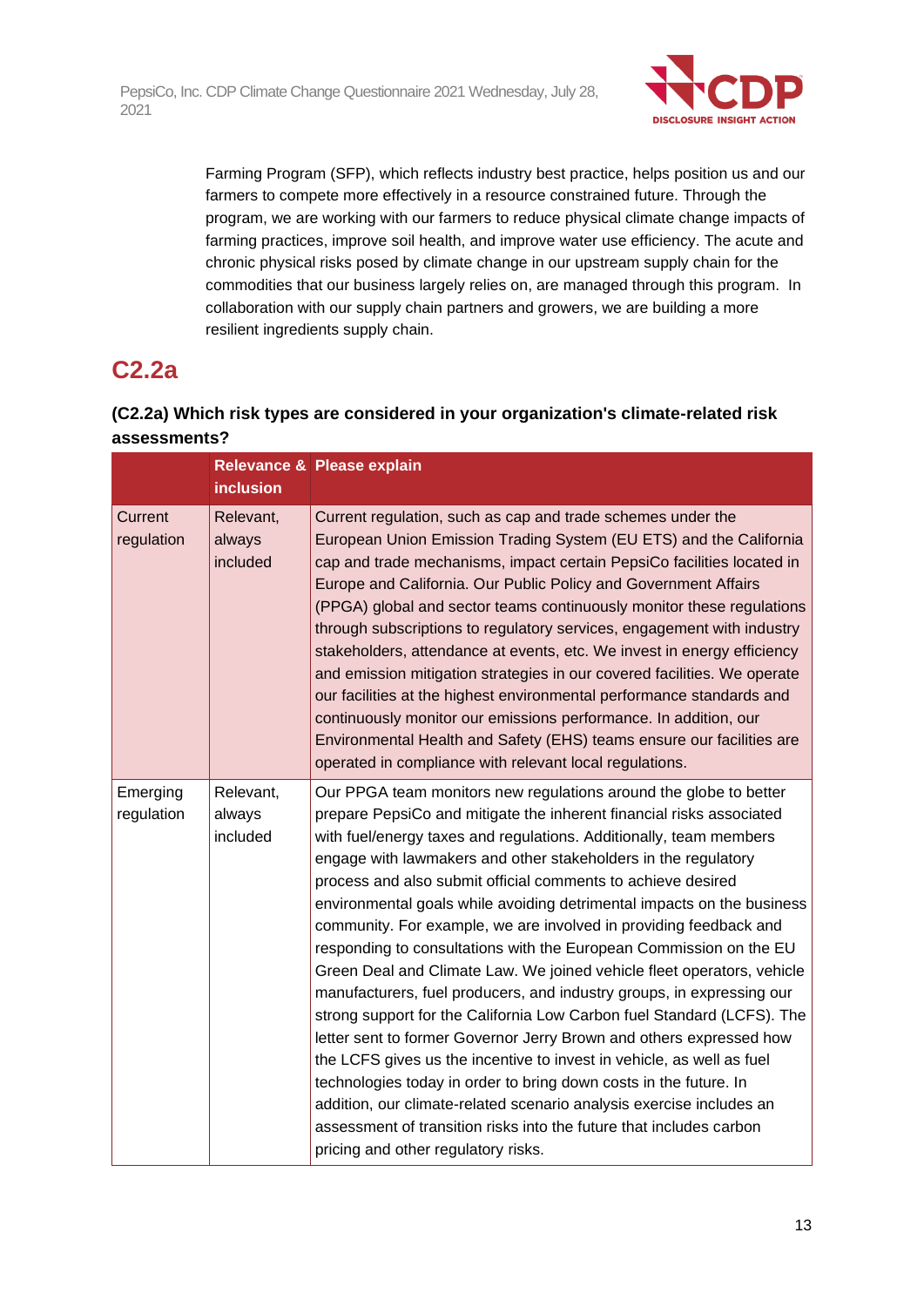

| Technology        | Relevant,<br>always<br>included | We assess new technological risk that would be required to adapt to<br>climate change in the future (electric vehicles, high-efficiency<br>computing and cooling infrastructure, high-efficiency manufacturing with<br>less water & materials waste) as part of our climate risk assessment. In<br>addition, technological developments are closely monitored by<br>PepsiCo's Research &<br>Development (R&D) teams focused on external innovation. Any<br>emerging technological advancements on the horizon with the ability to<br>aid PepsiCo in delivering our goals are evaluated and internally<br>deliberated upon for appropriate action. For example, we joined the<br>NaturAll Bottle Alliance with our peer companies to advance the<br>development of renewable bio-based materials for our plastic bottles. |
|-------------------|---------------------------------|--------------------------------------------------------------------------------------------------------------------------------------------------------------------------------------------------------------------------------------------------------------------------------------------------------------------------------------------------------------------------------------------------------------------------------------------------------------------------------------------------------------------------------------------------------------------------------------------------------------------------------------------------------------------------------------------------------------------------------------------------------------------------------------------------------------------------|
| Legal             | Relevant,<br>always<br>included | Litigation risk is included in our climate risk assessment drawing on<br>data from Columbia University's Sabin Center for Climate Change Law,<br>coupled with a parameterization of litigation risk against temperature<br>risk. The rationale is that temperature risk is a first-order indicator of<br>local/regional tendencies toward litigation with regard to climate impacts<br>and mitigation/adaptation responsibilities. Our PPGA teams monitor<br>legal and regulatory developments around the globe for example, the<br>European Climate Law to advise PepsiCo on the best course of action<br>to avoid legal risks.                                                                                                                                                                                         |
| <b>Market</b>     | Relevant,<br>always<br>included | Market-specific risks are monitored and evaluated by our local PPGA<br>teams. For example, climate-related risks arising from packaging and<br>the specific mitigation strategy for each market and business unit are<br>discussed at that level in order to prioritize activities. Our climate risk<br>assessment for example helps us evaluate particular facilities and<br>commodities that are at higher risk for physical and transition impacts<br>which helps us identify important markets and sourcing geographies.                                                                                                                                                                                                                                                                                             |
| Reputation        | Relevant,<br>always<br>included | Any negative perception (whether valid or not) of PepsiCo's response<br>to climate change or water scarcity could result in adverse publicity and<br>could adversely affect PepsiCo's business, financial condition or results<br>of operations. We monitor this risk through our global and local PPGA<br>teams who work with governments, as well as nongovernmental<br>organizations to understand relevant issues and advise accordingly.<br>We make efforts to reduce this risk by communicating about our<br>sustainability goals and activities related to climate and packaging, as<br>well as water, through various avenues such as the updated 2020<br>Sustainability Report and detailed Environmental, Social and<br>Governance Topics on our website.                                                      |
| Acute<br>physical | Relevant,<br>always<br>included | Physical climate-related hazards such as temperature extremes,<br>drought, wildfire, coastal flooding, severe storms, etc. are modeled in<br>our climate scenario analysis assessment for our physical assets, third-<br>party physical assets as well as our agricultural supply chain. We have<br>a robust Business Continuity Planning and Management (BCPM)                                                                                                                                                                                                                                                                                                                                                                                                                                                          |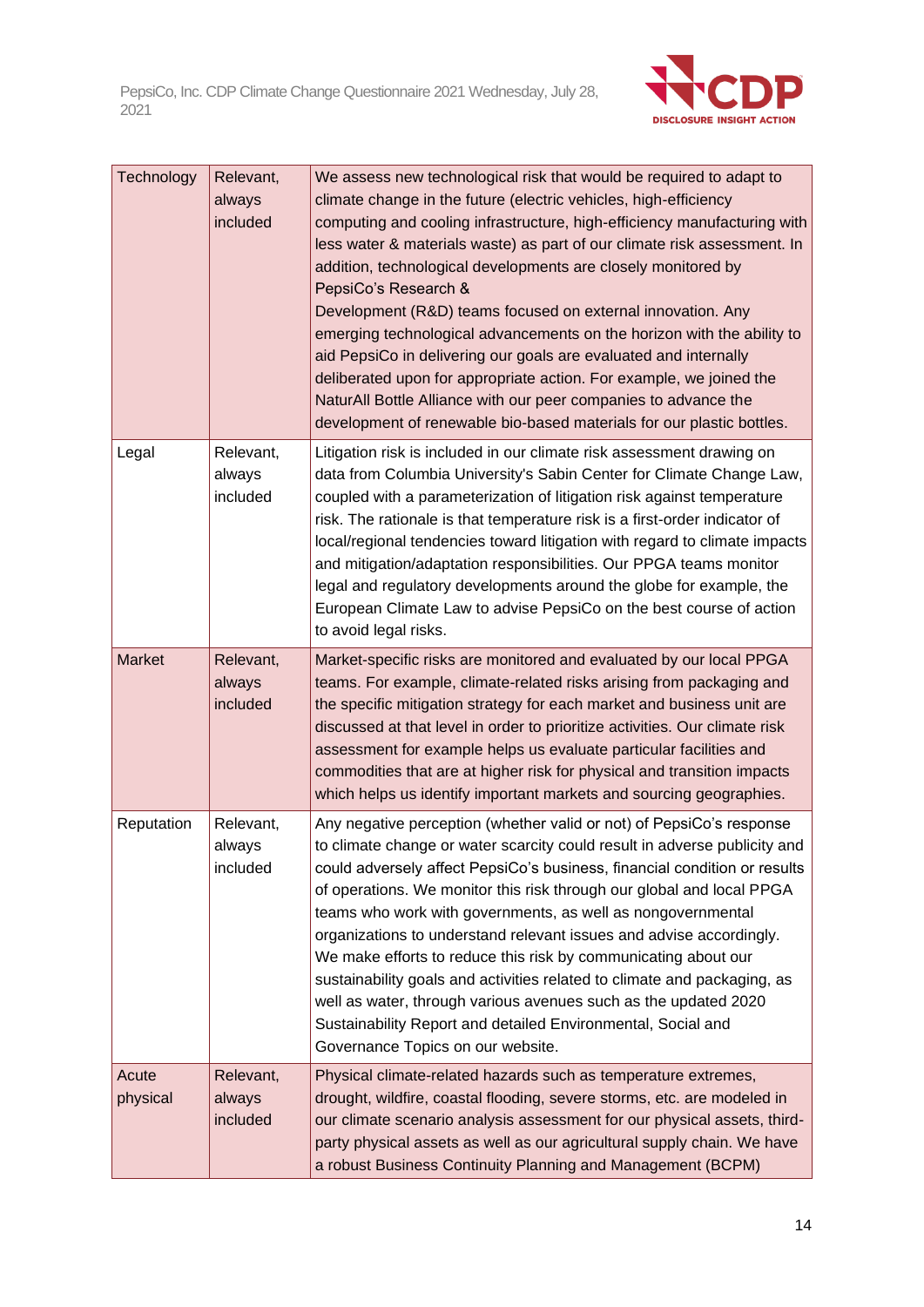

|                     |                                 | process for our<br>manufacturing facilities as well as our sourced commodities. The BCPM<br>process ensures there is internal understanding of risks as well as of<br>processes and capabilities to manage the risk. The BCPM also includes<br>programs and protocols for crisis management and recovery. We have<br>a robust environmental, health and safety (EHS) monitoring system<br>deployed in all of<br>our manufacturing sites, and we collect and analyze our EHS data on a<br>regular basis to gain insights on management of environmental<br>resources. We implement several energy efficiency, water efficiency<br>and water quality measures within our facilities to mitigate this risk. In<br>addition, we have a rigorous process for water risk assessment which<br>helps identify our facilities at most risk of water scarcity issues and we<br>have a robust program on water stewardship that aims for better water<br>governance and availability at the local watershed level.                                                                                                                                                                                      |
|---------------------|---------------------------------|----------------------------------------------------------------------------------------------------------------------------------------------------------------------------------------------------------------------------------------------------------------------------------------------------------------------------------------------------------------------------------------------------------------------------------------------------------------------------------------------------------------------------------------------------------------------------------------------------------------------------------------------------------------------------------------------------------------------------------------------------------------------------------------------------------------------------------------------------------------------------------------------------------------------------------------------------------------------------------------------------------------------------------------------------------------------------------------------------------------------------------------------------------------------------------------------|
| Chronic<br>physical | Relevant,<br>always<br>included | Physical climate-related hazards such as temperature extremes,<br>drought, wildfire, coastal flooding, severe storms, etc. are modeled in<br>our climate scenario analysis assessment for our physical assets, third-<br>party physical assets as well as our agricultural supply chain. We have<br>a robust Business Continuity Planning and Management (BCPM)<br>process for our manufacturing facilities as well as our sourced<br>commodities. The BCPM process ensures there is internal<br>understanding of risks as well as of processes and capabilities to<br>manage the risk. The BCPM also includes programs and protocols for<br>crisis management and recovery. PepsiCo has undertaken several<br>initiatives to lessen our dependence upon climate-sensitive<br>commodities. For example, we work with several of our agricultural<br>suppliers to assess on-farm GHG emissions through various tools like<br>the Cool Farm Tool. To mitigate the risk in temperature and<br>precipitation impact, PepsiCo has implemented our Sustainable<br>Farming Program (SFP), which aims to help our Company-owned and<br>contract growers to compete in a resource constrained future. |

### **C2.3**

**(C2.3) Have you identified any inherent climate-related risks with the potential to have a substantive financial or strategic impact on your business?**

Yes

### **C2.3a**

**(C2.3a) Provide details of risks identified with the potential to have a substantive financial or strategic impact on your business.**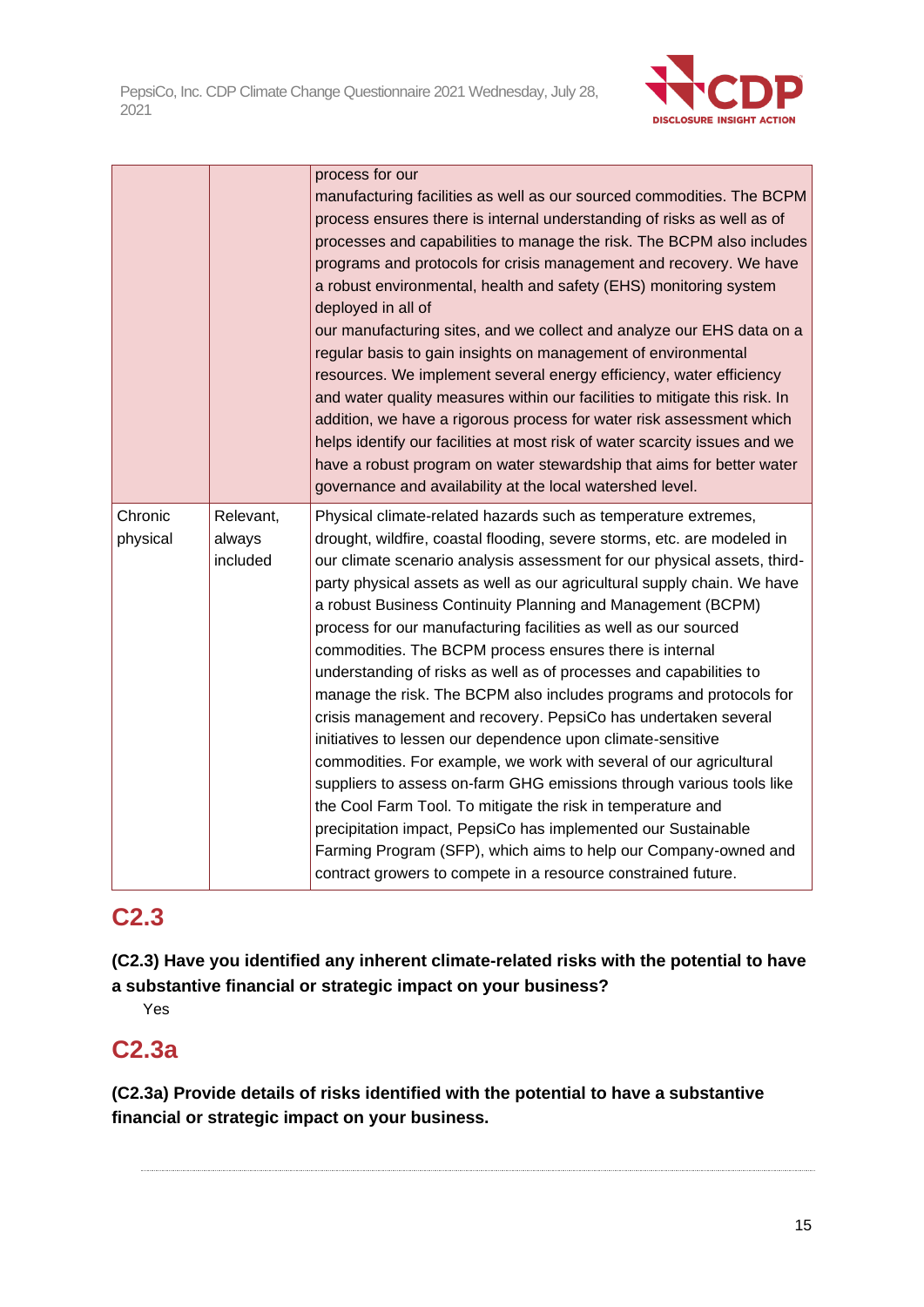

#### **Identifier**

Risk 1

#### **Where in the value chain does the risk driver occur?**

Direct operations

#### **Risk type & Primary climate-related risk driver**

Chronic physical Rising mean temperatures

#### **Primary potential financial impact**

Increased direct costs

#### **Company-specific description**

Temperature extremes could result in direct impacts such as increased cooling costs at our facilities for example in Saudi Arabia and Mexico or through rising utility prices, equipment degradation such as IT infrastructure, as well as transportation and supply chain infrastructure. In addition, indirect impacts could occur such as employee productivity, regional market attractiveness and health concerns. Temperature extremes could also lead to yield impacts for our key agricultural commodities like corn and potatoes, ingredients in our core brands such as Pepsi, Lays and Doritos, leading to supply disruptions. Temperature extremes are modeled in our scenario analysis exercise to help us better understand these impacts.

#### **Time horizon**

Medium-term

#### **Likelihood**

Virtually certain

#### **Magnitude of impact**

High

#### **Are you able to provide a potential financial impact figure?** Yes, an estimated range

#### **Potential financial impact figure (currency)**

#### **Potential financial impact figure – minimum (currency)**

1,200,000,000

### **Potential financial impact figure – maximum (currency)**

1,400,000,000

#### **Explanation of financial impact figure**

Financial impact is estimated based on a modeling of temperature extremes specific to our physical location of Company-owned assets (manufacturing plants, warehouses, etc.) and third-party assets (like franchises). Financial impacts are based on a modeling of the vulnerability or productivity decline of the assets and sourced commodities due to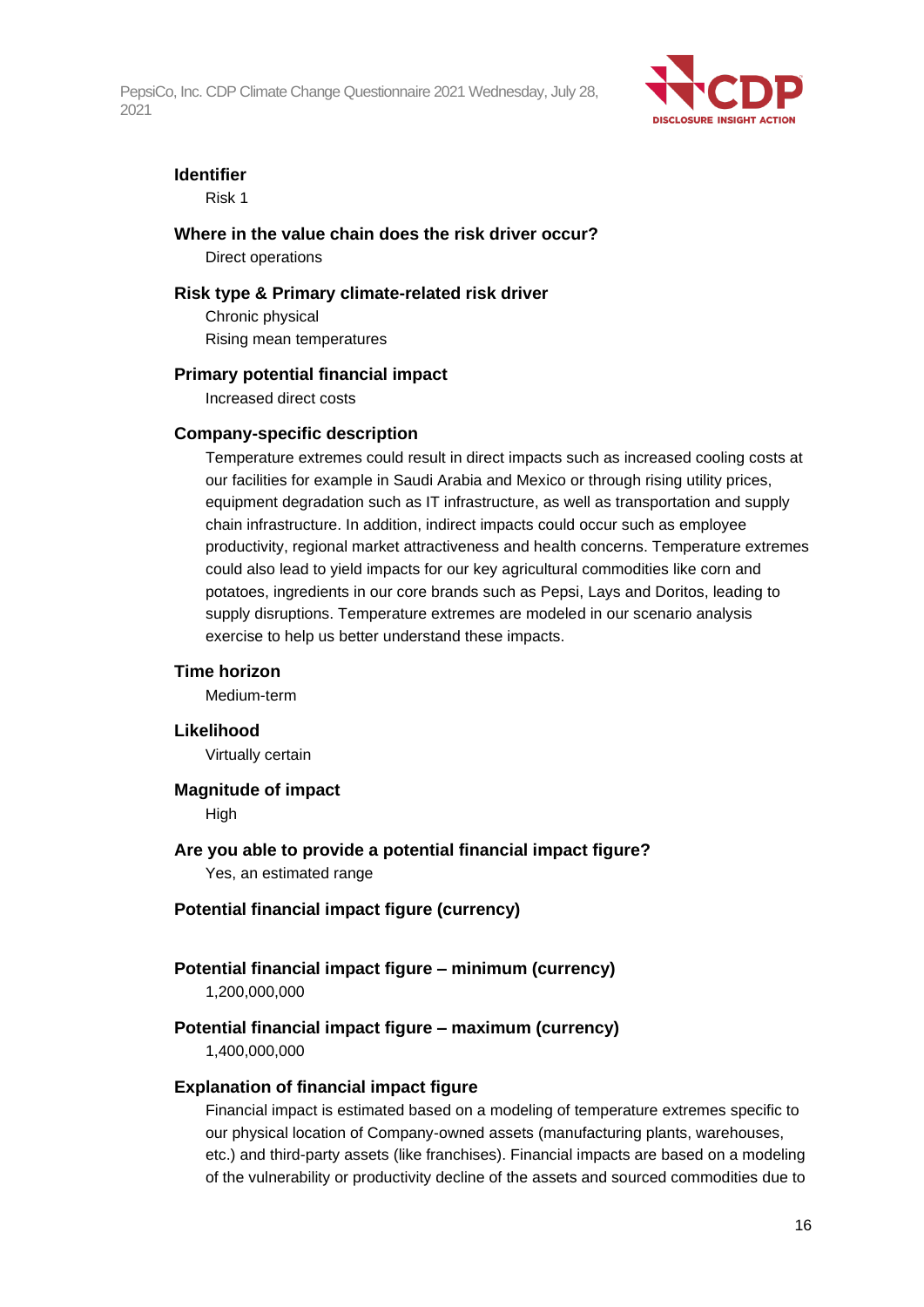

temperature extremes linked to the value of the physical assets. The range provided here is based on two emissions scenarios RCP 4.5 and RCP 8.5 for the current decadal period from 2020-2029. These financial impact estimates are larger for longer time frames.

#### **Cost of response to risk**

850,000,000

#### **Description of response and explanation of cost calculation**

Business Continuity Planning (BCP) is an integral part of PepsiCo's risk management process for business disruptions. It consists of crisis management as well as recovery programs to build a strong resiliency plan and an understanding and acceptance of residual risk to the business. For example, for our manufacturing sites this means considering spare capacity as well as investing in increasing capacity and efficiency at nearby sites and building strategic relationships with third-party manufacturers, ensuring people accountability and planning for data and IT recovery. The cost of response is estimated based on evaluations of investments required for business continuity planning (BCP) for one of our US facilities and scaled up to cover our top high risk sites for temperature extremes across the globe. Current BCP plan includes investments related to developing new third-party manufacturers, investments in new lines as well as in throughput efficiencies. In 2019, BCP enhancements were conducted for some of our top risk sites in North America, Asia and Europe. In the coming years, we will further refine this estimate by integrating climate risks within our existing BCPs and developing new BCPs for our high risk sites.

#### **Comment**

Our current estimates of financial impact are based on high-level estimates to gain an understanding of focus areas or hotspots in our operations and agricultural supply chain. Deeper dive analysis of these hotspot areas will refine our estimates in the future.

#### **Identifier**

Risk 2

### **Where in the value chain does the risk driver occur?**

Upstream

#### **Risk type & Primary climate-related risk driver**

Chronic physical Changes in precipitation patterns and extreme variability in weather patterns

#### **Primary potential financial impact**

Increased direct costs

#### **Company-specific description**

Changes in precipitation patterns leading to droughts and extreme variability in weather patterns (convective storms) could result in direct impacts such as reduced water availability for growing of crops as well as increased price of water, reduction in water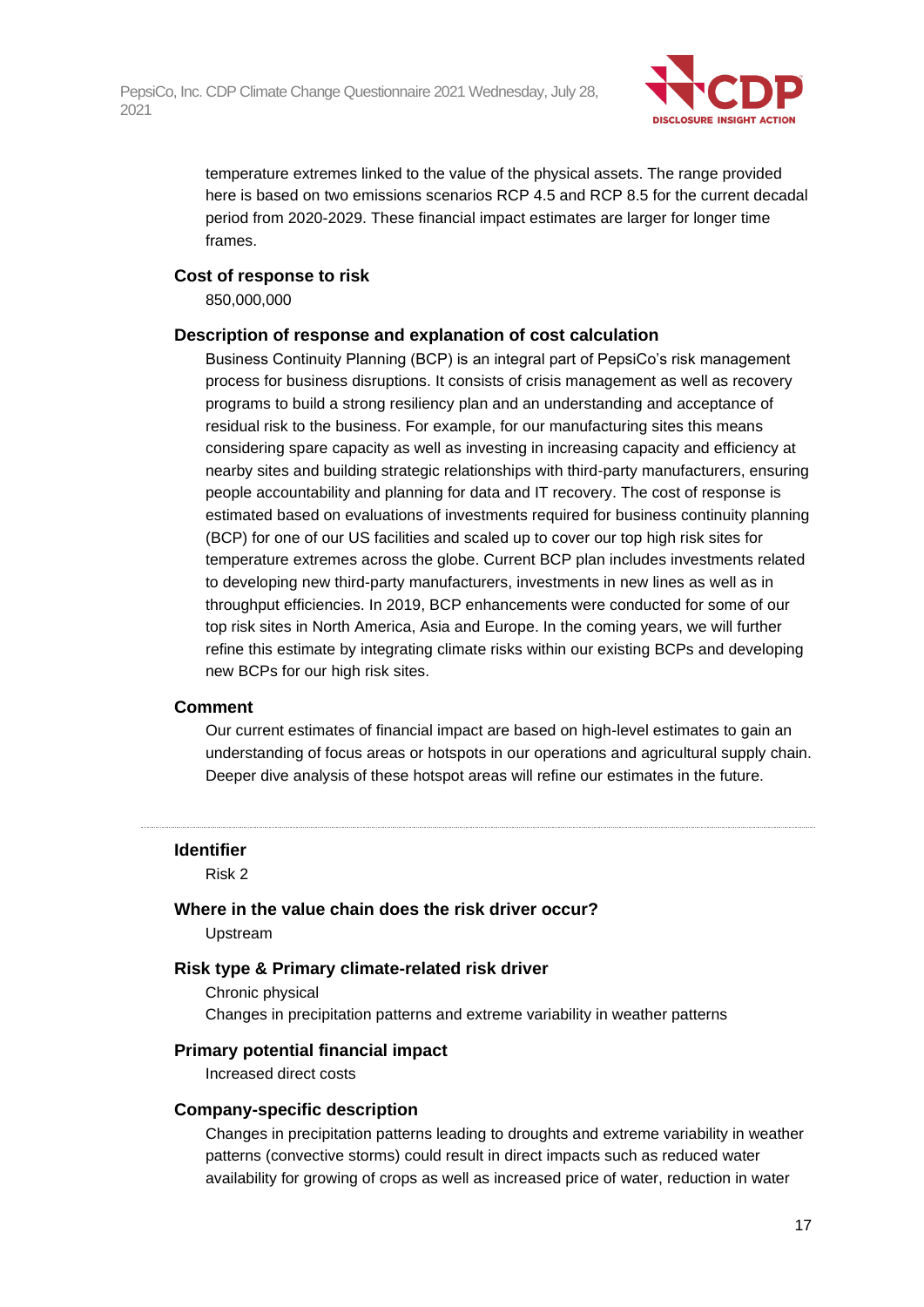

quality and yield impacts due to increasing likelihood of drought for our key commodities such as potatoes, oats, palm oil, sunflower and wheat sourced in the US, Canada, Brazil, Australia, UK, Hungary and Russia. These commodities are key to many of our top brands like Lays, Quaker and Doritos. We may also experience indirect impacts such as regional economic impacts. These impacts are all modeled in our scenario analysis to better understand the implications for our business.

#### **Time horizon**

Medium-term

#### **Likelihood**

Very likely

#### **Magnitude of impact**

High

**Are you able to provide a potential financial impact figure?** Yes, an estimated range

#### **Potential financial impact figure (currency)**

#### **Potential financial impact figure – minimum (currency)** 56,000,000

#### **Potential financial impact figure – maximum (currency)**

71,000,000

#### **Explanation of financial impact figure**

Financial impact is estimated based on a modeling of the probability of drought at our sourcing locations for most of our agricultural commodities like grains, sugars and vegetable oils. Financial impacts are based on a modeling of the probable yield decline of the sourced commodities due to drought or moisture availability for the crop. The range provided here is based on two emissions scenarios RCP 4.5 and RCP 8.5 for the current decadal period from 2020-2029. These financial impact estimates are larger for longer time frames.

#### **Cost of response to risk**

1,000,000

#### **Description of response and explanation of cost calculation**

Management efforts of our Global Public Policy and Government Affairs (PPGA) teams are to inform regulatory process and facilitate effective rule implementation within PepsiCo. The teams monitor new regulations around the globe to better prepare PepsiCo and help mitigate the inherent financial risks associated with fuel/energy taxes and regulations. Additionally, team members engage with lawmakers and other stakeholders in the regulatory process and also submit official comments in an effort to achieve desired environmental goals while avoiding detrimental impacts on the business community. For example, we are one of the founding members of the Climate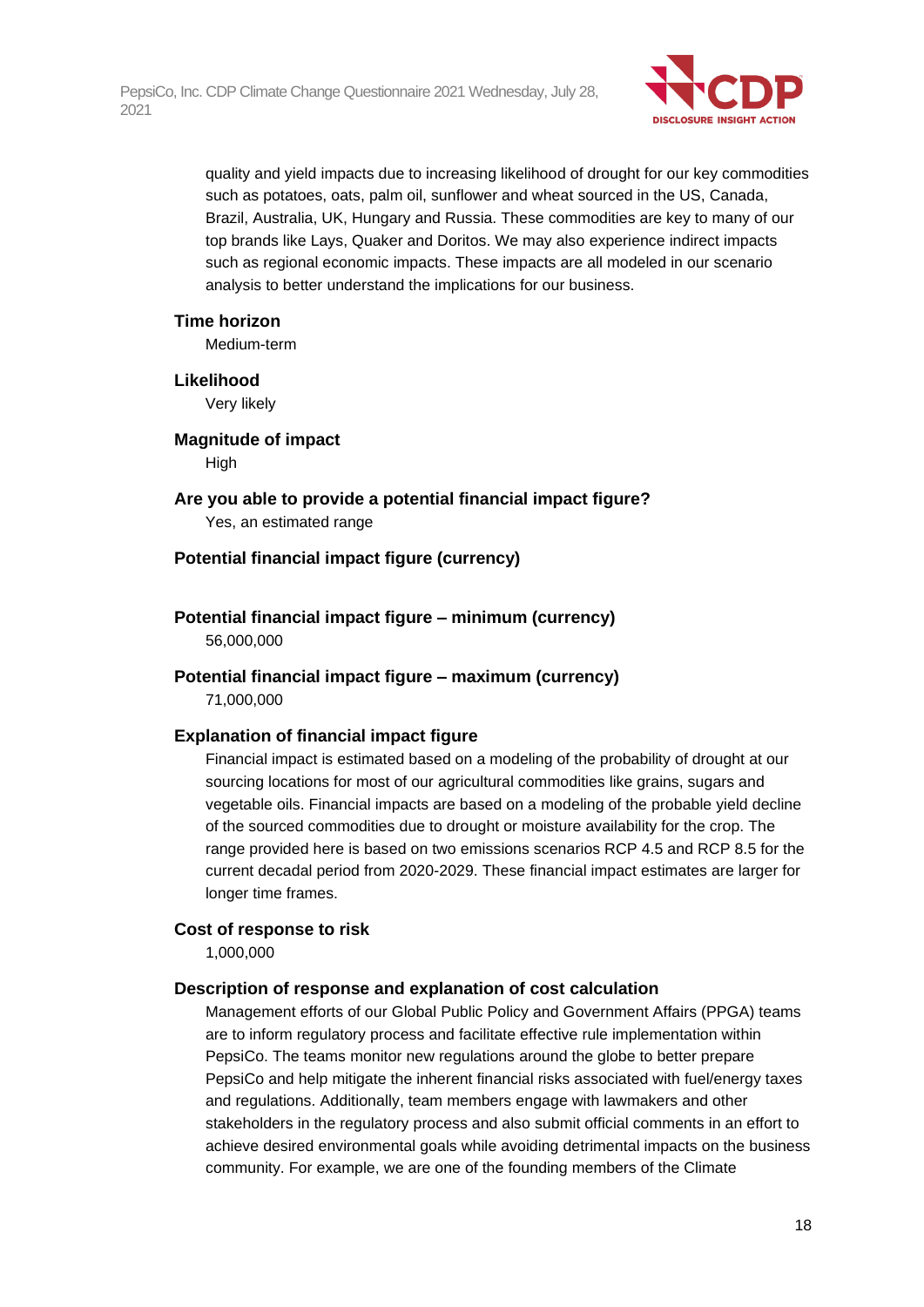

Leadership Council which aims to promote a carbon dividends framework as the most cost-effective, equitable and politically-viable climate solution. No additional management costs. These costs are embedded into our global policy monitoring process.

PepsiCo recognizes that climate change will impact its agricultural value chain in the near term. Such impacts will extend well beyond the farm gate and into factory operations and logistics. Our procurement team creates business continuity plans (BCPs) for our commodities that aims to build supply chain resiliency (approvals of new oils, blends, flex labeling options, new supplier approvals and qualifications, new growing areas, risk management for reputational risk). In addition, informed by our climate risk assessment analysis our sustainable agriculture team is working on deep dive climate risk assessment for high risk areas and building adaptation strategies. This work was started in 2019 and continues in 2021. Our work underway in Thailand and Vietnam for our agricultural supply has led to an understanding of crop growing suitability at our specific farms and the value of business at risk if we did nothing. We are currently in the process of developing adaptation strategies around suitable variety characteristics, farm management changes as well as sourcing strategies. The cost of management of this risk is based on our costs in Thailand and Vietnam and scaling that up for all of our high risk commodities and geographies.

#### **Comment**

#### **Identifier**

Risk 3

**Where in the value chain does the risk driver occur?** Direct operations

#### **Risk type & Primary climate-related risk driver**

Emerging regulation Carbon pricing mechanisms

#### **Primary potential financial impact**

Increased direct costs

#### **Company-specific description**

Our Global Public Policy and Government Affairs (PPGA) teams monitor new regulations around the globe to better prepare PepsiCo and help mitigate the inherent financial risks associated with fuel/energy taxes and climate regulations. In 2020 our PPGA team conducted an exercise to understand the implications to the business of a U.S. federal price on carbon. This was then communicated to the PepsiCo Risk Committee (PRC) as well as the Board. Specifically, future carbon pricing mechanisms are modeled in our scenario analysis exercise as a transition risk. Our analysis utilizes carbon price projections for each of our physical assets and the actual emissions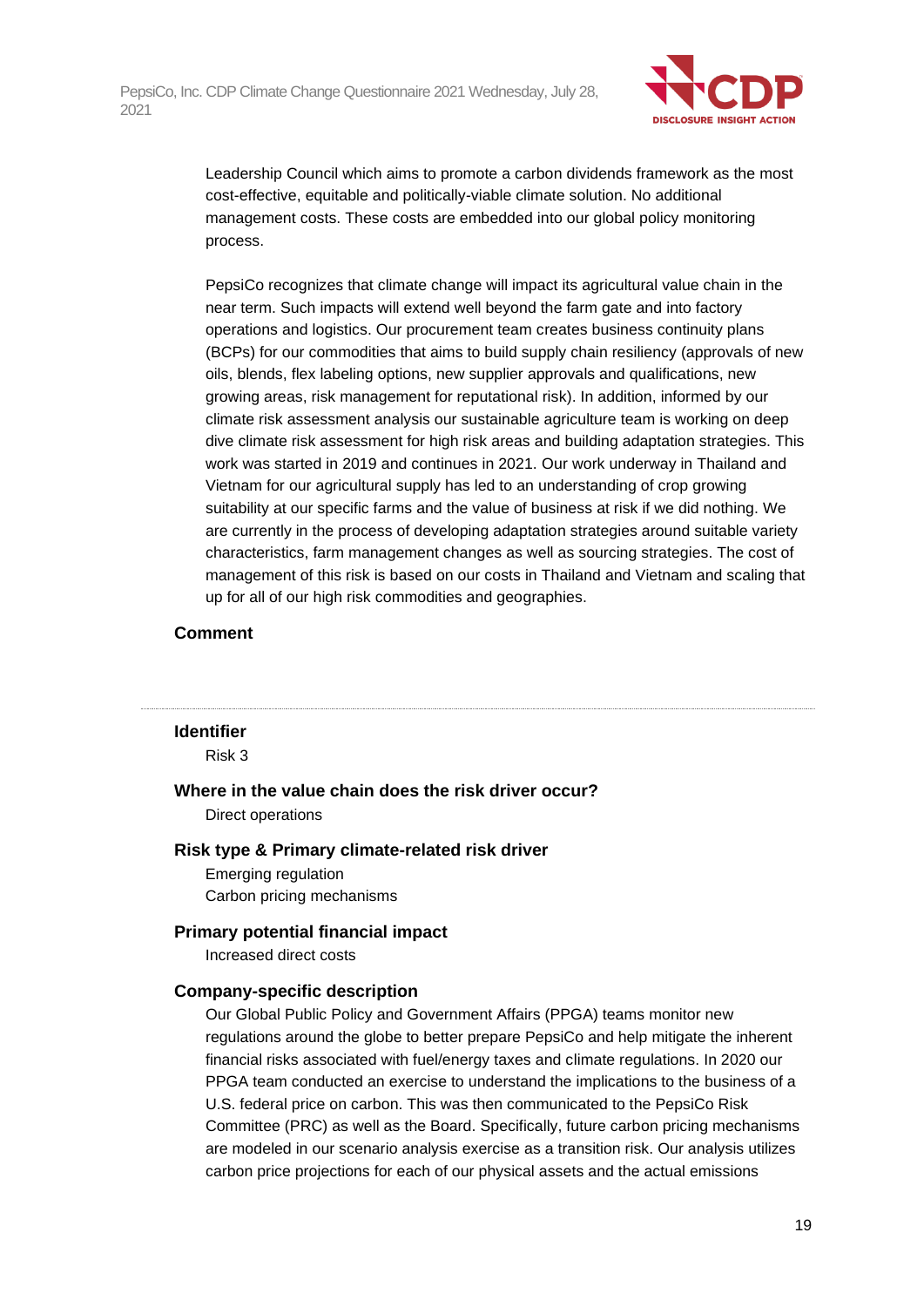

associated with them are used to then understand carbon pricing risk for different temperature scenarios. Biofuel mandates, gasoline taxes and other taxes and regulations designed to lower the carbon profile of primary energy may affect our costs for energy and/or raw material inputs. For example emerging clean fuel standard regulation in Canada can impact our operating costs for our Company-owned fleet in this country, as well as increase costs for third-party logistics procurement for distribution of our products.

#### **Time horizon**

Medium-term

#### **Likelihood**

Very likely

#### **Magnitude of impact**

High

# **Are you able to provide a potential financial impact figure?**

Yes, a single figure estimate

#### **Potential financial impact figure (currency)**

95,000,000

#### **Potential financial impact figure – minimum (currency)**

#### **Potential financial impact figure – maximum (currency)**

#### **Explanation of financial impact figure**

Financial impact is estimated based on the projected carbon pricing probability by region and the operational asset specific greenhouse gas emissions information. The estimate provided here is based on two emissions scenarios RCP 4.5 and RCP 8.5 for the current decadal period from 2020-2029. These financial impact estimates are larger for longer time frames.

#### **Cost of response to risk**

150,000,000

#### **Description of response and explanation of cost calculation**

To reduce carbon emissions and address the inherent financial risks of carbon pricing, PepsiCo invests in renewable energy and energy efficiency. We also ensure that our facilities have strong environmental management systems in place such as PepsiCo's Global Environmental Health & Safety Management System (GEHMS). We expect these management methods to reduce the risk to our business concerning increased operating costs over the next several years as we become more energy and carbon efficient through our investments and resource conservation program (ReCon). For example, in 2019 we completed analysis and internal consultation that led to the approval in early 2020, of a new commitment to achieve 100% renewable electricity for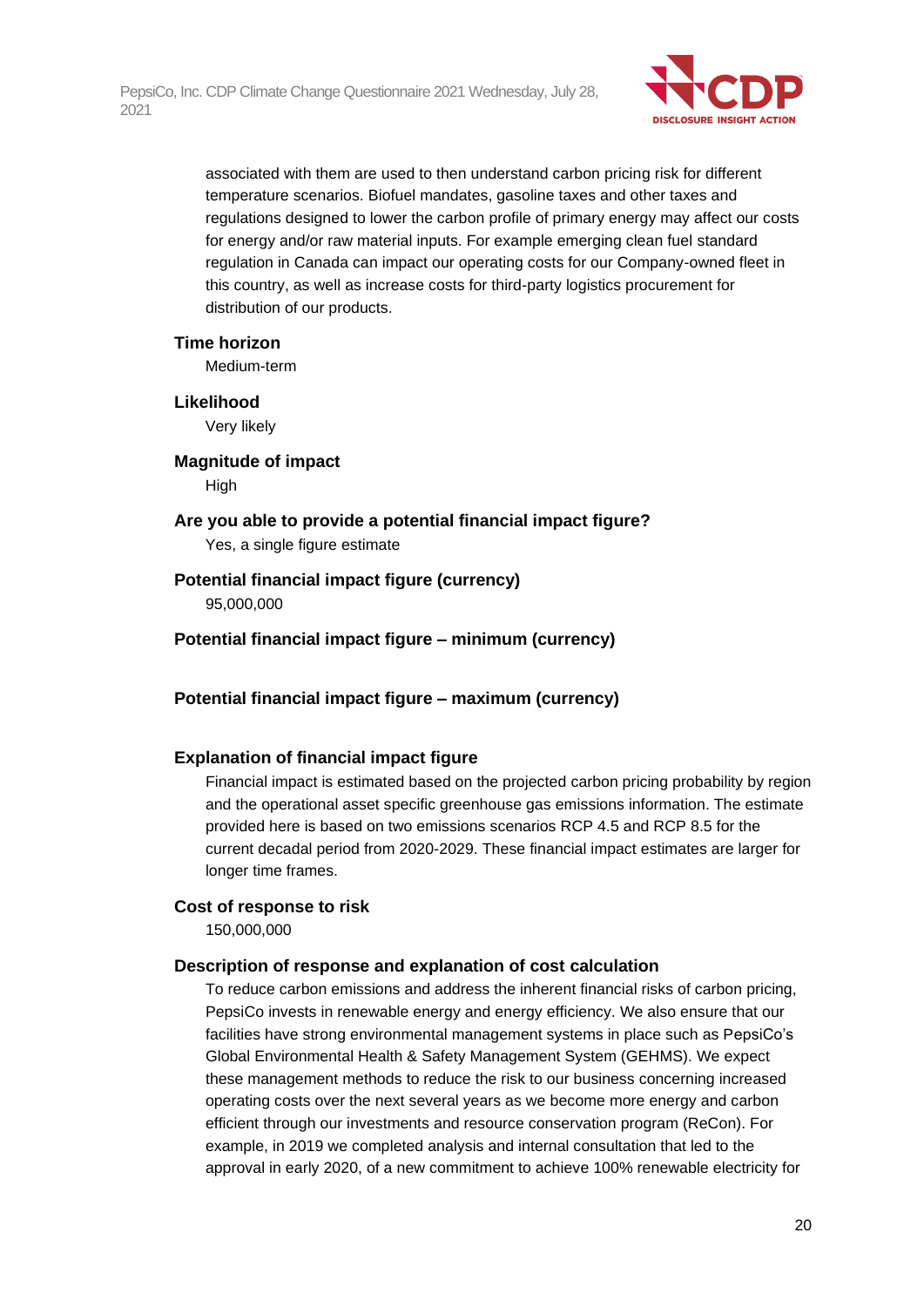

our U.S. direct operations starting in 2020. Our Global Public Policy and Government Affairs (PPGA) teams monitor new regulations around the globe to better prepare PepsiCo and help mitigate the inherent financial risks associated with fuel/energy taxes and climate regulations. In addition to future carbon pricing mechanisms, our PPGA team also keeps track of current regulations such as the European Union Emissions Trading Scheme (EU ETS) and California cap and trade. Additionally, team members engage with lawmakers and other stakeholders in the regulatory process and also submit official comments in an effort to achieve desired environmental goals while avoiding detrimental impacts on the business community. For example, we are actively involved in communicating with the European Commission on the EU Green Deal and associated Climate Law. We are one of the founding members of the Climate Leadership Council which aims to promote a carbon dividends framework as the most cost-effective, equitable and politically-viable climate solution. The cost estimate is based on our internal fund that provides Capex relief to business units for implementing energy efficiency and renewable energy projects as well as projects that lead to sustainable packaging and greenhouse gas emission reductions.

#### **Comment**

## **C2.4**

**(C2.4) Have you identified any climate-related opportunities with the potential to have a substantive financial or strategic impact on your business?**

Yes

### **C2.4a**

**(C2.4a) Provide details of opportunities identified with the potential to have a substantive financial or strategic impact on your business.**

## **Identifier**

Opp1

#### **Where in the value chain does the opportunity occur?**

Direct operations

#### **Opportunity type**

Resource efficiency

#### **Primary climate-related opportunity driver**

Use of more efficient production and distribution processes

## **Primary potential financial impact**

Reduced direct costs

#### **Company-specific description**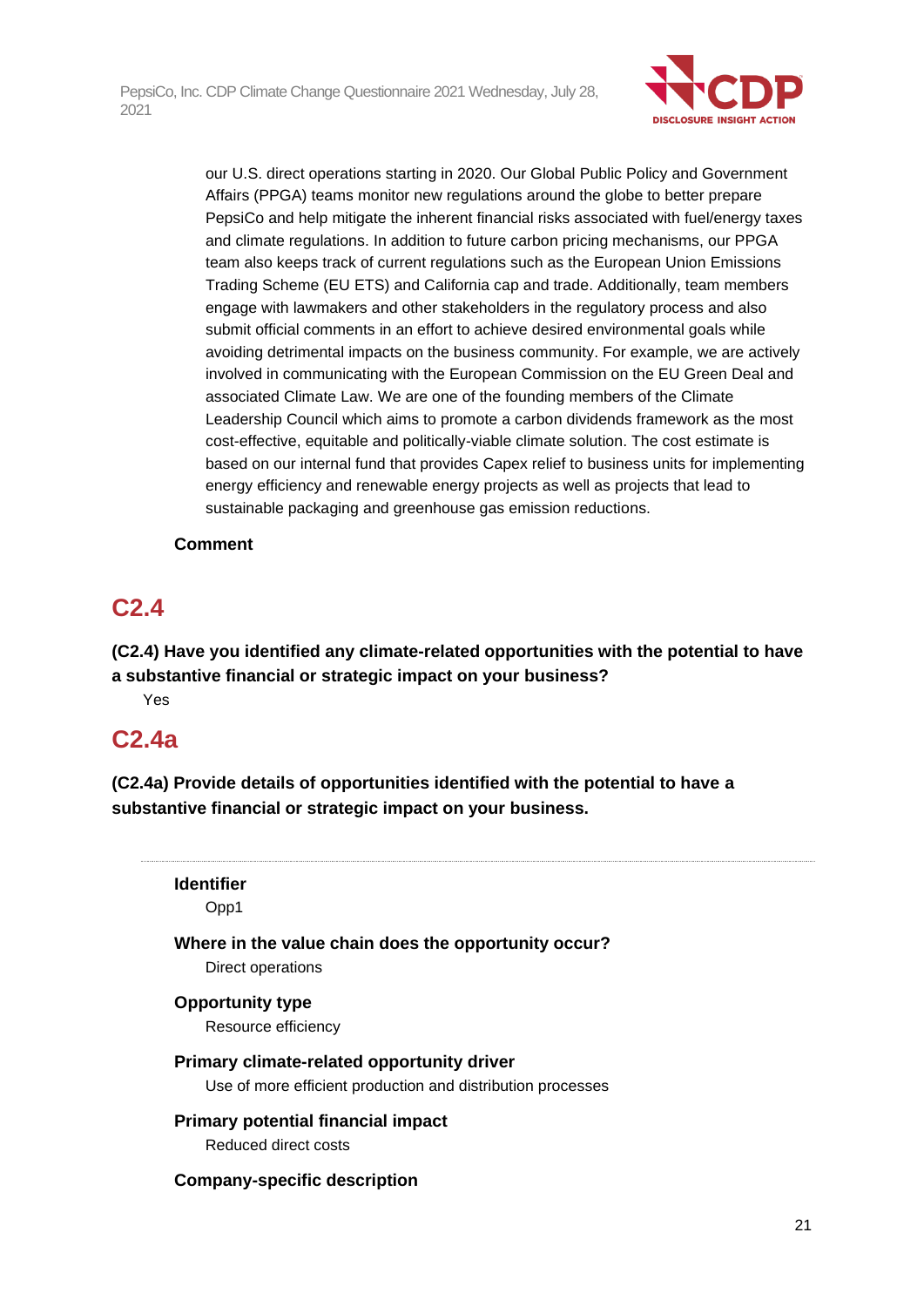

Concepts espoused in voluntary agreements on climate change mitigation, such as the Paris Climate Agreement and We Mean Business, present opportunities for PepsiCo to make our operations and supply chains more energy efficient and therefore more resilient through efforts to reduce emissions. Under PepsiCo's sustainability strategy we are implementing programs to reduce greenhouse gas (GHG) emissions. Through our GHG mitigation programs, such as our Resource Conservation (ReCon) program within our own facilities and our supplier outreach programs we expect to be able to meet the requirements of voluntary programs and our own goals.

#### **Time horizon**

Medium-term

**Likelihood** Virtually certain

**Magnitude of impact** Medium

#### **Are you able to provide a potential financial impact figure?**

Yes, an estimated range

#### **Potential financial impact figure (currency)**

**Potential financial impact figure – minimum (currency)** 46,000,000

**Potential financial impact figure – maximum (currency)** 50,000,000

#### **Explanation of financial impact figure**

Financial benefits of positioning our business to rapidly implement voluntary agreements, such as the Paris Climate Agreement, include savings from energy efficiency projects and reputational benefits that translate into increased sales, and potential for increased investor goodwill. This assessment is included in our climaterelated scenario analysis recently conducted for our Company-owned assets (manufacturing plants, warehouses and offices) and third-party assets such as our franchise and JV locations. Our modeling currently includes cost benefits from using energy efficiently at our various locations. The current assumption is linked to the temperature risk by facility and assumes 2% of the financial risk imposed by temperature rise as the opportunity for energy efficiency.

#### **Cost to realize opportunity**

150,000,000

#### **Strategy to realize opportunity and explanation of cost calculation**

Energy efficiency is core to our efforts at reducing resource intensity at our own operations. We are continuing to mitigate our Scope 1 and 2 emissions by focusing our energy strategy on improving efficiency in our manufacturing and fleet operations. Our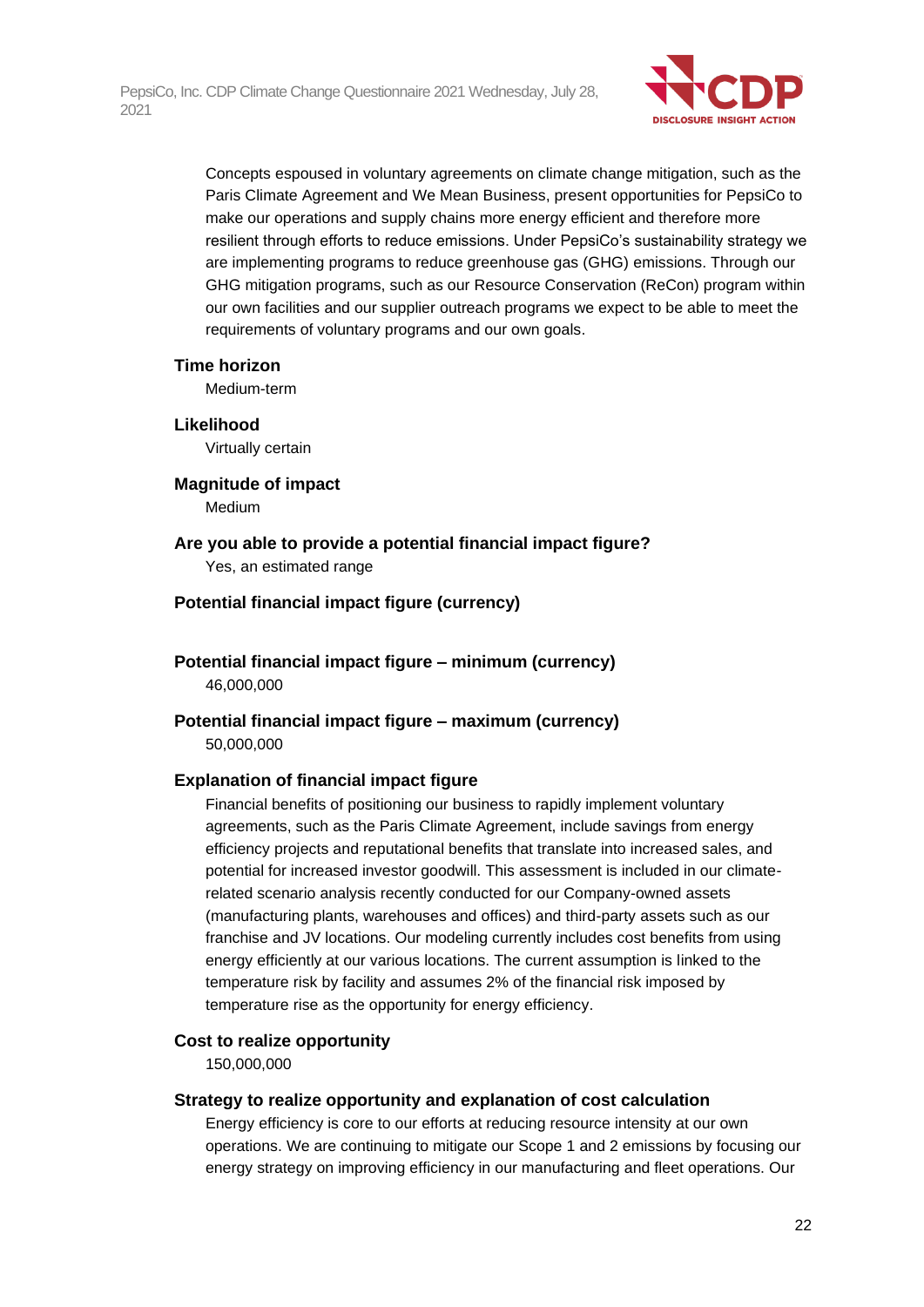

Resource Conservation (ReCon) program, a comprehensive, global platform of resources, tools and programs designed to improve energy, water and waste efficiencies in our manufacturing processes, leverages training and technology to identify opportunities to reduce fuel and electricity consumption in our operations. Deployment of energy efficient lighting, heating and cooling systems, boilers, and motors, combined with operator training, are key to driving energy efficiency in our manufacturing and warehousing operations. For example, in 2020, waste heat recovery projects were implemented across multiple sites in Europe, further reducing fossil fuel consumption and lowering our scope 1 emissions from our production processes. . Additionally, continued developments in fleet technology, including aerodynamics, more efficient powertrains, and GPS/telematics will further drive fleet fuel economy. While energy efficiency is built into our business strategy as productivity, we have also created a global capital fund to fund energy efficiency as well as other resource efficiency projects. The value of this fund was \$150 million in 2020, approximately 80% of it was allocated to our North American food and beverage businesses and the rest to other business units across the globe. This is how we calculated the cost of response.

#### **Comment**

The global capital fund is a central fund where each year business units submit efficiency projects for funding. These projects are evaluated based on sustainability impacts as well as return on investment.

#### **Identifier**

Opp2

**Where in the value chain does the opportunity occur?** Direct operations

#### **Opportunity type**

Energy source

#### **Primary climate-related opportunity driver**

Use of lower-emission sources of energy

#### **Primary potential financial impact**

Reduced direct costs

#### **Company-specific description**

Advancements in low-carbon energy technology, as well as increasing access to renewable energy markets, present opportunities for PepsiCo to reduce usage of traditional, fossil fuel derived sources of energy, as well as contribute to the growth of renewable energy markets. Integrating low carbon options into our energy procurement strategy, combined with continued investments in low carbon technologies in our operations, PepsiCo will continue to reduce greenhouse gas emissions. For example, making a shift to 100% renewable electricity in the U.S. is significant, as it represents nearly half of the company's total electricity consumption. This builds on actions we're taking in other parts of the world and is further progress toward our goal to reduce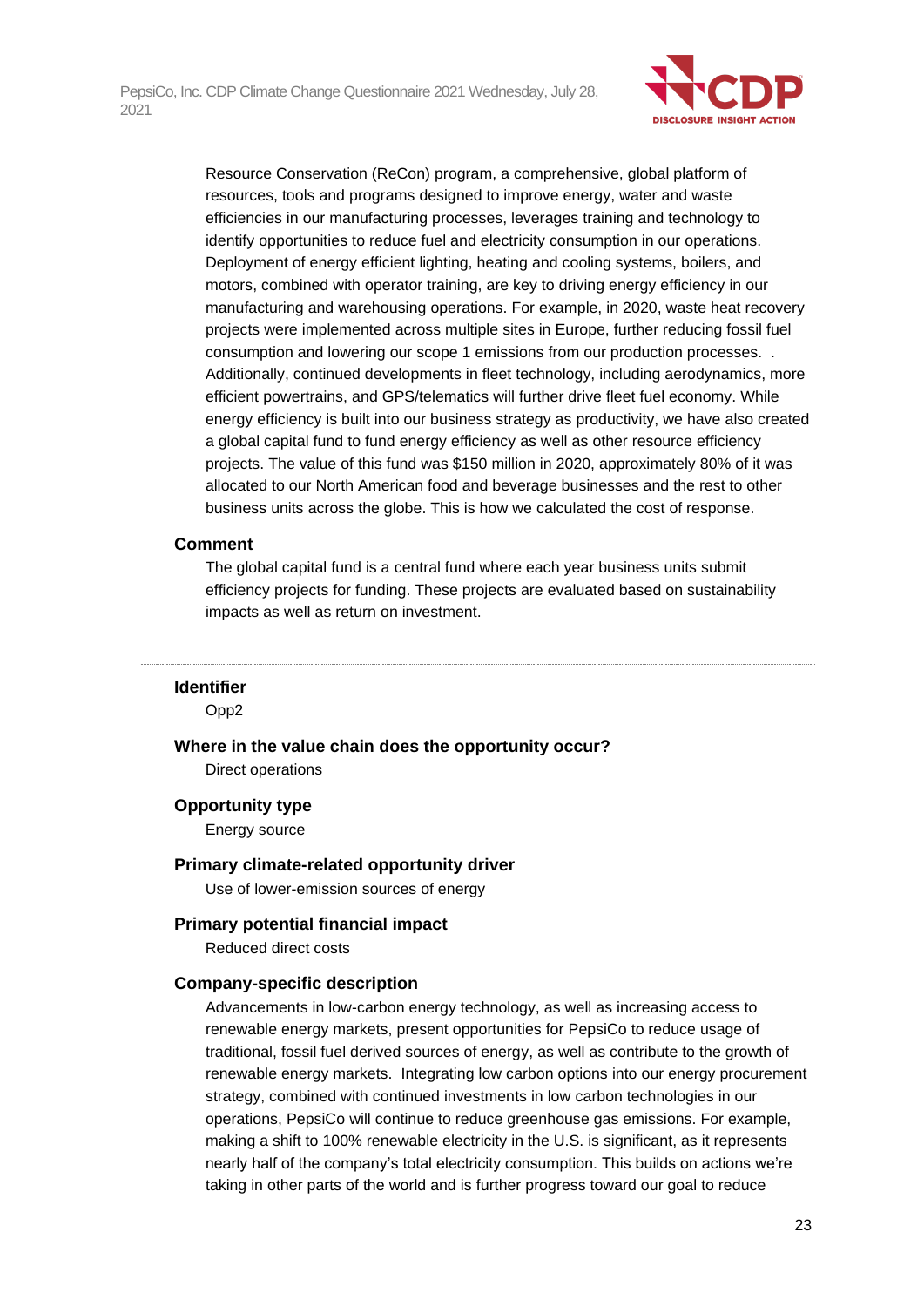

absolute emissions across our global value chain by 75% by 2030 (2015 baseline). Our actions also contribute to the growth of low carbon energy markets, which in turn can make low carbon energy sources more available to our supply chain partners.

#### **Time horizon**

Medium-term

#### **Likelihood**

Virtually certain

#### **Magnitude of impact**

Medium

**Are you able to provide a potential financial impact figure?** Yes, an estimated range

#### **Potential financial impact figure (currency)**

#### **Potential financial impact figure – minimum (currency)**

69,000,000

### **Potential financial impact figure – maximum (currency)**

74,000,000

#### **Explanation of financial impact figure**

Financial assessments for opportunities such as energy resilience and renewable price stability are included in our climate-related scenario analysis. Energy resilience includes increased reliability of energy sources derived from renewable sources and those more resistant to other climate hazards, such as wildfire, and renewable price stability includes benefits of sourcing electricity from renewables, including the price stability provided by long-term Power Purchase Agreements, and the avoidance of risk of fluctuations in both price and potentially availability from fossil sources. In order to make financial estimates, assumptions for opportunities are tied to temperature risk at particular locations. For energy resilience an estimate of 15% of temperature risk and for renewable price stability an estimate of 3% of temperature risk is considered.

#### **Cost to realize opportunity**

2,100,000

#### **Strategy to realize opportunity and explanation of cost calculation**

In 2020, PepsiCo transitioned to 100% renewable electricity for our U.S. direct operations. As our largest market, and where we use nearly half of our total global electricity consumption, this shift helped us make a significant reduction to our global climate footprint. In order to achieve this, we have targeted a portfolio of solutions. In 2020, we primarily used renewable energy certificates (RECs), purchased from various projects that support green electricity generation from renewable sources. Over the next five years, PepsiCo plans to enter into multi-year Power Purchase Agreements (PPAs) that finance the development of new renewable electricity projects, such as solar or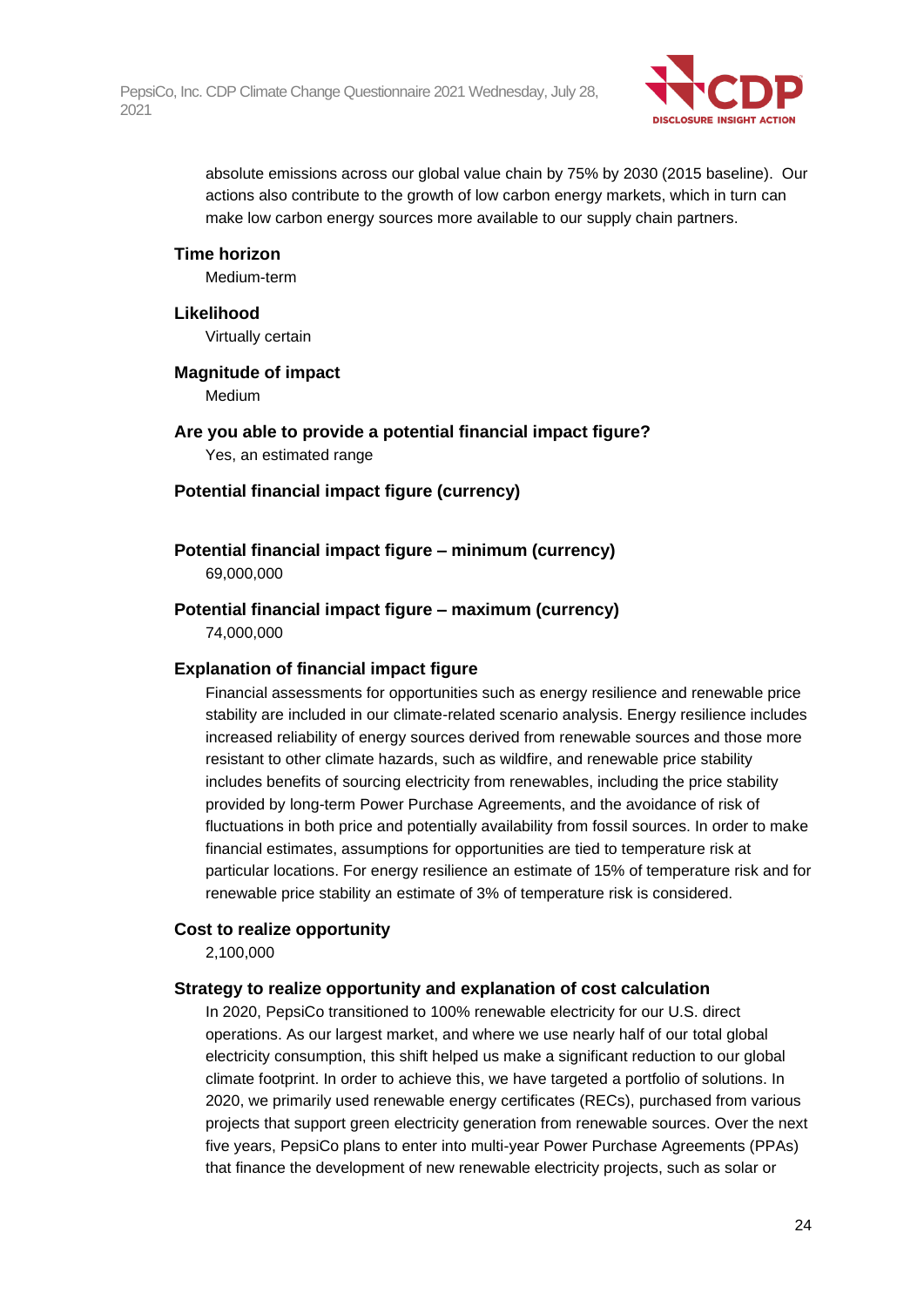

wind farms. In 2020, PepsiCo signed multiple PPAs with renewable electricity projects as the first steps of building portfolio of renewable energy sources. We are also scaling up our onsite renewable electricity generation globally with new and expanded solar power systems at plants in Suadiye and Adana, in Turkey, as well as Modesto in the US. As of 2020, 12 countries in Europe have achieved 100% renewable electricity for their direct manufacturing operations, and our Mexico Foods business used wind energy to meet 78% of their electricity needs. As an example, the cost estimate here represents the estimated renewable energy certificate purchase price of transitioning our US business to 100% renewable electricity this year.

#### **Comment**

#### **Identifier**

Opp3

#### **Where in the value chain does the opportunity occur?**

Upstream

#### **Opportunity type**

Products and services

#### **Primary climate-related opportunity driver**

Development of new products or services through R&D and innovation

#### **Primary potential financial impact**

Increased revenues resulting from increased demand for products and services

#### **Company-specific description**

According to recent research sustainability-marketed products have led to 50% growth of consumer packaged goods between 2013 and 2018. This is new opportunity that our R&D organization is keenly aware of and working towards. New products and exciting innovations drive PepsiCo's success, and PepsiCo's R&D organization is where those innovations are born. The organization is connected to consumers' evolving needs, preferences and taste experiences, and use deep technical skills and insights to develop more enjoyable and nutritious foods and beverages for more people, in more places. Product innovation towards lower environmental impact is an area continuously explored by our R&D teams including supporting our journey towards our sustainability goals like our product nutrition goals around reducing added sugars, sodium and saturated fat, our sustainable packaging goals including researching recyclability solutions and incorporation of recycled content in our product packaging, all of which are also closely tied with our climate strategy and lead to GHG emission reductions. Improving product specifications to move towards increasingly energy efficient vending and cooling machines that we deploy in the marketplace. Our R&D organization is integral to our sustainability agenda.

#### **Time horizon**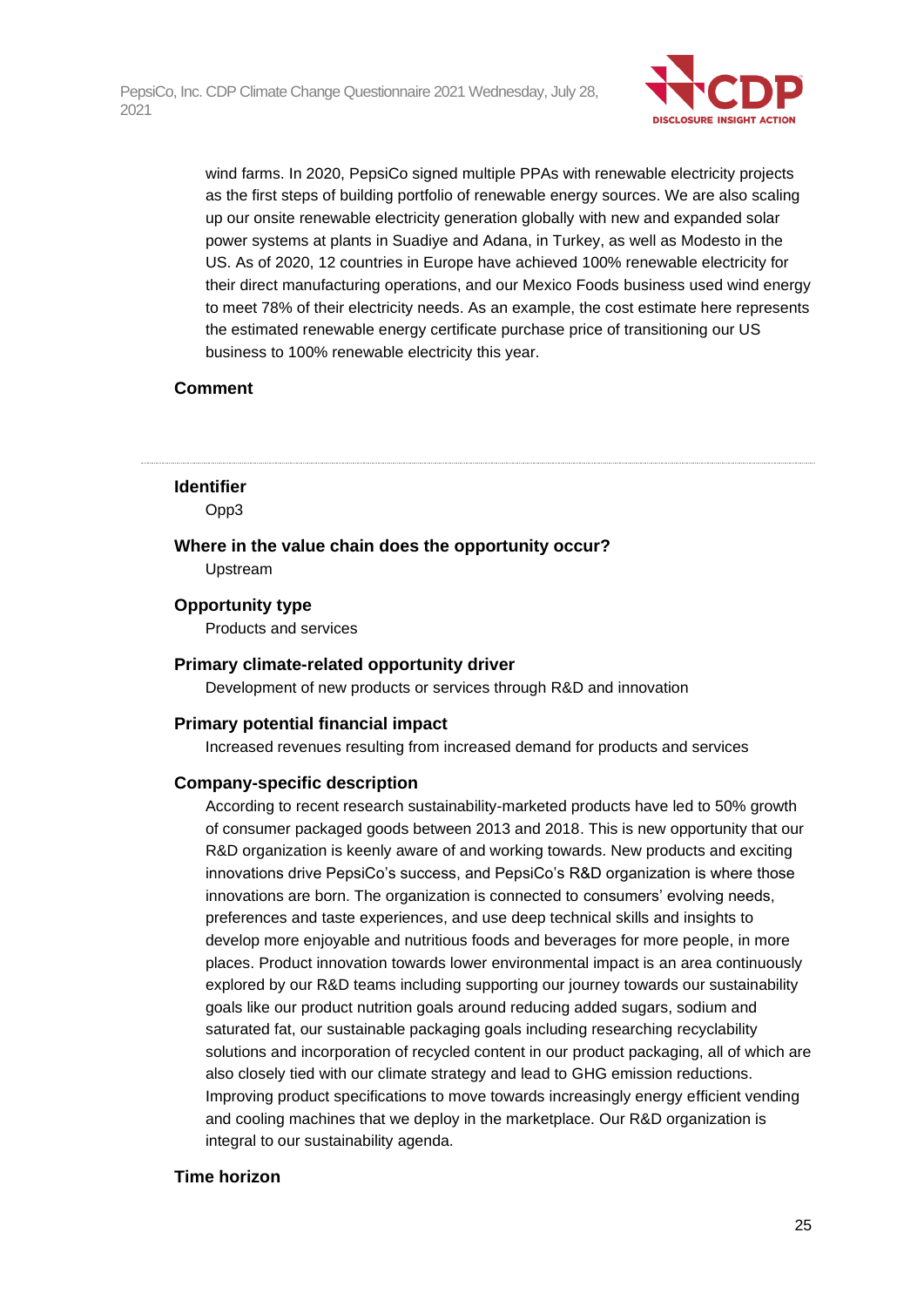

#### Medium-term

#### **Likelihood** Very likely

#### **Magnitude of impact** Medium-high

**Are you able to provide a potential financial impact figure?** Yes, a single figure estimate

#### **Potential financial impact figure (currency)** 2,000,000,000

#### **Potential financial impact figure – minimum (currency)**

#### **Potential financial impact figure – maximum (currency)**

#### **Explanation of financial impact figure**

PepsiCo's reputation and the behavior of consumers in choosing our products are important to the market cap and revenue generation of the Company. The 2020 net revenues for PepsiCo were more than \$70 billion. PepsiCo revenues are sensitive to changes in consumer preferences. For example, a one percent impact on PepsiCo's market value (defined as our market capitalization) would equate to ~\$2 billion. Changes in consumer preferences, for example, due to a positive reaction to PepsiCo's reputation, and the reputation of its products relative to the environment, could positively affect PepsiCo's business, financial condition or results of operations although it would be difficult to precisely identify the driving factors causing a change in consumer behavior.

#### **Cost to realize opportunity**

148,000

#### **Strategy to realize opportunity and explanation of cost calculation**

PepsiCo believes it has positioned itself advantageously versus competitors by adopting and implementing our sustainability program. We have an industry-leading goal to reduce emissions across our value chain. We continue to report against this goal annually in our Sustainability Report. We believe that continuing to deliver on these goals will lead to enhanced reputation, more sustainable growth and financial performance that will outperform our competitors. In 2019, we introduced Sustainable from the Start, an environmental sustainability impact assessment, including GHG impact assessment, into our new product development process. In 2020 we completed global roll-out of the program and initiated business integration with our cross-functional partners. The program includes a toolkit and business processes that help to build the capability within our various functions involved in product innovation (like R&D, marketing and insights) to understand the environmental and climate impacts of product design, and to make sustainable choices. In doing so, they are supporting our strategic,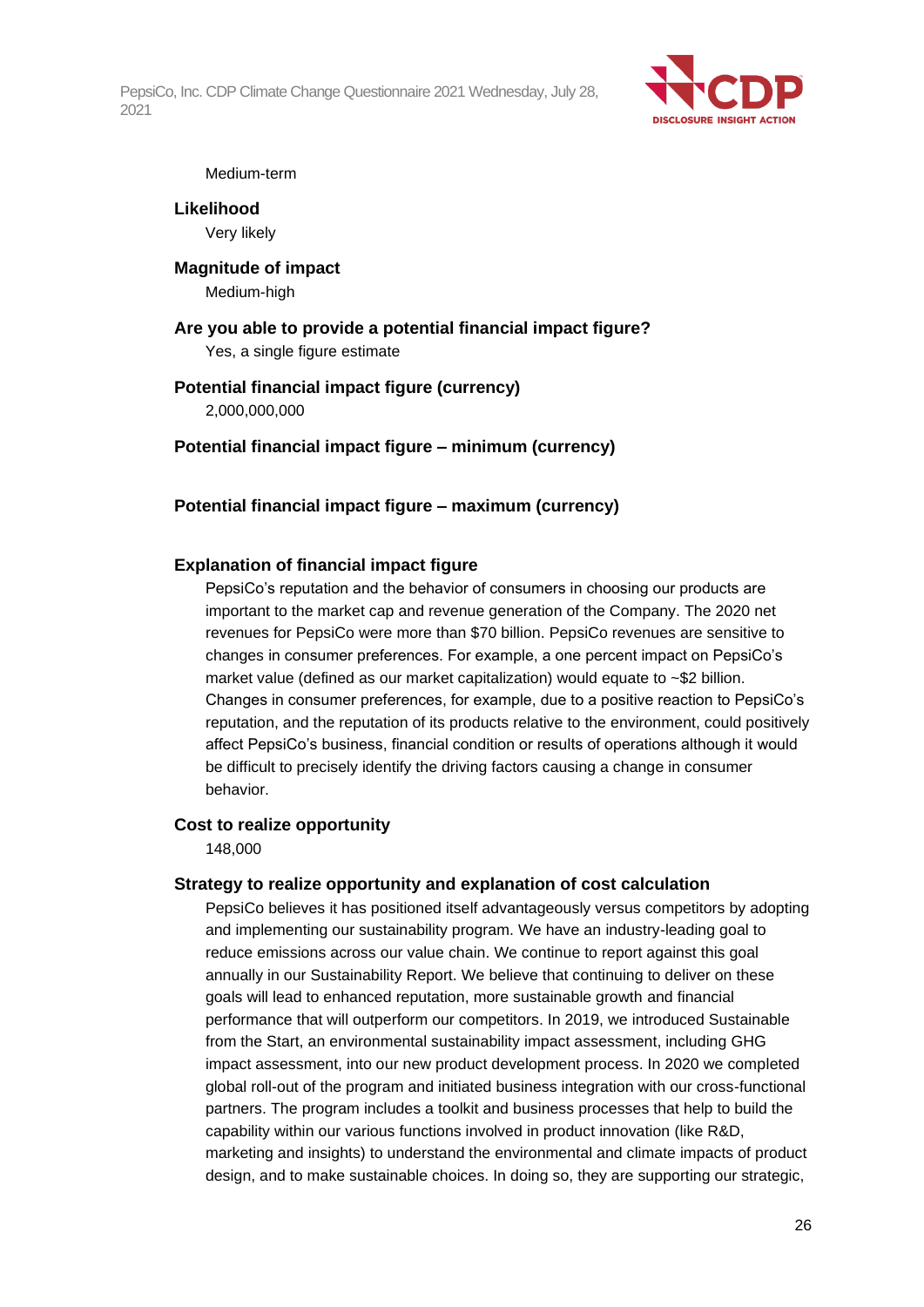

long-term vision to decouple our business from fossil fuels. Our estimated management cost is conservatively based on the development and maintenance of our tools related to the sustainable from the start program. In addition, 2 full time employees and several other partners spend time on developing and implementing the program within the business.

#### **Comment**

## **C3. Business Strategy**

### **C3.1**

#### **(C3.1) Have climate-related risks and opportunities influenced your organization's strategy and/or financial planning?**

Yes, and we have developed a low-carbon transition plan

### **C3.1a**

#### **(C3.1a) Is your organization's low-carbon transition plan a scheduled resolution item at Annual General Meetings (AGMs)?**

| Is your low-carbon transition plan a<br>scheduled resolution item at AGMs? | <b>Comment</b>                                    |
|----------------------------------------------------------------------------|---------------------------------------------------|
| Row   No, and we do not intend it to become a                              | We currently do not have plans for our low-carbon |
| scheduled resolution item within the next                                  | transition plan to become a scheduled resolution  |
| two years                                                                  | litem at AGMs                                     |

### **C3.2**

### **(C3.2) Does your organization use climate-related scenario analysis to inform its strategy?**

Yes, quantitative

### **C3.2a**

#### **(C3.2a) Provide details of your organization's use of climate-related scenario analysis.**

| <b>Climate-related</b><br>scenarios and<br>models applied | <b>Details</b>                                                                   |
|-----------------------------------------------------------|----------------------------------------------------------------------------------|
| 2DS                                                       | Description of scope and method: PepsiCo completed its first climate-related     |
| <b>IEA 450</b>                                            | scenario analysis in 2020. Our assessment covered our manufacturing              |
| Greenpeace                                                | footprint including all Company owned plants, many warehouses and                |
| <b>DDPP</b>                                               | distribution centers, all offices and R&D sites, key franchise and JV locations, |
| <b>IRENA</b>                                              | as well as our agricultural supply chain. The assessment allows us to evaluate   |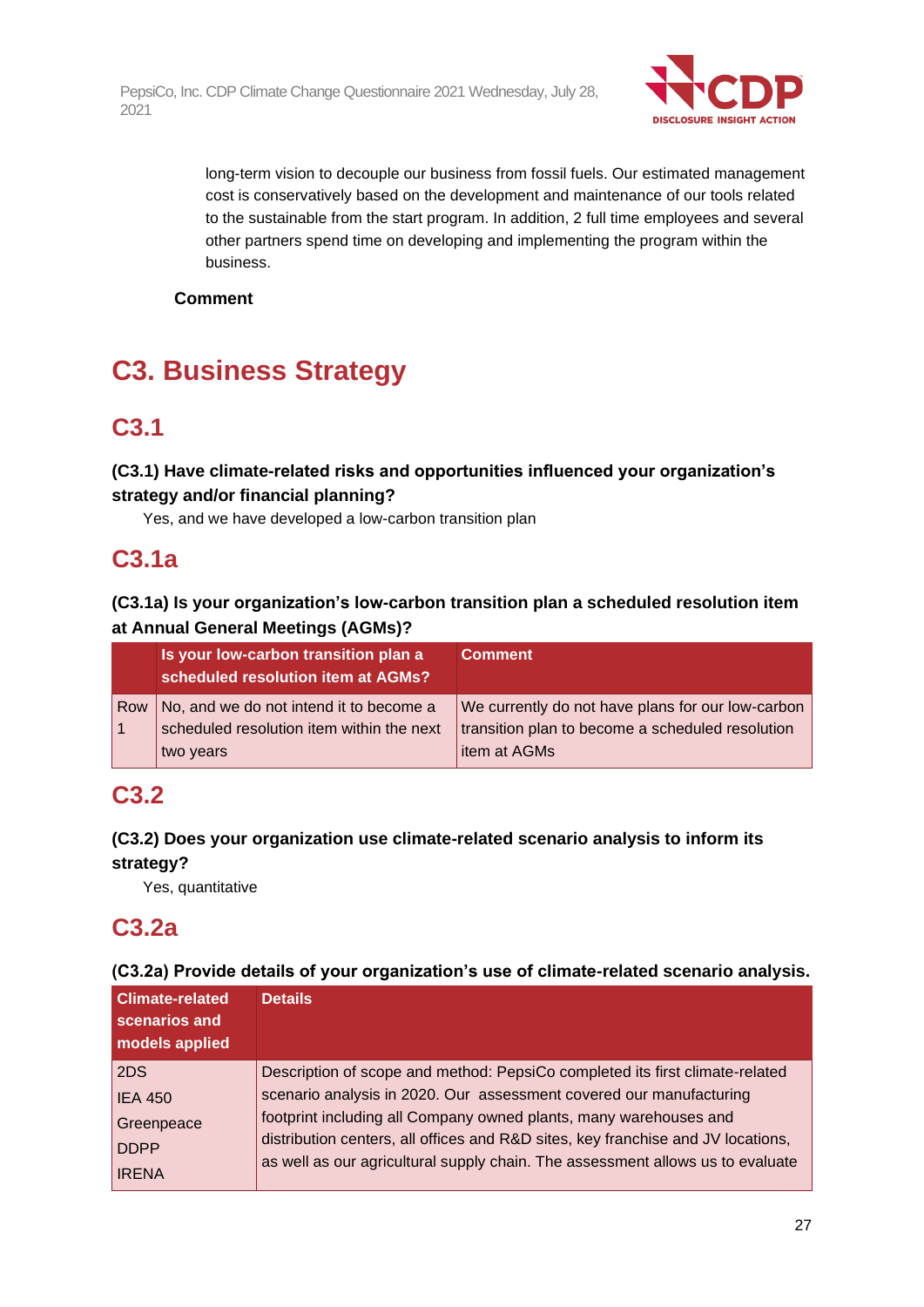

RCP 2.6 RCP 4.5 RCP 6 RCP 8.5 IEA B2DS IEA Sustainable development scenario IEA NPS IEA CPS BNEF NEO REMIND MESSAGE-GLOBIOM **Nationally** determined contributions (NDCs) Other, please specify

impacts to our business from physical and transition risks based on varying temperature scenarios (RCP 8.5 and RCP 4.5) and different time frames (by decadal period up to 2100). This helps us identify high risk areas to focus on and build resiliency plans. We selected the two scenarios of RCP 8.5 and RCP 4.5 as the two relevant and probable future climate scenarios relevant for informing our business strategies. The first scenario gives us a view of business as usual and very little limitation on emissions while the second one gives us a view of how regulations on emissions may play out in the future. Inputs into the analysis are location information for our more than 1100 sites and over 1100 sourcing regions, the greenhouse gas emissions related to each site and emissions intensities of our agricultural commodities as well as the asset value of our physical sites and crop volumes sourced translated to crop prices using FAO data. The analysis we conducted allows us to view risks and opportunities in financial terms by decade starting with the current decade we're in going all the way to 2100. It was important for our business to understand short-term risks while taking a pulse of long-term risks. Short-term or current decadal period risks are important for planning purposes and for internal stakeholders to act upon.

Results and how the scenario analysis is informing our objectives & strategy: The results of the analysis helps us understand the overall financial impact to our business by scenario and time period. The results provide directional focus in terms of top 50 locations to focus on in the coming years for conducting deeper dives and refining the understanding of what needs to be done to protect these locations. For example, several of our facilities located in coastal areas in North America are at risk of coastal flooding which is an exponential risk over time while our facilities located in Latin America are at risk from extreme temperatures. In addition to overall global top sites, the analysis also helps us drill down by business unit to look at specific sites at risk and major risk drivers and the financial value at risk based on the asset value. Currently we are in the process of socializing the risk assessment results with each of our business units and providing an understanding of risk drivers. These will then be taken by each business unit to develop business continuity plans specific to the sites but the business overall as well. On our agricultural value chain we completed the work in Thailand and Vietnam to specifically and at a further granular level identify impacts to our key ingredient supply chain. The result from that analysis has led our business in that market understand future risks to supply. A localized risk mitigation plan has been developed with crossfunctional partners. This work has now been expanded with initial assessments underway in several countries in Latin America, Europe as well as in North America.

### **C3.3**

**(C3.3) Describe where and how climate-related risks and opportunities have influenced your strategy.**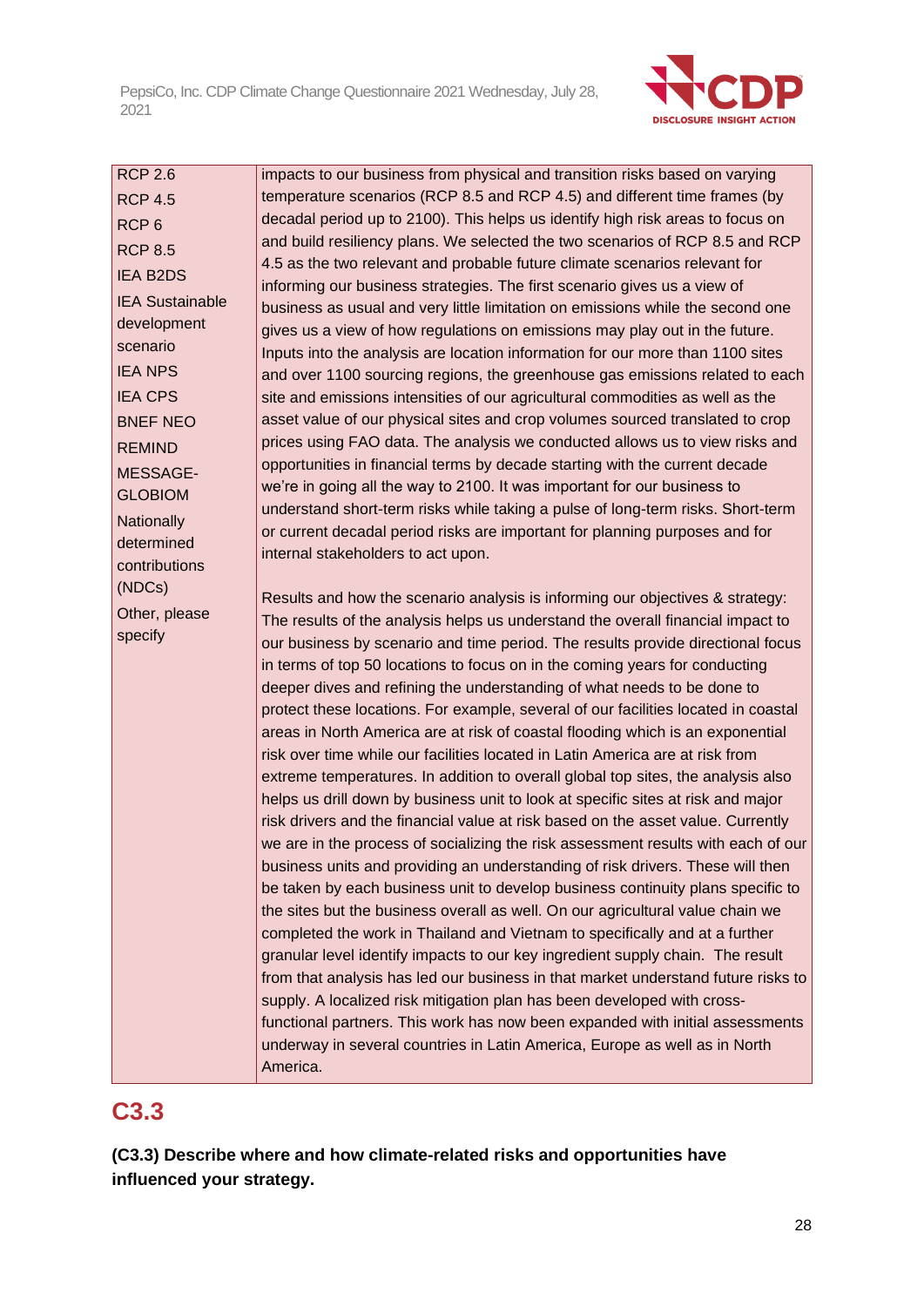

|                                       | <b>Have climate-related</b><br>risks and<br>opportunities<br>influenced your<br>strategy in this area? | <b>Description of influence</b>                                                                                                                                                                                                                                                                                                                                                                                                                                                                                                                                                                                                                                                                                                                                                                                                                                                                                                                                                                                                                                                                                                                                                                                                                      |
|---------------------------------------|--------------------------------------------------------------------------------------------------------|------------------------------------------------------------------------------------------------------------------------------------------------------------------------------------------------------------------------------------------------------------------------------------------------------------------------------------------------------------------------------------------------------------------------------------------------------------------------------------------------------------------------------------------------------------------------------------------------------------------------------------------------------------------------------------------------------------------------------------------------------------------------------------------------------------------------------------------------------------------------------------------------------------------------------------------------------------------------------------------------------------------------------------------------------------------------------------------------------------------------------------------------------------------------------------------------------------------------------------------------------|
| Products and<br>services              | Yes                                                                                                    | How our strategy is influenced: Any positive or negative<br>perception (whether valid or not) of PepsiCo's response to<br>climate change, sustainable packaging or water scarcity<br>could result in favorable or adverse publicity and could<br>affect PepsiCo's business, financial condition or results of<br>operations. For example, a one percent impact on<br>PepsiCo's market value (defined as our market<br>capitalization) would equate to ~\$2 billion. To address these<br>risks and opportunities we are investing to integrate<br>sustainability into our new product development processes<br>in order to trend our portfolio towards lower impact products<br>and address increasing customer and consumer interest in<br>low impact product Case study: We have made tremendous<br>progress in moving our vending and cooling equipment that<br>we place in our customer locations towards more energy<br>efficient units. Since these machines use energy at the<br>customer locations, by making these units more efficient we<br>have enabled an approximately \$76 million savings in<br>average annual energy costs for our customers Time<br>horizon This is relevant over the short, medium and long<br>term time horizons. |
| Supply chain<br>and/or value<br>chain | Yes                                                                                                    | How our strategy is influenced: Extreme temperatures,<br>changes in precipitation patterns leading to drought,<br>extreme weather patterns like storm damage and carbon<br>pricing are the main risks within our agricultural supply<br>chain. Climate related risks within our agricultural supply<br>chain could be as high as \$4 billion in the short term while<br>opportunities could be around \$0.1 billion expressed in<br>financial terms. The unique knowledge PepsiCo has of<br>potatoes, oranges, sugar and oats could be a strategic<br>opportunity for PepsiCo in locations such as the UK and the<br>U.S., as we develop new strains of our core commodities,<br>allowing us to realize a positive impact from our sustainable<br>agriculture activities. Our business strategy therefore<br>includes developing business continuity plans for our<br>commodities that includes qualifying new suppliers and<br>changing commodity specifications for our products and<br>building redundancy and resilience within our supply base.<br>Case Study: Our sustainable farming program (SFP) and                                                                                                                                        |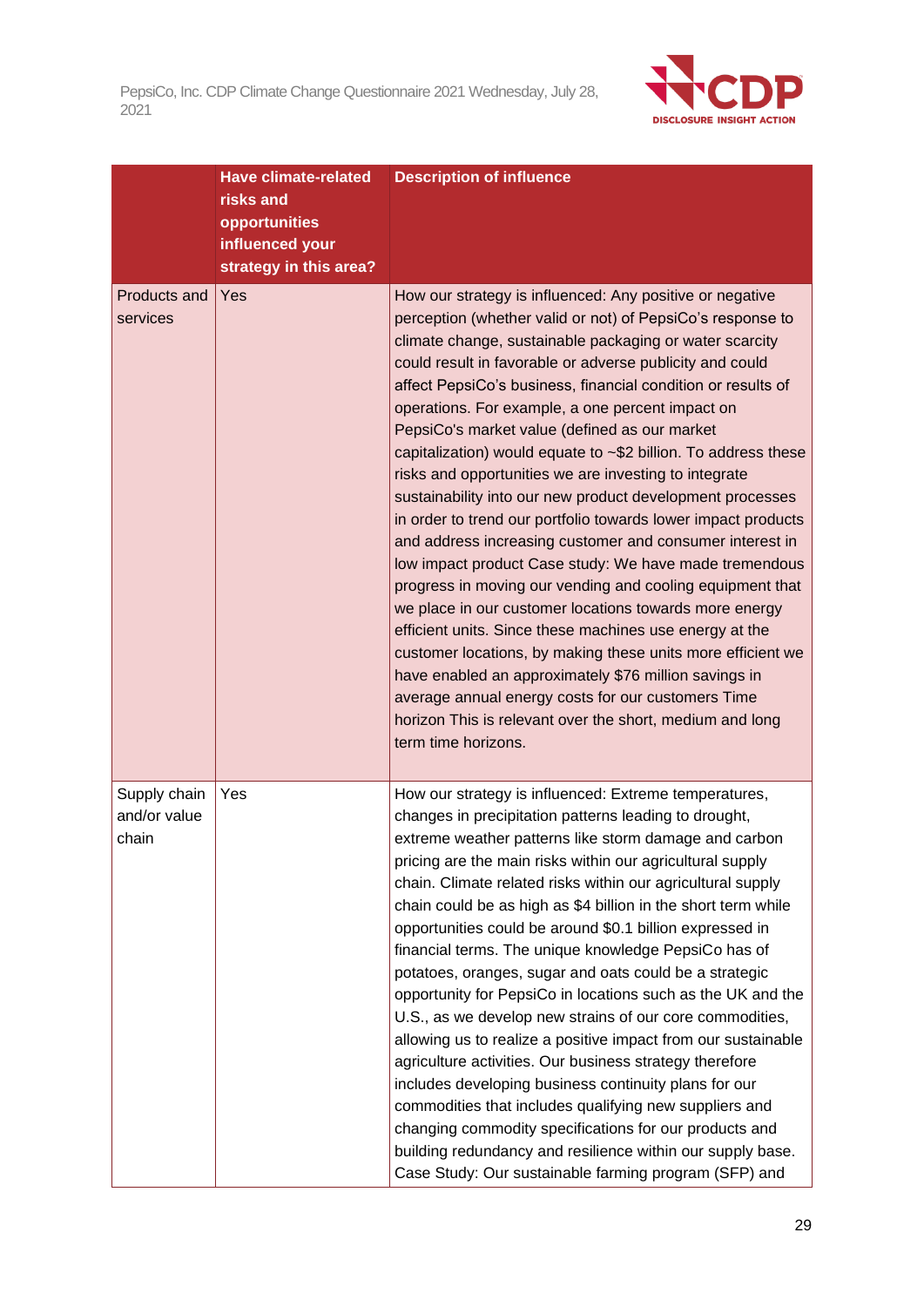

|                      |     | sustainable sourcing strategy champion and advance<br>positive social, environmental and economic outcomes<br>among the farmers from which we source crops. Our<br>growing global network of more than 350 Demonstration<br>Farms across 8 countries, measure environmental and<br>social criteria as well as core business metrics like farm<br>performance and crop quality as a result of implementation<br>of best practices. In just one example, we found that select<br>potato demonstration farms in India achieved an 7%<br>increase in average yield and a 16% reduction in average<br>GHG emissions over the 2019-2020 crop year. Time<br>horizon This is relevant over the short, medium and long<br>term time horizons.                                                                                                                                                                                                                                                                                                                                                                                                                                                                                                                                                                                                                                                                                                                                                                                                                                                                                                                                                                                                                                                                                                                                                                                                                                  |
|----------------------|-----|-----------------------------------------------------------------------------------------------------------------------------------------------------------------------------------------------------------------------------------------------------------------------------------------------------------------------------------------------------------------------------------------------------------------------------------------------------------------------------------------------------------------------------------------------------------------------------------------------------------------------------------------------------------------------------------------------------------------------------------------------------------------------------------------------------------------------------------------------------------------------------------------------------------------------------------------------------------------------------------------------------------------------------------------------------------------------------------------------------------------------------------------------------------------------------------------------------------------------------------------------------------------------------------------------------------------------------------------------------------------------------------------------------------------------------------------------------------------------------------------------------------------------------------------------------------------------------------------------------------------------------------------------------------------------------------------------------------------------------------------------------------------------------------------------------------------------------------------------------------------------------------------------------------------------------------------------------------------------|
| Investment in<br>R&D | Yes | How our strategy is influenced: According to recent<br>research, sustainability-marketed products are responsible<br>for more than half of the growth in consumer packaged<br>goods between 2015 and 2019. This is new opportunity that<br>our R&D organization is keenly aware of and working<br>towards. New products and exciting innovations drive<br>PepsiCo's success, and PepsiCo's R&D organization is<br>where those innovations are born. The organization is<br>connected to consumers' evolving needs, preferences and<br>taste experiences, and use deep technical skills and<br>insights to develop more enjoyable and nutritious foods and<br>beverages for more people, in more places, than any other<br>company in the world. Product innovation towards lower<br>environmental impact is an area continuously explored by<br>our R&D teams including supporting our journey towards<br>our sustainability goals like our product nutrition goals<br>around reducing added sugars, sodium and saturated fat,<br>our sustainable packaging goals including researching<br>recyclability solutions and incorporation of recycled content<br>in our product packaging all of which are tied to our climate<br>strategy and reducing emissions. Case study: Our R&D<br>organization is integral to our sustainability agenda. In 2020,<br>we completed global roll-out of our Sustainable from the<br>Start program, an environmental sustainability impact<br>assessment, including GHG impact assessment framework,<br>into our new product development process. The program<br>includes a toolkit and business processes that help to build<br>the capability within our various functions involved in<br>product innovation (like R&D, marketing and insights) to<br>understand the environmental and climate impacts of<br>product design, and to make sustainable choices. In doing<br>so, they are supporting our strategic, long-term vision to |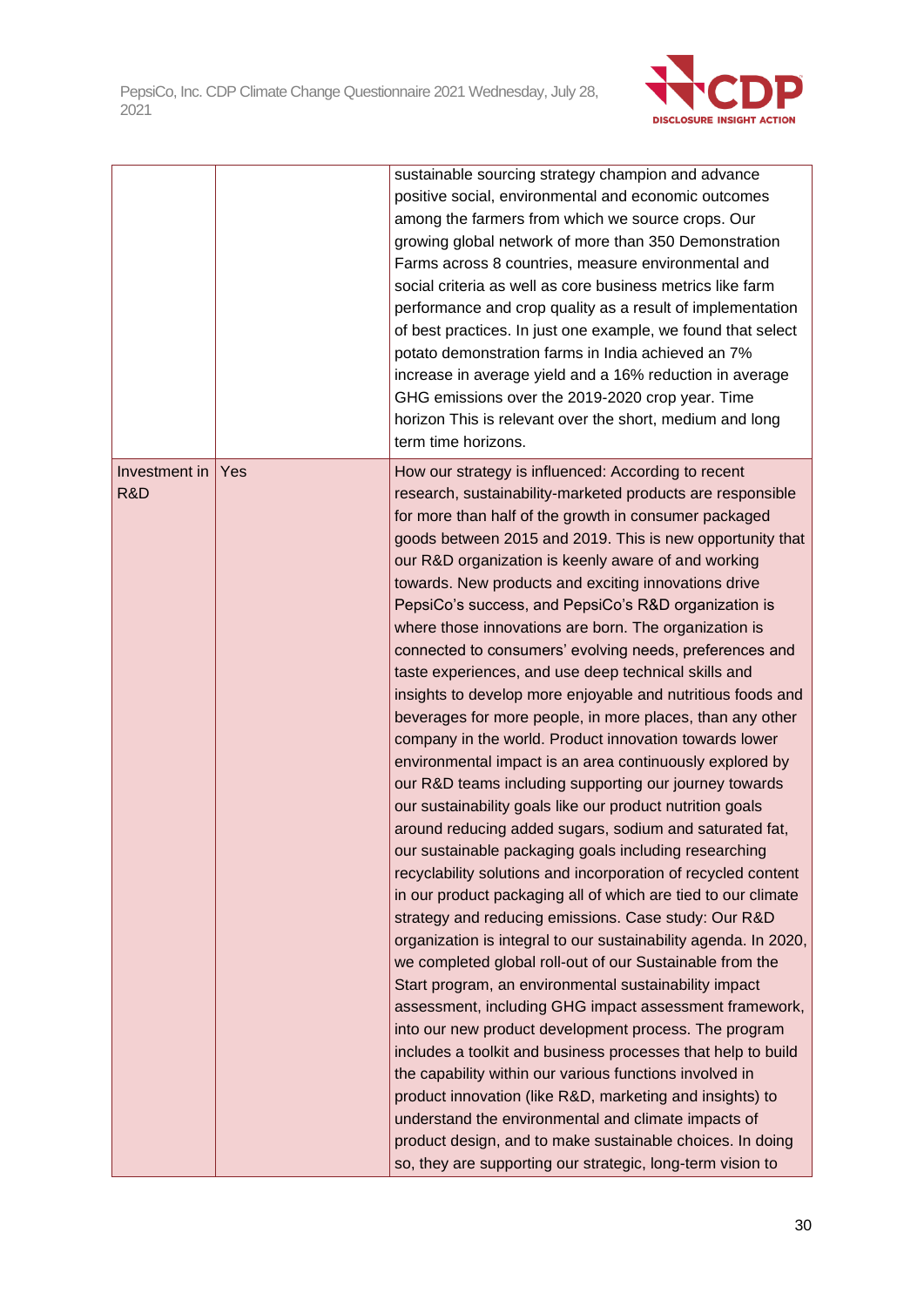

|            |     | decouple our business from fossil fuels. Time horizon This<br>is relevant over the short, medium and long-term time<br>horizons.                                                                                                                                                                                                                                                                                                                                                                                                                                                                                                                                                                                                                                                                                                                                                                                                                                                                                                                                                 |
|------------|-----|----------------------------------------------------------------------------------------------------------------------------------------------------------------------------------------------------------------------------------------------------------------------------------------------------------------------------------------------------------------------------------------------------------------------------------------------------------------------------------------------------------------------------------------------------------------------------------------------------------------------------------------------------------------------------------------------------------------------------------------------------------------------------------------------------------------------------------------------------------------------------------------------------------------------------------------------------------------------------------------------------------------------------------------------------------------------------------|
| Operations | Yes | How our strategy is influenced: To reduce carbon emissions<br>and address the potential financial risks of cap and trade,<br>PepsiCo invests in energy efficiency and other alternative<br>energy technologies. We also work to see that our facilities<br>have environmental management systems in place and are<br>aligned with ISO 14001. We expect these efforts to reduce<br>the risk to our business from increased operational costs<br>over the next several years as we become more energy and<br>carbon efficient through our investments. Case study: We<br>have integrated monitoring systems to collect and analyze<br>environmental data, which are then subjected to external<br>auditing by Apex Companies LLC. This data is also used to<br>understand efficiency opportunities. In 2020, our internal<br>fund for efficiency improvements across the globe<br>amounted to \$150 million. This has led to a 23%<br>improvement in our operations emissions since 2015. Time<br>horizon This is relevant over the short, medium and long-<br>term time horizons. |

### **C3.4**

### **(C3.4) Describe where and how climate-related risks and opportunities have influenced your financial planning.**

|       | elements that have<br>been influenced                                                                                                        | <b>Financial planning Description of influence</b>                                                                                                                                                                                                                                                                                                                                                                                                                                                                                                                                                                                                                                                                                                                                                                                                                                                                                                                                                                                                                                                                                                                                  |
|-------|----------------------------------------------------------------------------------------------------------------------------------------------|-------------------------------------------------------------------------------------------------------------------------------------------------------------------------------------------------------------------------------------------------------------------------------------------------------------------------------------------------------------------------------------------------------------------------------------------------------------------------------------------------------------------------------------------------------------------------------------------------------------------------------------------------------------------------------------------------------------------------------------------------------------------------------------------------------------------------------------------------------------------------------------------------------------------------------------------------------------------------------------------------------------------------------------------------------------------------------------------------------------------------------------------------------------------------------------|
| Row I | Revenues<br>Direct costs<br>Indirect costs<br>Capital expenditures<br>Capital allocation<br>Acquisitions and<br>divestments<br><b>Assets</b> | Financial planning elements influenced by climate risks and<br>opportunities include revenues, direct costs, indirect costs, capital<br>expenditures, capital allocation, acquisitions and divestments and<br>assets. Climate-related physical risks such as extreme temperatures,<br>probability of drought, extreme weather patterns and transition risks<br>such as carbon pricing could impact PepsiCo's agricultural supply chain.<br>Opportunities such as favorable yield impacts of higher temperatures for<br>certain commodities and resource efficiency opportunities for our<br>suppliers could also impact our agricultural supply chain. These impacts<br>influence our direct costs for the commodities we use to make our<br>products. PepsiCo's procurement team conducts a planning process<br>where they work with suppliers to ensure supply of our commodities for<br>a reasonable period of time into the future. In addition to this<br>procurement teams spend an estimated 10% of their time on business<br>continuity planning (BCP) for the next 3-5 years. BCP involves creating<br>a strategy for each commodity that ensures supply in the event of a |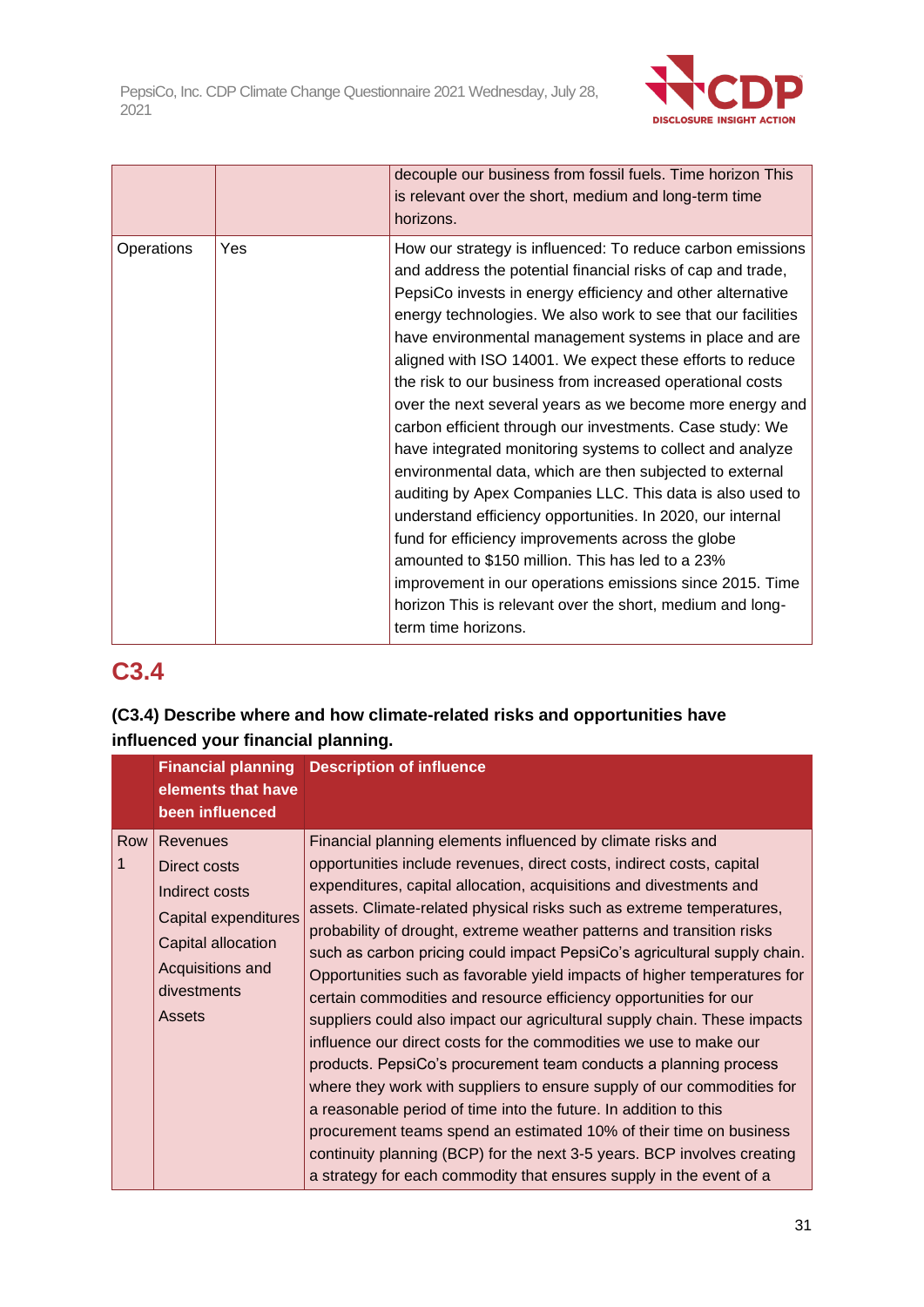

disruption including climate-related risks and ultimately protects our business, brands and reputation. BCPs are managed by our procurement centers of excellence and aligned to with procurement leadership. It involves assessing the criticality of all suppliers using filters such as spend, key material and sole source. We then identify specific areas of risks including climate-related risks for the critical suppliers. A high-level strategy or action plan is then drawn up with the supplier to mitigate the exposure. Action items are then executed and maintained on an ongoing basis. Based on the BCPs our annual financial planning process is influenced depending on the particular need of the BCP that is to be implemented in the next 1-5 years. An example is the qualification of new suppliers or alternate supply locations for existing suppliers. This requires investment, time and resources from our R&D and procurement organizations and needs to be incorporated in our annual planning process.

## **C3.4a**

**(C3.4a) Provide any additional information on how climate-related risks and opportunities have influenced your strategy and financial planning (optional).** n/a

## **C4. Targets and performance**

### **C4.1**

**(C4.1) Did you have an emissions target that was active in the reporting year?** Absolute target

### **C4.1a**

**(C4.1a) Provide details of your absolute emissions target(s) and progress made against those targets.**

**Target reference number** Abs 1 **Year target was set** 2016 **Target coverage** Company-wide **Scope(s) (or Scope 3 category)** Scope 1+2 (market-based)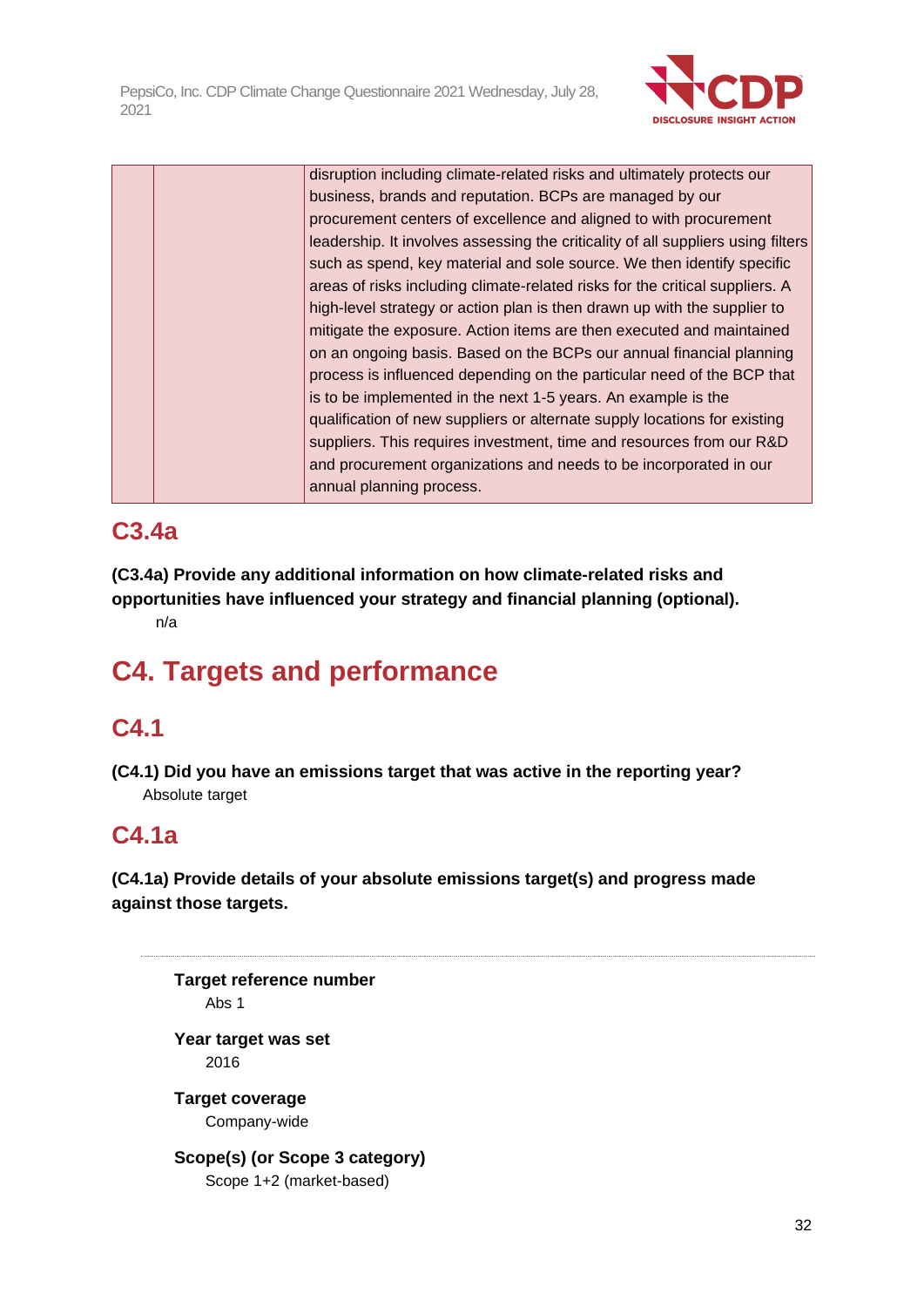

#### **Base year**

2015

#### **Covered emissions in base year (metric tons CO2e)**

5,763,128

**Covered emissions in base year as % of total base year emissions in selected Scope(s) (or Scope 3 category)**

100

**Target year**

2030

**Targeted reduction from base year (%)**

75

- **Covered emissions in target year (metric tons CO2e) [auto-calculated]** 1,440,782
- **Covered emissions in reporting year (metric tons CO2e)**

4,410,105

#### **% of target achieved [auto-calculated]**

31.302977596

**Target status in reporting year** Underway

#### **Is this a science-based target?**

Yes, and this target has been approved by the Science-Based Targets initiative

#### **Target ambition**

1.5°C aligned

#### **Please explain (including target coverage)**

PepsiCo announced in 2016 our goal to reduce our absolute emissions across our entire value chain by 20% by 2030 (against a 2015 baseline). This goal was approved by the Science Based Targets Initiative (SBTi) and was aligned to a 2C pathway. In April 2020, we signed the Business Ambition for 1.5C pledge committing to raise our ambition towards a long-term net zero goal. In late 2020 the SBTi approved our new 1.5C aligned goal which we subsequently announced in early 2021. Our new goal more than doubles our previous one within the same timeframe. Our new goal is to reduce our Scope 1 & 2 emissions by 75% and our Scope 3 emissions by 40% by 2030 against a 2015 baseline. We also have a goal to achieve net zero emissions by 2040, a decade earlier than called for in the Paris Agreement.

#### **Target reference number** Abs 2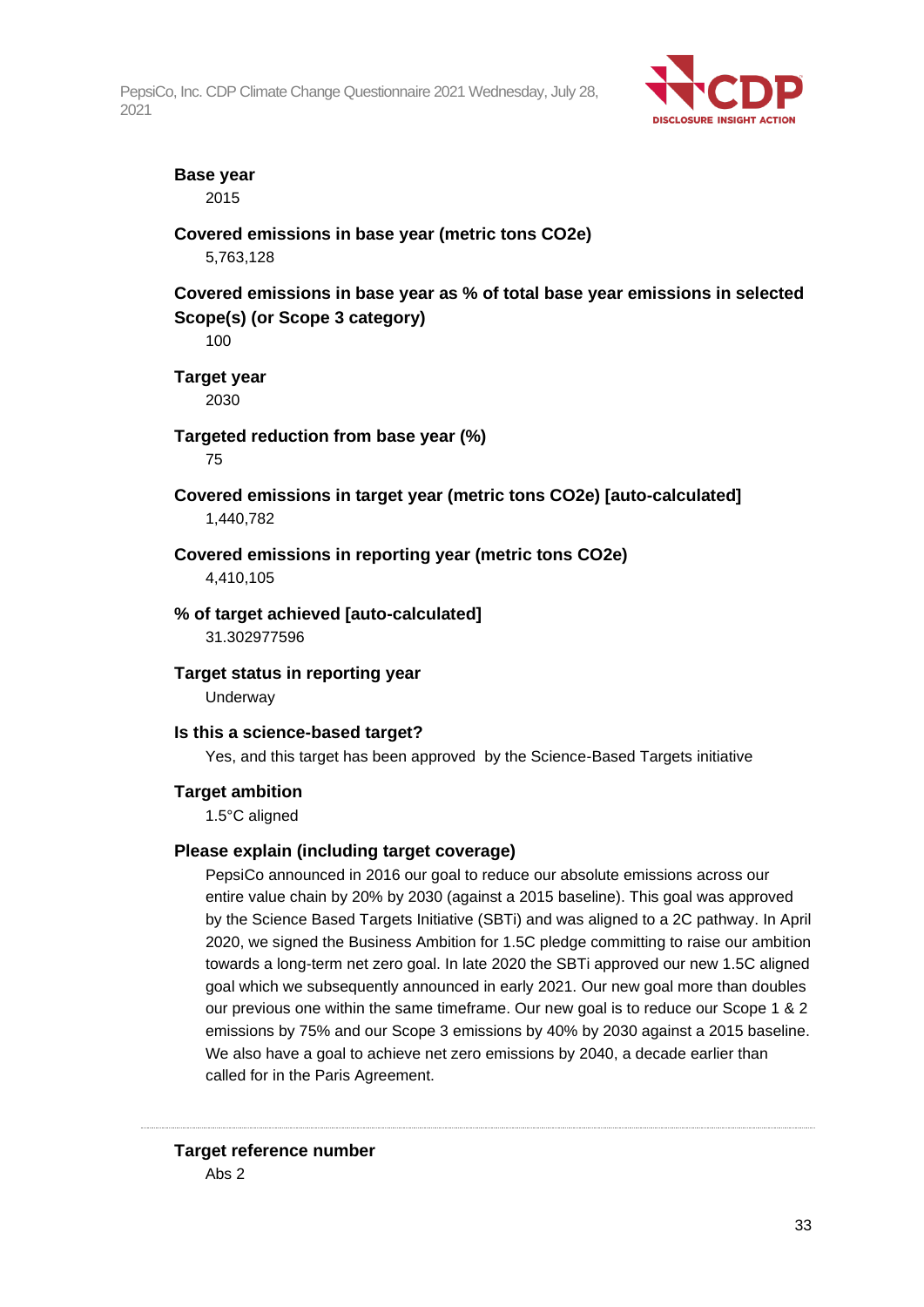

**Year target was set** 2016

### **Target coverage**

Company-wide

#### **Scope(s) (or Scope 3 category)**

Scope 3 (upstream & downstream)

#### **Base year**

2015

#### **Covered emissions in base year (metric tons CO2e)**

56,422,589

#### **Covered emissions in base year as % of total base year emissions in selected Scope(s) (or Scope 3 category)**

100

#### **Target year** 2030

**Targeted reduction from base year (%)** 40

**Covered emissions in target year (metric tons CO2e) [auto-calculated]** 33,853,553.4

#### **Covered emissions in reporting year (metric tons CO2e)** 54,628,773

#### **% of target achieved [auto-calculated]**

7.9481287184

### **Target status in reporting year**

Underway

#### **Is this a science-based target?**

Yes, and this target has been approved by the Science-Based Targets initiative

#### **Target ambition**

1.5°C aligned

#### **Please explain (including target coverage)**

PepsiCo announced in 2016 our goal to reduce our absolute emissions across our entire value chain by 20% by 2030 (against a 2015 baseline). This goal was approved by the Science Based Targets Initiative (SBTi) and was aligned to a 2C pathway. In April 2020, we signed the Business Ambition for 1.5C pledge committing to raise our ambition towards a long-term net zero goal. In late 2020 the SBTi approved our new 1.5C aligned goal which we subsequently announced in early 2021. Our new goal more than doubles our previous one within the same timeframe. Our new goal is to reduce our Scope 1 & 2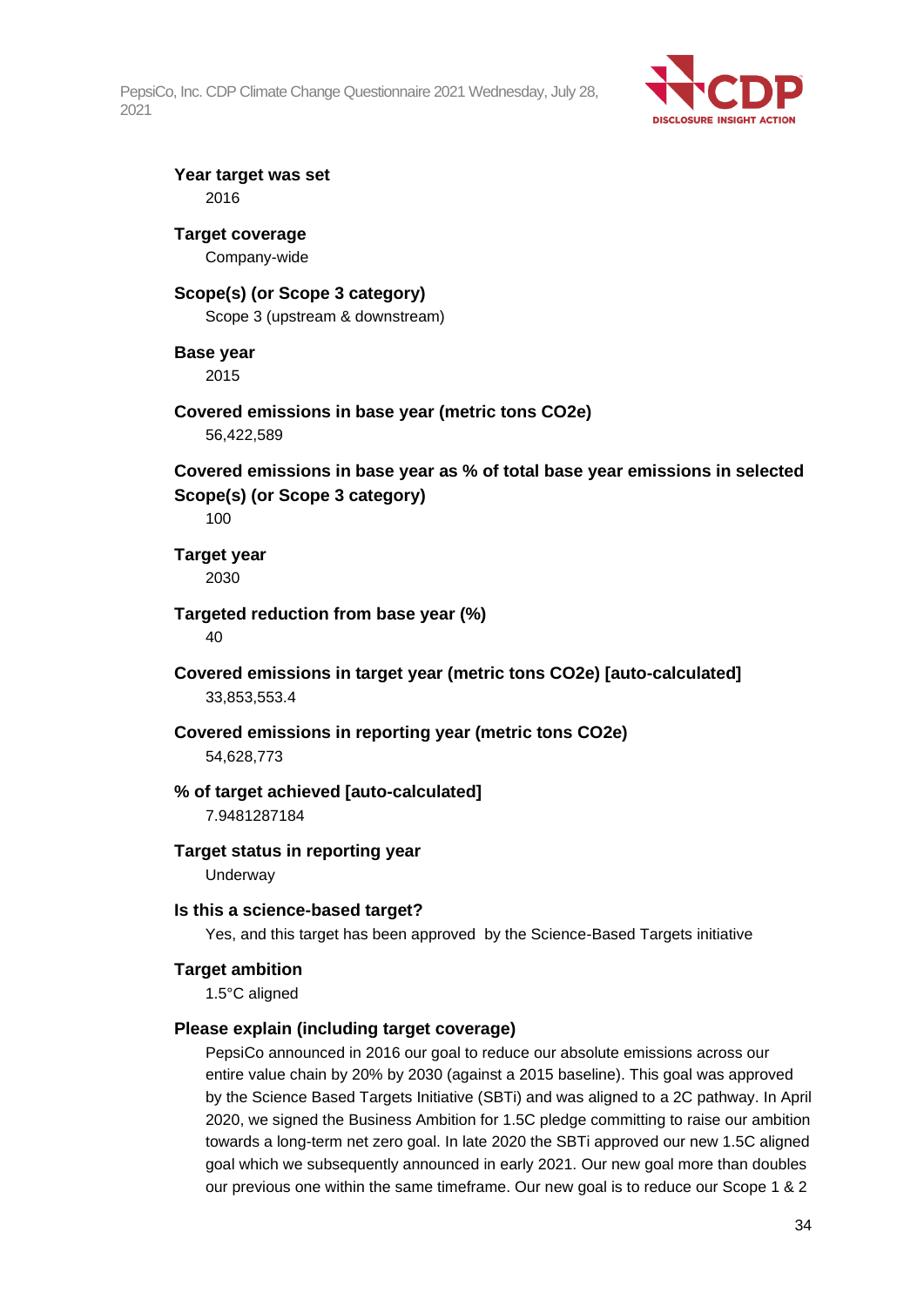

emissions by 75% and our Scope 3 emissions by 40% by 2030 against a 2015 baseline. We also have a goal to achieve net zero emissions by 2040, a decade earlier than called for in the Paris Agreement.

### **C4.2**

#### **(C4.2) Did you have any other climate-related targets that were active in the reporting year?**

Target(s) to increase low-carbon energy consumption or production Net-zero target(s)

### **C4.2a**

**(C4.2a) Provide details of your target(s) to increase low-carbon energy consumption or production.**

|                  | Target reference number<br>Low 1                           |
|------------------|------------------------------------------------------------|
|                  | Year target was set                                        |
|                  | 2020                                                       |
|                  | <b>Target coverage</b>                                     |
|                  | Company-wide                                               |
|                  | Target type: absolute or intensity                         |
|                  | Absolute                                                   |
|                  | Target type: energy carrier                                |
|                  | Electricity                                                |
|                  | <b>Target type: activity</b>                               |
|                  | Consumption                                                |
|                  | Target type: energy source                                 |
|                  | Renewable energy source(s) only                            |
|                  | Metric (target numerator if reporting an intensity target) |
|                  | Percentage                                                 |
|                  | Target denominator (intensity targets only)                |
| <b>Base year</b> |                                                            |
|                  | 2019                                                       |
|                  | Figure or percentage in base year                          |
|                  | 9.3                                                        |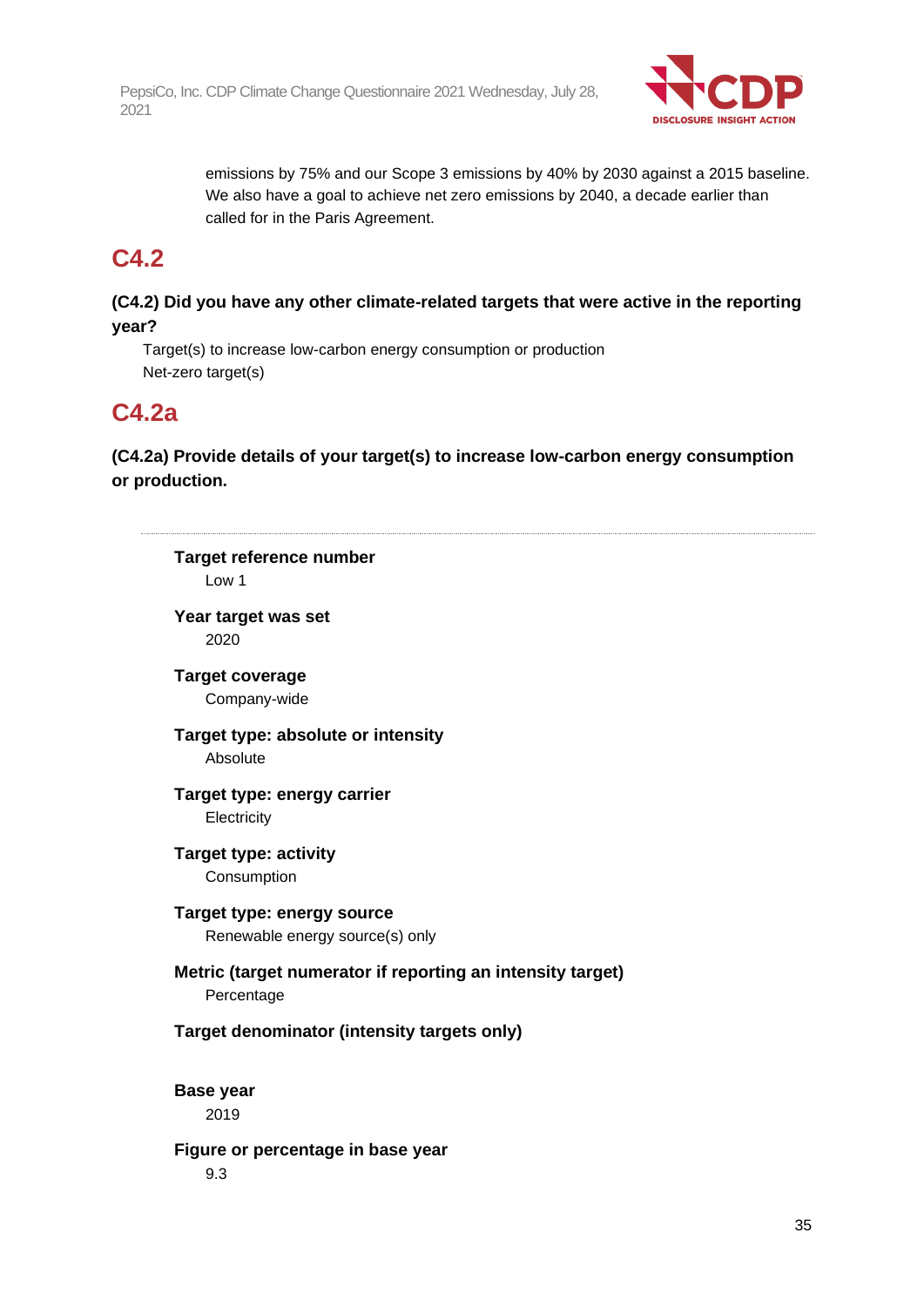

#### **Target year** 2030

#### **Figure or percentage in target year** 100

**Figure or percentage in reporting year** 54.9

**% of target achieved [auto-calculated]** 50.2756339581

- **Target status in reporting year** New
- **Is this target part of an emissions target?** No
- **Is this target part of an overarching initiative?** RE100

#### **Please explain (including target coverage)**

PepsiCo joined RE100 in 2020 and is committed to sourcing 100% renewable electricity for our owned operations by 2030 and for our franchise bottlers and third-party manufacturers by 2040

### **C4.2c**

**(C4.2c) Provide details of your net-zero target(s).**

**Target reference number** NZ1 **Target coverage** Company-wide **Absolute/intensity emission target(s) linked to this net-zero target** Abs1 Abs2 **Target year for achieving net zero** 2040 **Is this a science-based target?** No, but we are reporting another target that is science-based **Please explain (including target coverage)**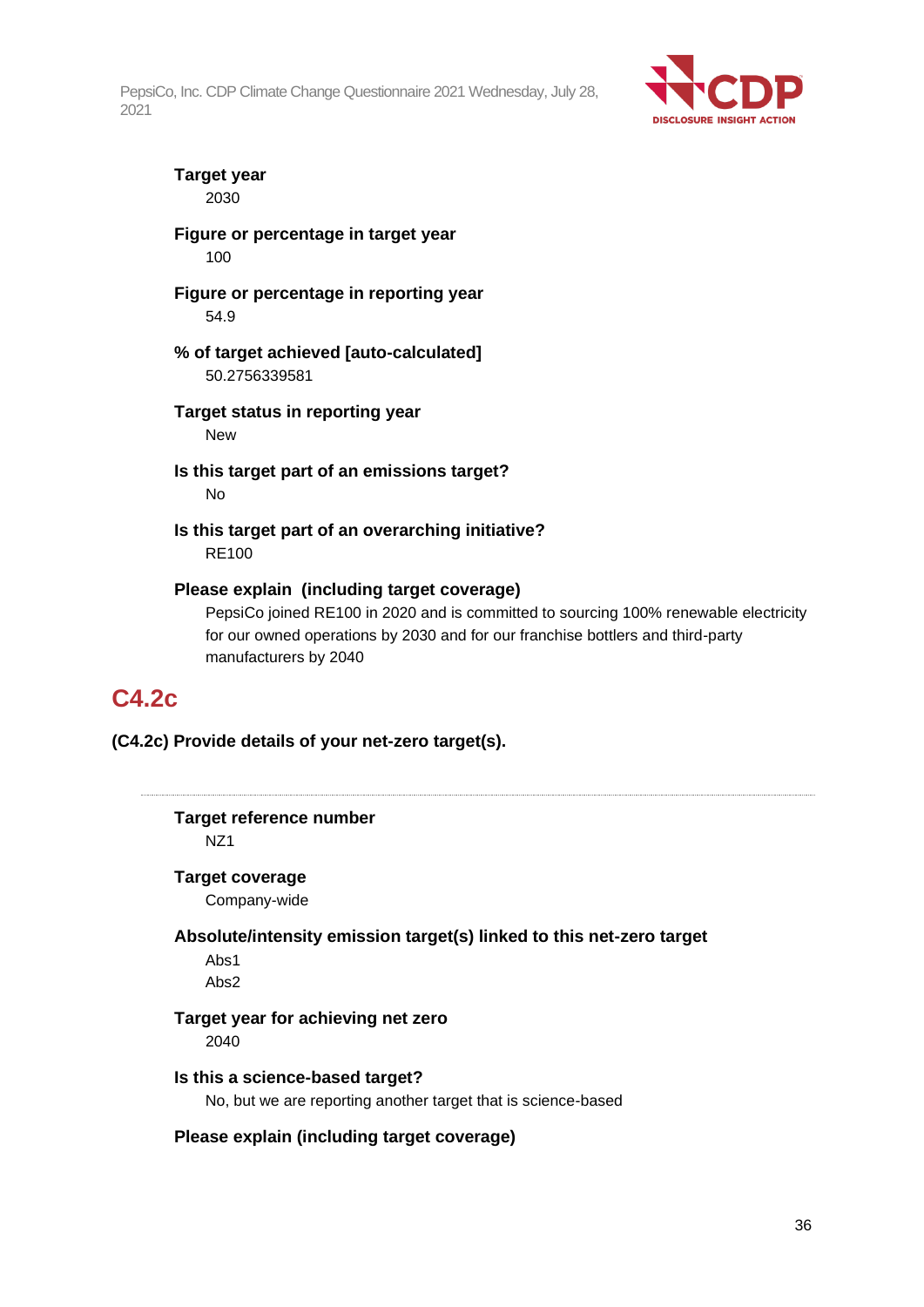

In early 2021, PepsiCo announced our new ambition to reach net zero emissions by 2040. We are monitoring the guidance currently being developed by the SBTi and will align our target accordingly

## **C4.3**

**(C4.3) Did you have emissions reduction initiatives that were active within the reporting year? Note that this can include those in the planning and/or implementation phases.**

Yes

## **C4.3a**

**(C4.3a) Identify the total number of initiatives at each stage of development, and for those in the implementation stages, the estimated CO2e savings.**

|                              | <b>Number of</b><br><b>initiatives</b> | Total estimated annual CO2e savings in metric<br>tonnes CO2e (only for rows marked *) |
|------------------------------|----------------------------------------|---------------------------------------------------------------------------------------|
| Under investigation          | 8                                      | 0                                                                                     |
| To be implemented*           | 67                                     | 27,189                                                                                |
| Implementation<br>commenced* | 65                                     | 51,438                                                                                |
| Implemented*                 | 20                                     | 3,488,279                                                                             |
| Not to be implemented        | $\Omega$                               | 0                                                                                     |

## **C4.3b**

**(C4.3b) Provide details on the initiatives implemented in the reporting year in the table below.**



Energy efficiency in buildings Combined heat and power (cogeneration)

**Estimated annual CO2e savings (metric tonnes CO2e)**

7,810

**Scope(s)** Scope 1

Scope 2 (market-based)

**Voluntary/Mandatory**

Voluntary

**Annual monetary savings (unit currency – as specified in C0.4)**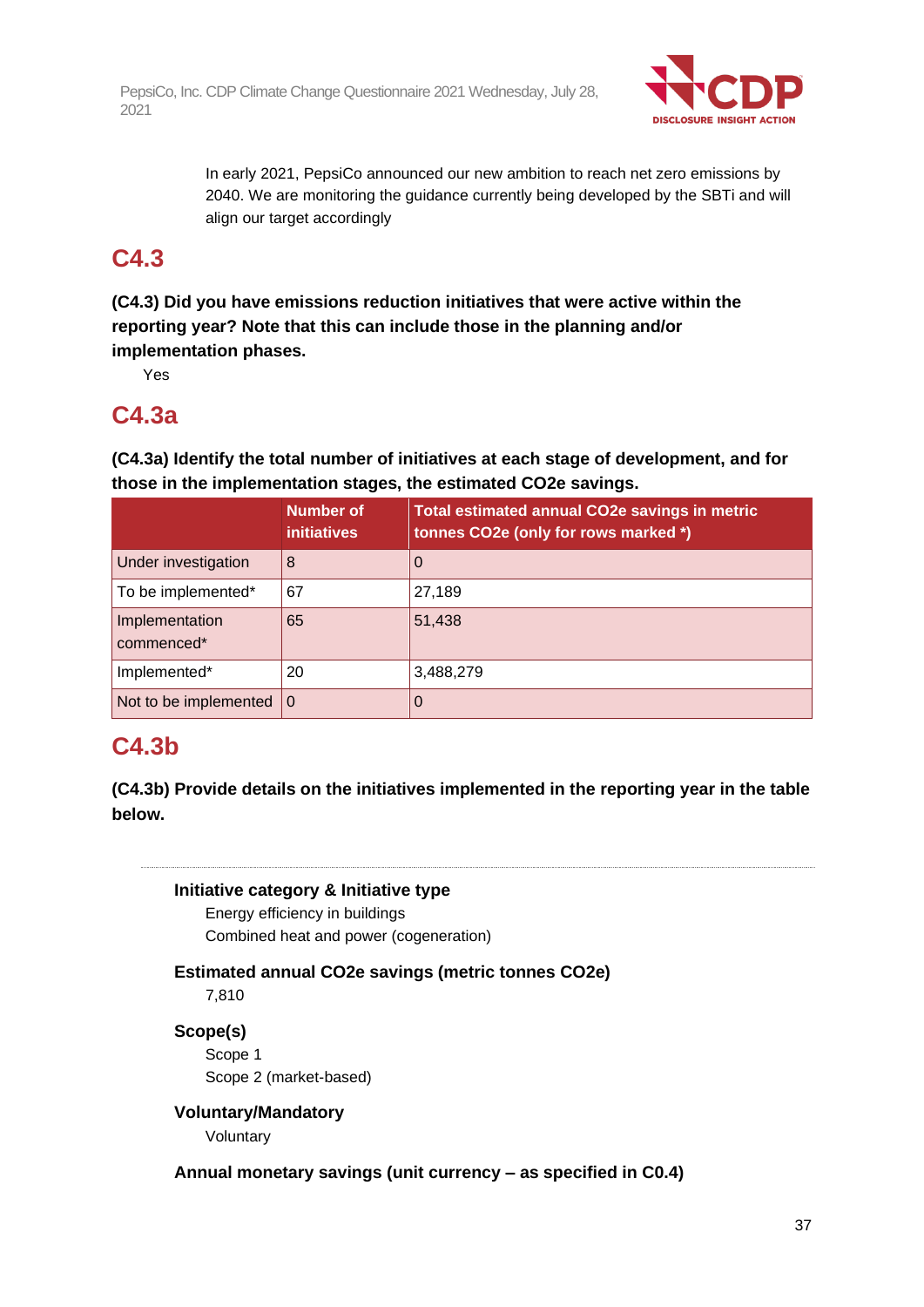

#### 2,268,598

## **Investment required (unit currency – as specified in C0.4)** 11,791,772

**Payback period** 4-10 years

## **Estimated lifetime of the initiative**

6-10 years

## **Comment**

**Initiative category & Initiative type**

Energy efficiency in buildings Heating, Ventilation and Air Conditioning (HVAC)

## **Estimated annual CO2e savings (metric tonnes CO2e)**

2,128

**Scope(s)** Scope 1

Scope 2 (market-based)

## **Voluntary/Mandatory** Voluntary

**Annual monetary savings (unit currency – as specified in C0.4)** 421,567

## **Investment required (unit currency – as specified in C0.4)** 2,149,012

## **Payback period**

4-10 years

## **Estimated lifetime of the initiative**

6-10 years

**Comment**

## **Initiative category & Initiative type**

Energy efficiency in buildings Insulation

**Estimated annual CO2e savings (metric tonnes CO2e)**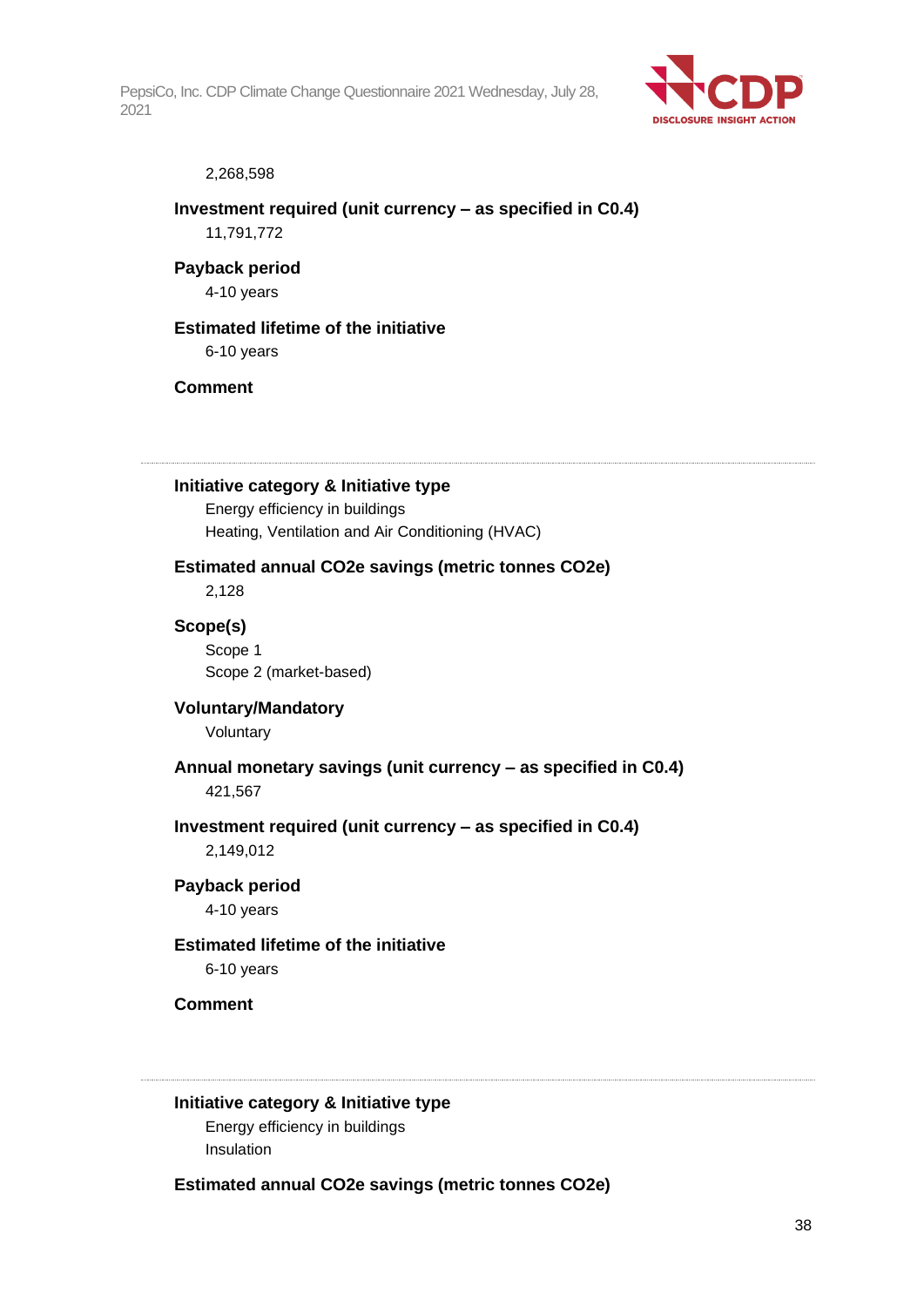

1,948

## **Scope(s)**

Scope 1 Scope 2 (market-based)

## **Voluntary/Mandatory**

Voluntary

## **Annual monetary savings (unit currency – as specified in C0.4)** 166,485

**Investment required (unit currency – as specified in C0.4)**

790,151

## **Payback period**

4-10 years

## **Estimated lifetime of the initiative**

6-10 years

## **Comment**

### **Initiative category & Initiative type**

Energy efficiency in buildings Lighting

## **Estimated annual CO2e savings (metric tonnes CO2e)**

1,023

## **Scope(s)**

Scope 2 (market-based)

## **Voluntary/Mandatory**

Voluntary

## **Annual monetary savings (unit currency – as specified in C0.4)** 169,534

## **Investment required (unit currency – as specified in C0.4)** 990,453

**Payback period**

4-10 years

## **Estimated lifetime of the initiative**

6-10 years

## **Comment**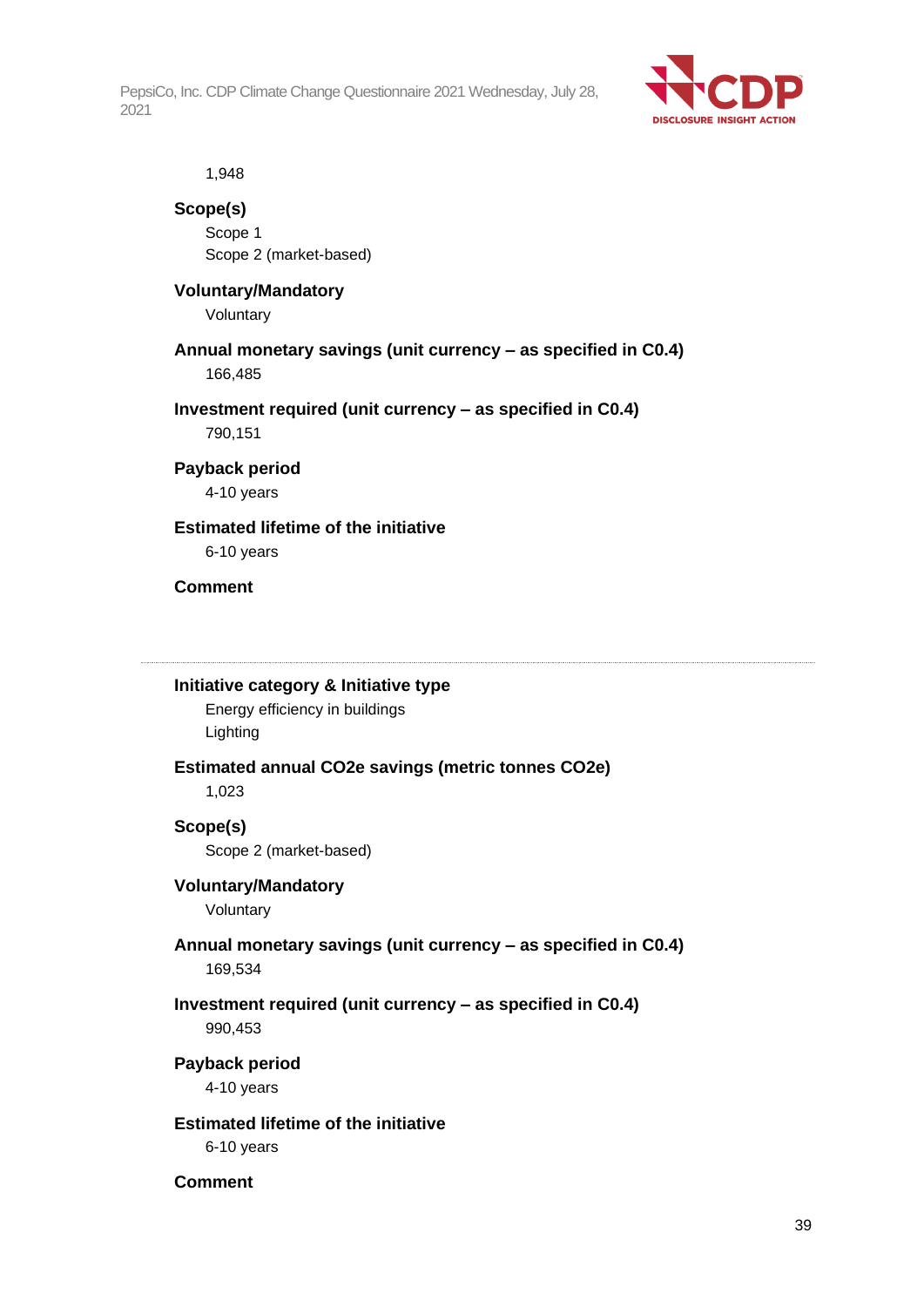

**Initiative category & Initiative type**

Energy efficiency in production processes Compressed air

**Estimated annual CO2e savings (metric tonnes CO2e)** 2,633

**Scope(s)** Scope 2 (market-based)

## **Voluntary/Mandatory**

**Annual monetary savings (unit currency – as specified in C0.4)** 262,631

**Investment required (unit currency – as specified in C0.4)** 1,356,136

**Payback period**

4-10 years

**Estimated lifetime of the initiative**

6-10 years

## **Comment**

## **Initiative category & Initiative type**

Energy efficiency in production processes Cooling technology

## **Estimated annual CO2e savings (metric tonnes CO2e)**

2,223

### **Scope(s)**

Scope 1 Scope 2 (market-based)

## **Voluntary/Mandatory**

Voluntary

**Annual monetary savings (unit currency – as specified in C0.4)** 252,610

**Investment required (unit currency – as specified in C0.4)**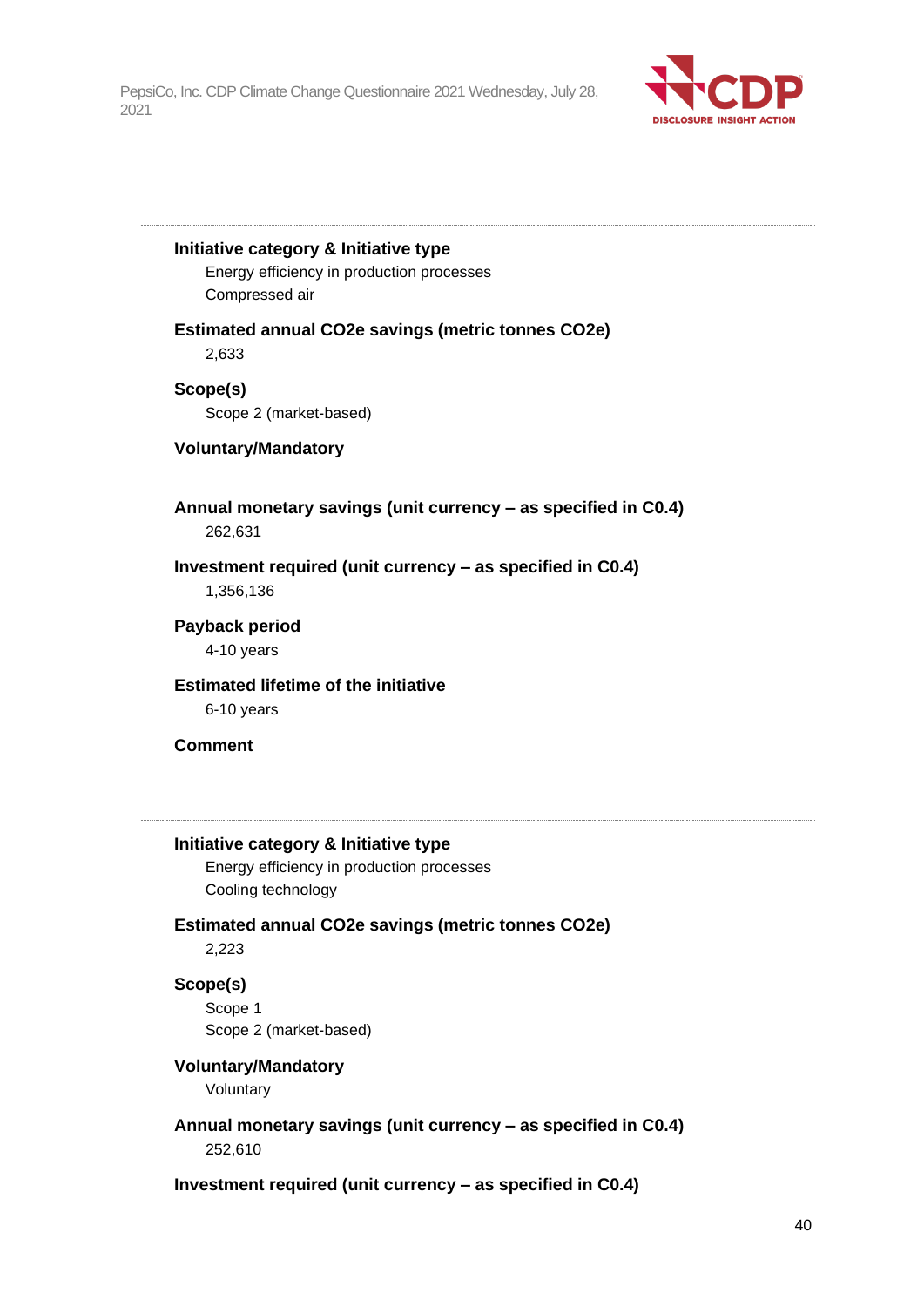

#### 1,343,917

**Payback period** 4-10 years

## **Estimated lifetime of the initiative**

6-10 years

## **Comment**

## **Initiative category & Initiative type**

Energy efficiency in production processes Fuel switch

### **Estimated annual CO2e savings (metric tonnes CO2e)** 583

## **Scope(s)** Scope 1

#### **Voluntary/Mandatory**

Voluntary

## **Annual monetary savings (unit currency – as specified in C0.4)** 33,617

## **Investment required (unit currency – as specified in C0.4)** 167,436

## **Payback period**

4-10 years

## **Estimated lifetime of the initiative**

6-10 years

## **Comment**

## **Initiative category & Initiative type**

Energy efficiency in production processes Machine/equipment replacement

## **Estimated annual CO2e savings (metric tonnes CO2e)**

6,305

## **Scope(s)**

Scope 1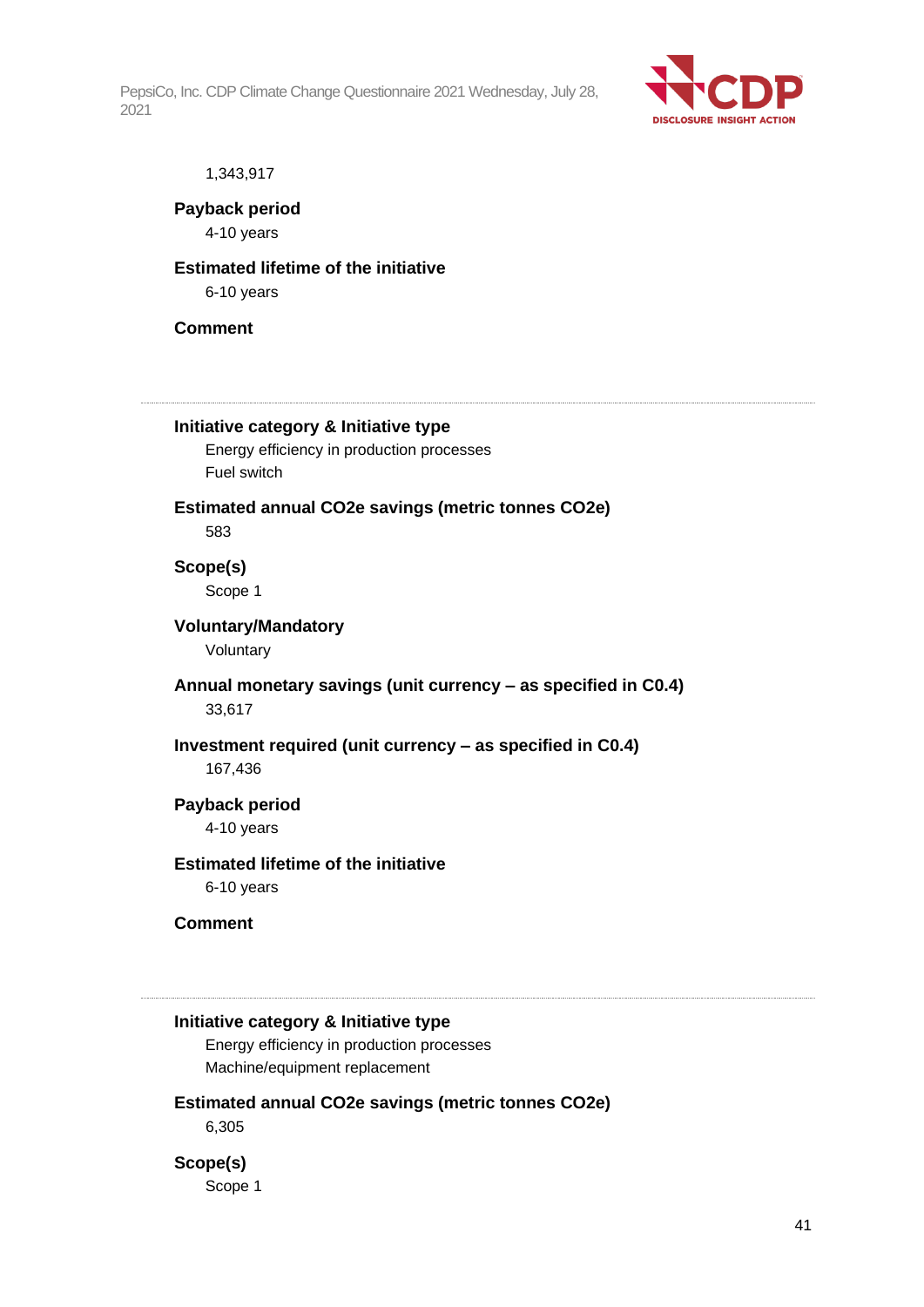

Scope 2 (market-based)

## **Voluntary/Mandatory**

Voluntary

**Annual monetary savings (unit currency – as specified in C0.4)** 907,884

## **Investment required (unit currency – as specified in C0.4)**

5,397,549

## **Payback period**

4-10 years

## **Estimated lifetime of the initiative**

6-10 years

## **Comment**

## **Initiative category & Initiative type**

Energy efficiency in production processes Process optimization

## **Estimated annual CO2e savings (metric tonnes CO2e)**

18,106

## **Scope(s)**

Scope 1 Scope 2 (market-based) Scope 3

### **Voluntary/Mandatory**

Voluntary

## **Annual monetary savings (unit currency – as specified in C0.4)** 2,862,834

## **Investment required (unit currency – as specified in C0.4)**

12,139,619

## **Payback period**

4-10 years

## **Estimated lifetime of the initiative**

6-10 years

### **Comment**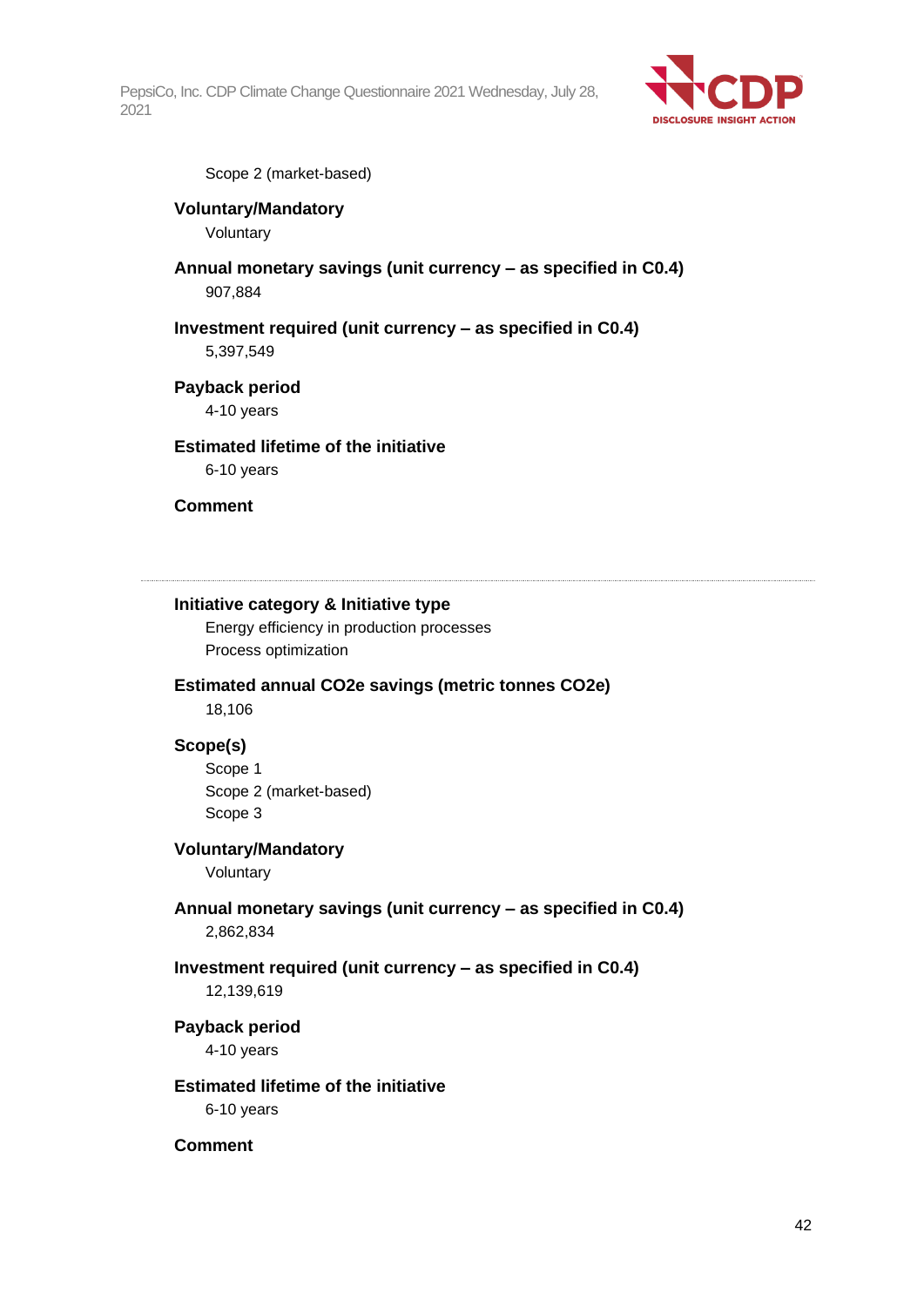

#### **Initiative category & Initiative type**

Energy efficiency in production processes Smart control system

#### **Estimated annual CO2e savings (metric tonnes CO2e)**

7,903

## **Scope(s)**

Scope 1 Scope 2 (market-based)

### **Voluntary/Mandatory**

Voluntary

## **Annual monetary savings (unit currency – as specified in C0.4)** 292,924

## **Investment required (unit currency – as specified in C0.4)** 1,918,890

## **Payback period**

4-10 years

## **Estimated lifetime of the initiative**

6-10 years

### **Comment**

### **Initiative category & Initiative type**

Energy efficiency in production processes Waste heat recovery

## **Estimated annual CO2e savings (metric tonnes CO2e)** 4,333

## **Scope(s)** Scope 1

## **Voluntary/Mandatory**

Voluntary

## **Annual monetary savings (unit currency – as specified in C0.4)**

577,112

### **Investment required (unit currency – as specified in C0.4)**

2,841,703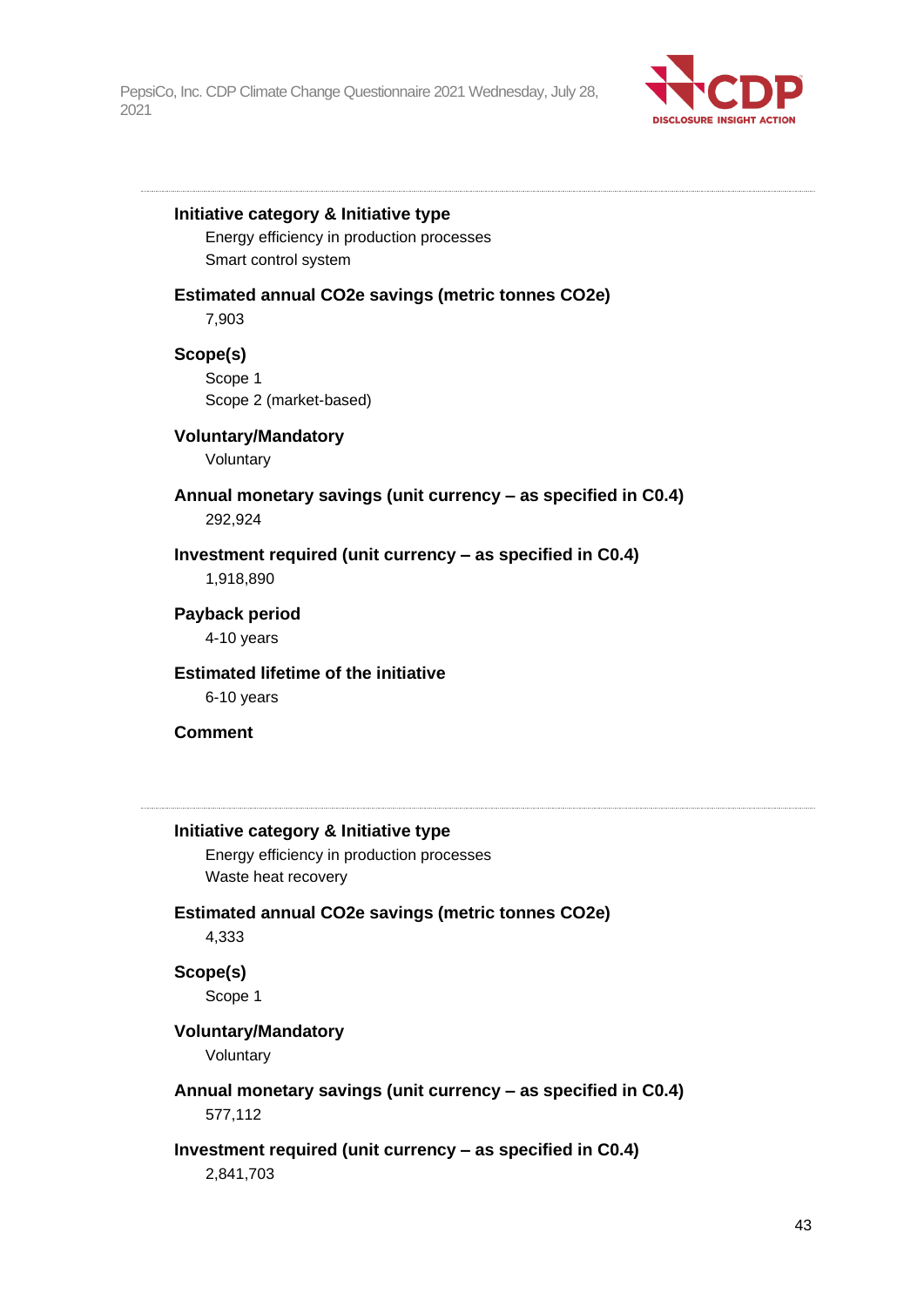

## **Payback period**

4-10 years

## **Estimated lifetime of the initiative**

6-10 years

#### **Comment**

# **Initiative category & Initiative type** Low-carbon energy consumption Biogas **Estimated annual CO2e savings (metric tonnes CO2e)** 484 **Scope(s)** Scope 1 **Voluntary/Mandatory** Voluntary **Annual monetary savings (unit currency – as specified in C0.4)** 377,830 **Investment required (unit currency – as specified in C0.4)** 1,698,000 **Payback period** 4-10 years **Estimated lifetime of the initiative** 6-10 years **Comment**

## **Initiative category & Initiative type**

Low-carbon energy generation Solar heating and cooling

### **Estimated annual CO2e savings (metric tonnes CO2e)**

120

## **Scope(s)**

Scope 1 Scope 2 (market-based)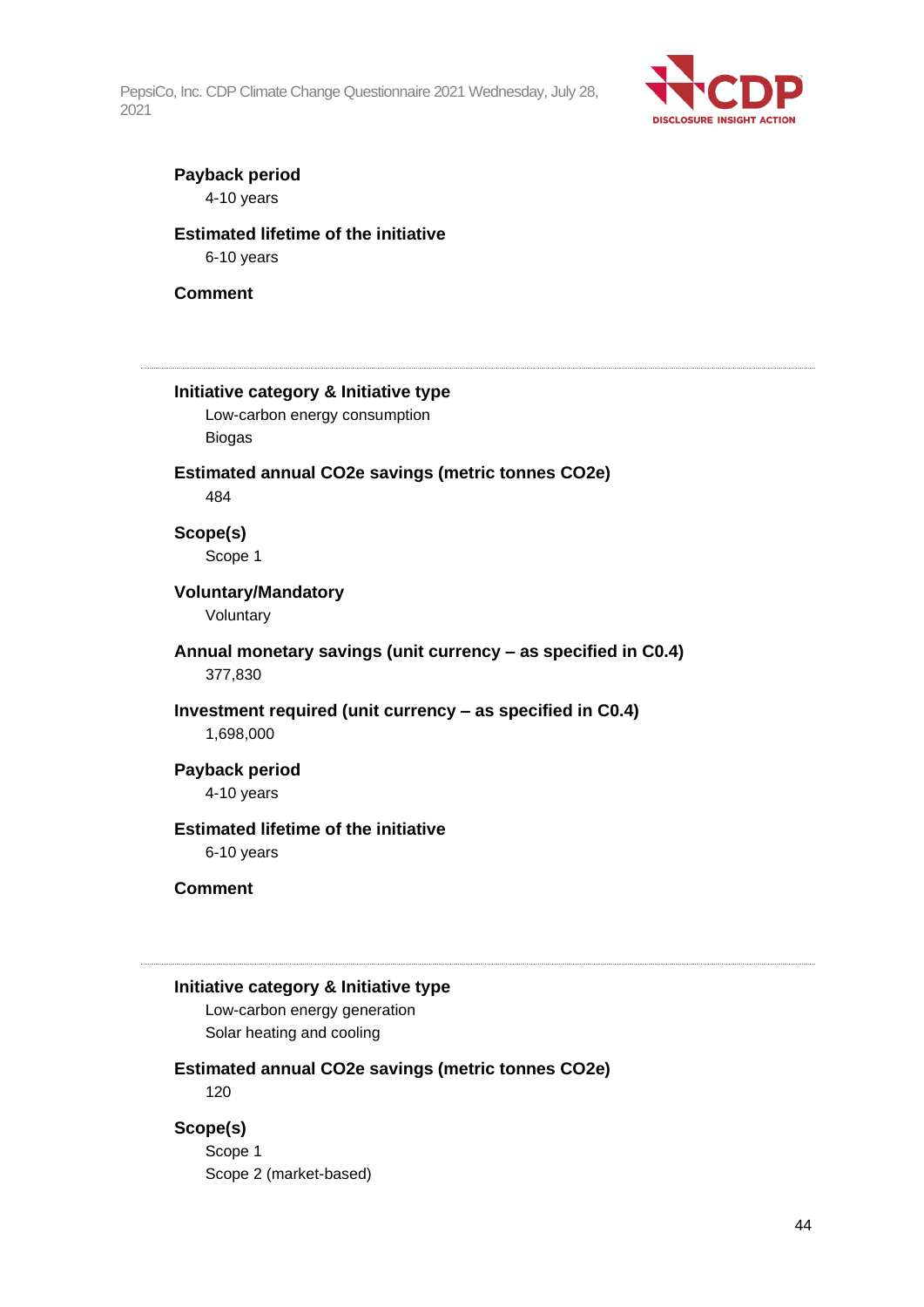

## **Voluntary/Mandatory**

Voluntary

## **Annual monetary savings (unit currency – as specified in C0.4)** 14,104

## **Investment required (unit currency – as specified in C0.4)**

65,706

## **Payback period**

4-10 years

## **Estimated lifetime of the initiative**

6-10 years

## **Comment**

## **Initiative category & Initiative type**

Low-carbon energy generation Solar PV

## **Estimated annual CO2e savings (metric tonnes CO2e)**

10,873

## **Scope(s)** Scope 2 (market-based)

## **Voluntary/Mandatory**

Voluntary

## **Annual monetary savings (unit currency – as specified in C0.4)** 2,252,856

## **Investment required (unit currency – as specified in C0.4)**

12,811,075

## **Payback period**

4-10 years

## **Estimated lifetime of the initiative**

6-10 years

## **Comment**

## **Initiative category & Initiative type**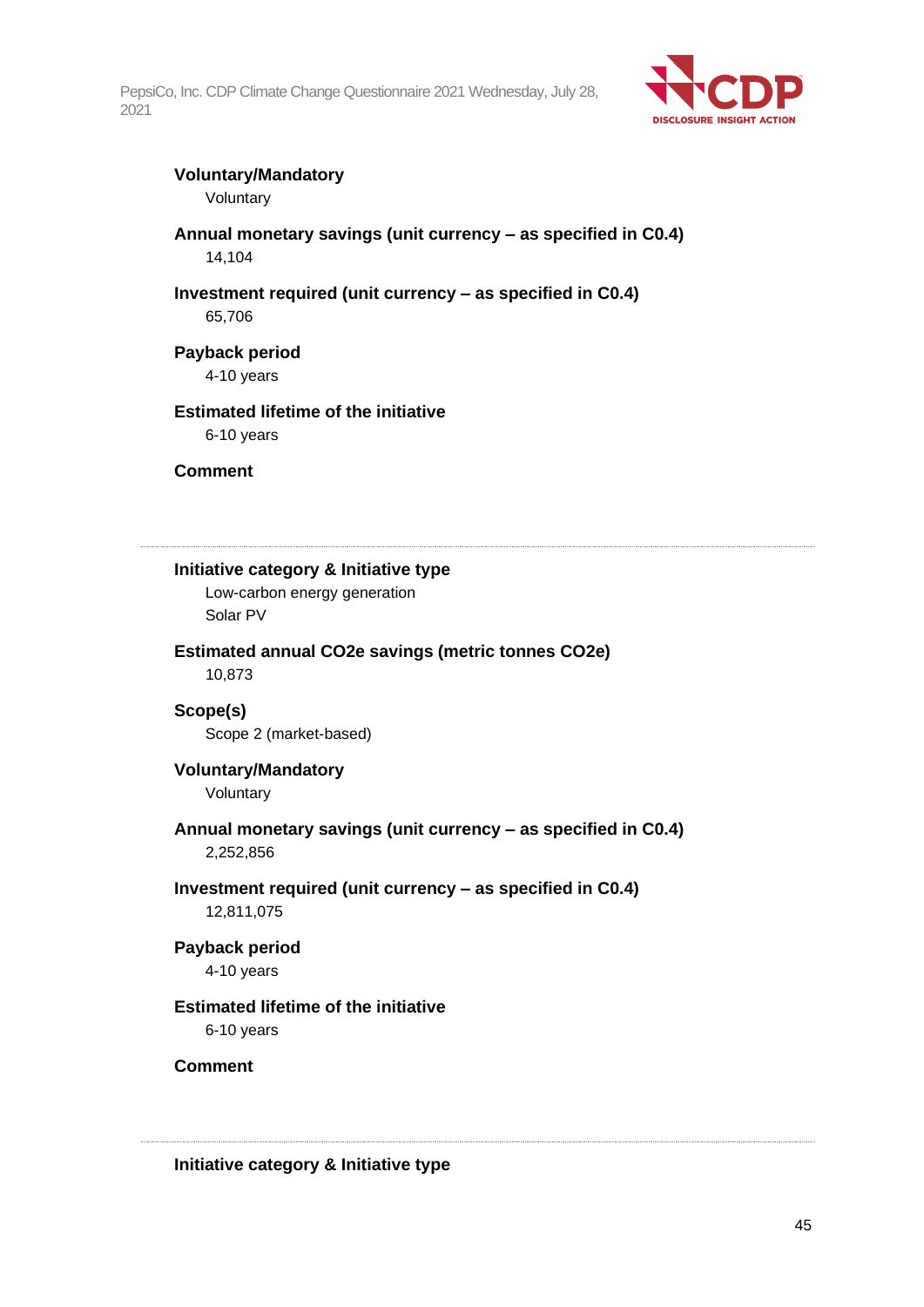

**Transportation** Company fleet vehicle replacement

## **Estimated annual CO2e savings (metric tonnes CO2e)**

12,510

## **Scope(s)**

Scope 1

## **Voluntary/Mandatory**

Voluntary

## **Annual monetary savings (unit currency – as specified in C0.4)** 12,259,814

**Investment required (unit currency – as specified in C0.4)**

60,960,000

## **Payback period**

4-10 years

## **Estimated lifetime of the initiative**

6-10 years

## **Comment**

## **Initiative category & Initiative type**

Company policy or behavioral change Change in procurement practices

## **Estimated annual CO2e savings (metric tonnes CO2e)**

481,673

## **Scope(s)**

Scope 3

## **Voluntary/Mandatory**

Voluntary

## **Annual monetary savings (unit currency – as specified in C0.4)**

0

**Investment required (unit currency – as specified in C0.4)**

0

## **Payback period**

No payback

## **Estimated lifetime of the initiative**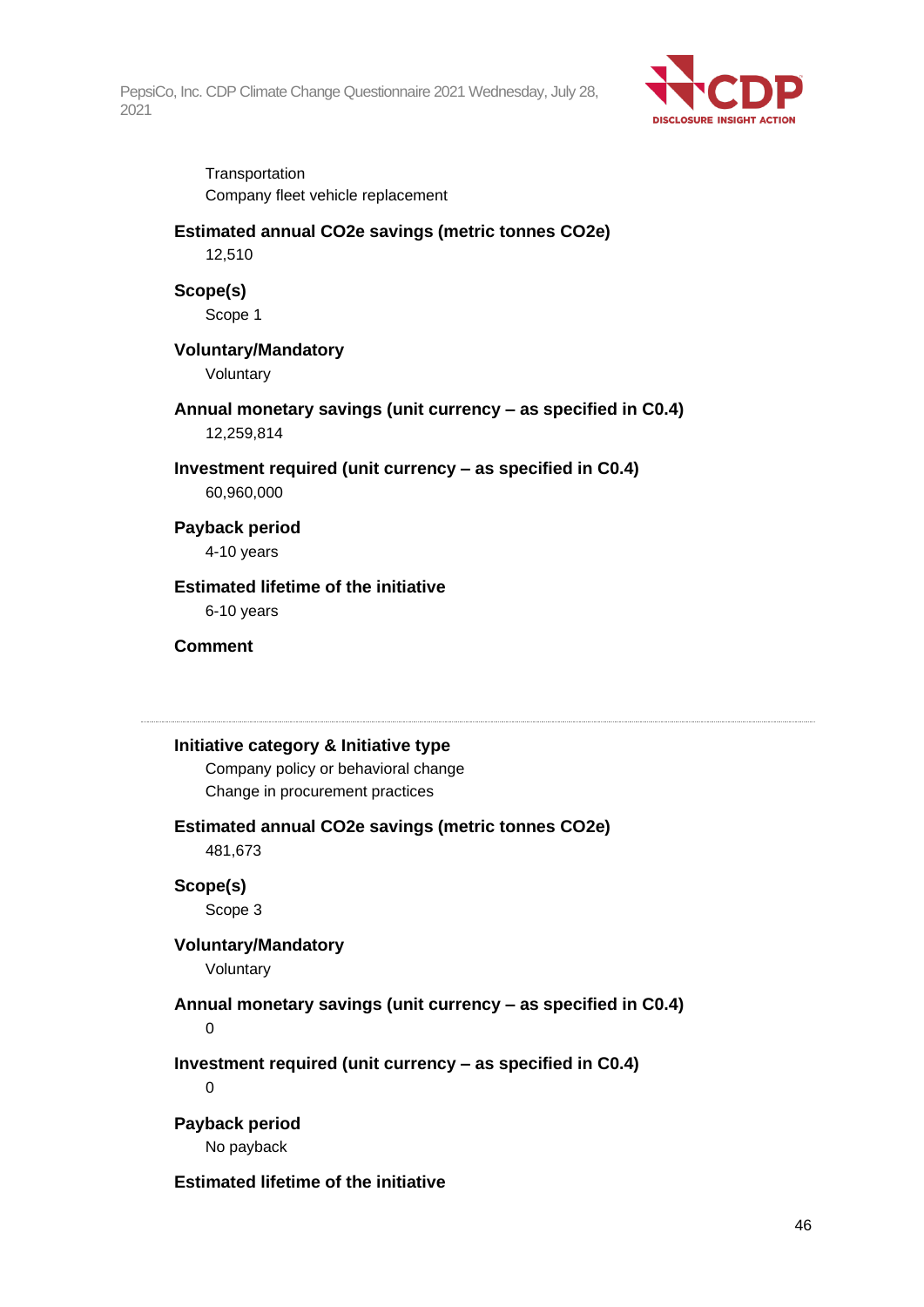

<1 year

**Comment**

## **Initiative category & Initiative type** Waste reduction and material circularity Product/component/material recycling **Estimated annual CO2e savings (metric tonnes CO2e)** 190,958 **Scope(s)** Scope 3 **Voluntary/Mandatory** Voluntary **Annual monetary savings (unit currency – as specified in C0.4)**  $\Omega$ **Investment required (unit currency – as specified in C0.4)**  $\Omega$ **Payback period** No payback **Estimated lifetime of the initiative** <1 year **Comment Initiative category & Initiative type** Company policy or behavioral change Resource efficiency **Estimated annual CO2e savings (metric tonnes CO2e)** 2,106,511 **Scope(s)** Scope 3 **Voluntary/Mandatory** Voluntary **Annual monetary savings (unit currency – as specified in C0.4)** 0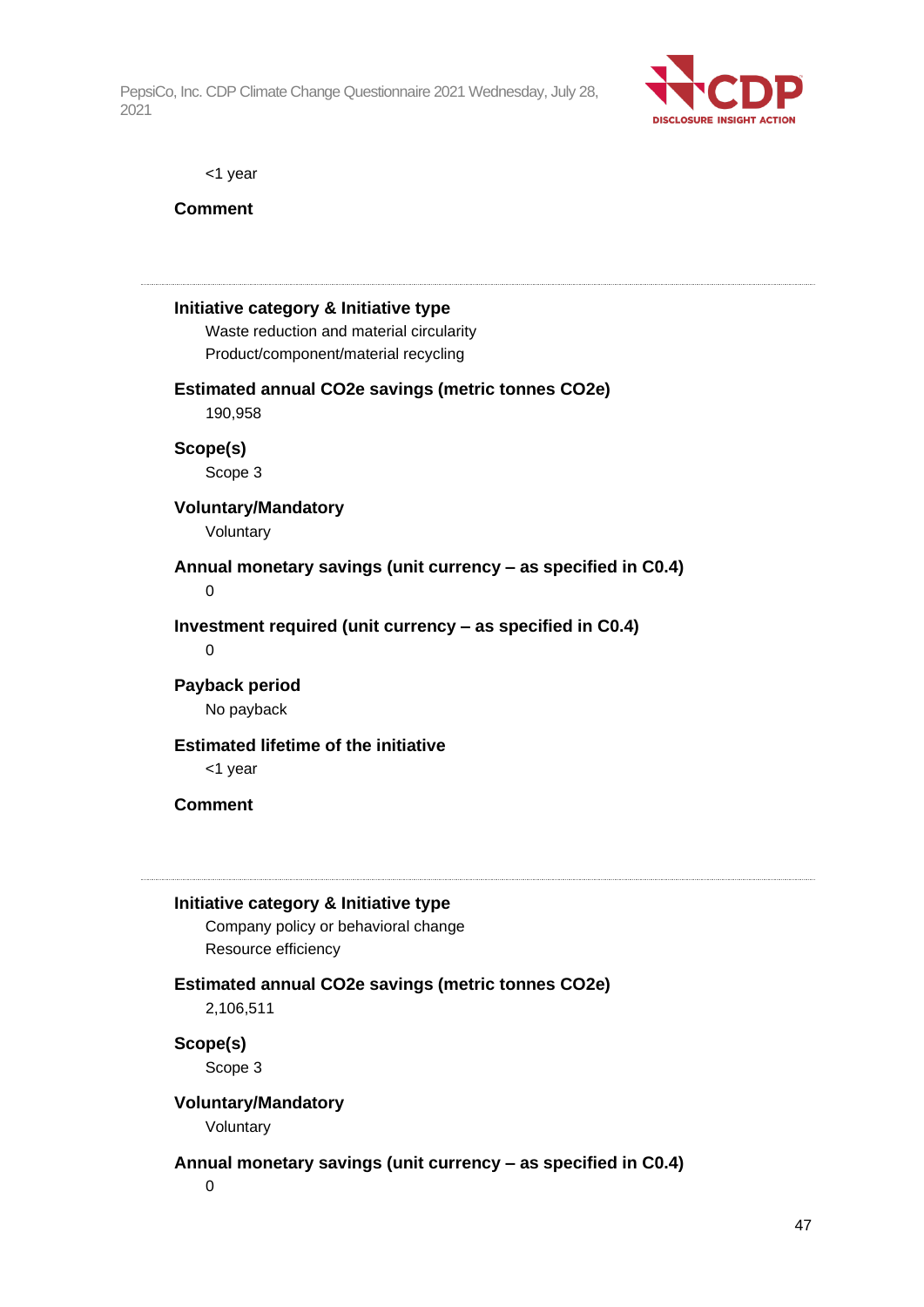

| Investment required (unit currency – as specified in C0.4) |  |
|------------------------------------------------------------|--|
|                                                            |  |

## **Payback period**

No payback

## **Estimated lifetime of the initiative**

<1 year

## **Comment**

**Initiative category & Initiative type**

Other, please specify Other, please specify reformulation

**Estimated annual CO2e savings (metric tonnes CO2e)**

457,311

**Scope(s)** Scope 3

## **Voluntary/Mandatory**

Voluntary

### **Annual monetary savings (unit currency – as specified in C0.4)**

 $\Omega$ 

**Investment required (unit currency – as specified in C0.4)**

0

## **Payback period** No payback

## **Estimated lifetime of the initiative**

<1 year

## **Comment**

### **Initiative category & Initiative type**

Waste reduction and material circularity Product/component/material reuse

## **Estimated annual CO2e savings (metric tonnes CO2e)**

172,844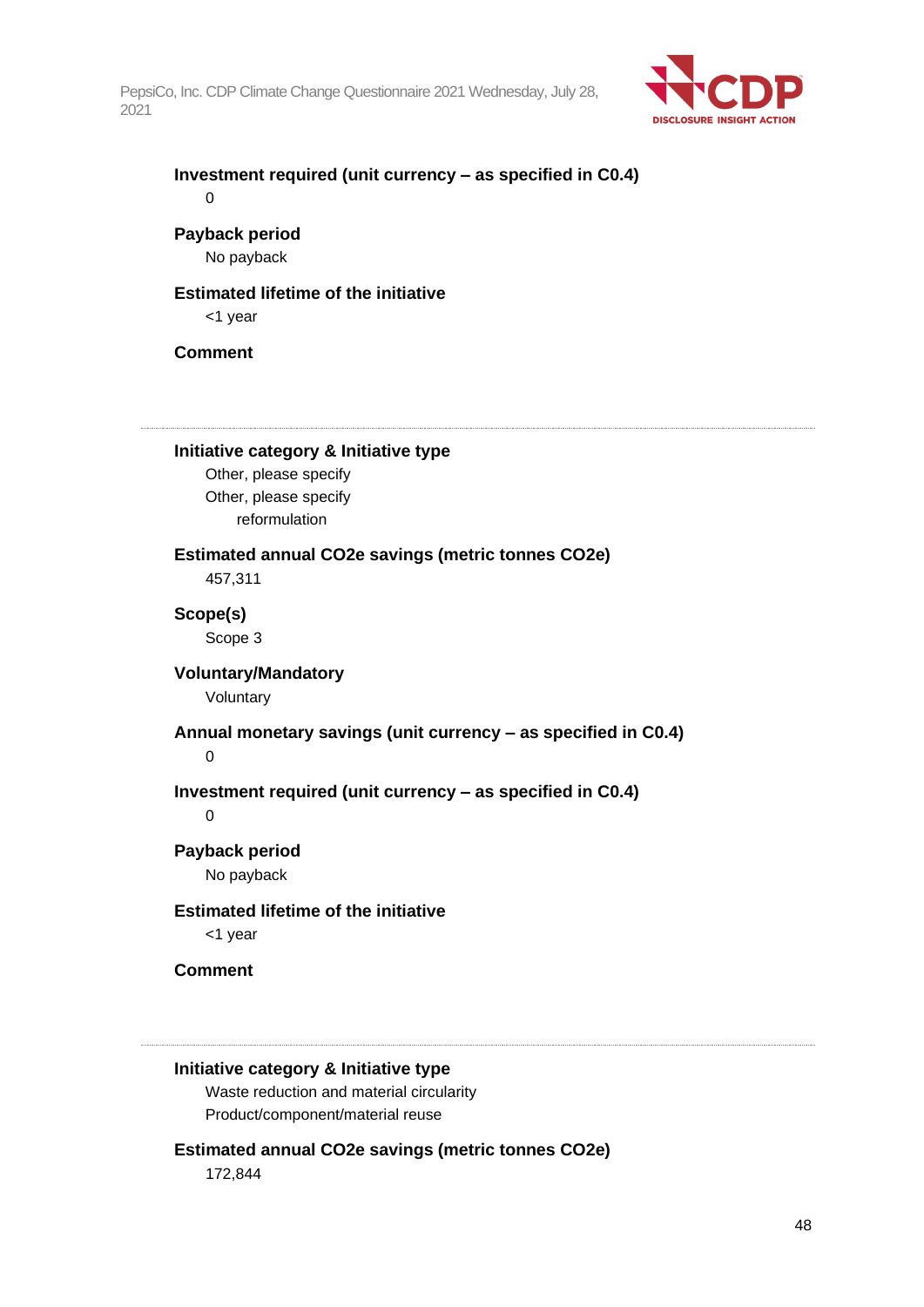

## **Scope(s)**

Scope 3

## **Voluntary/Mandatory**

Voluntary

## **Annual monetary savings (unit currency – as specified in C0.4)** 0

**Investment required (unit currency – as specified in C0.4)**

0

**Payback period**

## **Estimated lifetime of the initiative**

<1 year

**Comment**

## **C4.3c**

## **(C4.3c) What methods do you use to drive investment in emissions reduction activities?**

| <b>Method</b>                                        | <b>Comment</b>                                                                                                                                                                                                                                                                                                               |
|------------------------------------------------------|------------------------------------------------------------------------------------------------------------------------------------------------------------------------------------------------------------------------------------------------------------------------------------------------------------------------------|
| Compliance with regulatory<br>requirements/standards | PepsiCo's policy is to comply with relevant regulatory standards,<br>including climate change mitigation requirements                                                                                                                                                                                                        |
| Employee engagement                                  | The Company's sustainability agenda drives employee engagement<br>and was supported by our Resource Conservation (ReCon) training<br>program, which develops the environmental sustainability skills of our<br>front line resources. Our internal communications teams also deliver<br>engagement through internal channels. |
| Financial optimization<br>calculations               | Certain business units drive energy efficiency by allocating budget<br>reductions for available energy spends.                                                                                                                                                                                                               |
| Internal<br>incentives/recognition<br>programs       | PepsiCo has many internal incentives and recognition programs such<br>as the Chairman's Award, Circle of Champion's Award, amongst<br>others, all of which can be awarded to individuals and sites that make<br>a difference to our business operations and sustainability agenda.                                           |
| Internal finance mechanisms                          | PepsiCo has established a global Capital Expenditures (Capex) fund<br>for investment in projects that advance our sustainability agenda but<br>which may not meet desired internal rate of return hurdles.                                                                                                                   |
| Lower return on investment<br>(ROI) specification    | PepsiCo has established a global capex fund for investment in<br>projects that advance our sustainability agenda but which may not<br>meet desired internal rate of return hurdles.                                                                                                                                          |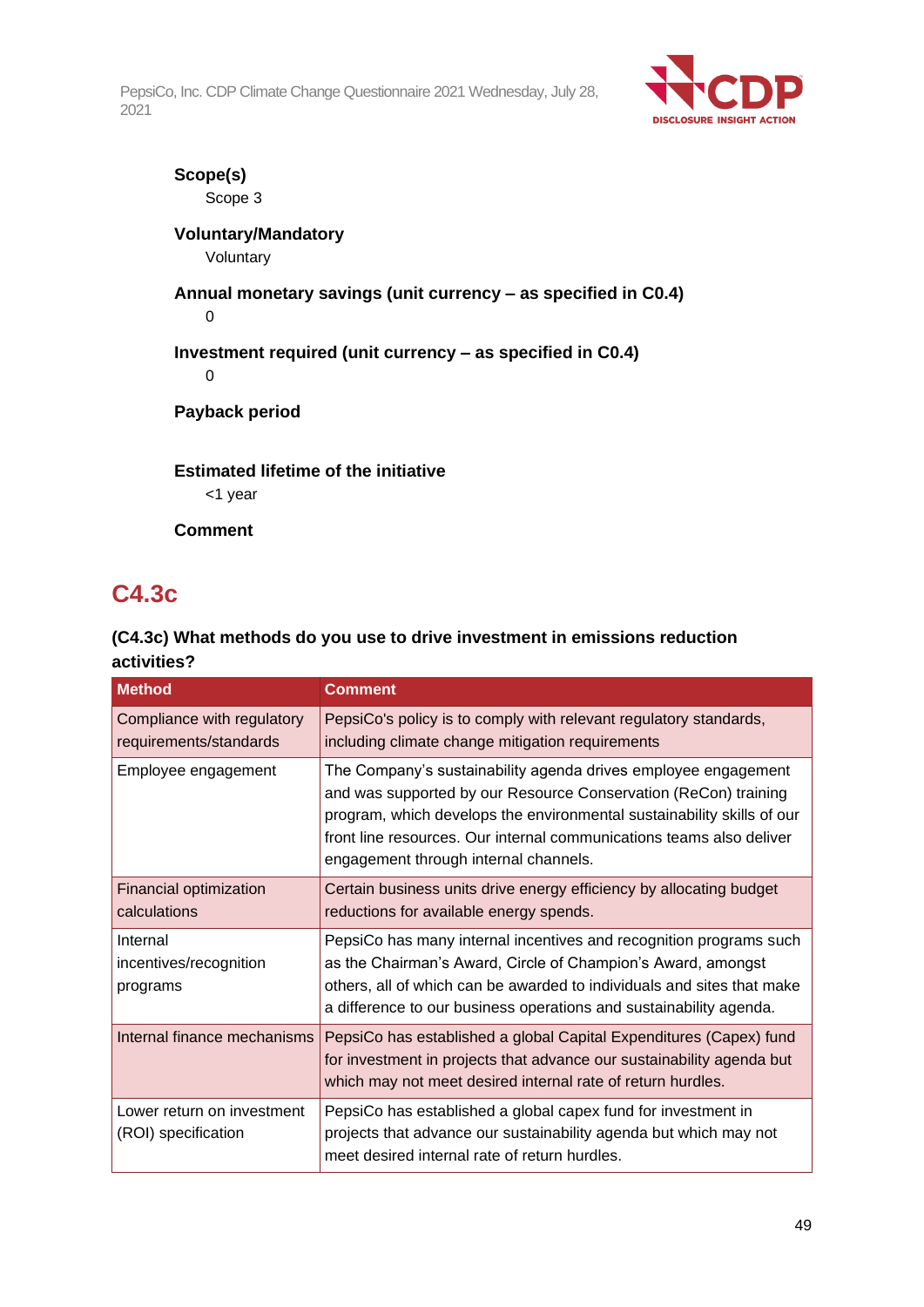

|                           | Partnering with governments State level projects and partnering with the National Renewable |
|---------------------------|---------------------------------------------------------------------------------------------|
| on technology development | Energy Laboratory in the U.S. have been examples of partnering with                         |
|                           | government. Our external collaboration also extends to other Non-                           |
|                           | Governmental Organizations (NGOs) and institutions such as joining                          |
|                           | the Business Renewable Center and signing the World Resources                               |
|                           | Institute's (WRI) Corporate Renewable Energy Buyers' Principles.                            |

## **C4.5**

**(C4.5) Do you classify any of your existing goods and/or services as low-carbon products or do they enable a third party to avoid GHG emissions?**

Yes

## **C4.5a**

**(C4.5a) Provide details of your products and/or services that you classify as lowcarbon products or that enable a third party to avoid GHG emissions.**

## **Level of aggregation**

Company-wide

## **Description of product/Group of products**

PepsiCo provides refrigeration equipment, including coolers and vending machines, at the point of sale to our retail customers around the world. Although PepsiCo retains ownership of the equipment, the electricity use is the responsibility of the retailer. Implementation of our Higher Efficiency Coolers and Vending Machine Program is positively impacting Scope 3 emissions through the replacement of retired units with more efficient point of sale equipment. During this reporting year, we estimate that replacement of existing units at customer locations with more energy efficient units resulted in an energy savings of 3.6 billion kwh and a GHG reduction of 52% across our entire portfolio of units from the baseline year of 2015.

## **Are these low-carbon product(s) or do they enable avoided emissions?**

Low-carbon product and avoided emissions

## **Taxonomy, project or methodology used to classify product(s) as low-carbon or to calculate avoided emissions**

Other, please specify Climate Registry and US EPA

## **% revenue from low carbon product(s) in the reporting year**

0.1

## **Comment**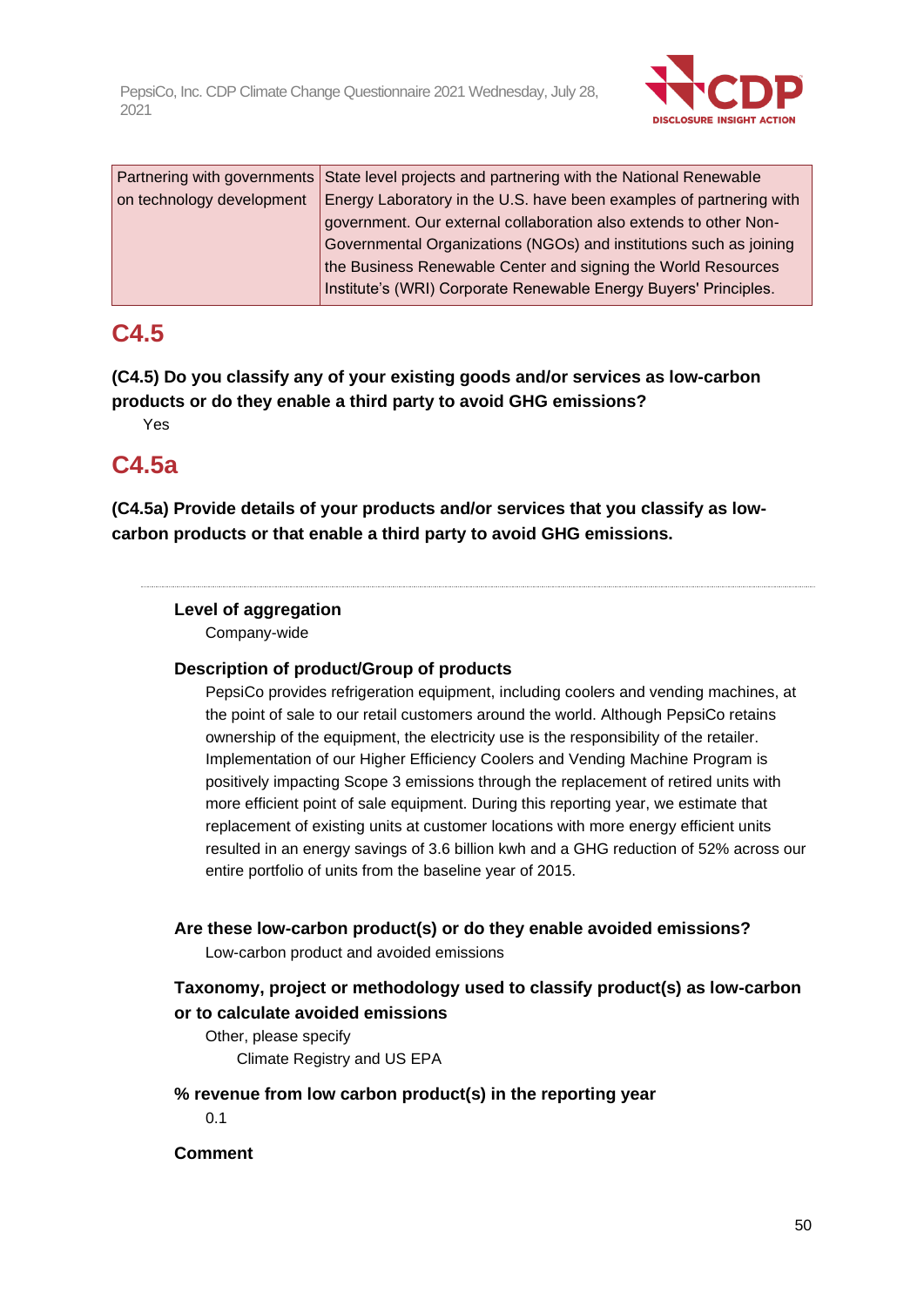

Calculation of emissions using Climate Registry or U.S. EPA emissions factors for the electricity grids available in country of deployment applied against average estimated usage for each type and compared to models available in previous years. The % revenue figure is total revenue from the vending category of our foodservice business.

## **C5. Emissions methodology**

## **C5.1**

**(C5.1) Provide your base year and base year emissions (Scopes 1 and 2).**

**Scope 1**

**Base year start**

January 1, 2015

### **Base year end**

December 31, 2015

## **Base year emissions (metric tons CO2e)**

3,757,530

## **Comment**

This value is updated on an annual basis to include/exclude M&A and divestitures data

## **Scope 2 (location-based)**

## **Base year start**

January 1, 2015

### **Base year end**

December 31, 2015

## **Base year emissions (metric tons CO2e)**

1,985,965

## **Comment**

This value is updated on an annual basis to include/exclude M&A and divestitures data

### **Scope 2 (market-based)**

**Base year start** January 1, 2015

## **Base year end** December 31, 2015

## **Base year emissions (metric tons CO2e)**

2,005,598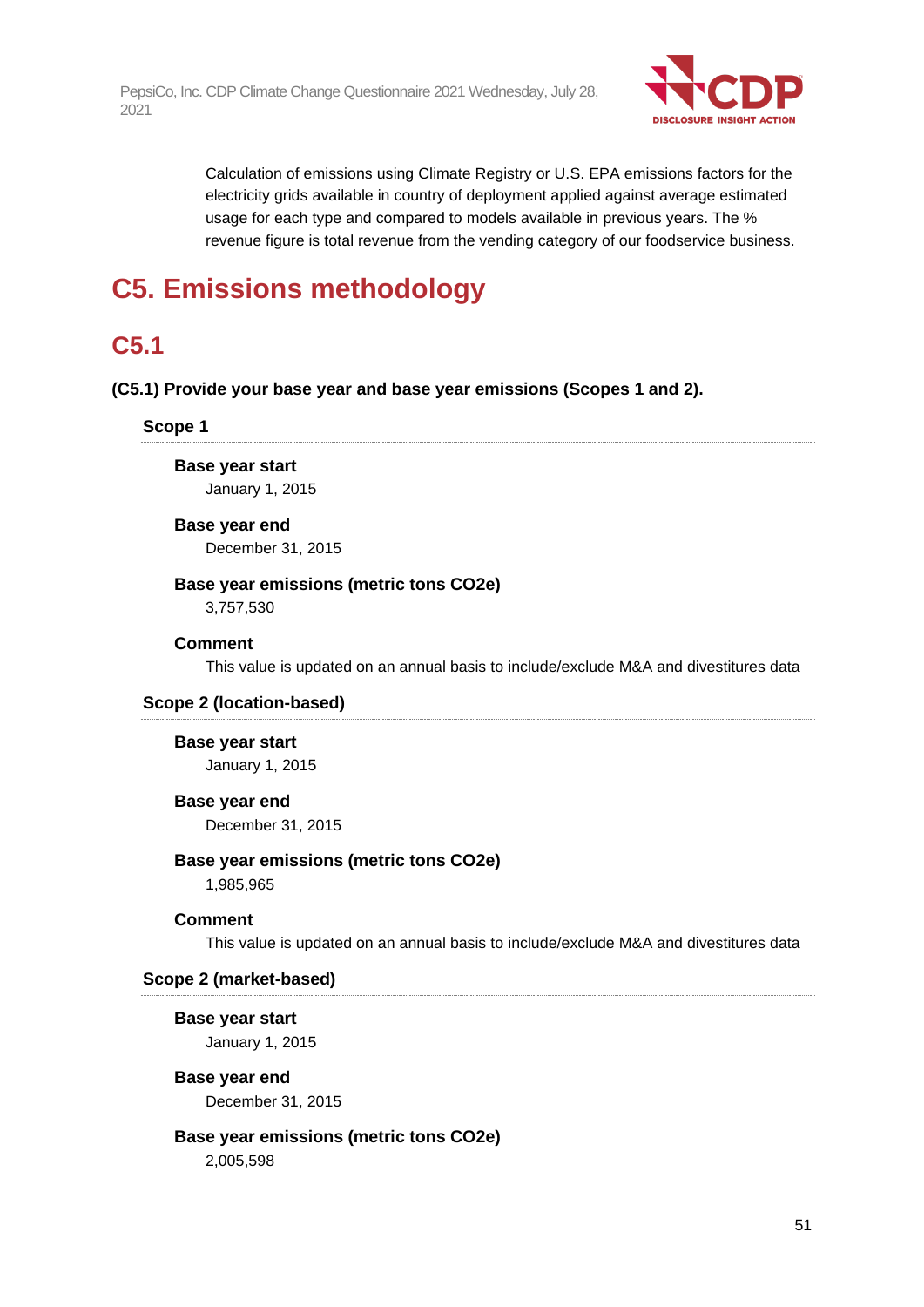

## **Comment**

This value is updated on an annual basis to include/exclude M&A and divestitures data

## **C5.2**

## **(C5.2) Select the name of the standard, protocol, or methodology you have used to collect activity data and calculate emissions.**

Energy Information Administration 1605B IPCC Guidelines for National Greenhouse Gas Inventories, 2006 The Greenhouse Gas Protocol: A Corporate Accounting and Reporting Standard (Revised Edition) The Greenhouse Gas Protocol: Scope 2 Guidance US EPA Center for Corporate Climate Leadership: Indirect Emissions From Purchased Electricity US EPA Center for Corporate Climate Leadership: Direct Emissions from Stationary Combustion Sources US EPA Center for Corporate Climate Leadership: Direct Emissions from Mobile Combustion Sources Other, please specify See C5.2a for details

## **C5.2a**

## **(C5.2a) Provide details of the standard, protocol, or methodology you have used to collect activity data and calculate emissions.**

UK Department for Business, Energy & Industrial Strategy Greenhouse Gas Reporting – Conversion Factors 2019 WRI/WBCSD Greenhouse Gas Protocol Corporate Value Chain (Scope 3) Accounting and Reporting Standard (Scope 3) IEA CO2 Emissions from Fuel Combustion

# **C6. Emissions data**

## **C6.1**

**(C6.1) What were your organization's gross global Scope 1 emissions in metric tons CO2e?**

**Reporting year**

**Gross global Scope 1 emissions (metric tons CO2e)** 3,552,706

**Comment**

N/A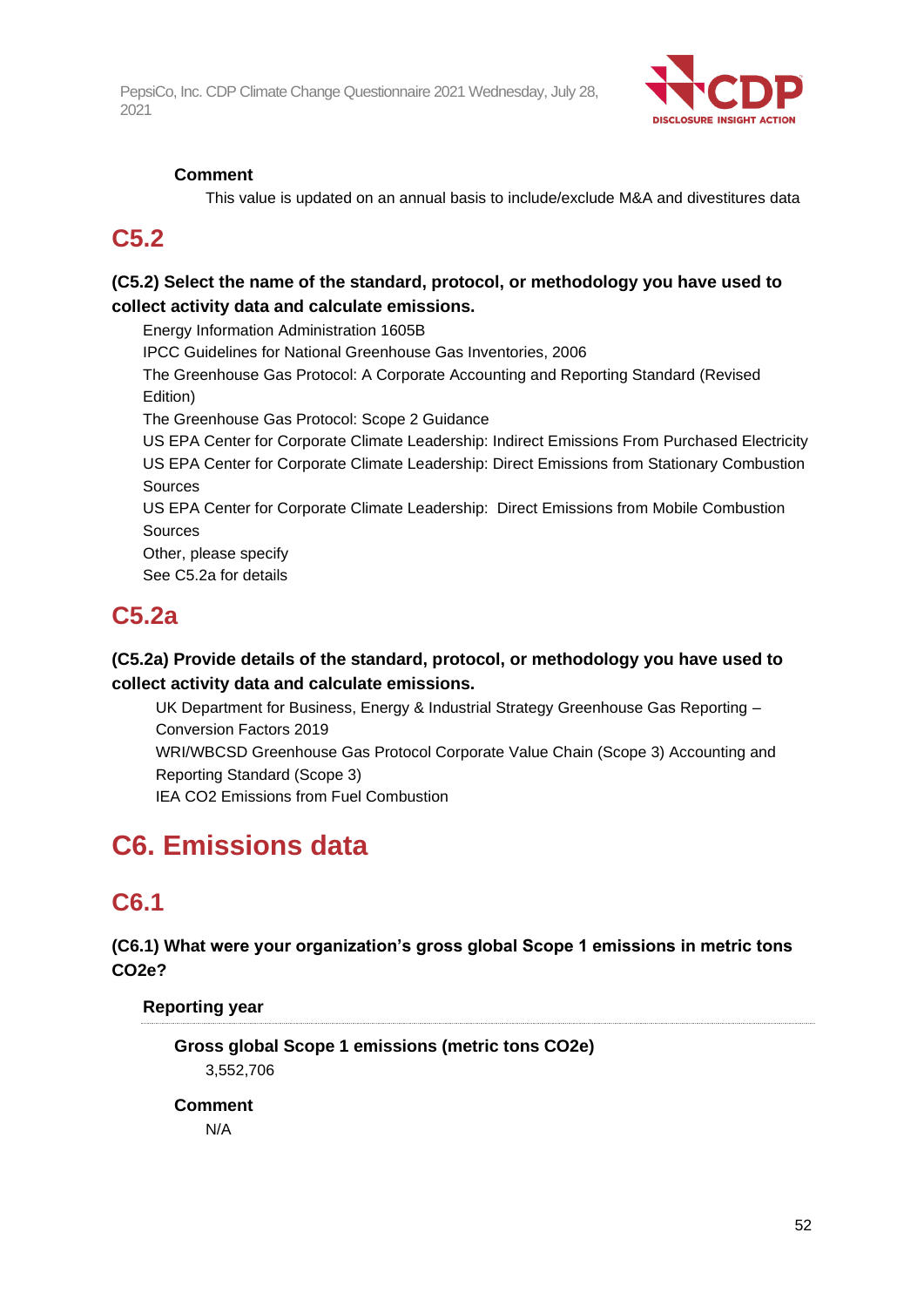

## **C6.2**

**(C6.2) Describe your organization's approach to reporting Scope 2 emissions.**

## **Row 1**

## **Scope 2, location-based**

We are reporting a Scope 2, location-based figure

## **Scope 2, market-based**

We are reporting a Scope 2, market-based figure

## **Comment**

We are reporting against both methodologies; however we are measuring progress against our goals using the market based methodology. We do not currently have access to electricity supplier emissions factors or residual emissions factors for all markets, however, where they have been available (for example, in Europe) we have applied them to our market-based Scope 2 reporting figure. We have also calculated our Scope 2 emissions based on location-based methodology so that we are able to judge the impact of our reduction efforts against both methodologies

## **C6.3**

## **(C6.3) What were your organization's gross global Scope 2 emissions in metric tons CO2e?**

## **Reporting year**

**Scope 2, location-based** 1,719,610 **Scope 2, market-based (if applicable)** 857,398

**Comment** N/A

## **C6.4**

**(C6.4) Are there any sources (e.g. facilities, specific GHGs, activities, geographies, etc.) of Scope 1 and Scope 2 emissions that are within your selected reporting boundary which are not included in your disclosure?**

Yes

## **C6.4a**

**(C6.4a) Provide details of the sources of Scope 1 and Scope 2 emissions that are within your selected reporting boundary which are not included in your disclosure.**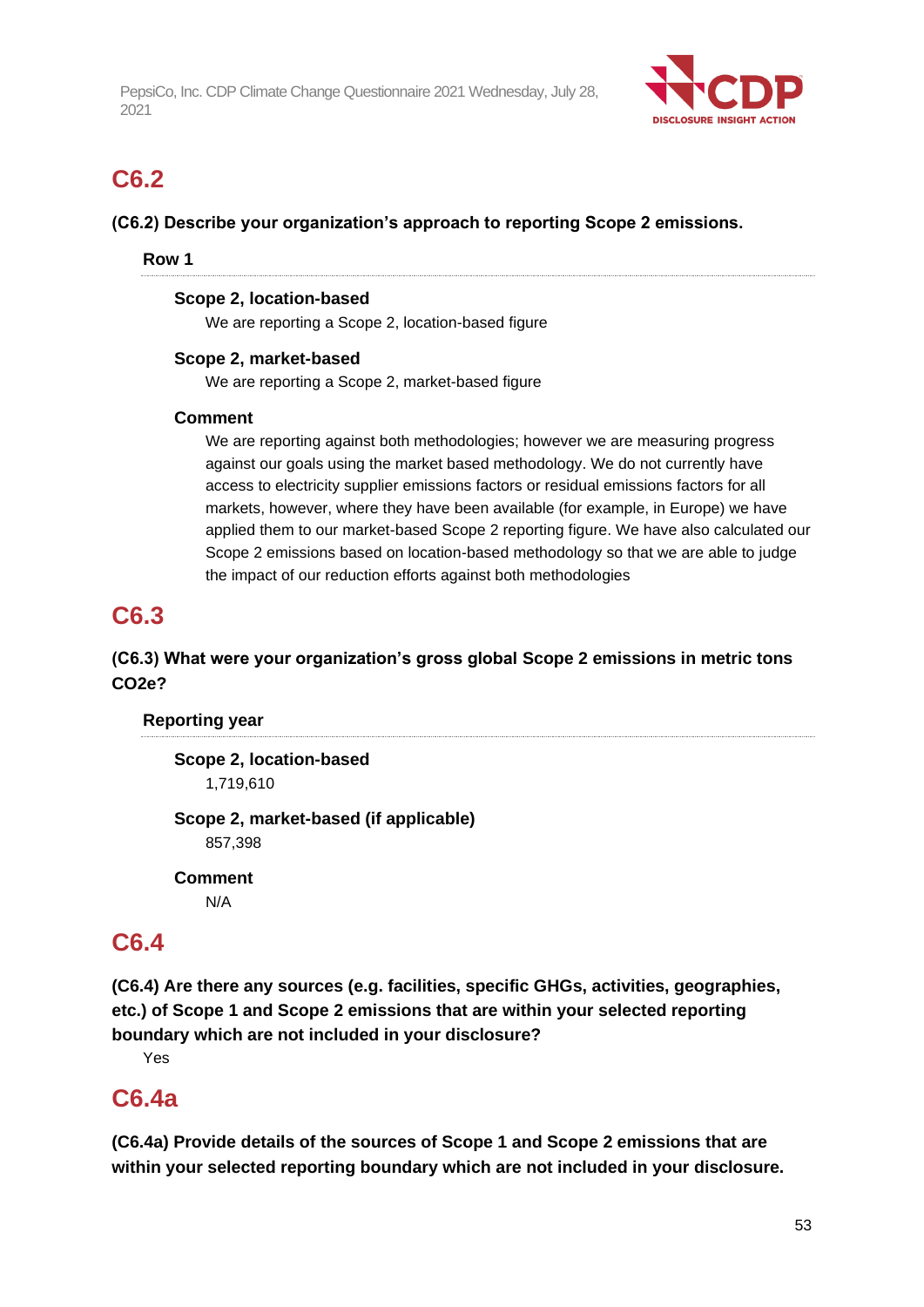

#### **Source**

Venezuela

## **Relevance of Scope 1 emissions from this source**

Emissions are not relevant

## **Relevance of location-based Scope 2 emissions from this source**

Emissions are not relevant

**Relevance of market-based Scope 2 emissions from this source (if applicable)** Emissions are not relevant

### **Explain why this source is excluded**

We determined that the inclusion of data for our Sustainability reporting should align with the reporting framework used, i.e. GHG Protocol, as well as any exclusions in our financial reporting. Because Venezuela is excluded from our financial report and its emissions represent less than 0.1% of our global Scope 1 and Scope 2 inventory, it is considered de minimis and we can meet the required alignment with both the Protocol and the financial reporting boundaries.

#### **Source**

Private Aviation

### **Relevance of Scope 1 emissions from this source**

Emissions are not relevant

**Relevance of location-based Scope 2 emissions from this source**

Emissions are not relevant

**Relevance of market-based Scope 2 emissions from this source (if applicable)** Emissions are not relevant

## **Explain why this source is excluded**

Data pertaining to the fuel consumed by private aviation activities was previously unavailable. This data and associated emissions will be included in future inventories.

## **C6.5**

**(C6.5) Account for your organization's gross global Scope 3 emissions, disclosing and explaining any exclusions.**

### **Purchased goods and services**

**Evaluation status** Relevant, calculated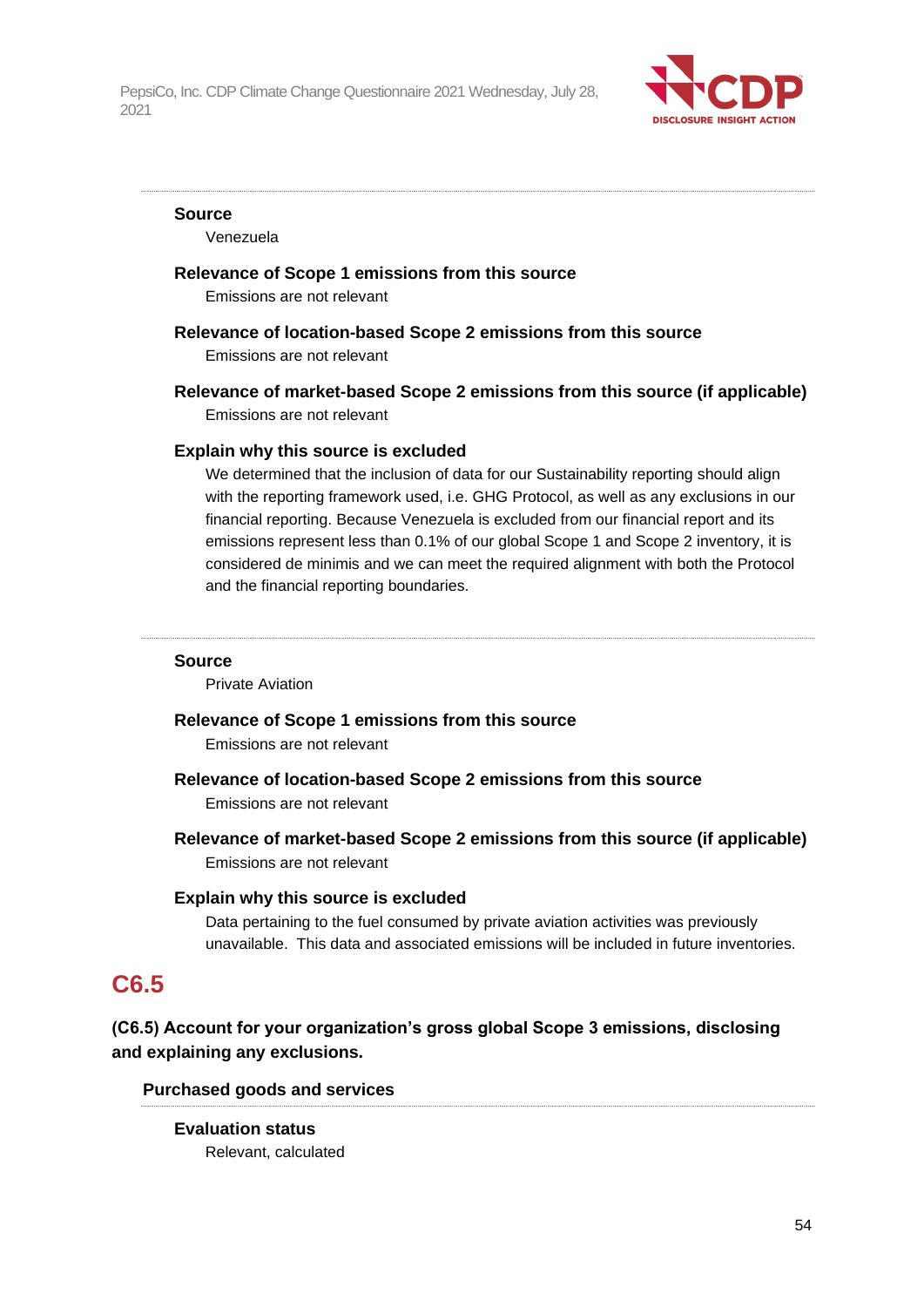

## **Metric tonnes CO2e**

36,519,067

## **Emissions calculation methodology**

Calculated according to the GHG Protocol Scope 3 Standard using procurement data and material specific emission factors. Some procurement data is available only as spend where EPA's Extended Economic Input Output (EEIO) methodology emission factors are used.

## **Percentage of emissions calculated using data obtained from suppliers or value chain partners**

50

### **Please explain**

Emissions from our agricultural sourcing, packaging materials sourcing, non-product related sourcing as well as our co-manufacturing service is included

## **Capital goods**

### **Evaluation status**

Relevant, calculated

### **Metric tonnes CO2e**

989,112

### **Emissions calculation methodology**

Calculated according to the GHG Protocol Scope 3 Standard using spend data on capital goods and EPA's Extended Economic Input Output (EEIO) methodology emission factors

## **Percentage of emissions calculated using data obtained from suppliers or value chain partners**

 $\Omega$ 

### **Please explain**

Capital equipment spend is used as proxy for emissions calculations

### **Fuel-and-energy-related activities (not included in Scope 1 or 2)**

#### **Evaluation status**

Relevant, calculated

#### **Metric tonnes CO2e**

1,566,238

### **Emissions calculation methodology**

Calculated according to the GHG Protocol Scope 3 Standard using actual fuel use data in our internal operations and using DEFRA upstream emission factors.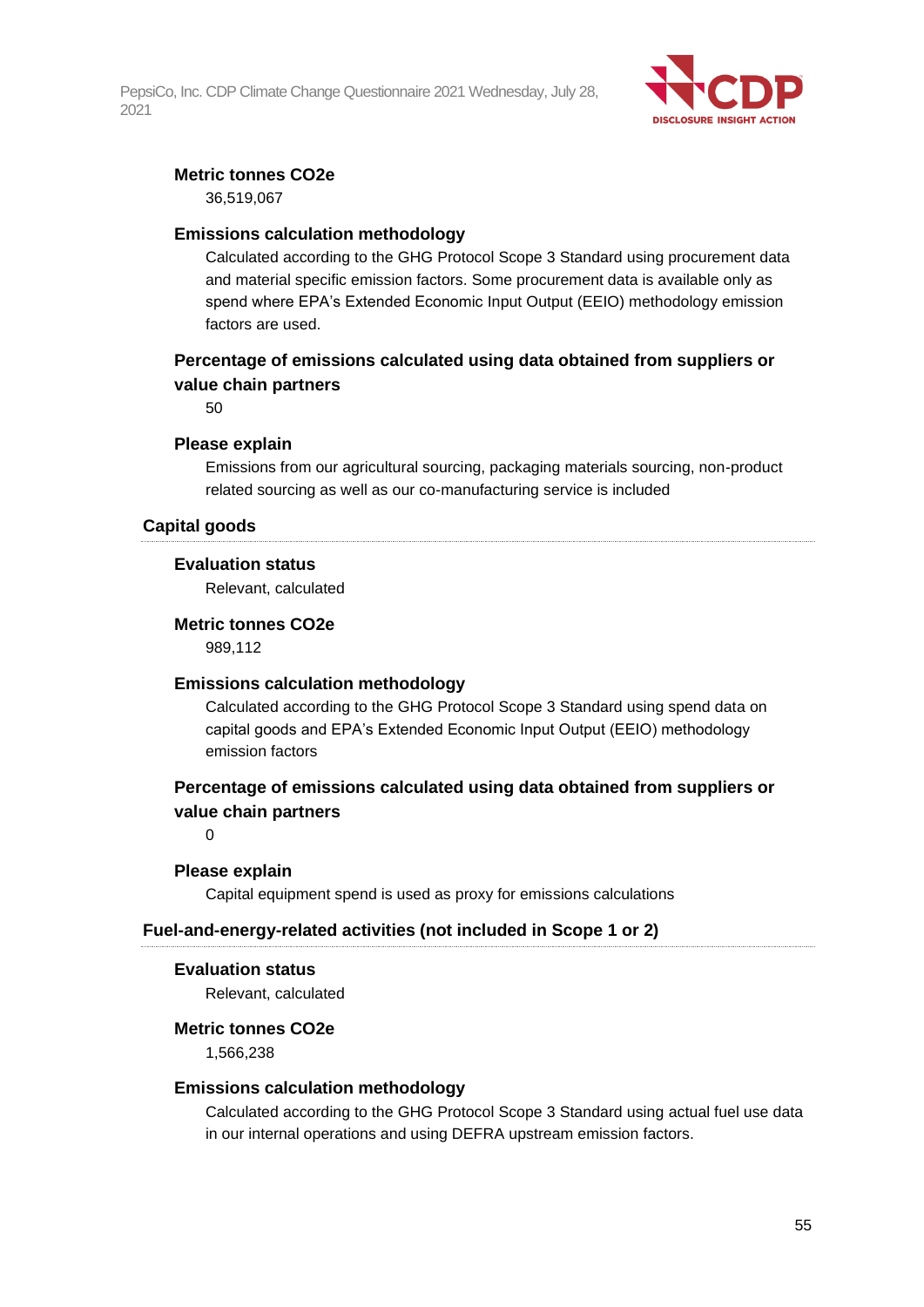

## **Percentage of emissions calculated using data obtained from suppliers or value chain partners**

 $\Omega$ 

## **Please explain**

Fuel use information collected internally and used in our Scope 1 & 2 calculations are also used for this purpose

## **Upstream transportation and distribution**

### **Evaluation status**

Relevant, calculated

### **Metric tonnes CO2e**

1,773,024

### **Emissions calculation methodology**

Calculated according to the GHG Protocol Scope 3 Standard using a combination of actual miles and weight moved data and using EPA Smartway transportation emission factors as well as spend data and EPA EEIO methodology emission factors.

## **Percentage of emissions calculated using data obtained from suppliers or value chain partners**

5

### **Please explain**

In North America we keep track of inbound transportation data which was used for calculations. Most of our global inbound transportation data is not available and therefore spend data was used to fill gaps

### **Waste generated in operations**

#### **Evaluation status**

Relevant, calculated

#### **Metric tonnes CO2e**

48,947

### **Emissions calculation methodology**

Calculated according to the GHG Protocol Scope 3 Standard using waste generated and disposal methods that we keep track of internally and EPA WARM Tool waste emission factors.

## **Percentage of emissions calculated using data obtained from suppliers or value chain partners**

 $\Omega$ 

### **Please explain**

We keep track of our waste generation and disposal data as part of our zero waste to landfill efforts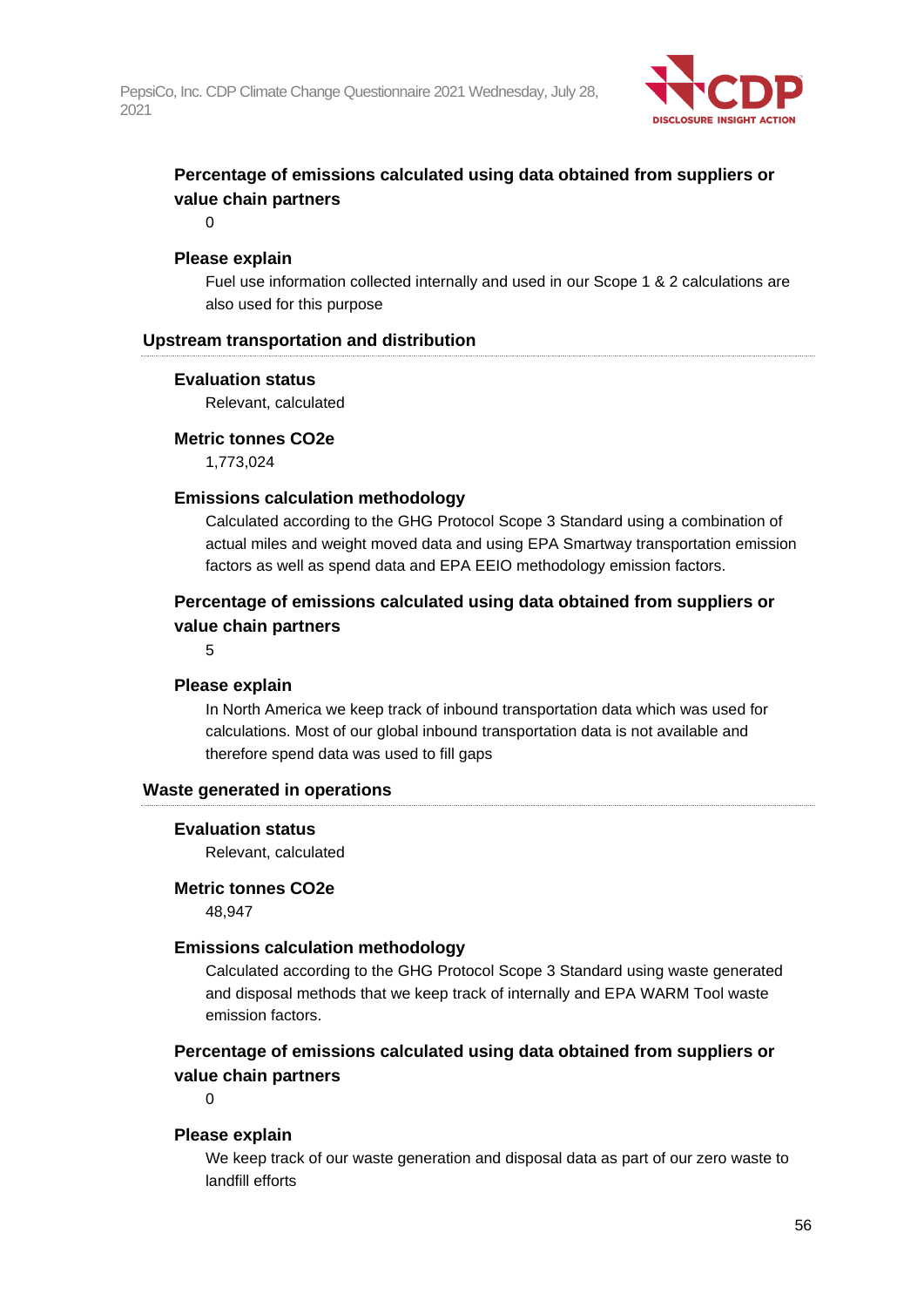

### **Business travel**

#### **Evaluation status**

Relevant, calculated

#### **Metric tonnes CO2e**

137,668

### **Emissions calculation methodology**

Calculated according to the GHG Protocol Scope 3 Standard using internal employee air travel data obtained from various systems around the globe and EPA emission factors for air travel. Rental car data obtained from suppliers or internal time & expense reports were used along with EPA EEIO emission factors.

## **Percentage of emissions calculated using data obtained from suppliers or value chain partners**

10

#### **Please explain**

Information on travel mileage and length of leg was used to calculate emissions. Rental car emissions are calculated by vendor and provided to PepsiCo for North America

#### **Employee commuting**

#### **Evaluation status**

Relevant, calculated

#### **Metric tonnes CO2e**

150,635

### **Emissions calculation methodology**

Calculated according to the GHG Protocol Scope 3 Standard using employee headcount data and estimations of commuting modes, distances and annual working days and DEFRA emission factors.

## **Percentage of emissions calculated using data obtained from suppliers or value chain partners**

 $\Omega$ 

**Please explain**

## **Upstream leased assets**

#### **Evaluation status**

Not relevant, explanation provided

#### **Please explain**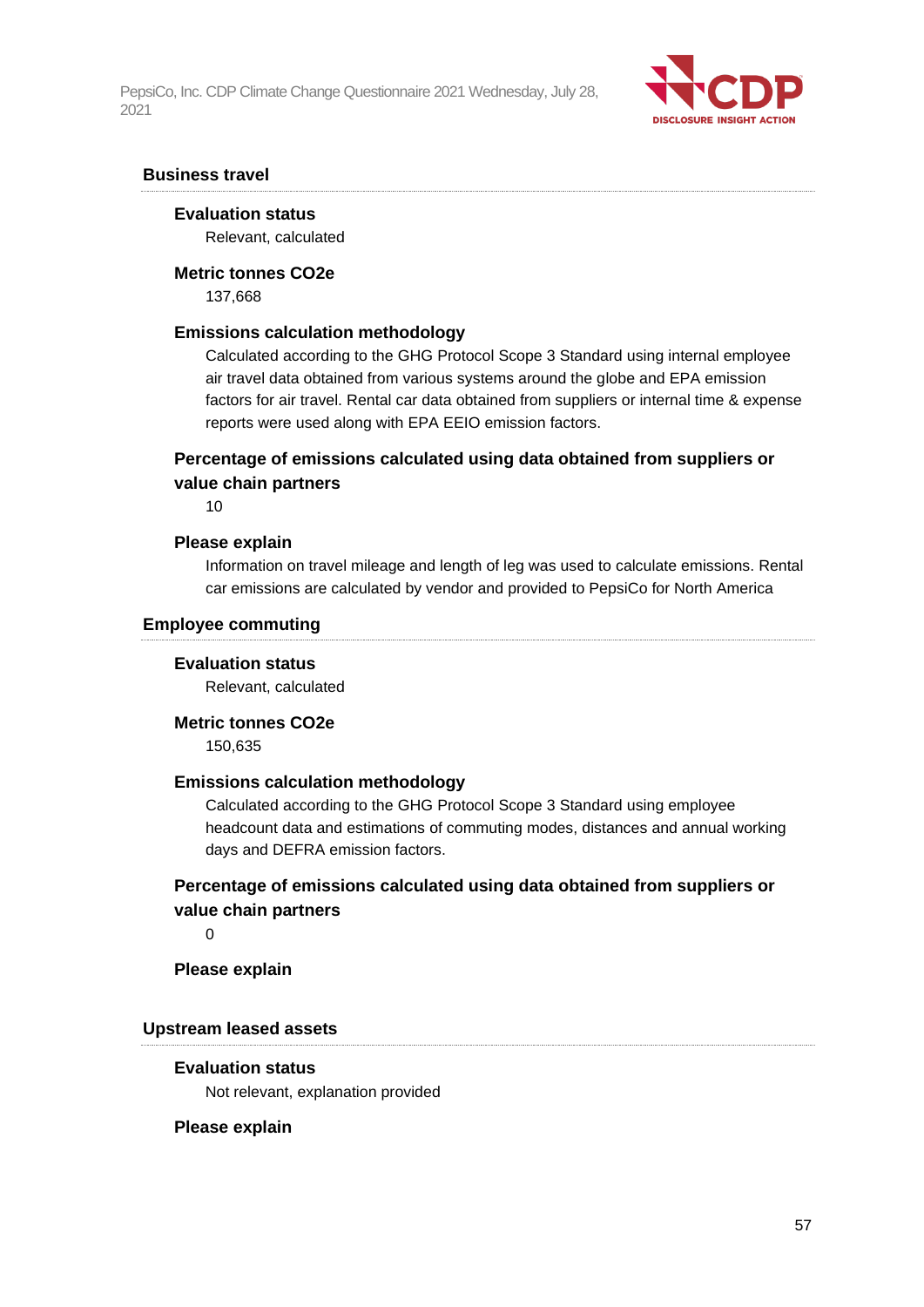

Emissions were not calculated based on an analysis that emissions associated with upstream leased assets did not contribute greater than 1% of overall Scope 3 emissions.

#### **Downstream transportation and distribution**

#### **Evaluation status**

Relevant, calculated

#### **Metric tonnes CO2e**

10,240,708

#### **Emissions calculation methodology**

Calculated according to the GHG Protocol Scope 3 Standard using distance traveled and weight moved data collected internally through our transportation management system as well as manual data collection. EPA Smartway emission factors are used for North American data and DEFRA emission factors are used for other regions.

## **Percentage of emissions calculated using data obtained from suppliers or value chain partners**

50

#### **Please explain**

Data is available internally sometimes for only distance traveled and sometimes both weight and distance. Weight and distance data was prioritized over only distance data.

### **Processing of sold products**

#### **Evaluation status**

Relevant, calculated

#### **Metric tonnes CO2e**

223,702

### **Emissions calculation methodology**

Calculated according to the GHG Protocol Scope 3 Standard using information on the volume of products manufactured by our co-packers and an estimation of fuel & energy used based on Company-owned KPIs on energy use per unit production and IEA electricity grid factors and DEFRA fuel emission factors.

## **Percentage of emissions calculated using data obtained from suppliers or value chain partners**

 $\Omega$ 

#### **Please explain**

We do not currently monitor fuel and energy use data for our co-packing business

### **Use of sold products**

#### **Evaluation status**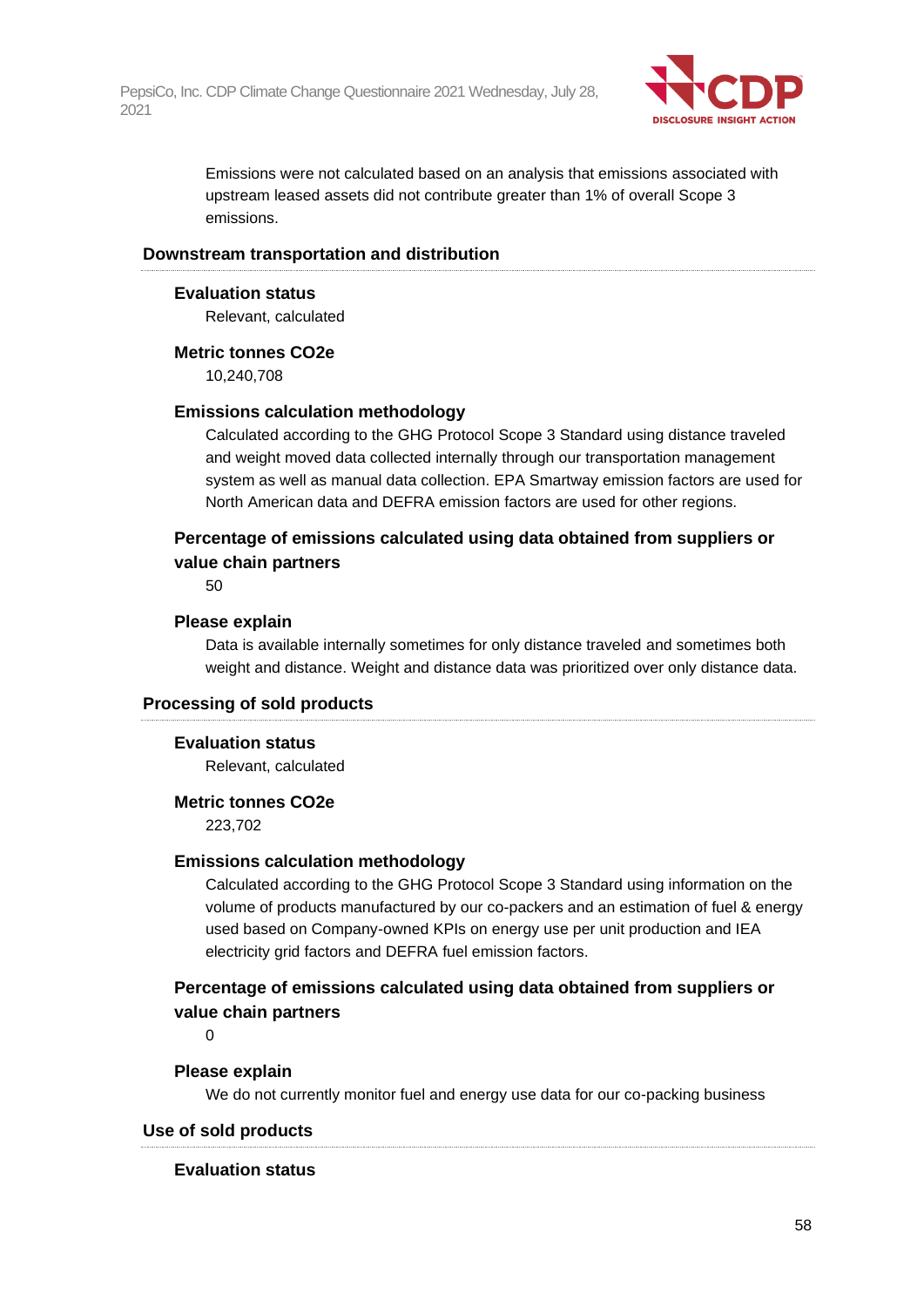

Not relevant, explanation provided

#### **Please explain**

There are some emissions from the use of sold products for PepsiCo mainly from energy use from refrigerating or cooking our products. However, per the GHG protocol these emissions are not relevant to our inventory

### **End of life treatment of sold products**

#### **Evaluation status**

Relevant, calculated

#### **Metric tonnes CO2e**

1,179,467

#### **Emissions calculation methodology**

Calculated according to the GHG Protocol Scope 3 Standard using our packaging data and end of life emission factors developed by Franklin Associates for PepsiCo that takes into account energy mix differences in various regions as well as recycling rates.

## **Percentage of emissions calculated using data obtained from suppliers or value chain partners**

50

#### **Please explain**

End of life emission factors are available by material type for all of our packaging materials

## **Downstream leased assets**

#### **Evaluation status**

Not relevant, explanation provided

#### **Please explain**

Emissions from downstream leased assets were not calculated based on an analysis that emissions associated with downstream leased assets did not contribute greater than 1% of overall Scope 3 emissions.

## **Franchises**

#### **Evaluation status**

Relevant, calculated

#### **Metric tonnes CO2e**

1,651,219

#### **Emissions calculation methodology**

Calculated according to the GHG Protocol Scope 3 Standard using a combination of actual fuel and energy use data within our franchise operations and DEFRA emission factors and IEA electricity factors and estimations based on franchise volume produced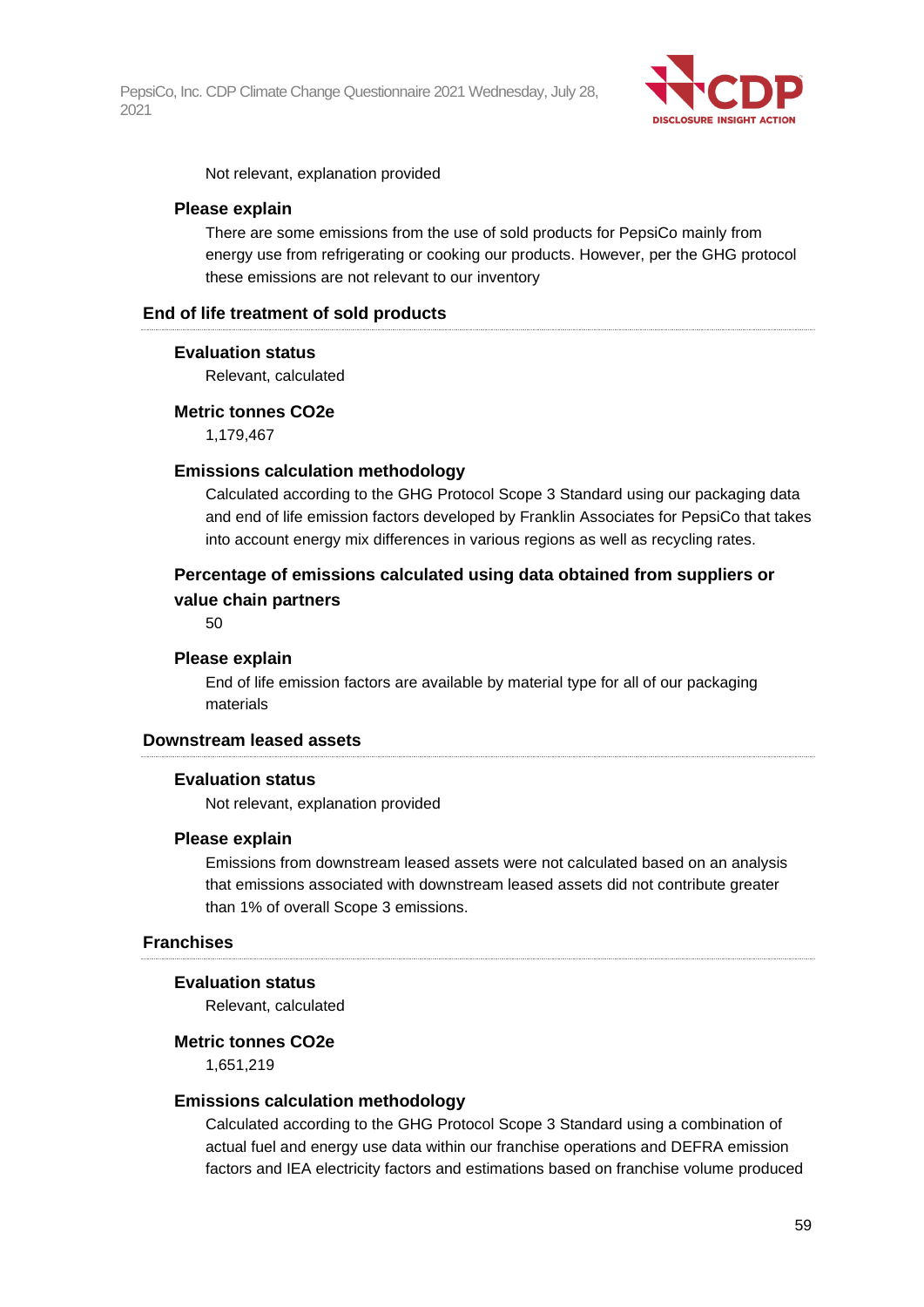

and company owned operations KPI of energy use per unit production and IEA plus DEFRA emission factors.

## **Percentage of emissions calculated using data obtained from suppliers or value chain partners**

50

#### **Please explain**

Fuel and energy use data for our franchise bottling operations is not available across the globe. Where available this actual data is utilized

#### **Investments**

#### **Evaluation status**

Relevant, calculated

#### **Metric tonnes CO2e**

148,986

### **Emissions calculation methodology**

Calculated according to the GHG Protocol Scope 3 Standard using a combination of actual fuel and energy use data within our joint venture operations and DEFRA emission factors and IEA electricity factors and estimations based on franchise volume produced and Company owned operations KPI of energy use per unit production and IEA plus DEFRA emission factors. The proportion of our equity investment is taken into consideration.

## **Percentage of emissions calculated using data obtained from suppliers or value chain partners**

50

#### **Please explain**

Fuel and energy use data for our joint venture operations is not available across the globe.

#### **Other (upstream)**

#### **Evaluation status**

Not relevant, explanation provided

#### **Please explain**

No other sources of upstream emissions

### **Other (downstream)**

### **Evaluation status**

Not relevant, explanation provided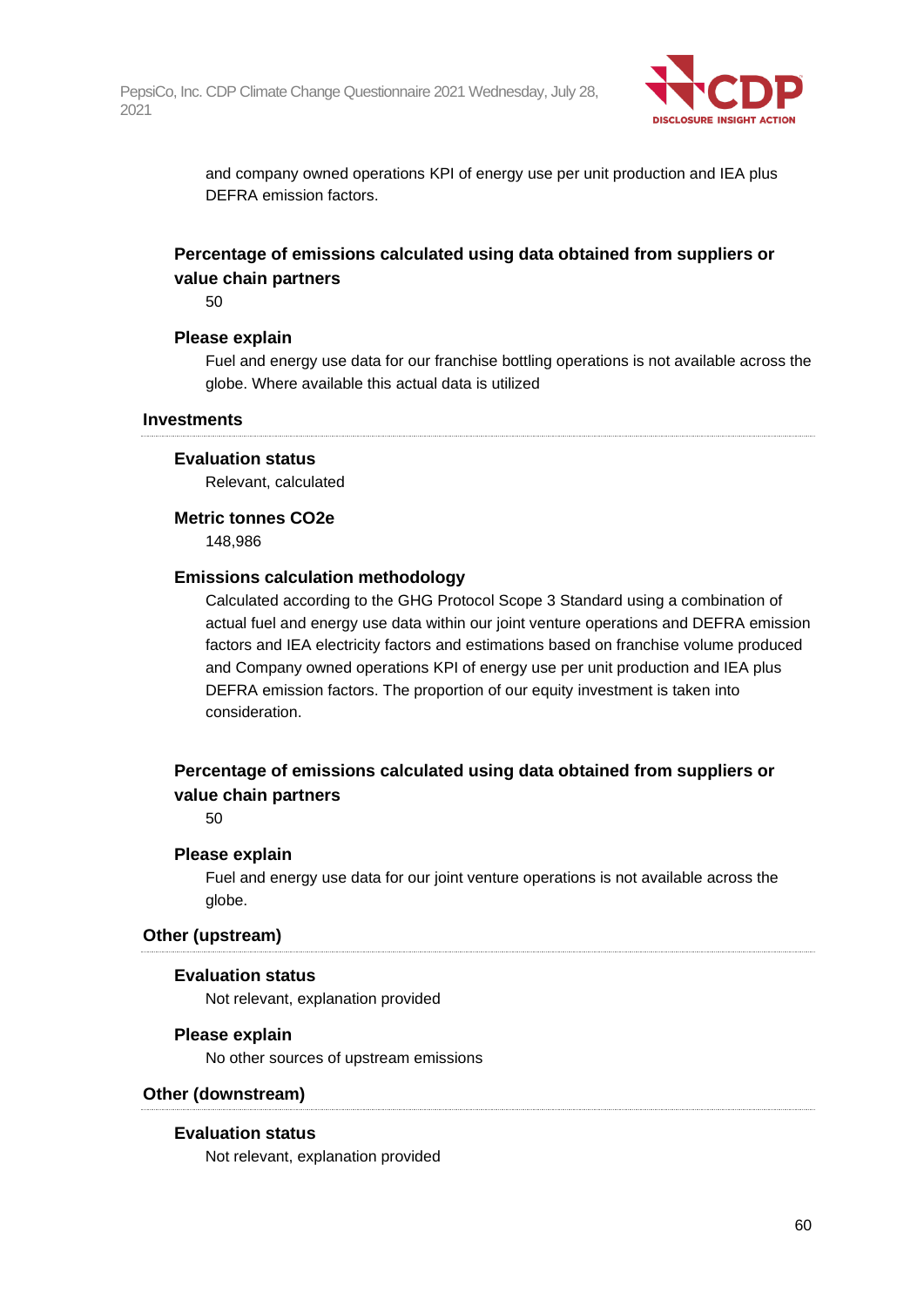

## **Please explain**

No other sources of downstream emissions

## **C-AC6.6/C-FB6.6/C-PF6.6**

**(C-AC6.6/C-FB6.6/C-PF6.6) Can you break down your Scope 3 emissions by relevant business activity area?**

Yes

## **C-AC6.6a/C-FB6.6a/C-PF6.6a**

**(C-AC6.6a/C-FB6.6a/C-PF6.6a) Disclose your Scope 3 emissions for each of your relevant business activity areas.**

#### **Activity**

Agriculture/Forestry

#### **Scope 3 category**

Purchased goods and services

### **Emissions (metric tons CO2e)**

20,029,225

### **Please explain**

Emissions from our purchased agricultural commodities are calculated using procurement data on volume purchased and commodity specific emission factors obtained from several credible external sources like the World Food Lifecycle Database as well as supplier specific data for example potatoes in the UK.

**Activity**

Processing/Manufacturing

#### **Scope 3 category**

Purchased goods and services

#### **Emissions (metric tons CO2e)**

2,591,692

#### **Please explain**

Emissions from our co-manufacturing services are included in this category and are calculated using total spend data on these services and using the EPA's EEIO emission factors.

**Activity**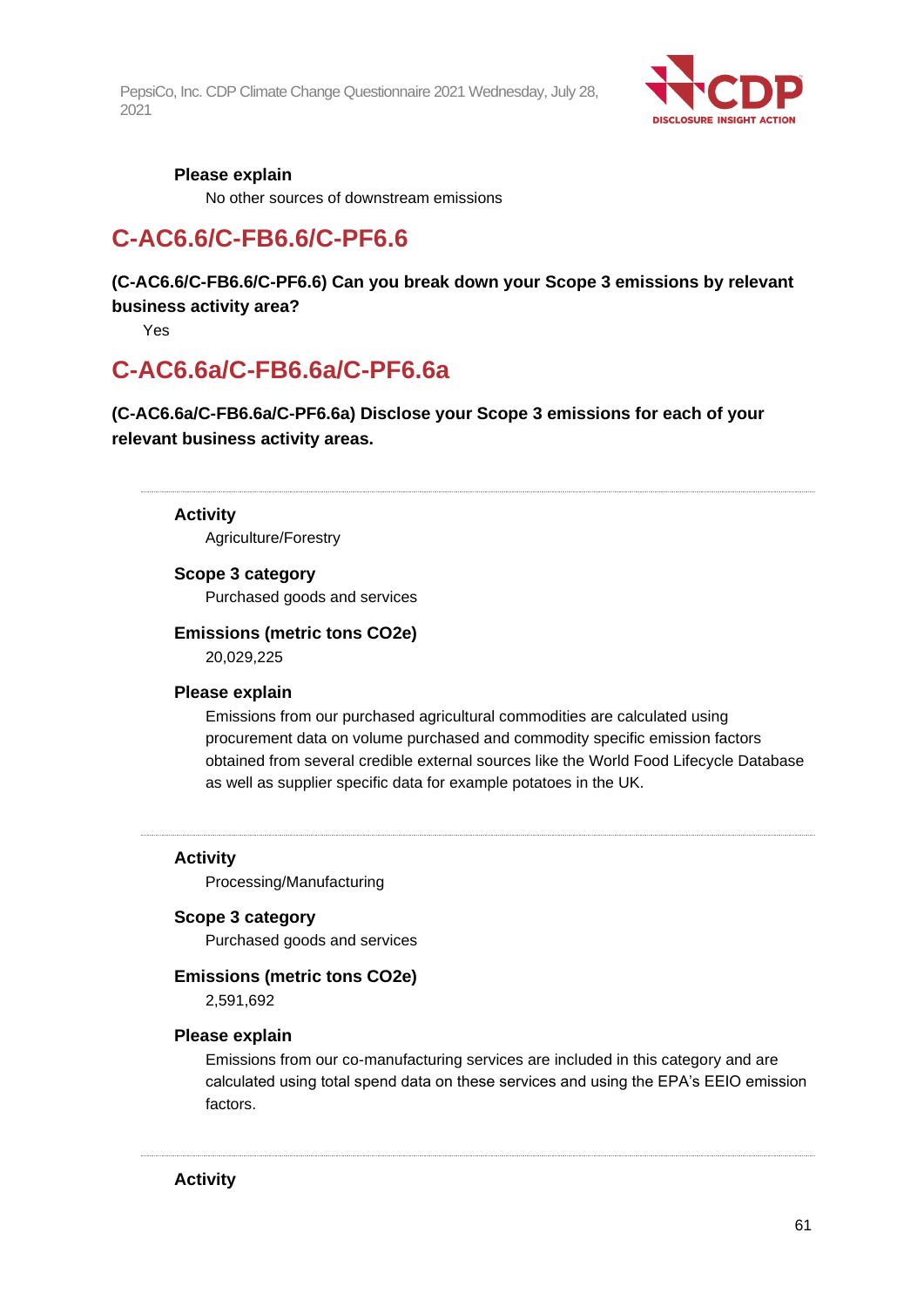

Processing/Manufacturing

### **Scope 3 category**

Processing of sold products

## **Emissions (metric tons CO2e)**

223,702

### **Please explain**

Emissions from our co-packing services are included in this category and are estimated using the total volume of products manufactured through our co-packers and applying an energy use KPI based on Company owned manufacturing processes.

## **Activity**

**Distribution** 

### **Scope 3 category**

Upstream transportation and distribution

#### **Emissions (metric tons CO2e)**

1,773,024

#### **Please explain**

All emissions from inbound transportation for our Company owned operations as well as our franchise operations are included. In North America we track inbound transportation mileage and weights moved from our carriers and this data is used for emissions calculations. Internationally, we use transportation spend data and EPA EEIO emission factors.

**Activity**

Distribution

#### **Scope 3 category**

Downstream transportation and distribution

#### **Emissions (metric tons CO2e)**

10,240,708

#### **Please explain**

All emissions from outbound transportation including distribution related to our vending and cooling equipment and for our franchise business are included. Outbound transportation emissions are calculated using distance and weight moved data collected from across the globe. For our vending and cooling equipment data on annual equipment purchases, their energy consumption information and refrigerant leakage estimates are used for emissions calculations.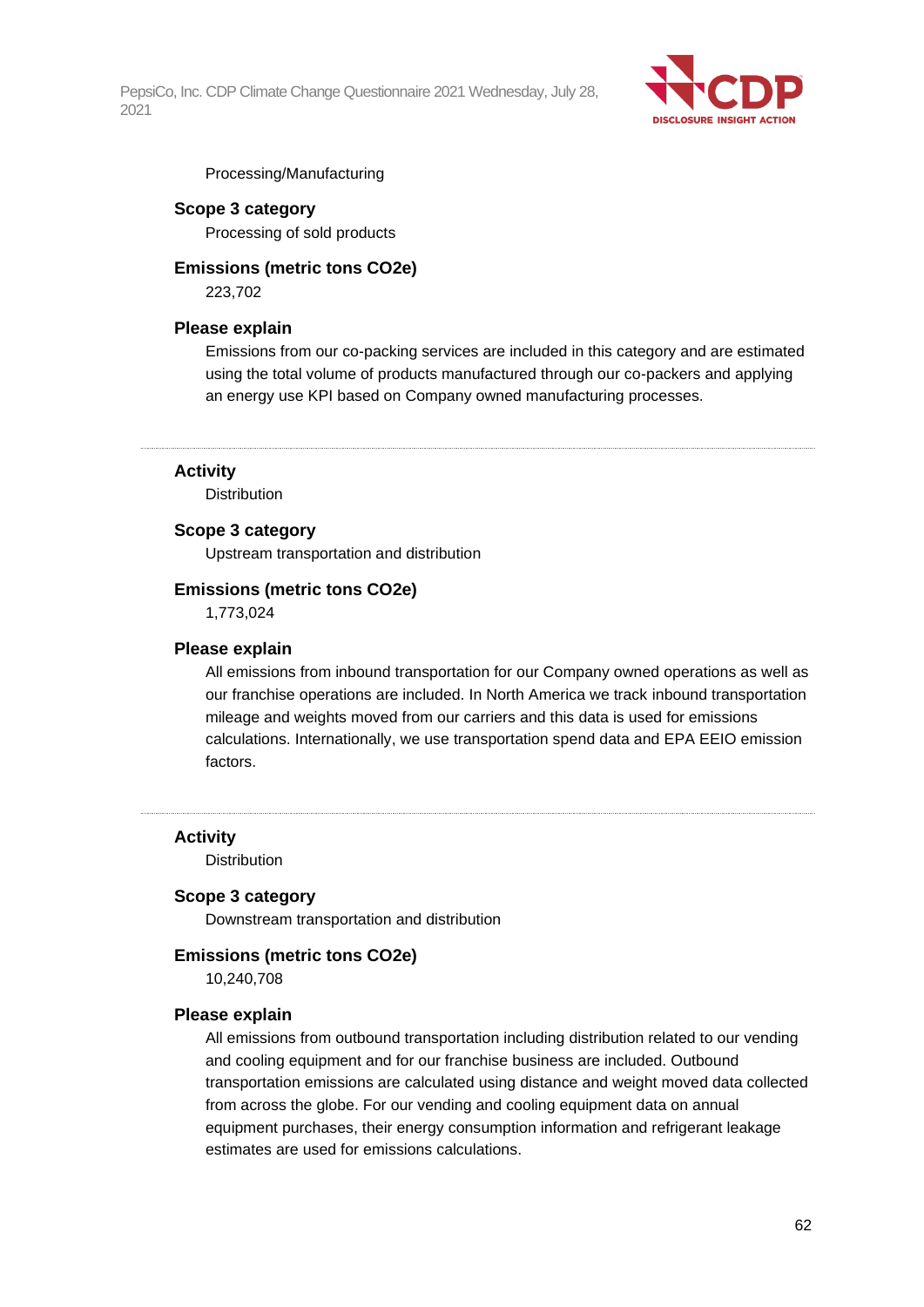

**Activity** Consumption

## **Scope 3 category** End of life treatment of sold products

## **Emissions (metric tons CO2e)**

1,179,467

## **Please explain**

Emissions related to the end of life treatment of our packaging materials by region is included. Packaging data by material is collected annually by our operating regions and this data is used along with packaging end of life estimates by region to calculate emissions.

## **C-AC6.8/C-FB6.8/C-PF6.8**

**(C-AC6.8/C-FB6.8/C-PF6.8) Is biogenic carbon pertaining to your direct operations relevant to your current CDP climate change disclosure?**

No

## **C-AC6.9/C-FB6.9/C-PF6.9**

**(C-AC6.9/C-FB6.9/C-PF6.9) Do you collect or calculate greenhouse gas emissions for each commodity reported as significant to your business in C-AC0.7/FB0.7/PF0.7?**

## **Agricultural commodities**

Palm Oil

## **Do you collect or calculate GHG emissions for this commodity?** Yes

## **Please explain**

We calculate GHG emissions from this commodity using procurement data and country or geography specific emission factors

## **Agricultural commodities**

Sugar

**Do you collect or calculate GHG emissions for this commodity?** Yes

**Please explain**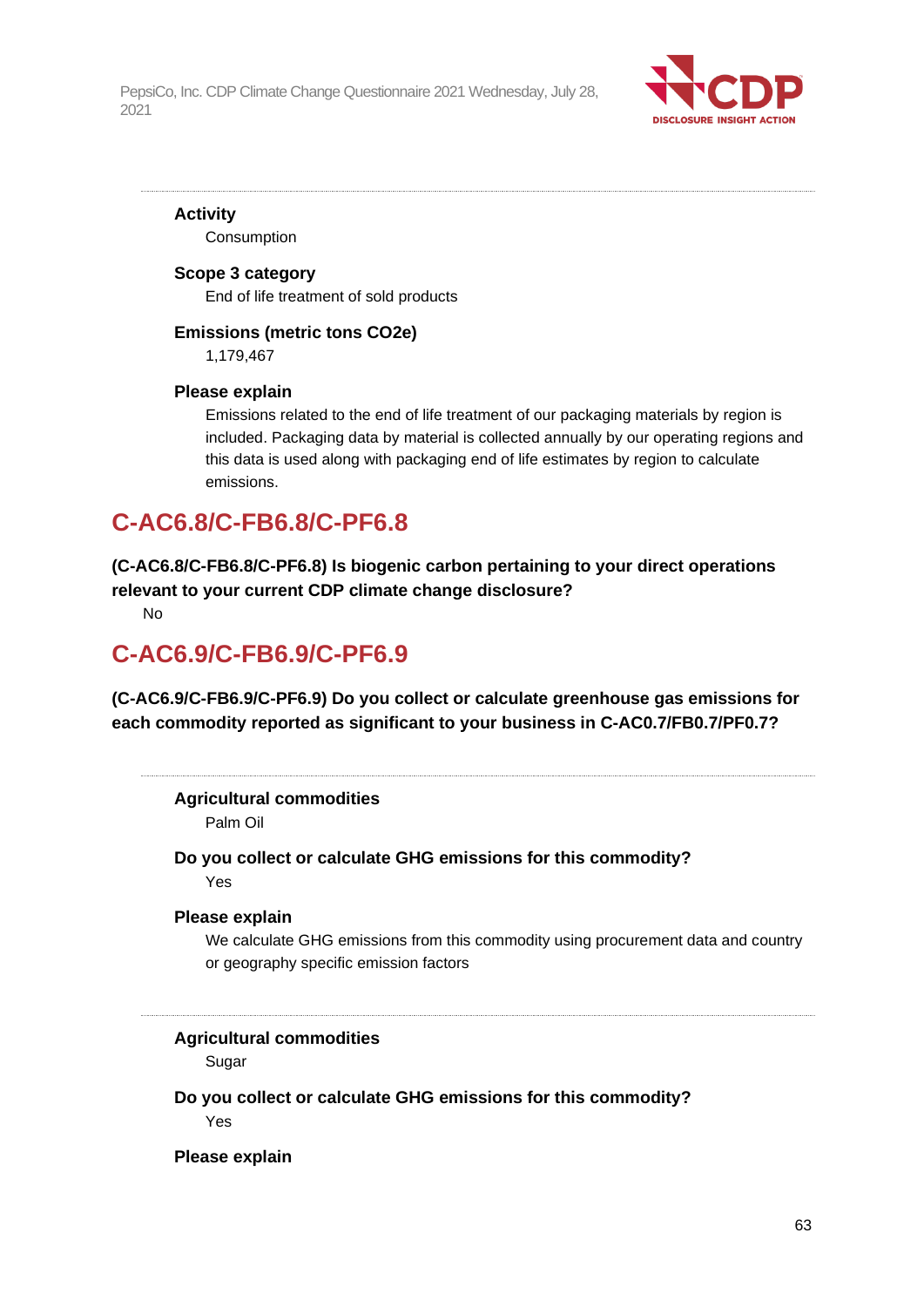

We calculate emissions from all types of sugar including cane sugar and beet sugar and country or geography specific emission factors

#### **Agricultural commodities**

Wheat

**Do you collect or calculate GHG emissions for this commodity?** Yes

#### **Please explain**

We calculate GHG emissions from this commodity using procurement data and country or geography specific emission factors

## **Agricultural commodities**

**Other** 

Potato

## **Do you collect or calculate GHG emissions for this commodity?**

Yes

### **Please explain**

We calculate GHG emissions from this commodity using procurement data and country or geography specific emission factors

### **Agricultural commodities**

**Other** 

Corn

**Do you collect or calculate GHG emissions for this commodity?** Yes

#### **Please explain**

We calculate emissions from all types of corn-derived commodities like HFCS, cornmeal, whole corn and country or geography specific emission factors

## **C-AC6.9a/C-FB6.9a/C-PF6.9a**

**(C-AC6.9a/C-FB6.9a/C-PF6.9a) Report your greenhouse gas emissions figure(s) for your disclosing commodity(ies), explain your methodology, and include any exclusions.**

#### **Palm Oil**

**Reporting emissions by**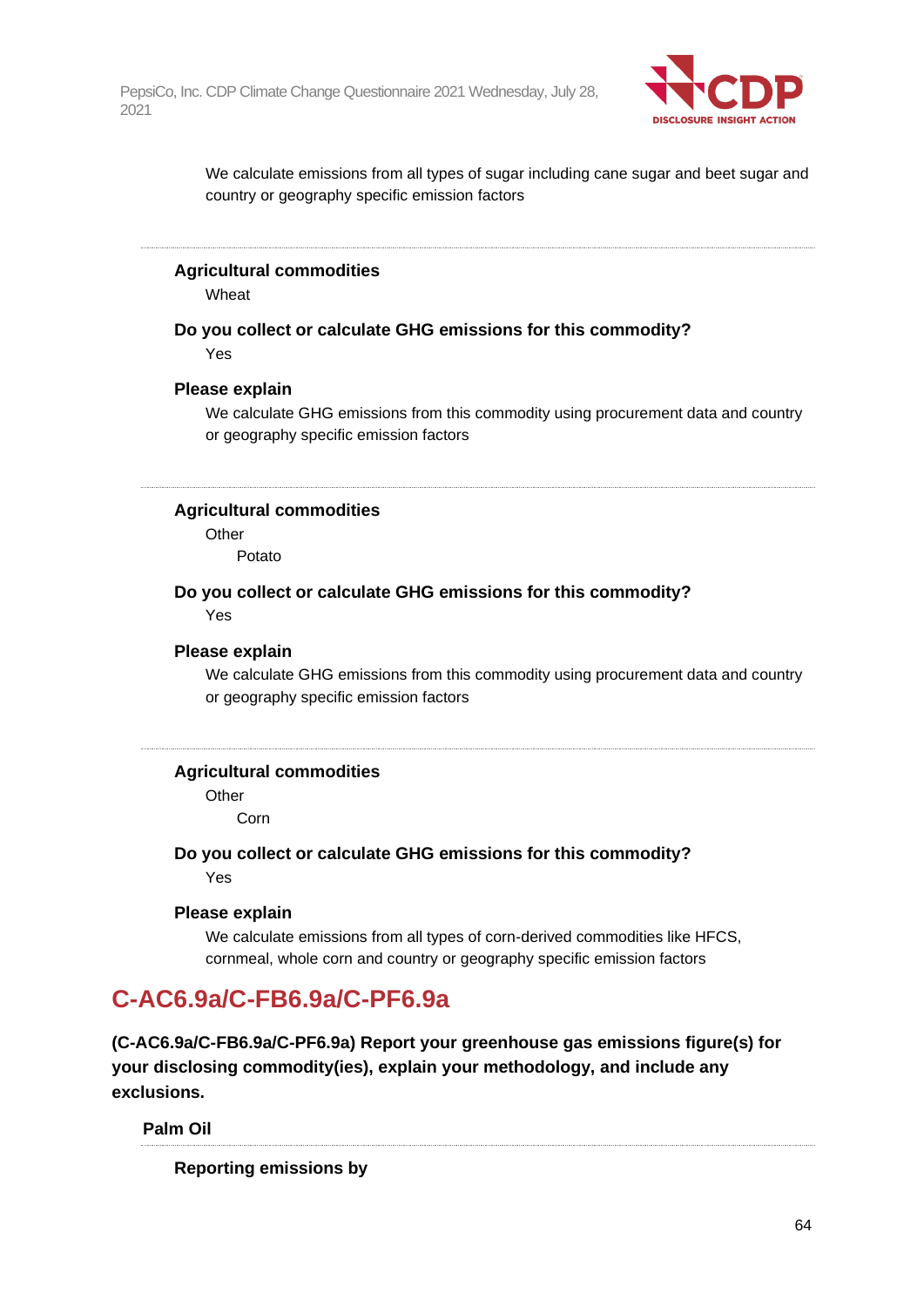

#### Total

### **Emissions (metric tons CO2e)**

1,430,709

## **Change from last reporting year**

Lower

### **Please explain**

In 2020, we achieved almost 100% certification of our palm oil through RSPO

#### **Sugar**

**Reporting emissions by**

Total

## **Emissions (metric tons CO2e)**

3,401,934

### **Change from last reporting year**

About the same

## **Please explain**

This includes our beet sugar as well as cane sugar emissions for Company owned operations as well as our franchise business

#### **Wheat**

#### **Reporting emissions by**

Total

## **Emissions (metric tons CO2e)** 525,622

### **Change from last reporting year**

Lower

#### **Please explain**

Our wheat emissions have declined slightly from prior year

#### **Other**

## **Reporting emissions by**

Total

## **Emissions (metric tons CO2e)**

6,428,105

#### **Change from last reporting year** Lower

#### **Please explain**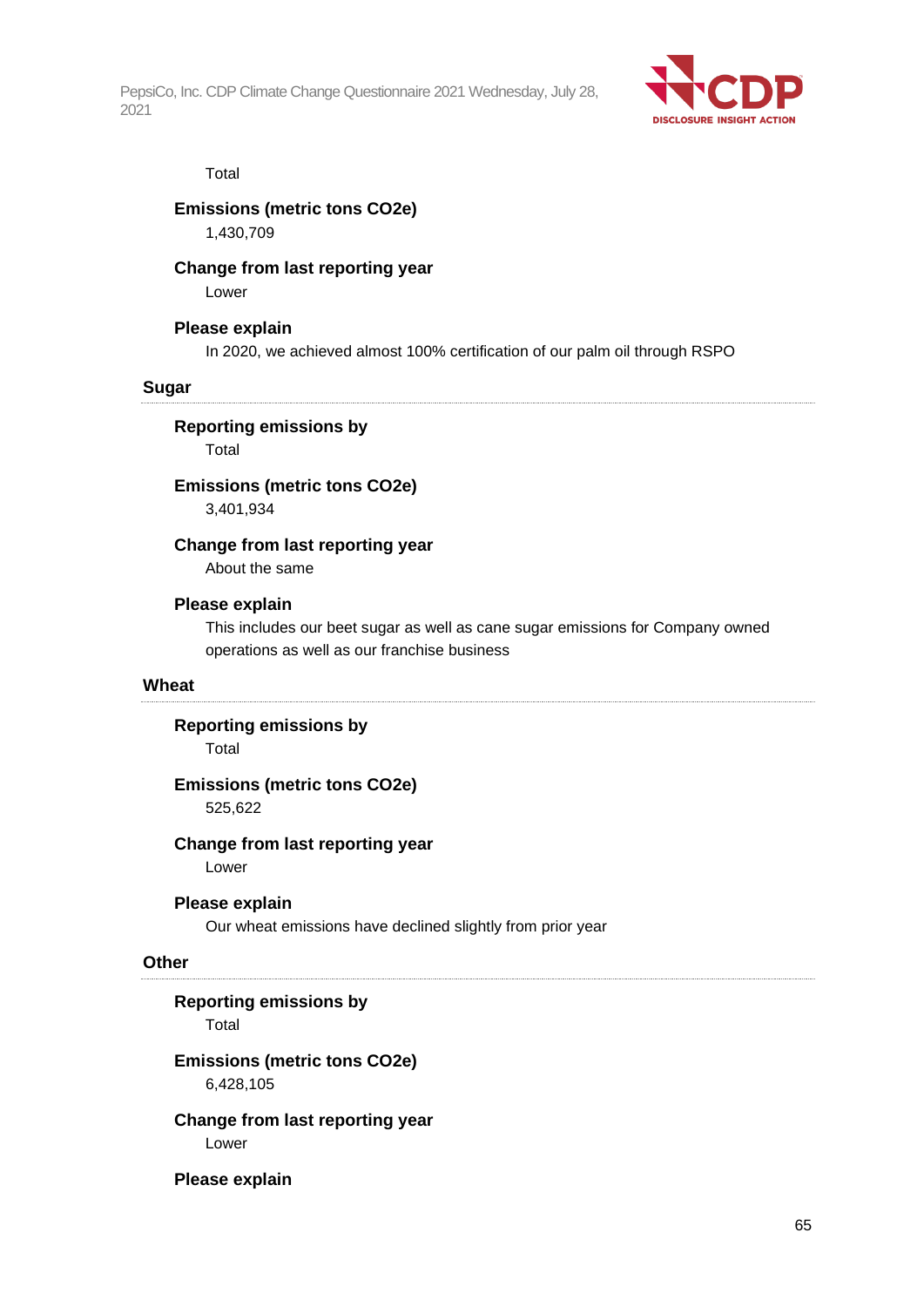

This includes all our emissions from potatoes and corn-derived commodities like HFCS, cornmeal and whole corn for our Company owned and franchise businesses.

## **C6.10**

**(C6.10) Describe your gross global combined Scope 1 and 2 emissions for the reporting year in metric tons CO2e per unit currency total revenue and provide any additional intensity metrics that are appropriate to your business operations.**

| <b>Intensity figure</b><br>0.00006267           |                                                                                                                                                                                                                                                                                                                                                                                                                                                                             |
|-------------------------------------------------|-----------------------------------------------------------------------------------------------------------------------------------------------------------------------------------------------------------------------------------------------------------------------------------------------------------------------------------------------------------------------------------------------------------------------------------------------------------------------------|
| tons CO <sub>2</sub> e)<br>4,410,105            | Metric numerator (Gross global combined Scope 1 and 2 emissions, metric                                                                                                                                                                                                                                                                                                                                                                                                     |
| <b>Metric denominator</b><br>unit total revenue |                                                                                                                                                                                                                                                                                                                                                                                                                                                                             |
| 70,372,000,000                                  | Metric denominator: Unit total                                                                                                                                                                                                                                                                                                                                                                                                                                              |
| Scope 2 figure used<br>Market-based             |                                                                                                                                                                                                                                                                                                                                                                                                                                                                             |
| 15.45                                           | % change from previous year                                                                                                                                                                                                                                                                                                                                                                                                                                                 |
| <b>Direction of change</b><br>Decreased         |                                                                                                                                                                                                                                                                                                                                                                                                                                                                             |
| <b>Reason for change</b>                        | Our overall Scope 1 & 2 emissions have declined by 11.4% while our revenue increased<br>by 4.8% (from 2019 to 2020). PepsiCo has managed to increase our revenue while<br>reducing carbon emissions through projects such as using solar panels to generate<br>renewable electricity onsite, installing energy efficient lighting and HVAC equipment, as<br>well as recovering and reusing waste heat from thermal applications to reduce the<br>amount of fuel we consume. |

# **C7. Emissions breakdowns**

## **C7.1**

**(C7.1) Does your organization break down its Scope 1 emissions by greenhouse gas type?**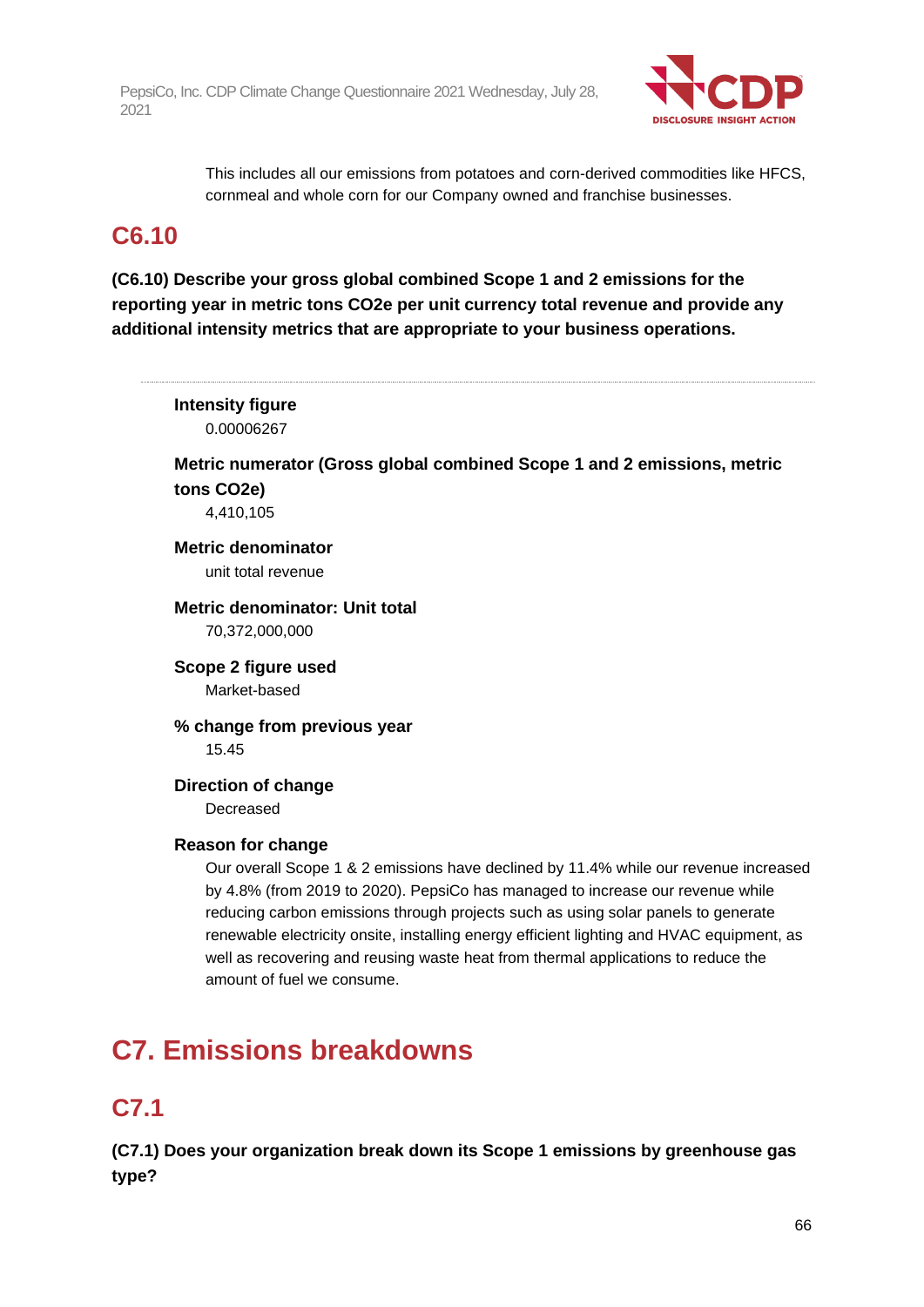

No

## **C7.2**

## **(C7.2) Break down your total gross global Scope 1 emissions by country/region.**

| <b>Country/Region</b> | Scope 1 emissions (metric tons CO2e) |
|-----------------------|--------------------------------------|
| Argentina             | 11,058                               |
| Australia             | 27,821                               |
| Belgium               | 32,954                               |
| Bosnia & Herzegovina  | 1,888                                |
| <b>Brazil</b>         | 73,235                               |
| Canada                | 207,799                              |
| Chile                 | 20,267                               |
| China                 | 45,705                               |
| Colombia              | 26,968                               |
| Costa Rica            | 340                                  |
| Cyprus                | 1,624                                |
| Dominican Republic    | 7,236                                |
| Ecuador               | 3,479                                |
| Egypt                 | 121,141                              |
| El Salvador           | 1,333                                |
| Estonia               | 129                                  |
| France                | 142                                  |
| Georgia               | 1,510                                |
| Germany               | 4,373                                |
| Greece                | 6,605                                |
| Guatemala             | 18,733                               |
| Honduras              | 2,963                                |
| India                 | 14,995                               |
| Ireland               | 2,876                                |
| Italy                 | 881                                  |
| Kyrgyzstan            | $\pmb{0}$                            |
| Mexico                | 349,129                              |
| Netherlands           | 18,110                               |
| <b>New Zealand</b>    | 7,043                                |
| Pakistan              | 31,347                               |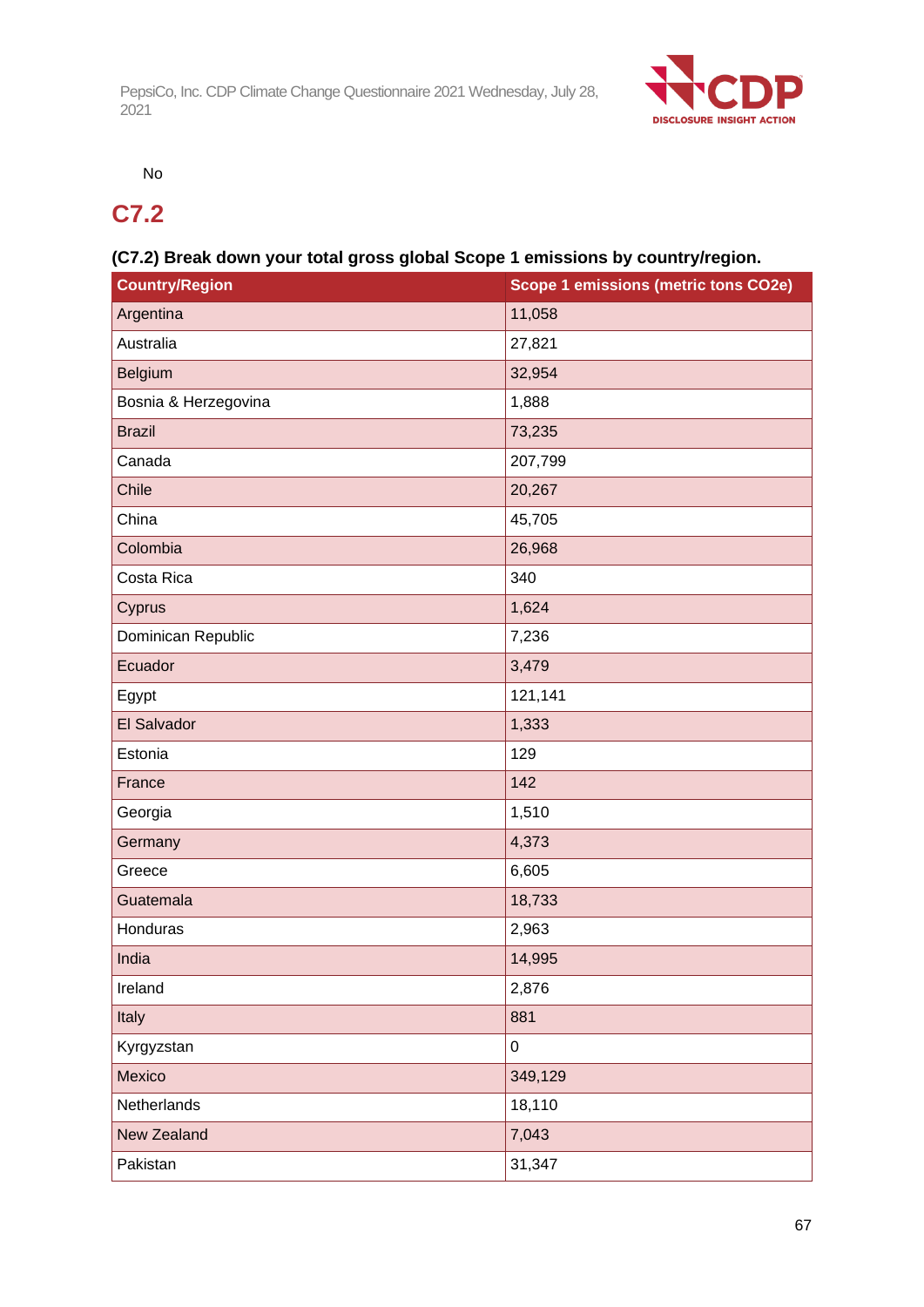

| Panama                                               | 572            |
|------------------------------------------------------|----------------|
| Peru                                                 | 6,815          |
| Poland                                               | 52,649         |
| Portugal                                             | 12,772         |
| Romania                                              | 11,976         |
| <b>Russian Federation</b>                            | 245,997        |
| Saudi Arabia                                         | 24,804         |
| Serbia                                               | 6,219          |
| Singapore                                            | 461            |
| South Africa                                         | 138,078        |
| Spain                                                | 33,159         |
| Taiwan, Greater China                                | 4,849          |
| <b>Thailand</b>                                      | 17,408         |
| <b>Turkey</b>                                        | 41,420         |
| <b>Ukraine</b>                                       | 18,367         |
| United Kingdom of Great Britain and Northern Ireland | 74,089         |
| <b>United States of America</b>                      | 1,812,890      |
| Uruguay                                              | 1,019          |
| <b>Viet Nam</b>                                      | 4,601          |
| Israel                                               | 73             |
| Paraguay                                             | $\overline{2}$ |

## **C7.3**

## **(C7.3) Indicate which gross global Scope 1 emissions breakdowns you are able to provide.**

By business division

## **C7.3a**

## **(C7.3a) Break down your total gross global Scope 1 emissions by business division.**

| <b>Business division</b>                          | <b>Scope 1 emissions (metric ton CO2e)</b> |
|---------------------------------------------------|--------------------------------------------|
| Africa, Middle East and South Asia                | 330,098                                    |
| Asia Pacific, Australia and New Zealand and China | 107,427                                    |
| Europe                                            | 565,515                                    |
| Frito-Lay North America                           | 1,053,375                                  |
| Latin America                                     | 519,566                                    |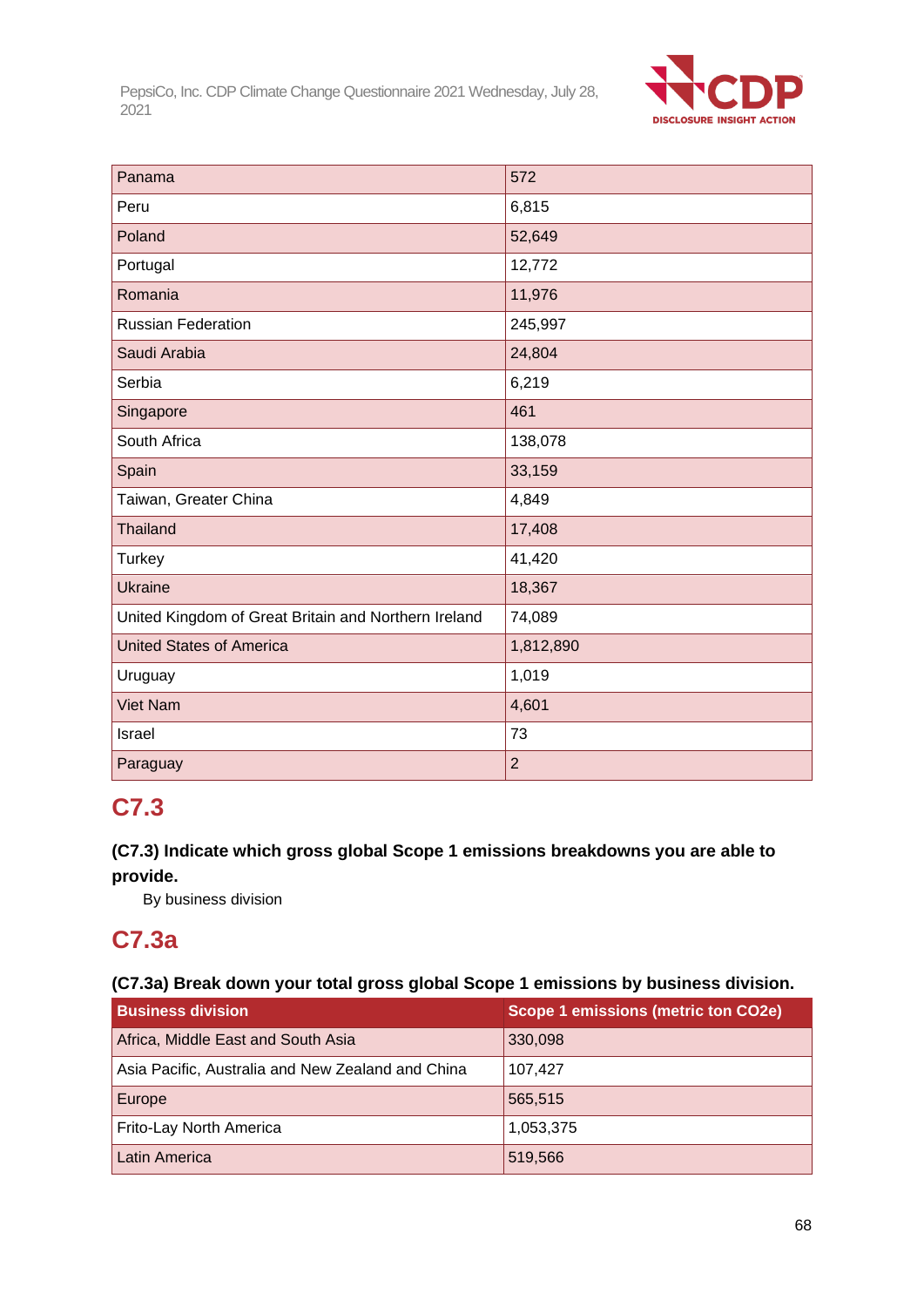

| PepsiCo Beverages North America             | 921.478 |
|---------------------------------------------|---------|
| <b>PepsiCo Global Concentrate Solutions</b> | 3,890   |
| l Quaker Foods North America                | 51,356  |

## **C-AC7.4/C-FB7.4/C-PF7.4**

**(C-AC7.4/C-FB7.4/C-PF7.4) Do you include emissions pertaining to your business activity(ies) in your direct operations as part of your global gross Scope 1 figure?**

Yes

## **C-AC7.4b/C-FB7.4b/C-PF7.4b**

**(C-AC7.4b/C-FB7.4b/C-PF7.4b) Report the Scope 1 emissions pertaining to your business activity(ies) and explain any exclusions. If applicable, disaggregate your agricultural/forestry by GHG emissions category.**

## **Activity**

Processing/Manufacturing

## **Emissions (metric tons CO2e)** 2,239,964

**Methodology**

Region-specific emissions factors

## **Please explain**

Scope 1 emissions from our manufacturing operations are included here

**Activity**

**Distribution** 

**Emissions (metric tons CO2e)** 1,312,742

## **Methodology** Region-specific emissions factors

## **Please explain**

Scope 1 emissions from our Company owned fleet fuel use are included here

## **C7.5**

**(C7.5) Break down your total gross global Scope 2 emissions by country/region.**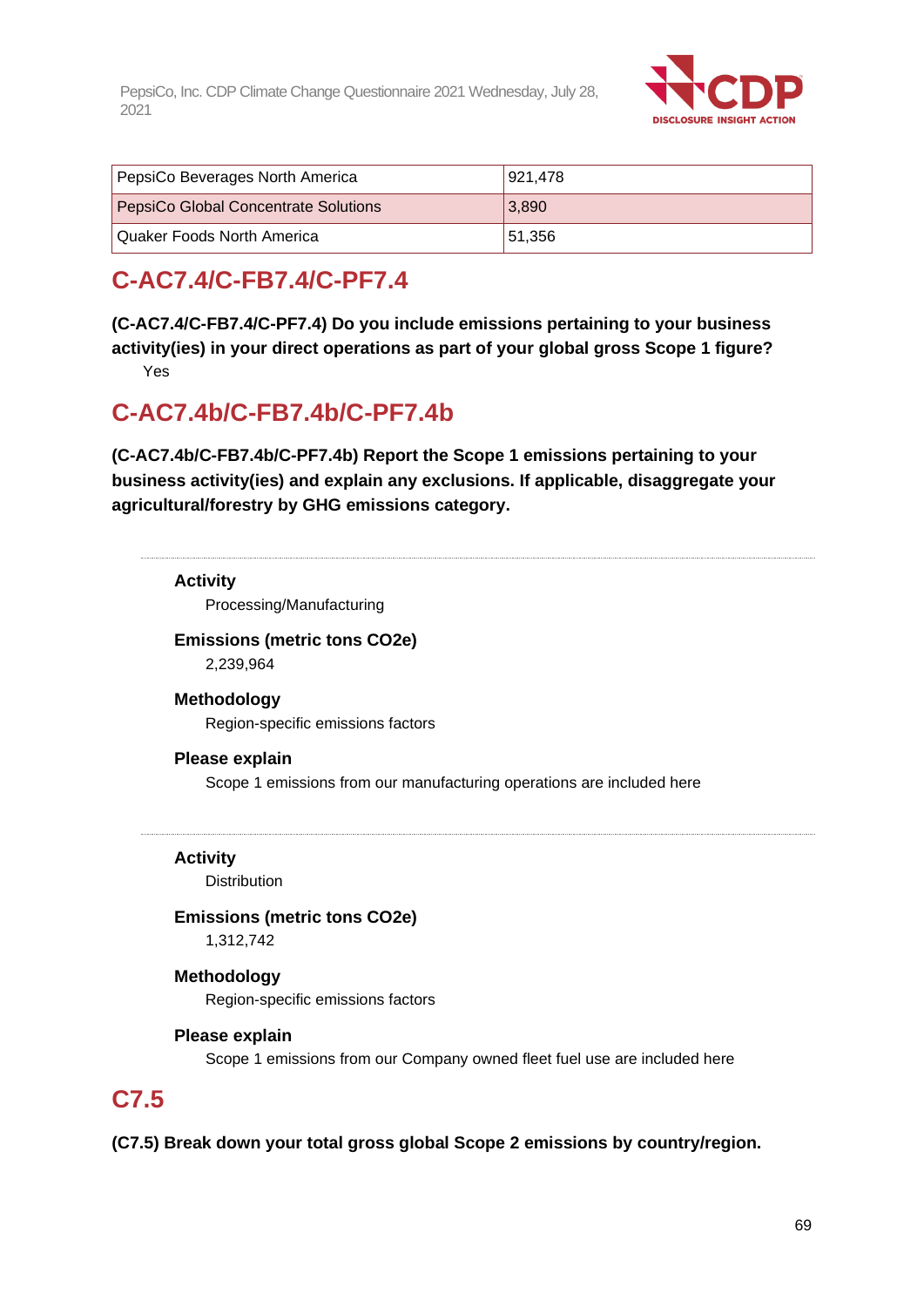

| <b>Country/Region</b> | Scope 2,<br>location- | Scope 2,<br>market- | <b>Purchased and</b><br>consumed | <b>Purchased and</b><br>consumed low-carbon   |
|-----------------------|-----------------------|---------------------|----------------------------------|-----------------------------------------------|
|                       | based                 | based               | electricity, heat,               | electricity, heat, steam or                   |
|                       | (metric tons          |                     | (metric tons steam or cooling    | cooling accounted for in                      |
|                       | CO <sub>2</sub> e)    | CO <sub>2</sub> e)  | (MWh)                            | <b>Scope 2 market-based</b><br>approach (MWh) |
| Argentina             | 4,879                 | 4,879               | 15,152                           | $\mathbf 0$                                   |
| Australia             | 27,558                | 26,950              | 38,721                           | 855                                           |
| Belgium               | 5,998                 | 99                  | 30,672                           | 30,142                                        |
| Bosnia &              | 1,314                 | 1,314               | 1,864                            | $\pmb{0}$                                     |
| Herzegovina           |                       |                     |                                  |                                               |
| <b>Brazil</b>         | 8,857                 | 8,857               | 88,944                           | $\mathbf 0$                                   |
| Canada                | 23,453                | 23,453              | 153,070                          | $\pmb{0}$                                     |
| Chile                 | 9,168                 | 3,831               | 22,833                           | 13,291                                        |
| China                 | 41,324                | 40,771              | 71,761                           | 953                                           |
| Colombia              | 4,067                 | 1,030               | 25,347                           | 18,926                                        |
| Cyprus                | 526                   | 0                   | 813                              | 813                                           |
| Dominican Republic    | 4,487                 | 4,487               | 7,990                            | $\mathbf 0$                                   |
| Ecuador               | 595                   | 595                 | 3,001                            | $\mathbf 0$                                   |
| Egypt                 | 56,931                | 56,931              | 117,216                          | $\pmb{0}$                                     |
| El Salvador           | 172                   | 172                 | 1,007                            | $\mathbf 0$                                   |
| Georgia               | 298                   | 298                 | 3,579                            | $\pmb{0}$                                     |
| Germany               | 4,473                 | 942                 | 11,890                           | 9,386                                         |
| Greece                | 2,868                 | 278                 | 5,271                            | 4,761                                         |
| Guatemala             | 6,241                 | 2,272               | 16,368                           | 10,409                                        |
| <b>Honduras</b>       | 1,343                 | 1,343               | 4,202                            | $\pmb{0}$                                     |
| India                 | 49,705                | 49,705              | 66,153                           | $\pmb{0}$                                     |
| Ireland               | 4,080                 | 6,097               | 12,314                           | $\pmb{0}$                                     |
| Italy                 | 346                   | 22                  | 1,198                            |                                               |
| Kyrgyzstan            | 2,614                 | 2,614               | 17,317                           | $\mathbf 0$                                   |
| Mexico                | 143,512               | 69,882              | 314,529                          | 161,355                                       |
| Netherlands           | 6,603                 | 163                 | 17,680                           | 17,386                                        |
| New Zealand           | 790                   | 790                 | 7,346                            | $\pmb{0}$                                     |
| Pakistan              | 13,731                | 13,731              | 34,954                           | $\pmb{0}$                                     |
| Panama                | 62                    | 62                  | 355                              | $\mathbf 0$                                   |
| Peru                  | 1,915                 | 1,135               | 9,597                            | 3,909                                         |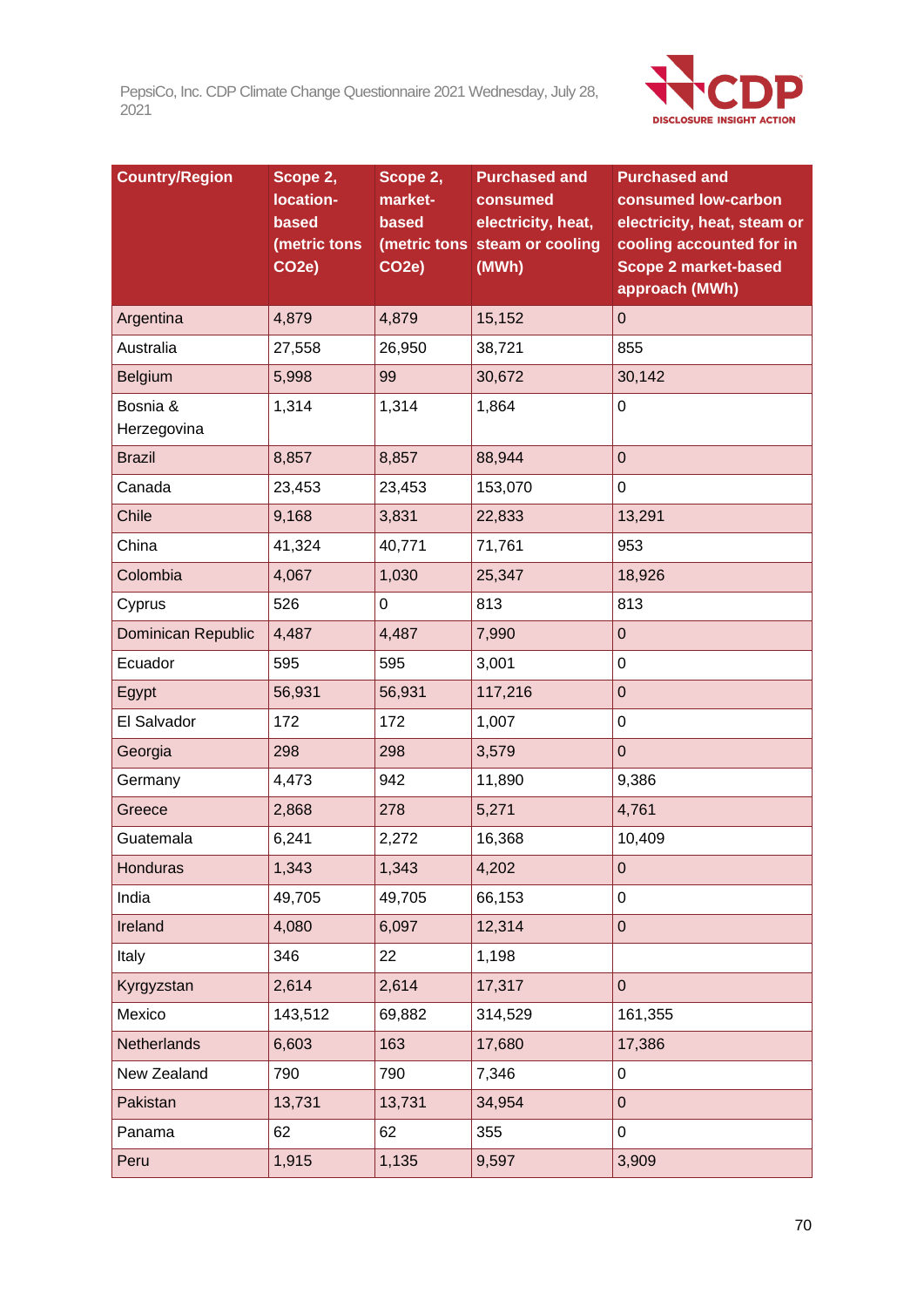

| Poland                                                            | 29,425  | 8       | 49,060    | 49,050         |
|-------------------------------------------------------------------|---------|---------|-----------|----------------|
| Portugal                                                          | 2,542   | 48      | 8,746     | 8,560          |
| Romania                                                           | 10,114  | 8,571   | 31,808    | 4,221          |
| <b>Russian Federation</b>                                         | 134,077 | 134,077 | 455,897   | $\overline{0}$ |
| Saudi Arabia                                                      | 20,263  | 20,263  | 39,136    | $\pmb{0}$      |
| Serbia                                                            | 6,553   | 312     | 10,107    | 9,626          |
| Singapore                                                         | 2,103   | 2,103   | 5,404     | $\mathbf 0$    |
| South Africa                                                      | 279,358 | 279,358 | 343,692   | $\mathbf 0$    |
| Spain                                                             | 7,035   | 91      | 27,116    | 26,849         |
| Taiwan, Greater<br>China                                          | 4,882   | 4,374   | 7,533     | $\mathbf 0$    |
| Thailand                                                          | 11,004  | 11,004  | 22,710    | $\mathbf 0$    |
| <b>Turkey</b>                                                     | 38,972  | 38,972  | 90,039    | $\mathbf 0$    |
| Ukraine                                                           | 15,607  | 15,607  | 48,916    | 0              |
| United Kingdom of<br><b>Great Britain and</b><br>Northern Ireland | 20,492  | 1,960   | 87,815    | 82,175         |
| United States of<br>America                                       | 702,675 | 11,416  | 1,765,892 | 1,700,186      |
| Uruguay                                                           | 88      | 88      | 3,912     | $\overline{0}$ |
| Viet Nam                                                          | 3,395   | 3,395   | 7,468     | $\mathbf 0$    |
| <b>Israel</b>                                                     | 452     | 452     | 913       | $\mathbf 0$    |
| Estonia                                                           | 35      | 35      | 58        | 0              |
| France                                                            | 111     | 45      | 1,783     | 1,057          |
| Paraguay                                                          | 0       | 0       | 23        | $\mathsf 0$    |

## **C7.6**

## **(C7.6) Indicate which gross global Scope 2 emissions breakdowns you are able to provide.**

By business division

## **C7.6a**

## **(C7.6a) Break down your total gross global Scope 2 emissions by business division.**

| <b>Business division</b>                     | Scope 2, location-based<br>(metric tons CO2e) | Scope 2, market-based<br>(metric tons CO2e) |
|----------------------------------------------|-----------------------------------------------|---------------------------------------------|
| Africa, Middle East and South Asia   419,016 |                                               | 419,016                                     |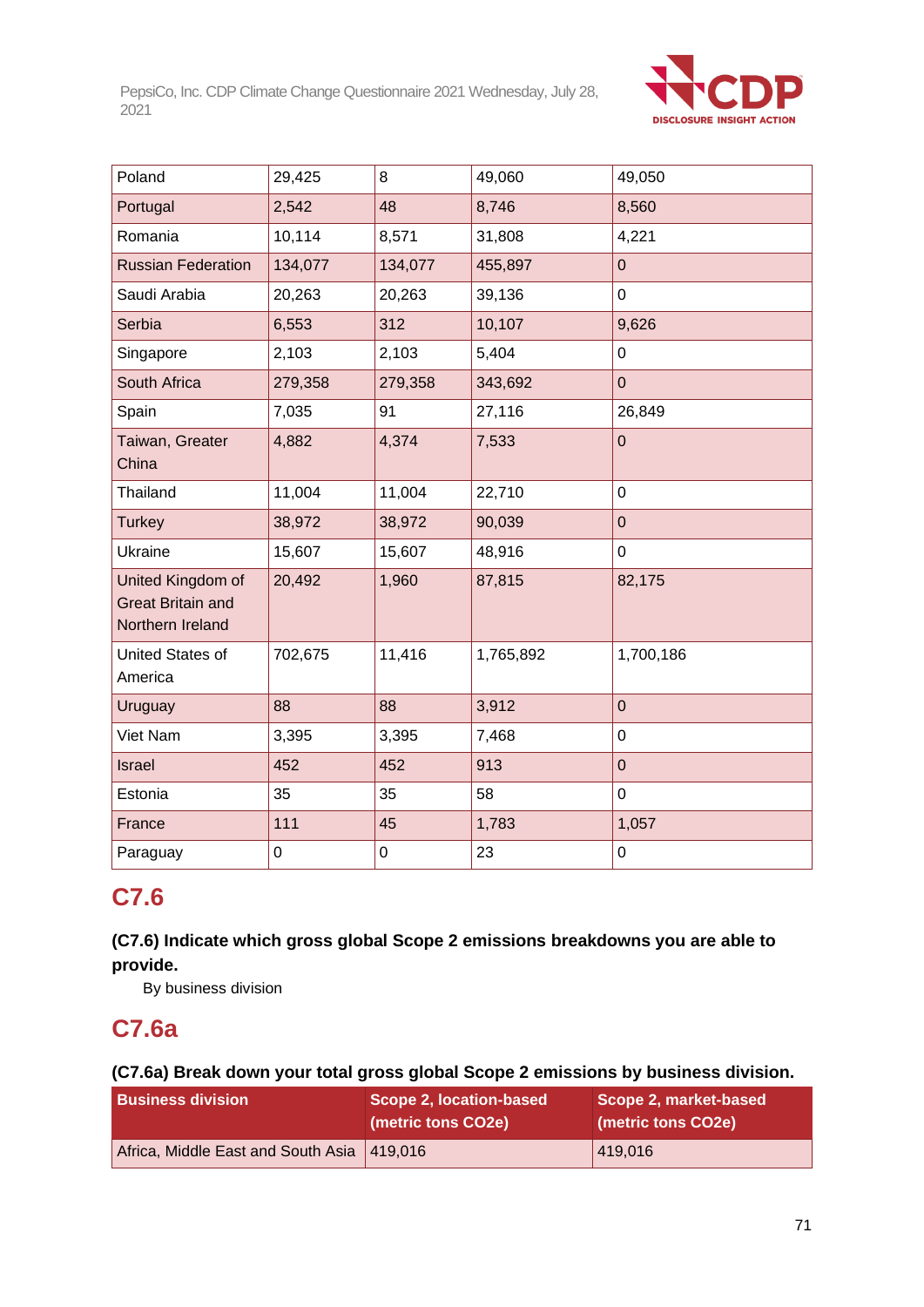

| Asia Pacific, Australia and New<br>Zealand and China | 87,062  | 85,393  |
|------------------------------------------------------|---------|---------|
| Europe                                               | 290,672 | 206,232 |
| Frito-Lay North America                              | 316,792 | 25,546  |
| Latin America                                        | 183,545 | 100,951 |
| PepsiCo Beverages North America                      | 321,286 | 8,189   |
| PepsiCo Global Concentrate<br><b>Solutions</b>       | 12,059  | 10,937  |
| Quaker Foods North America                           | 89,177  | 1,134   |

## **C7.9**

## **(C7.9) How do your gross global emissions (Scope 1 and 2 combined) for the reporting year compare to those of the previous reporting year?**

Decreased

## **C7.9a**

## **(C7.9a) Identify the reasons for any change in your gross global emissions (Scope 1 and 2 combined), and for each of them specify how your emissions compare to the previous year.**

|                                              | <b>Change in</b><br>emissions<br>(metric tons<br>CO <sub>2e</sub> | <b>Direction of Emissions</b><br>change | value<br>(percentage) | <b>Please explain</b><br>calculation |
|----------------------------------------------|-------------------------------------------------------------------|-----------------------------------------|-----------------------|--------------------------------------|
| Change in<br>renewable energy<br>consumption | 730,944                                                           | Decreased                               | 17                    | (730944)/(4,410,105)*100%            |
| Other emissions<br>reduction activities      | 78,982                                                            | Decreased                               | $\overline{2}$        | (78982)/(4410105)*100%               |
| <b>Divestment</b>                            | $\Omega$                                                          | No change                               |                       |                                      |
| Acquisitions                                 | 311,748                                                           | Increased                               |                       | $(311748)/(4,410,105)^*100\%$        |
| <b>Mergers</b>                               | 0                                                                 | No change                               |                       |                                      |
| Change in output                             | $\Omega$                                                          | No change                               |                       |                                      |
| Change in<br>methodology                     | $\mathbf 0$                                                       | No change                               |                       |                                      |
| Change in<br>boundary                        | 0                                                                 | No change                               |                       |                                      |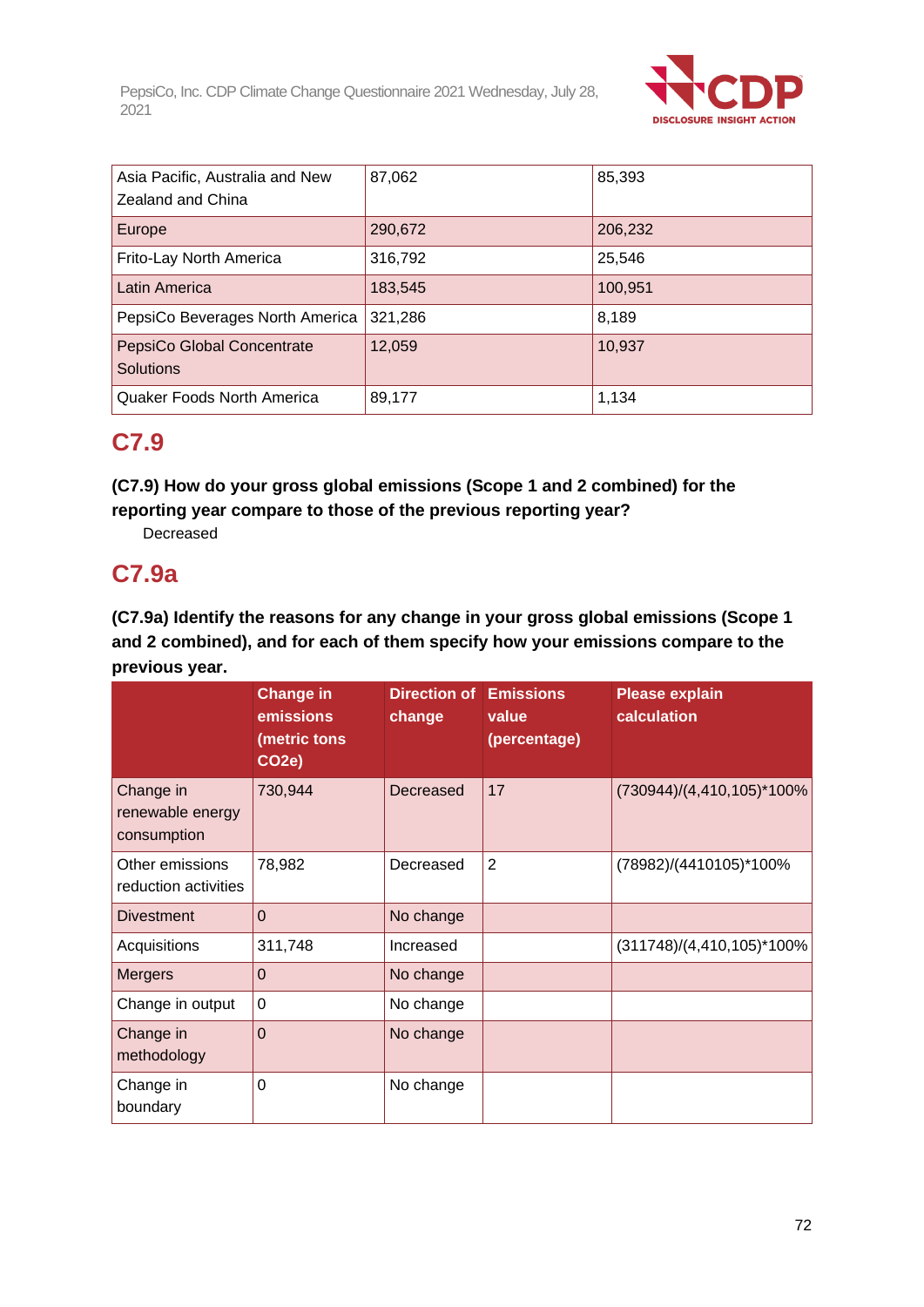

| Change in physical 0 | No change |  |
|----------------------|-----------|--|
| operating            |           |  |
| conditions           |           |  |
| Unidentified         | No change |  |
| Other                | No change |  |

# **C7.9b**

**(C7.9b) Are your emissions performance calculations in C7.9 and C7.9a based on a location-based Scope 2 emissions figure or a market-based Scope 2 emissions figure?**

Market-based

# **C8. Energy**

# **C8.1**

# **(C8.1) What percentage of your total operational spend in the reporting year was on energy?**

More than 0% but less than or equal to 5%

# **C8.2**

# **(C8.2) Select which energy-related activities your organization has undertaken.**

|                                                       | Indicate whether your organization undertook this energy-<br>related activity in the reporting year |
|-------------------------------------------------------|-----------------------------------------------------------------------------------------------------|
| Consumption of fuel (excluding<br>feedstocks)         | Yes                                                                                                 |
| Consumption of purchased or<br>acquired electricity   | Yes                                                                                                 |
| Consumption of purchased or<br>acquired heat          | No.                                                                                                 |
| Consumption of purchased or<br>acquired steam         | Yes                                                                                                 |
| Consumption of purchased or<br>acquired cooling       | <b>No</b>                                                                                           |
| Generation of electricity, heat,<br>steam, or cooling | Yes                                                                                                 |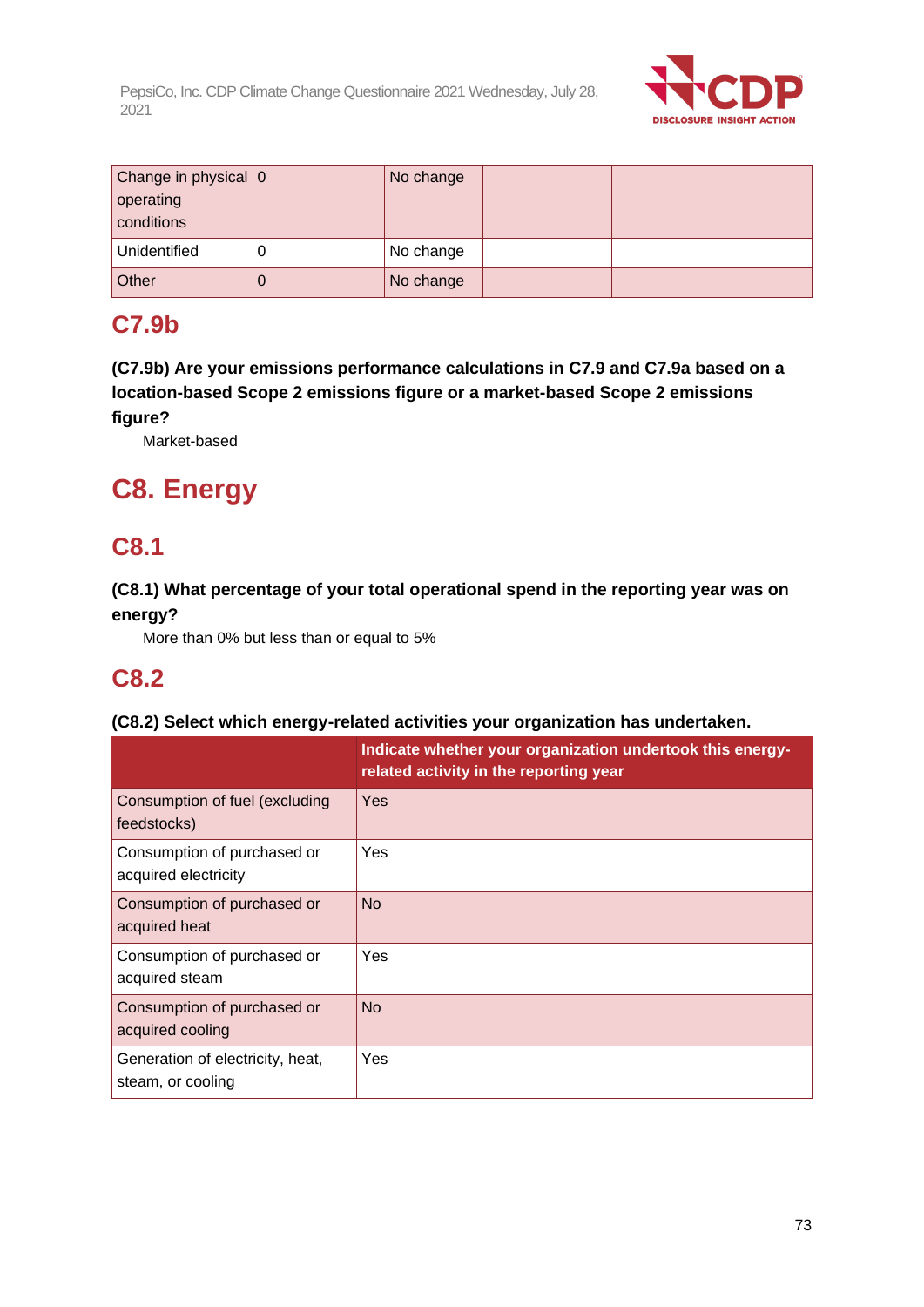

# **C8.2a**

# **(C8.2a) Report your organization's energy consumption totals (excluding feedstocks) in MWh.**

|                                                                | <b>Heating</b><br>value          | <b>MWh</b> from<br>renewable<br><b>sources</b> | <b>MWh from non-</b><br>renewable<br><b>sources</b> | <b>Total (renewable</b><br>and non-<br>renewable) MWh |
|----------------------------------------------------------------|----------------------------------|------------------------------------------------|-----------------------------------------------------|-------------------------------------------------------|
| Consumption of fuel<br>(excluding feedstock)                   | HHV (higher<br>heating<br>value) | 620,929                                        | 16,884,753                                          | 17,505,682                                            |
| Consumption of<br>purchased or acquired<br>electricity         |                                  | 2,155,029                                      | 1,800,385                                           | 3,955,414                                             |
| Consumption of<br>purchased or acquired<br>steam               |                                  | $\Omega$                                       | 161,757                                             | 161,757                                               |
| Consumption of self-<br>generated non-fuel<br>renewable energy |                                  | 39,479                                         |                                                     | 39,479                                                |
| Total energy<br>consumption                                    |                                  | 2,815,437                                      | 18,846,895                                          | 21,662,332                                            |

# **C8.2b**

# **(C8.2b) Select the applications of your organization's consumption of fuel.**

|                                                            | Indicate whether your organization undertakes this<br>fuel application |
|------------------------------------------------------------|------------------------------------------------------------------------|
| Consumption of fuel for the generation of<br>electricity   | Yes                                                                    |
| Consumption of fuel for the generation of<br>heat          | Yes                                                                    |
| Consumption of fuel for the generation of<br>steam         | Yes                                                                    |
| Consumption of fuel for the generation of<br>cooling       | No                                                                     |
| Consumption of fuel for co-generation or<br>tri-generation | Yes                                                                    |

# **C8.2c**

**(C8.2c) State how much fuel in MWh your organization has consumed (excluding feedstocks) by fuel type.**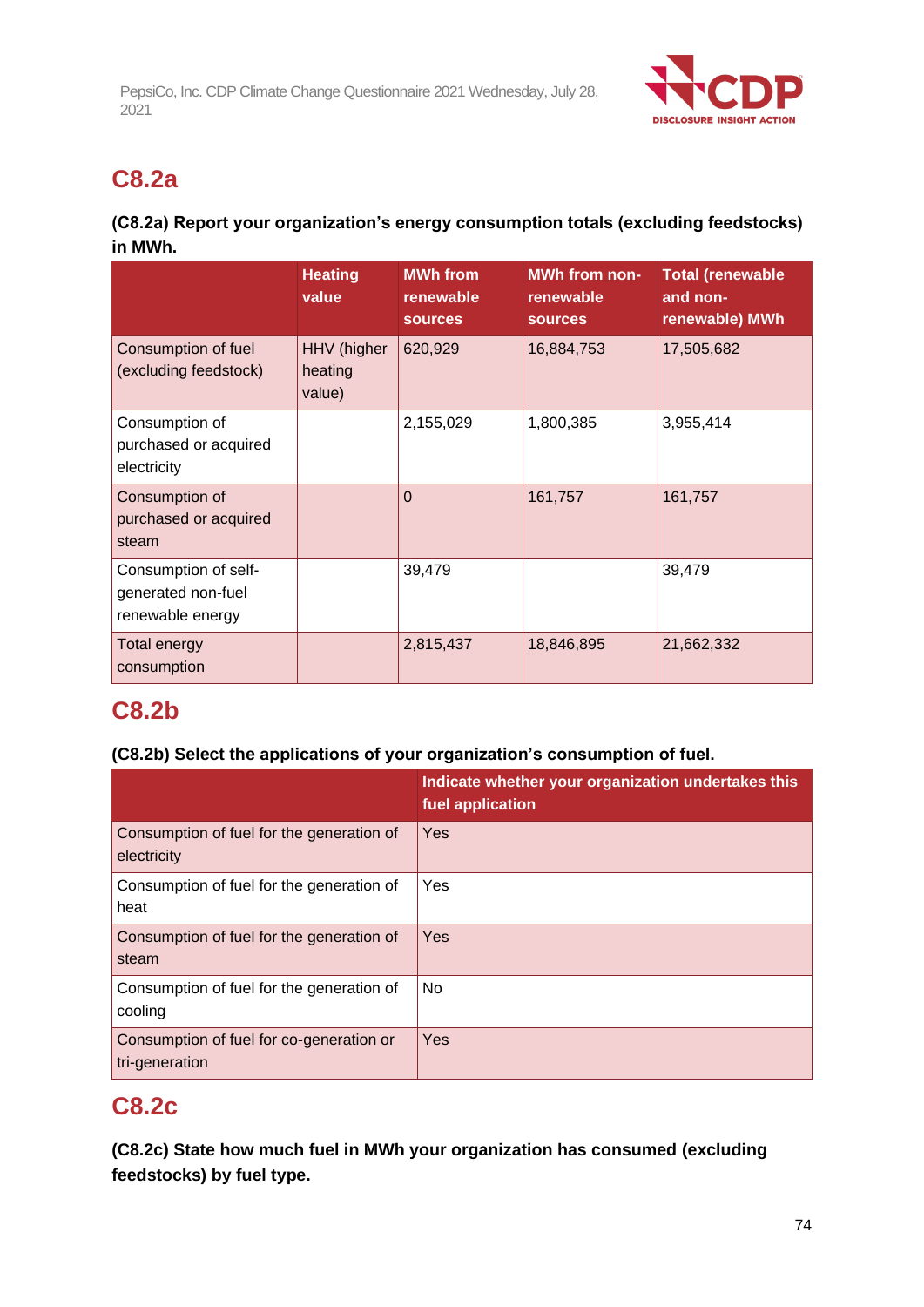

**Fuels (excluding feedstocks)** Biodiesel **Heating value** HHV (higher heating value) **Total fuel MWh consumed by the organization** 225 **MWh fuel consumed for self-generation of electricity** 0 **MWh fuel consumed for self-generation of heat**  $\Omega$ **MWh fuel consumed for self-generation of steam**  $\Omega$ **MWh fuel consumed for self-cogeneration or self-trigeneration** 0 **Emission factor** 0.01802 **Unit** kg CO2e per KWh **Emissions factor source** DBEIS **Comment Fuels (excluding feedstocks)** Biogas **Heating value** HHV (higher heating value) **Total fuel MWh consumed by the organization** 90,594 **MWh fuel consumed for self-generation of electricity** 72,913 **MWh fuel consumed for self-generation of heat**  $\Omega$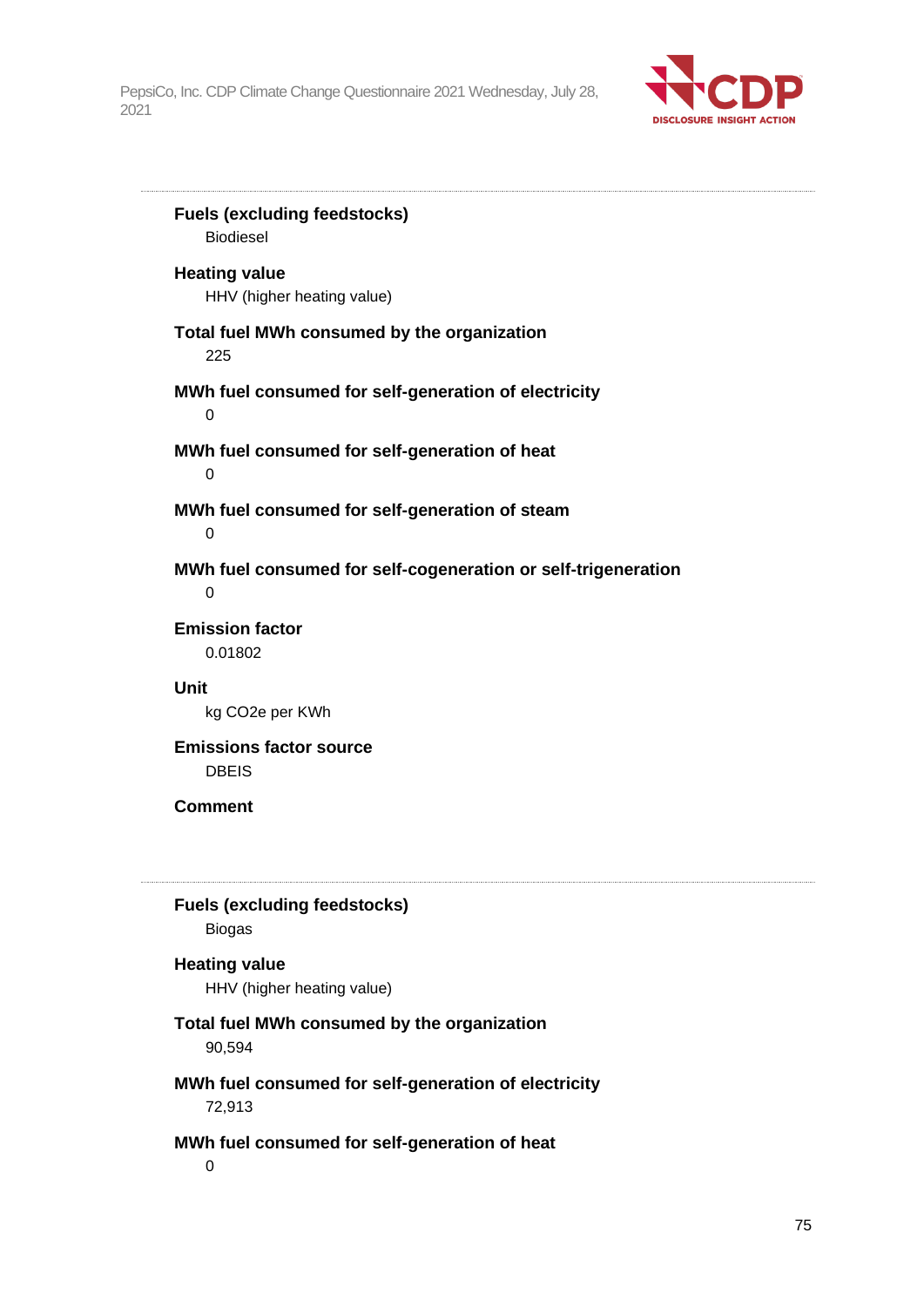

### **MWh fuel consumed for self-generation of steam**  $\overline{0}$

**MWh fuel consumed for self-cogeneration or self-trigeneration**  $\Omega$ 

# **Emission factor**

0.00021

# **Unit**

kg CO2e per KWh

# **Emissions factor source**

DBEIS

**Comment**

**Fuels (excluding feedstocks)** Solid Biomass Waste **Heating value** HHV (higher heating value) **Total fuel MWh consumed by the organization** 458,267 **MWh fuel consumed for self-generation of electricity** 0 **MWh fuel consumed for self-generation of heat**  $\Omega$ **MWh fuel consumed for self-generation of steam** 0 **MWh fuel consumed for self-cogeneration or self-trigeneration**  $\Omega$ **Emission factor** 0.01545 **Unit** kg CO2e per KWh **Emissions factor source** DBEIS **Comment**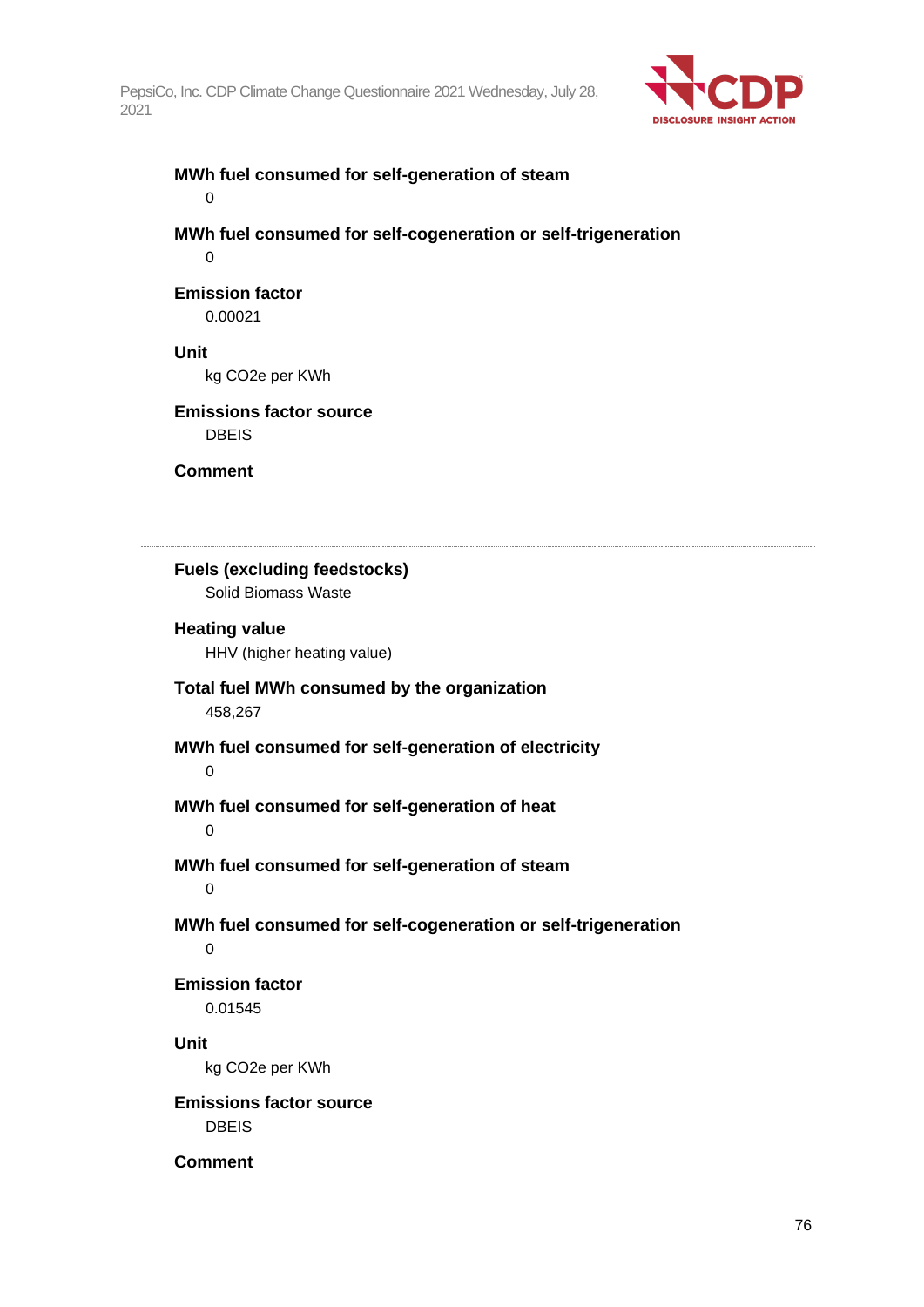

**Fuels (excluding feedstocks)** Coal **Heating value** HHV (higher heating value) **Total fuel MWh consumed by the organization** 60,526 **MWh fuel consumed for self-generation of electricity** 0 **MWh fuel consumed for self-generation of heat**  $\Omega$ **MWh fuel consumed for self-generation of steam**  $\Omega$ **MWh fuel consumed for self-cogeneration or self-trigeneration** 0 **Emission factor** 0.32012 **Unit** kg CO2e per KWh **Emissions factor source** DBEIS **Comment Fuels (excluding feedstocks)** Kerosene **Heating value** HHV (higher heating value) **Total fuel MWh consumed by the organization** 78,408 **MWh fuel consumed for self-generation of electricity** 0 **MWh fuel consumed for self-generation of heat**  $\Omega$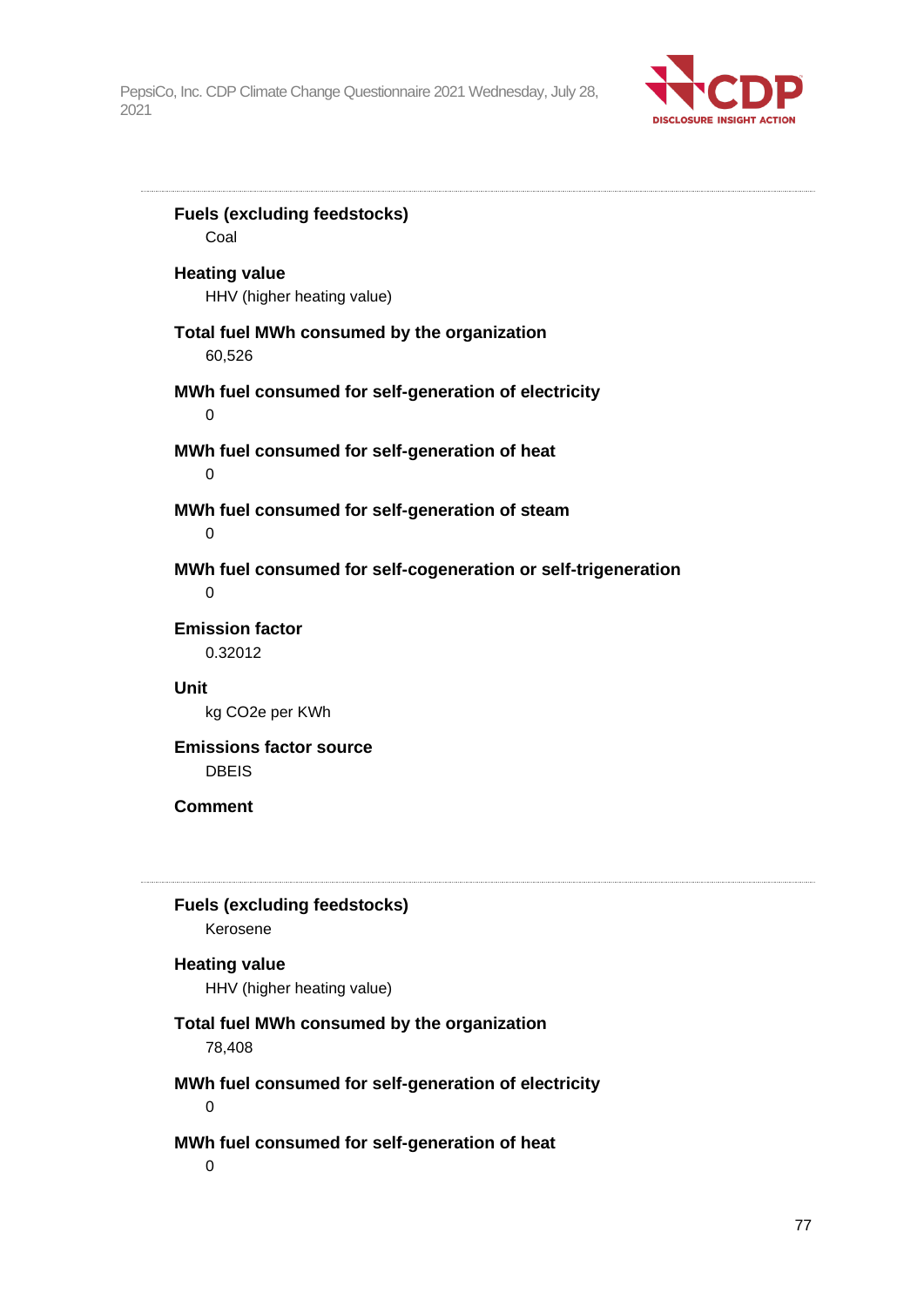

# **MWh fuel consumed for self-generation of steam**  $\overline{0}$

**MWh fuel consumed for self-cogeneration or self-trigeneration**  $\Omega$ 

### **Emission factor** 0.24666

# **Unit**

kg CO2e per KWh

# **Emissions factor source**

DBEIS

**Comment**

**Fuels (excluding feedstocks)** Fuel Oil Number 2 **Heating value** HHV (higher heating value) **Total fuel MWh consumed by the organization** 4,688,263 **MWh fuel consumed for self-generation of electricity** 22,346 **MWh fuel consumed for self-generation of heat**  $\Omega$ **MWh fuel consumed for self-generation of steam** 0 **MWh fuel consumed for self-cogeneration or self-trigeneration**  $\Omega$ **Emission factor** 0.2524 **Unit** kg CO2e per KWh **Emissions factor source** DBEIS **Comment**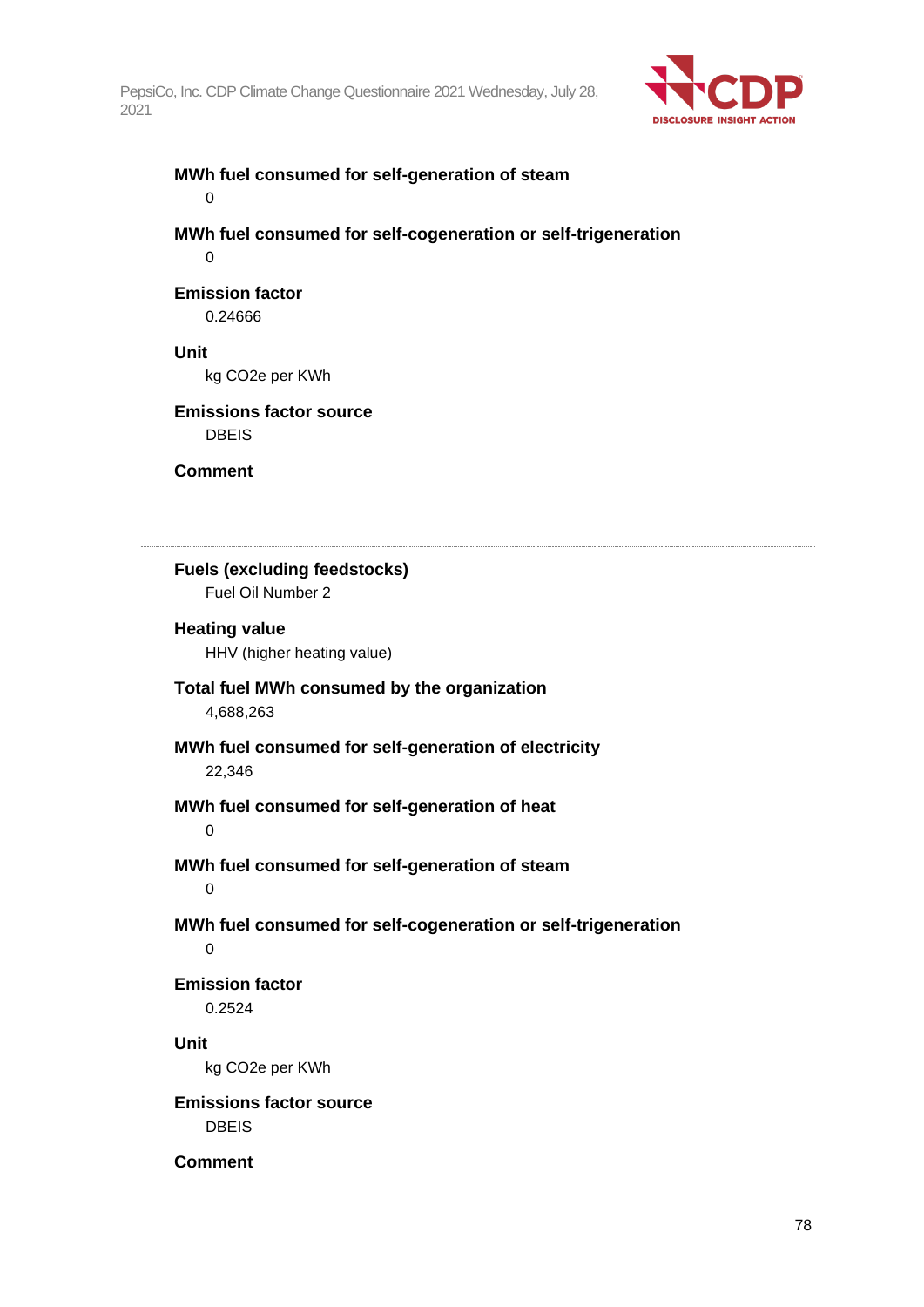

**Fuels (excluding feedstocks)** Fuel Oil Number 4 **Heating value** HHV (higher heating value) **Total fuel MWh consumed by the organization** 67,849 **MWh fuel consumed for self-generation of electricity** 0 **MWh fuel consumed for self-generation of heat**  $\Omega$ **MWh fuel consumed for self-generation of steam**  $\Omega$ **MWh fuel consumed for self-cogeneration or self-trigeneration** 0 **Emission factor** 0.25642 **Unit** kg CO2e per KWh **Emissions factor source** DBEIS **Comment Fuels (excluding feedstocks)** Fuel Oil Number 6 **Heating value** HHV (higher heating value) **Total fuel MWh consumed by the organization** 50,229 **MWh fuel consumed for self-generation of electricity** 0 **MWh fuel consumed for self-generation of heat**  $\Omega$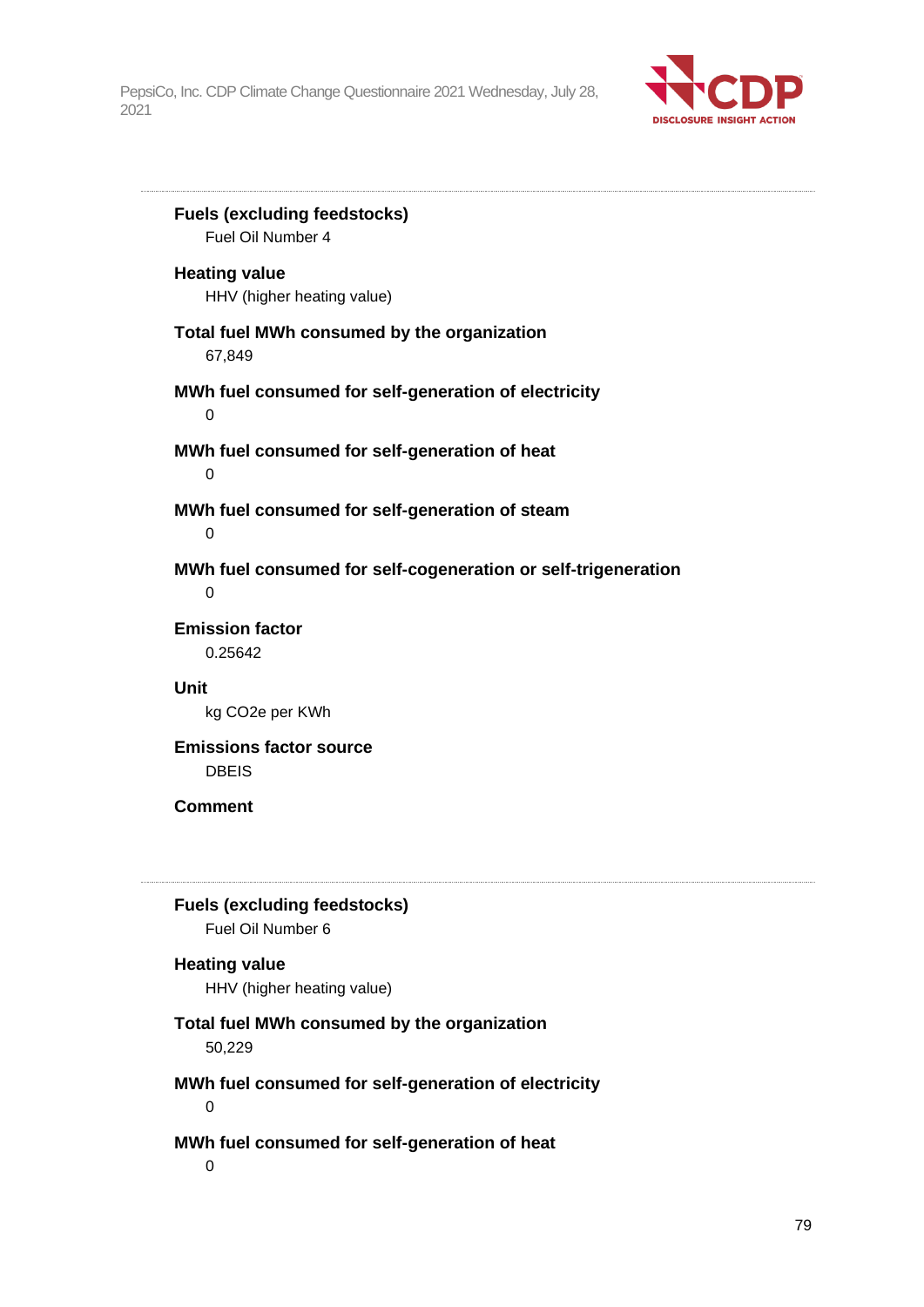

### **MWh fuel consumed for self-generation of steam**  $\overline{0}$

**MWh fuel consumed for self-cogeneration or self-trigeneration**  $\Omega$ 

# **Emission factor**

0.26772

### **Unit**

kg CO2e per KWh

# **Emissions factor source**

DBEIS

**Comment**

**Fuels (excluding feedstocks)** Motor Gasoline **Heating value** HHV (higher heating value) **Total fuel MWh consumed by the organization** 493,794 **MWh fuel consumed for self-generation of electricity** 0 **MWh fuel consumed for self-generation of heat**  $\Omega$ **MWh fuel consumed for self-generation of steam** 0 **MWh fuel consumed for self-cogeneration or self-trigeneration**  $\Omega$ **Emission factor** 2.3148 **Unit** kg CO2e per KWh **Emissions factor source** DBEIS **Comment**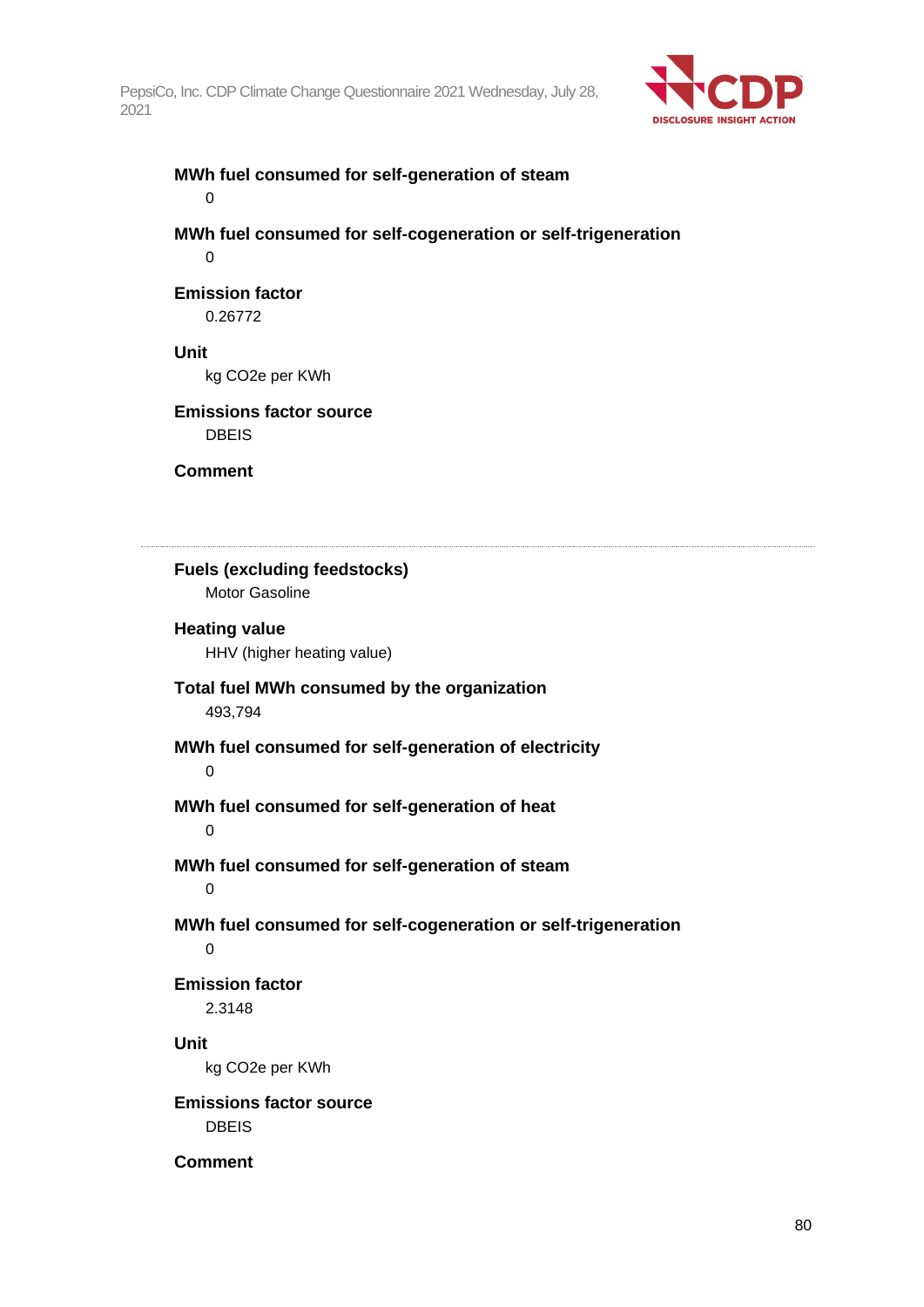

**Fuels (excluding feedstocks)** Natural Gas **Heating value** HHV (higher heating value) **Total fuel MWh consumed by the organization** 11,021,150 **MWh fuel consumed for self-generation of electricity** 950,593 **MWh fuel consumed for self-generation of heat**  $\Omega$ **MWh fuel consumed for self-generation of steam**  $\Omega$ **MWh fuel consumed for self-cogeneration or self-trigeneration** 0 **Emission factor** 0.18386 **Unit** kg CO2e per KWh **Emissions factor source** DBEIS **Comment Fuels (excluding feedstocks)** Liquefied Petroleum Gas (LPG) **Heating value** HHV (higher heating value) **Total fuel MWh consumed by the organization** 424,535 **MWh fuel consumed for self-generation of electricity** 0 **MWh fuel consumed for self-generation of heat**

 $\Omega$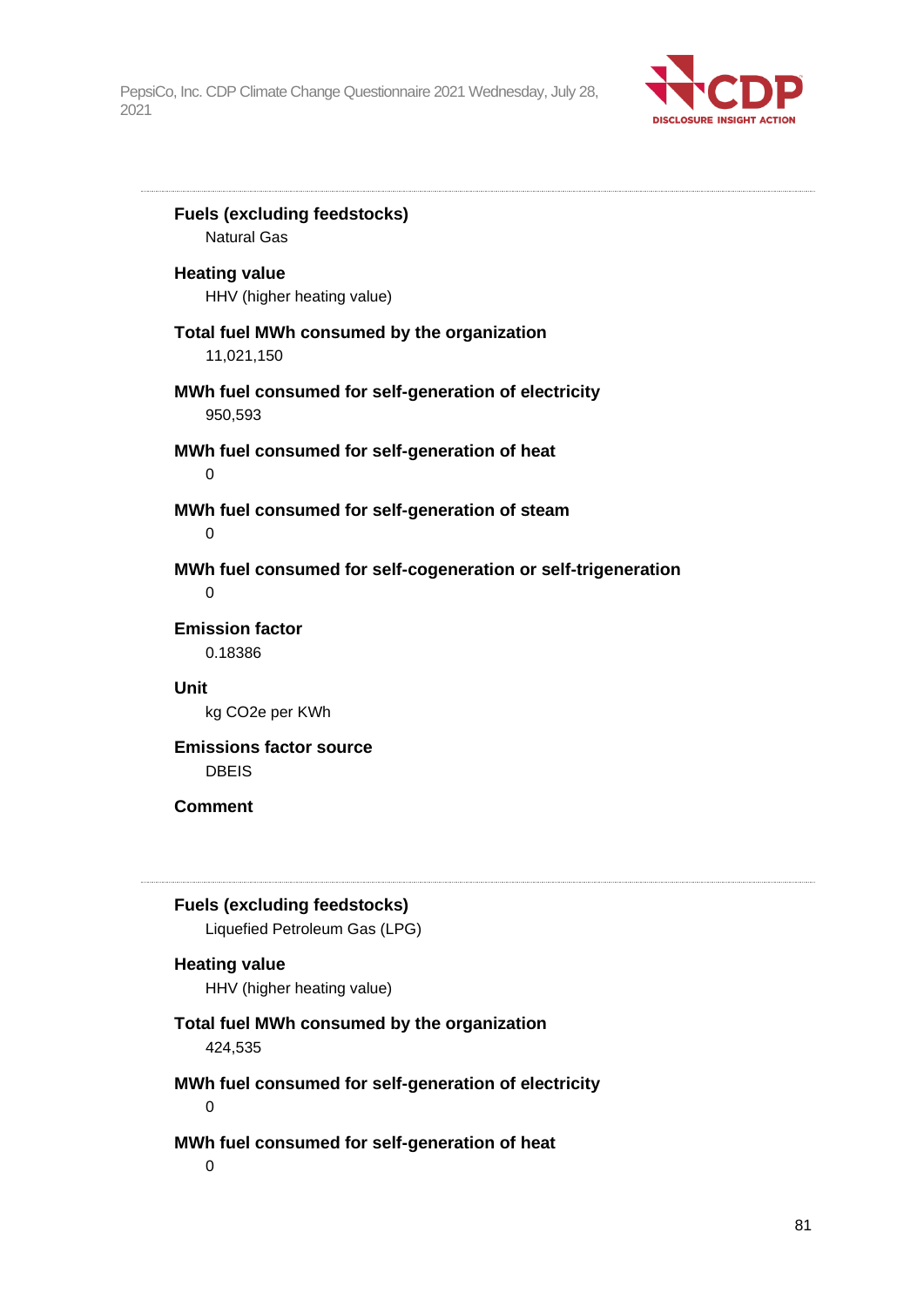

# **MWh fuel consumed for self-generation of steam**  $\overline{0}$

**MWh fuel consumed for self-cogeneration or self-trigeneration**  $\Omega$ 

# **Emission factor**

0.21449

# **Unit**

kg CO2e per KWh

# **Emissions factor source**

DBEIS

**Comment**

**Fuels (excluding feedstocks)** Compressed Natural Gas (CNG) **Heating value** HHV (higher heating value) **Total fuel MWh consumed by the organization** 71,844 **MWh fuel consumed for self-generation of electricity** 0 **MWh fuel consumed for self-generation of heat**  $\Omega$ **MWh fuel consumed for self-generation of steam** 0 **MWh fuel consumed for self-cogeneration or self-trigeneration**  $\Omega$ **Emission factor** 2.53325 **Unit** kg CO2e per KWh **Emissions factor source** DBEIS **Comment**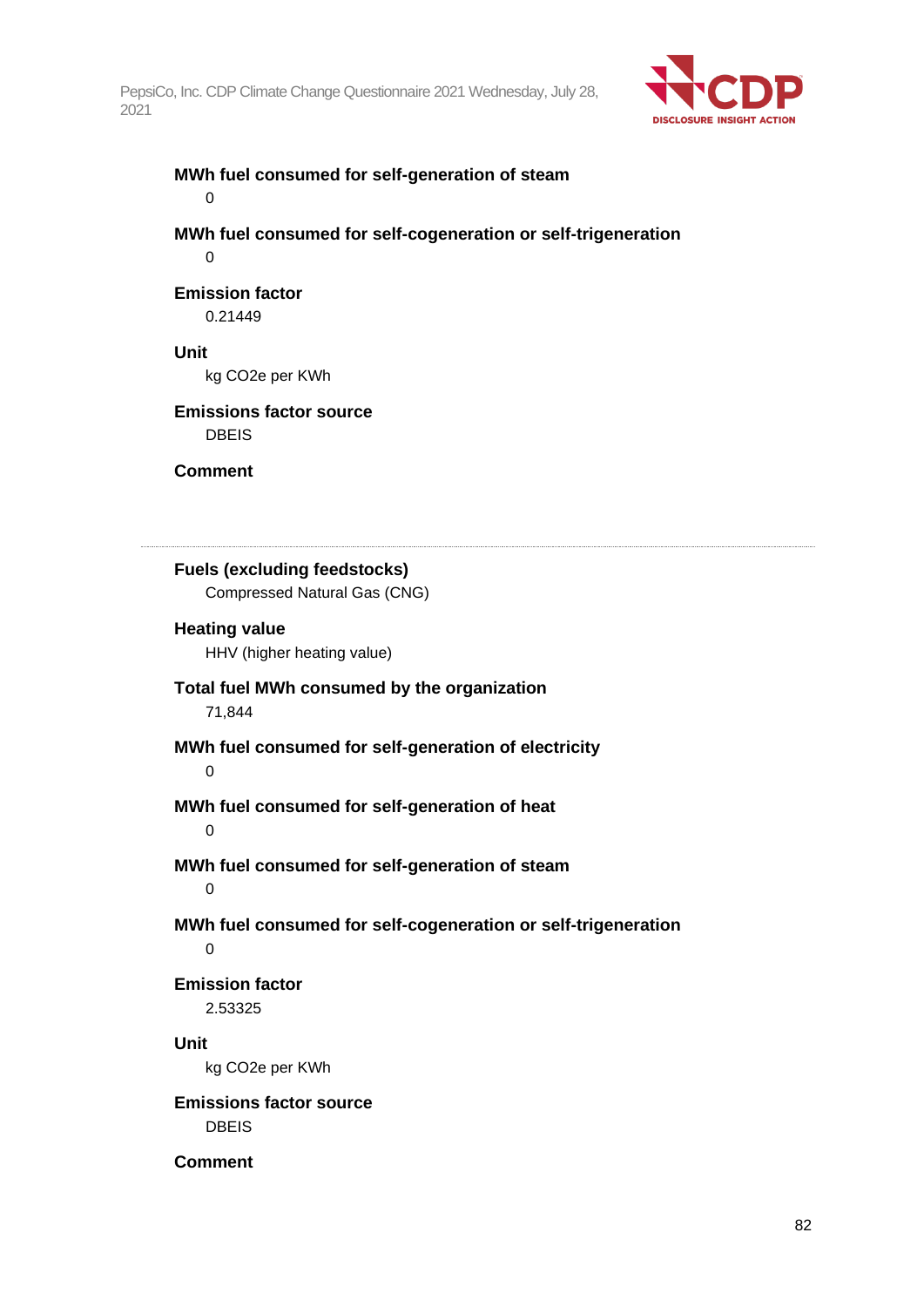

# **C8.2d**

# **(C8.2d) Provide details on the electricity, heat, steam, and cooling your organization has generated and consumed in the reporting year.**

|                     | <b>Total Gross</b><br>generation<br>(MWh) | <b>Generation that is</b><br>consumed by the<br>organization (MWh) | <b>Gross generation</b><br>from renewable<br>sources (MWh) | <b>Generation from</b><br>renewable sources that is<br>consumed by the<br>organization (MWh) |
|---------------------|-------------------------------------------|--------------------------------------------------------------------|------------------------------------------------------------|----------------------------------------------------------------------------------------------|
| Electricity 361,635 |                                           | 349,998                                                            | 69,103                                                     | 69,103                                                                                       |
| Heat                | 0                                         | 0                                                                  | υ                                                          | O                                                                                            |
| <b>Steam</b>        | 0                                         | Ő                                                                  | Ü                                                          |                                                                                              |
| Cooling             | 0                                         | O                                                                  |                                                            | O                                                                                            |

# **C8.2e**

**(C8.2e) Provide details on the electricity, heat, steam, and/or cooling amounts that were accounted for at a zero emission factor in the market-based Scope 2 figure reported in C6.3.**

# **Sourcing method**

Power purchase agreement (PPA) with on-site/off-site generator owned by a third party with no grid transfers (direct line)

# **Low-carbon technology type**

Solar

**Country/area of consumption of low-carbon electricity, heat, steam or cooling** Australia

**MWh consumed accounted for at a zero emission factor**

855

# **Comment**

# **Sourcing method**

Green electricity products (e.g. green tariffs) from an energy supplier, supported by energy attribute certificates

# **Low-carbon technology type**

Low-carbon energy mix

# **Country/area of consumption of low-carbon electricity, heat, steam or cooling**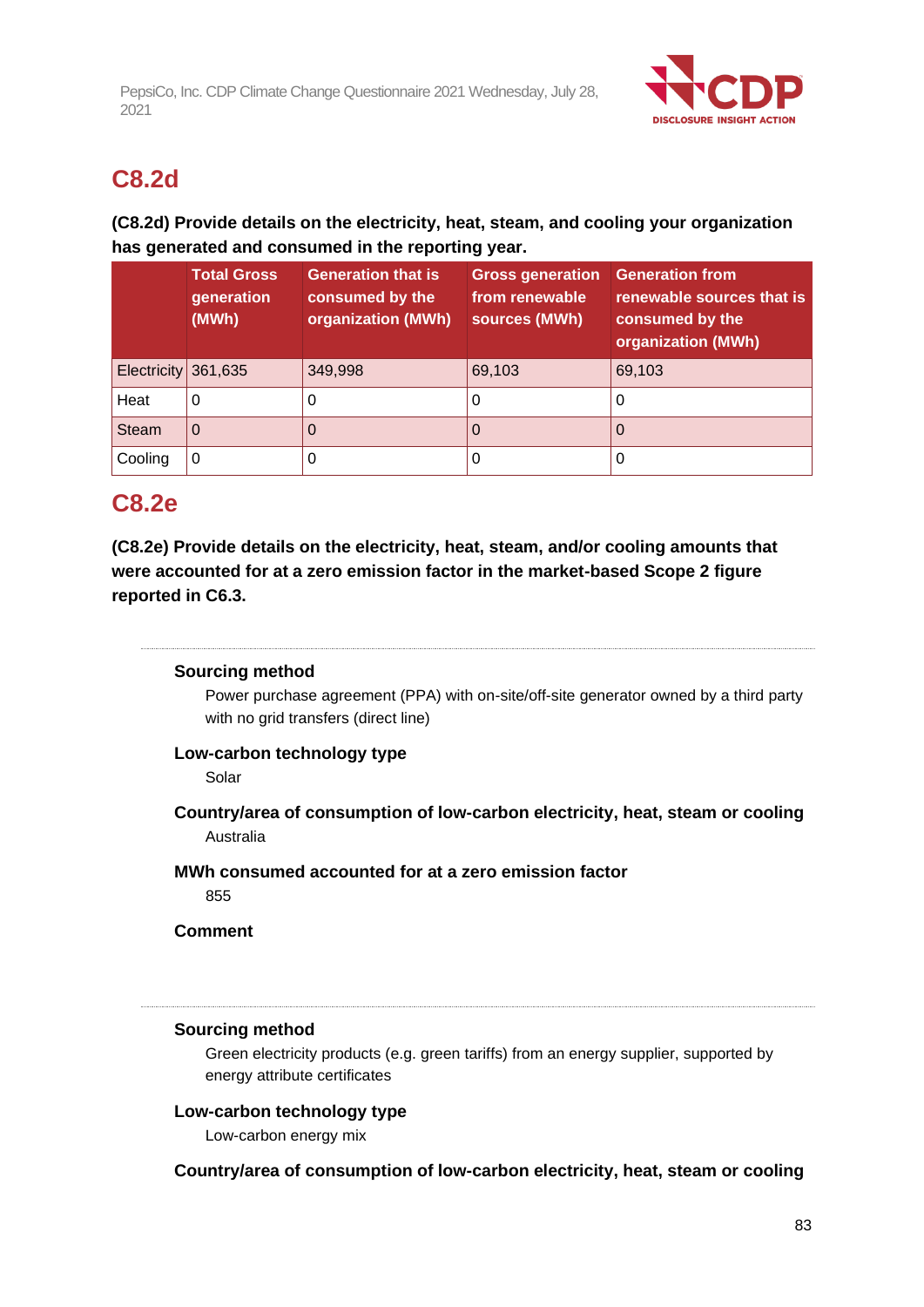

#### Belgium

#### **MWh consumed accounted for at a zero emission factor**

30,142

**Comment**

#### **Sourcing method**

Green electricity products (e.g. green tariffs) from an energy supplier, not supported by energy attribute certificates

#### **Low-carbon technology type**

Low-carbon energy mix

# **Country/area of consumption of low-carbon electricity, heat, steam or cooling** Chile

#### **MWh consumed accounted for at a zero emission factor**

13,291

# **Comment**

### **Sourcing method**

Green electricity products (e.g. green tariffs) from an energy supplier, supported by energy attribute certificates

#### **Low-carbon technology type**

Low-carbon energy mix

- **Country/area of consumption of low-carbon electricity, heat, steam or cooling** China
- **MWh consumed accounted for at a zero emission factor**

953

# **Comment**

#### **Sourcing method**

Green electricity products (e.g. green tariffs) from an energy supplier, not supported by energy attribute certificates

#### **Low-carbon technology type**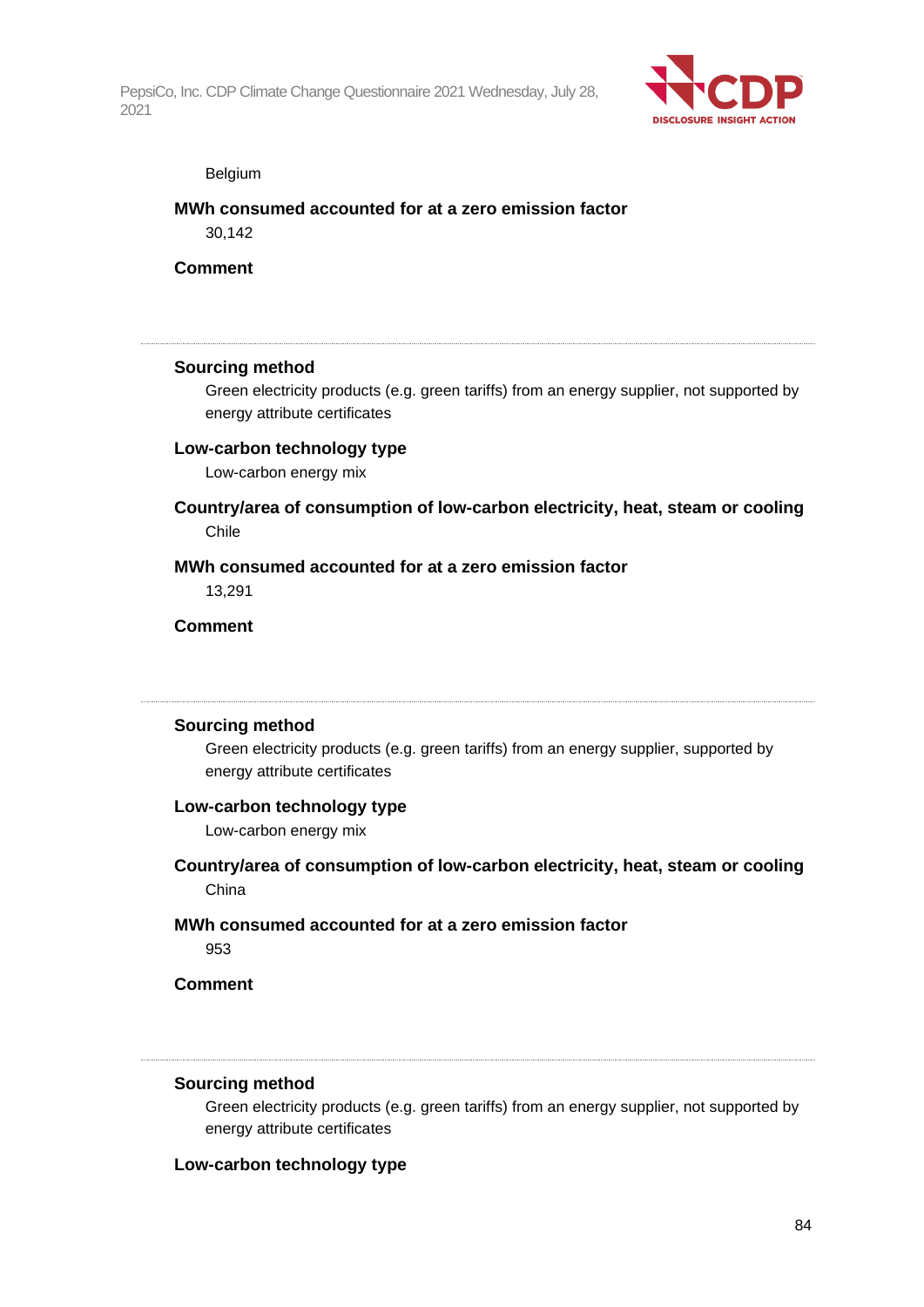

#### Low-carbon energy mix

**Country/area of consumption of low-carbon electricity, heat, steam or cooling** Colombia

# **MWh consumed accounted for at a zero emission factor**

18,926

### **Comment**

#### **Sourcing method**

Green electricity products (e.g. green tariffs) from an energy supplier, supported by energy attribute certificates

#### **Low-carbon technology type**

Low-carbon energy mix

**Country/area of consumption of low-carbon electricity, heat, steam or cooling** Cyprus

### **MWh consumed accounted for at a zero emission factor**

813

### **Comment**

#### **Sourcing method**

Unbundled energy attribute certificates, Guarantees of Origin

#### **Low-carbon technology type**

Wind

# **Country/area of consumption of low-carbon electricity, heat, steam or cooling** France

# **MWh consumed accounted for at a zero emission factor**

1,057

# **Comment**

#### **Sourcing method**

Green electricity products (e.g. green tariffs) from an energy supplier, supported by energy attribute certificates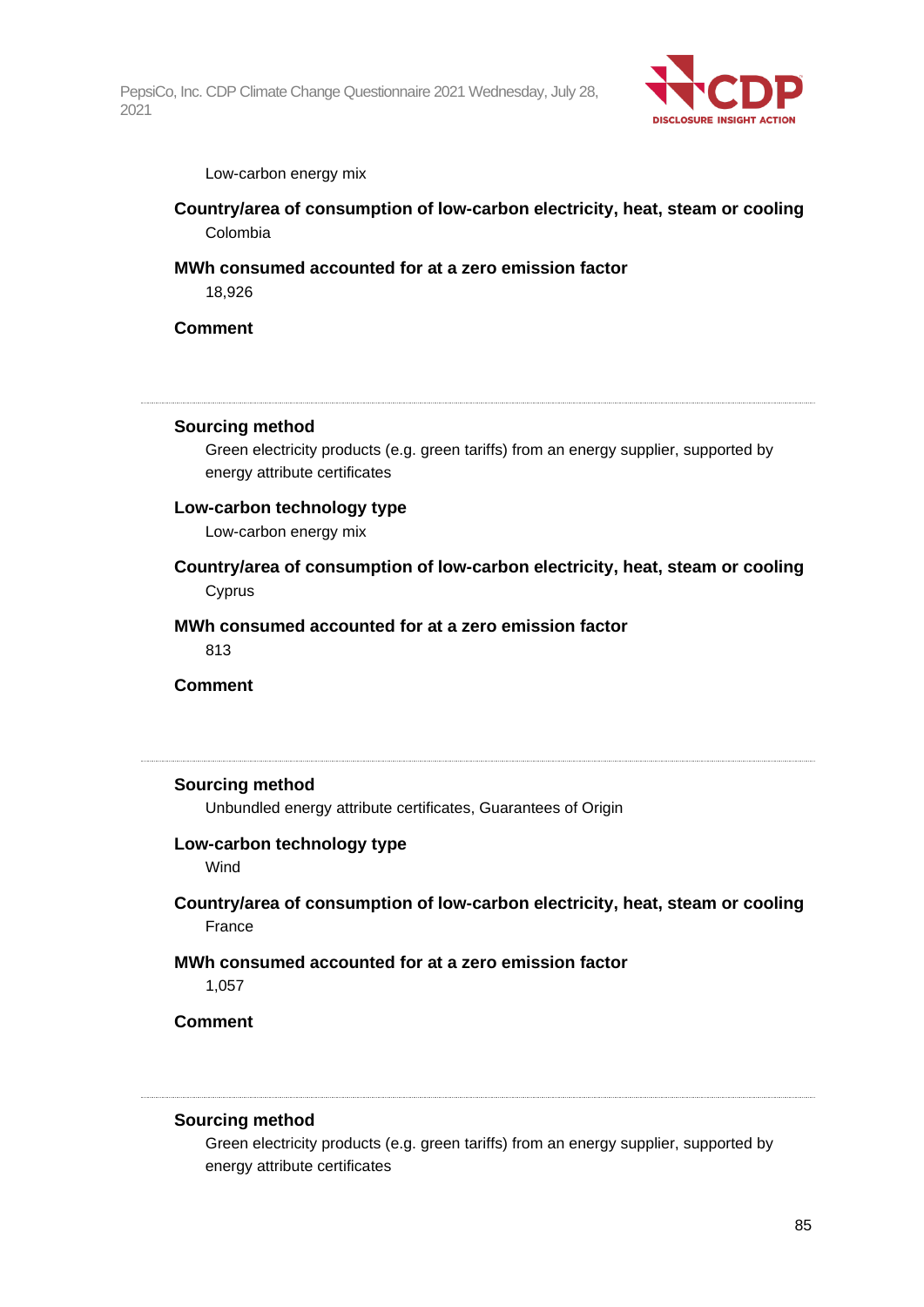

### **Low-carbon technology type**

Low-carbon energy mix

# **Country/area of consumption of low-carbon electricity, heat, steam or cooling Germany**

# **MWh consumed accounted for at a zero emission factor**

9,386

**Comment**

#### **Sourcing method**

Green electricity products (e.g. green tariffs) from an energy supplier, supported by energy attribute certificates

### **Low-carbon technology type**

Solar

**Country/area of consumption of low-carbon electricity, heat, steam or cooling** Greece

**MWh consumed accounted for at a zero emission factor** 4,761

**Comment**

#### **Sourcing method**

Green electricity products (e.g. green tariffs) from an energy supplier, not supported by energy attribute certificates

### **Low-carbon technology type**

Low-carbon energy mix

# **Country/area of consumption of low-carbon electricity, heat, steam or cooling** Guatemala

### **MWh consumed accounted for at a zero emission factor**

10,409

**Comment**

**Sourcing method**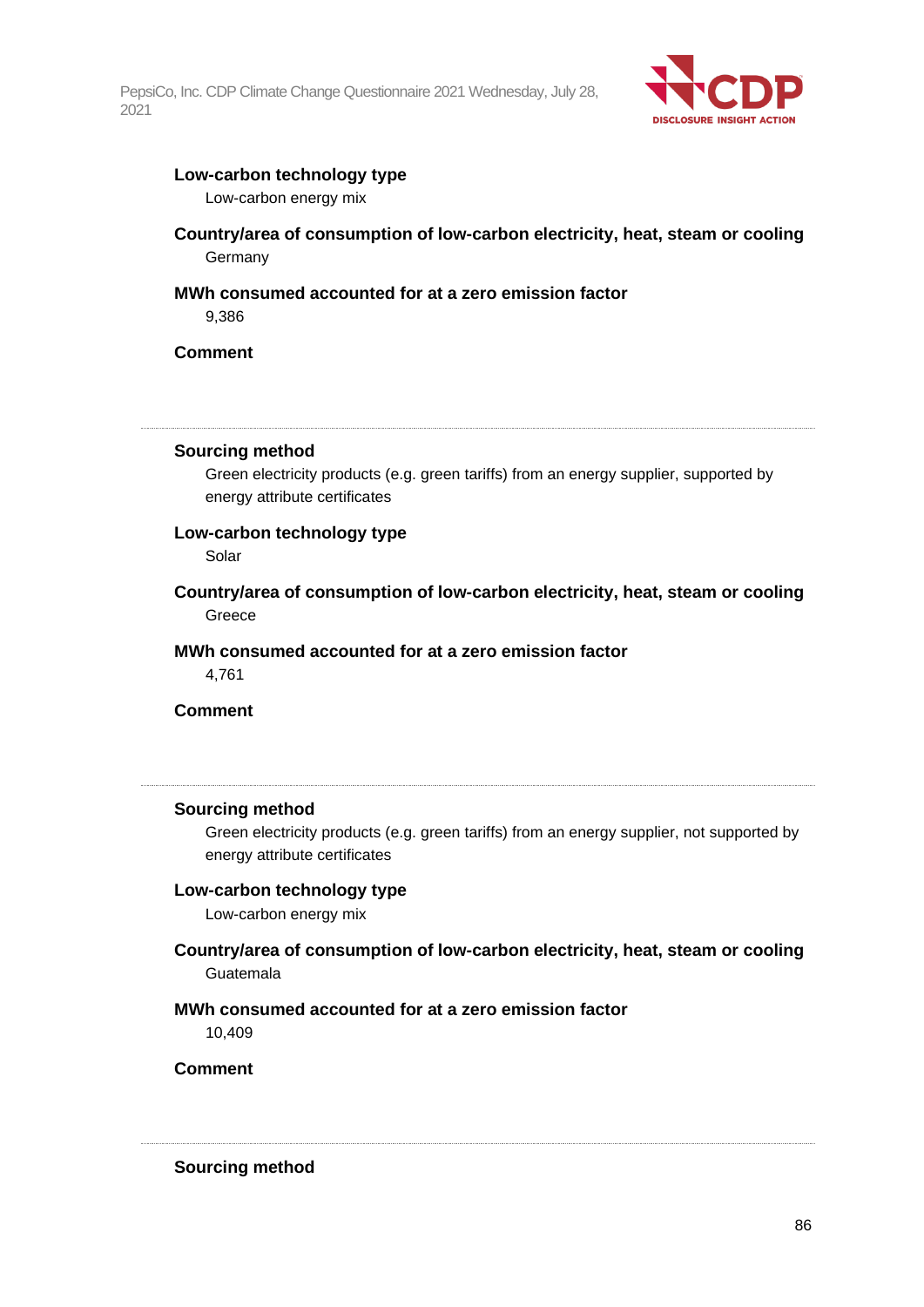

Green electricity products (e.g. green tariffs) from an energy supplier, supported by energy attribute certificates

#### **Low-carbon technology type**

Hydropower

**Country/area of consumption of low-carbon electricity, heat, steam or cooling** Italy

# **MWh consumed accounted for at a zero emission factor**

1,121

**Comment**

#### **Sourcing method**

Power purchase agreement (PPA) with a grid-connected generator with energy attribute certificates

# **Low-carbon technology type**

Wind

**Country/area of consumption of low-carbon electricity, heat, steam or cooling** Mexico

# **MWh consumed accounted for at a zero emission factor**

161,355

### **Comment**

#### **Sourcing method**

Unbundled energy attribute certificates, Guarantees of Origin

#### **Low-carbon technology type**

Biomass

**Country/area of consumption of low-carbon electricity, heat, steam or cooling Netherlands** 

# **MWh consumed accounted for at a zero emission factor**

17,386

**Comment**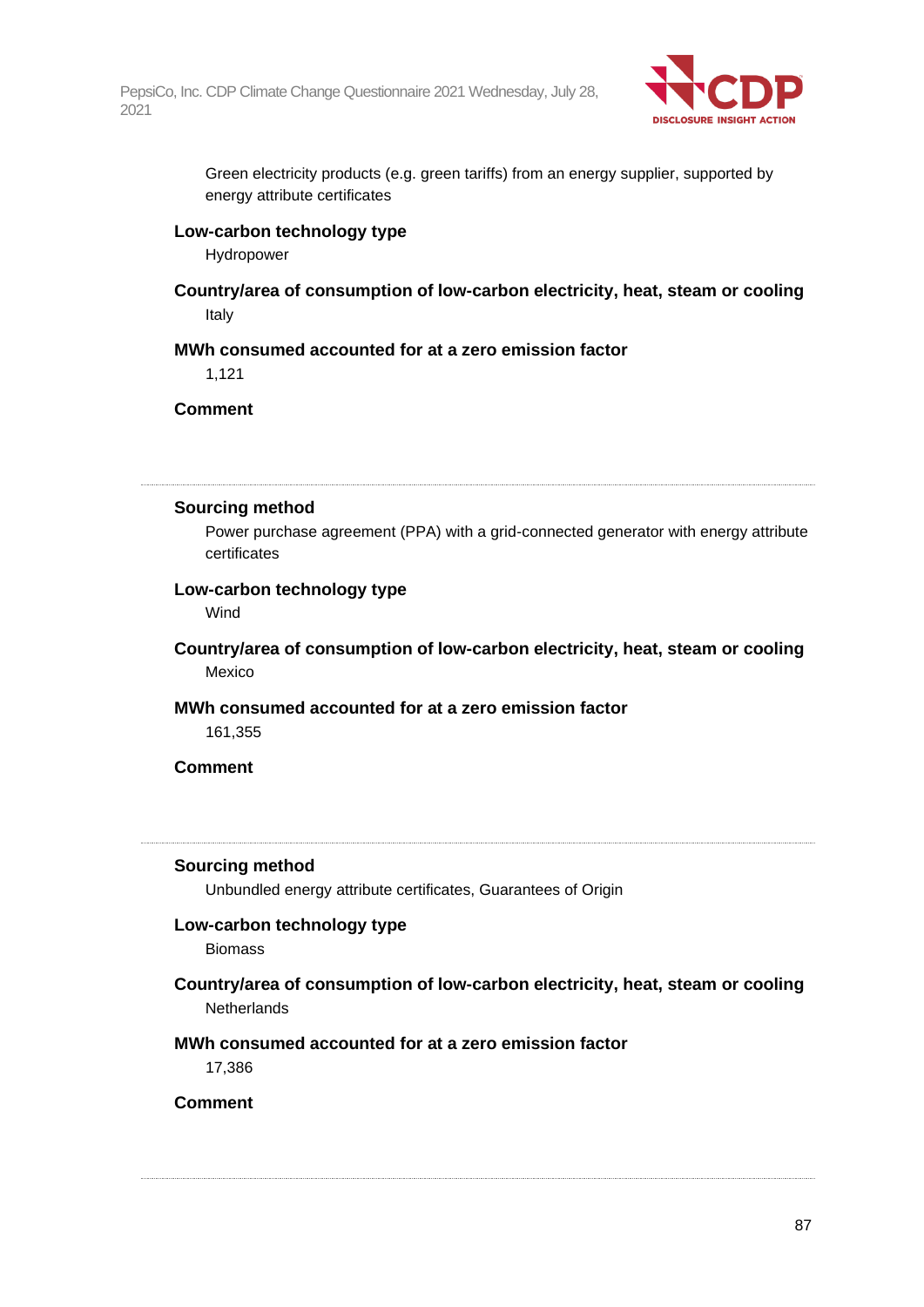

# **Sourcing method**

Green electricity products (e.g. green tariffs) from an energy supplier, not supported by energy attribute certificates

### **Low-carbon technology type**

Low-carbon energy mix

# **Country/area of consumption of low-carbon electricity, heat, steam or cooling** Peru

#### **MWh consumed accounted for at a zero emission factor**

3,909

**Comment**

#### **Sourcing method**

Green electricity products (e.g. green tariffs) from an energy supplier, supported by energy attribute certificates

#### **Low-carbon technology type**

Low-carbon energy mix

**Country/area of consumption of low-carbon electricity, heat, steam or cooling** Poland

#### **MWh consumed accounted for at a zero emission factor**

49,050

### **Comment**

#### **Sourcing method**

Unbundled energy attribute certificates, Guarantees of Origin

#### **Low-carbon technology type**

**Wind** 

**Country/area of consumption of low-carbon electricity, heat, steam or cooling** Portugal

### **MWh consumed accounted for at a zero emission factor**

8,560

### **Comment**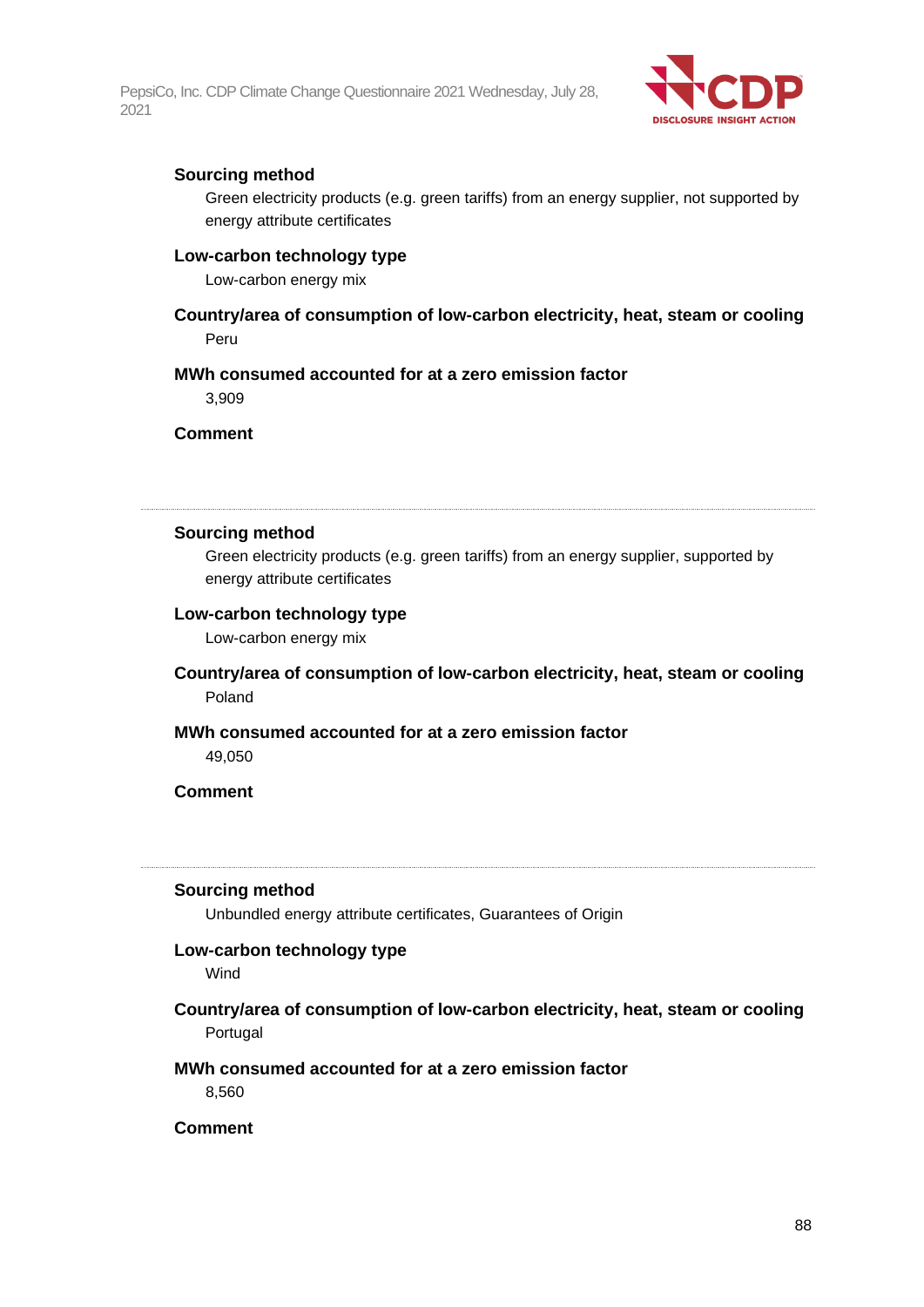

#### **Sourcing method**

Green electricity products (e.g. green tariffs) from an energy supplier, supported by energy attribute certificates

### **Low-carbon technology type**

Low-carbon energy mix

# **Country/area of consumption of low-carbon electricity, heat, steam or cooling** Romania

#### **MWh consumed accounted for at a zero emission factor**

4,221

**Comment**

# **Sourcing method**

Green electricity products (e.g. green tariffs) from an energy supplier, supported by energy attribute certificates

# **Low-carbon technology type**

Low-carbon energy mix

**Country/area of consumption of low-carbon electricity, heat, steam or cooling** Serbia

# **MWh consumed accounted for at a zero emission factor**

9,626

# **Comment**

#### **Sourcing method**

Green electricity products (e.g. green tariffs) from an energy supplier, supported by energy attribute certificates

### **Low-carbon technology type**

Low-carbon energy mix

**Country/area of consumption of low-carbon electricity, heat, steam or cooling** Spain

### **MWh consumed accounted for at a zero emission factor**

26,849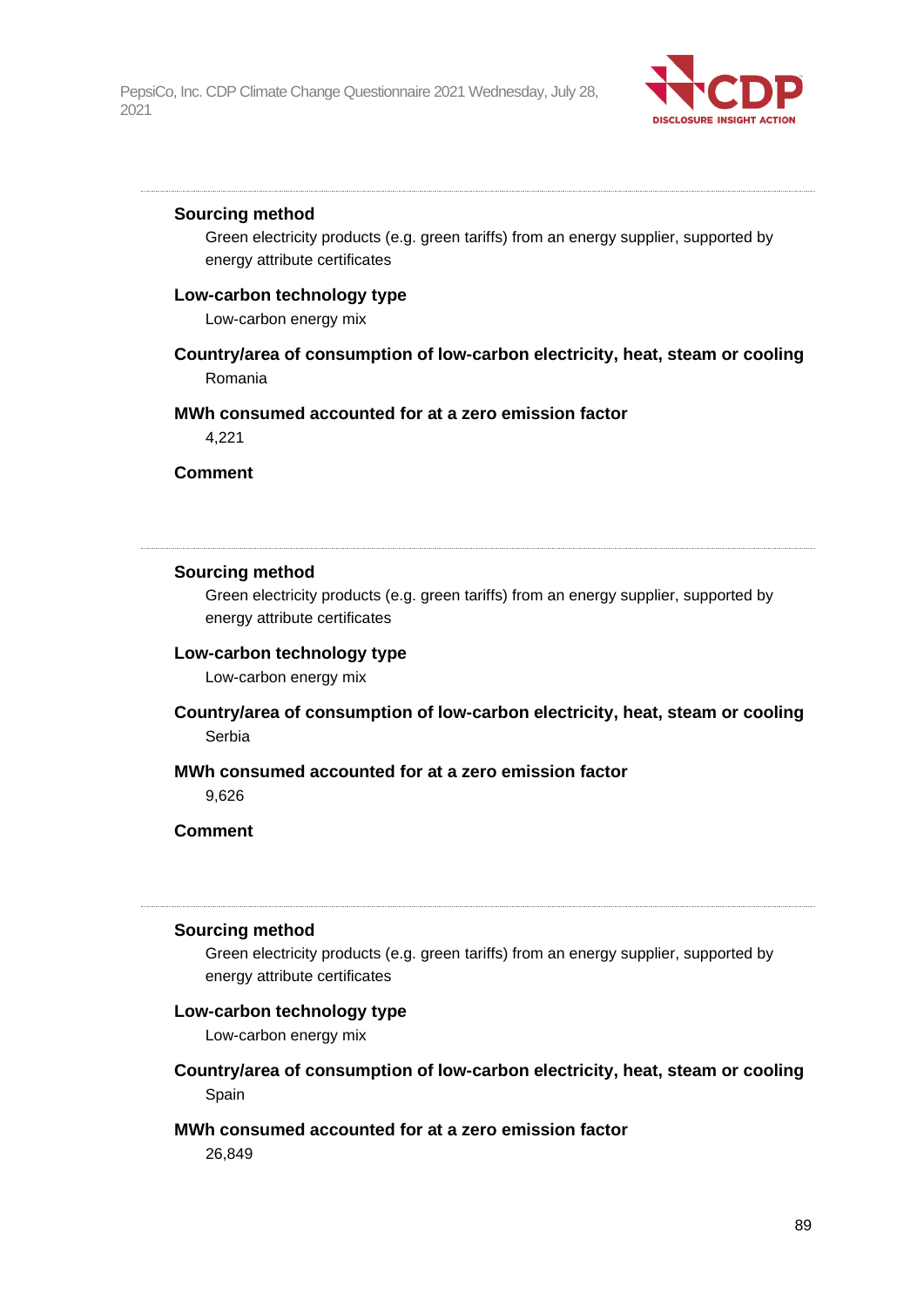

### **Comment**

#### **Sourcing method**

Green electricity products (e.g. green tariffs) from an energy supplier, supported by energy attribute certificates

#### **Low-carbon technology type**

Low-carbon energy mix

**Country/area of consumption of low-carbon electricity, heat, steam or cooling** United Kingdom of Great Britain and Northern Ireland

# **MWh consumed accounted for at a zero emission factor**

82,175

### **Comment**

#### **Sourcing method**

Green electricity products (e.g. green tariffs) from an energy supplier, supported by energy attribute certificates

#### **Low-carbon technology type**

Low-carbon energy mix

**Country/area of consumption of low-carbon electricity, heat, steam or cooling** United States of America

### **MWh consumed accounted for at a zero emission factor**

1,700,186

**Comment**

#### **Sourcing method**

Unbundled energy attribute certificates, Renewable Energy Certificates (RECs)

#### **Low-carbon technology type**

Wind

# **Country/area of consumption of low-carbon electricity, heat, steam or cooling** United States of America

# **MWh consumed accounted for at a zero emission factor**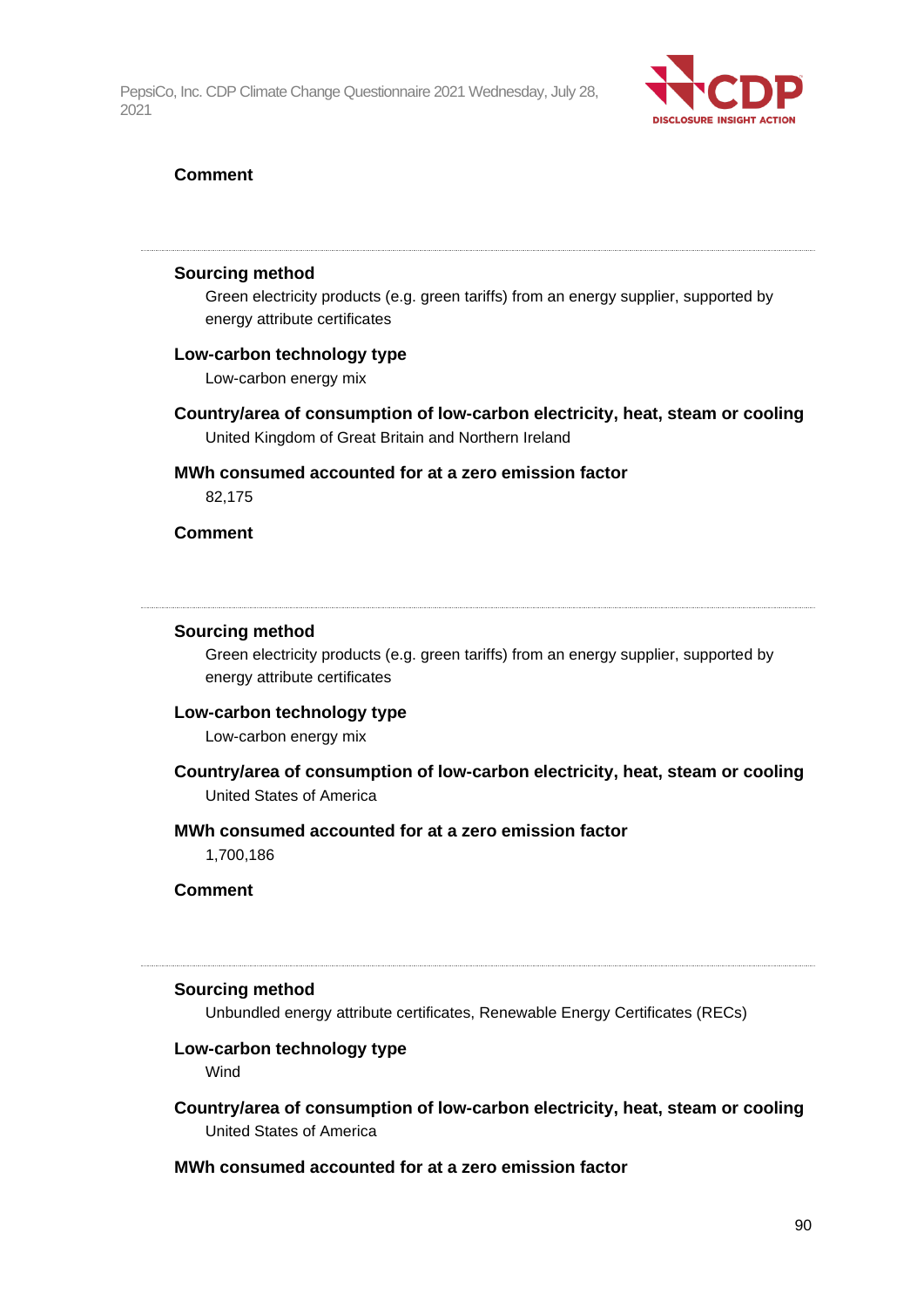

1,415,653

**Comment**

# **C9. Additional metrics**

# **C9.1**

**(C9.1) Provide any additional climate-related metrics relevant to your business.**

# **C10. Verification**

# **C10.1**

**(C10.1) Indicate the verification/assurance status that applies to your reported emissions.**

|                                          | Verification/assurance status                          |
|------------------------------------------|--------------------------------------------------------|
| Scope 1                                  | Third-party verification or assurance process in place |
| Scope 2 (location-based or market-based) | Third-party verification or assurance process in place |
| Scope 3                                  | Third-party verification or assurance process in place |

# **C10.1a**

**(C10.1a) Provide further details of the verification/assurance undertaken for your Scope 1 emissions, and attach the relevant statements.**

**Verification or assurance cycle in place** Annual process

**Status in the current reporting year Complete** 

# **Type of verification or assurance** Limited assurance

**Attach the statement**

PepsiCo RY2020 GHG Opinion Declaration Limited - Final2.pdf

**Page/ section reference**

Page 1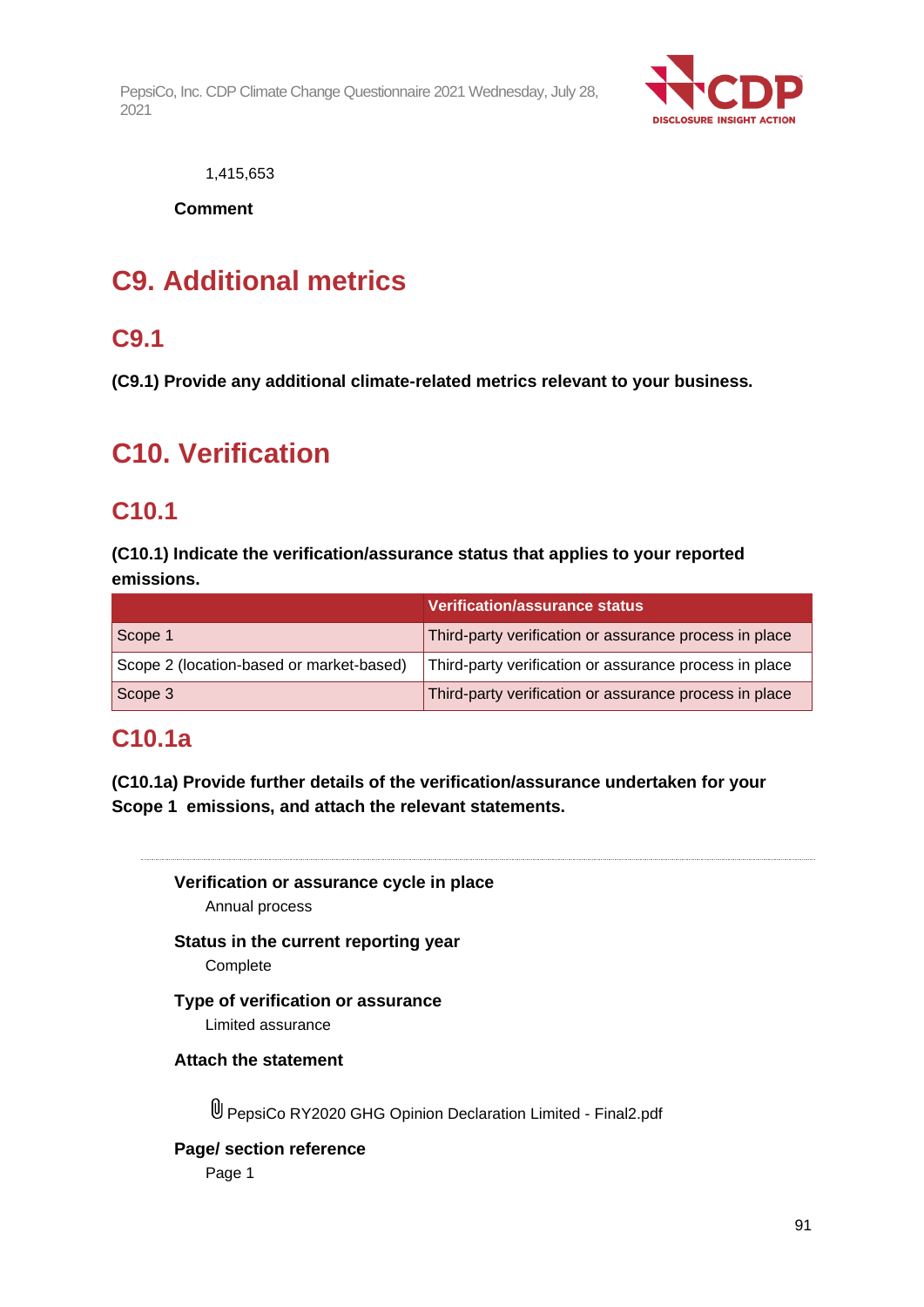

**Relevant standard** ISO14064-3

**Proportion of reported emissions verified (%)** 100

# **C10.1b**

**(C10.1b) Provide further details of the verification/assurance undertaken for your Scope 2 emissions and attach the relevant statements.**

**Scope 2 approach** Scope 2 location-based

**Verification or assurance cycle in place** Annual process

**Status in the current reporting year** Complete

**Type of verification or assurance** Limited assurance

**Attach the statement**

PepsiCo RY2020 GHG Opinion Declaration Limited - Final2.pdf

# **Page/ section reference**

Page 1

**Relevant standard** ISO14064-3

**Proportion of reported emissions verified (%)** 100

# **Scope 2 approach**

Scope 2 market-based

### **Verification or assurance cycle in place** Annual process

**Status in the current reporting year** Complete

**Type of verification or assurance**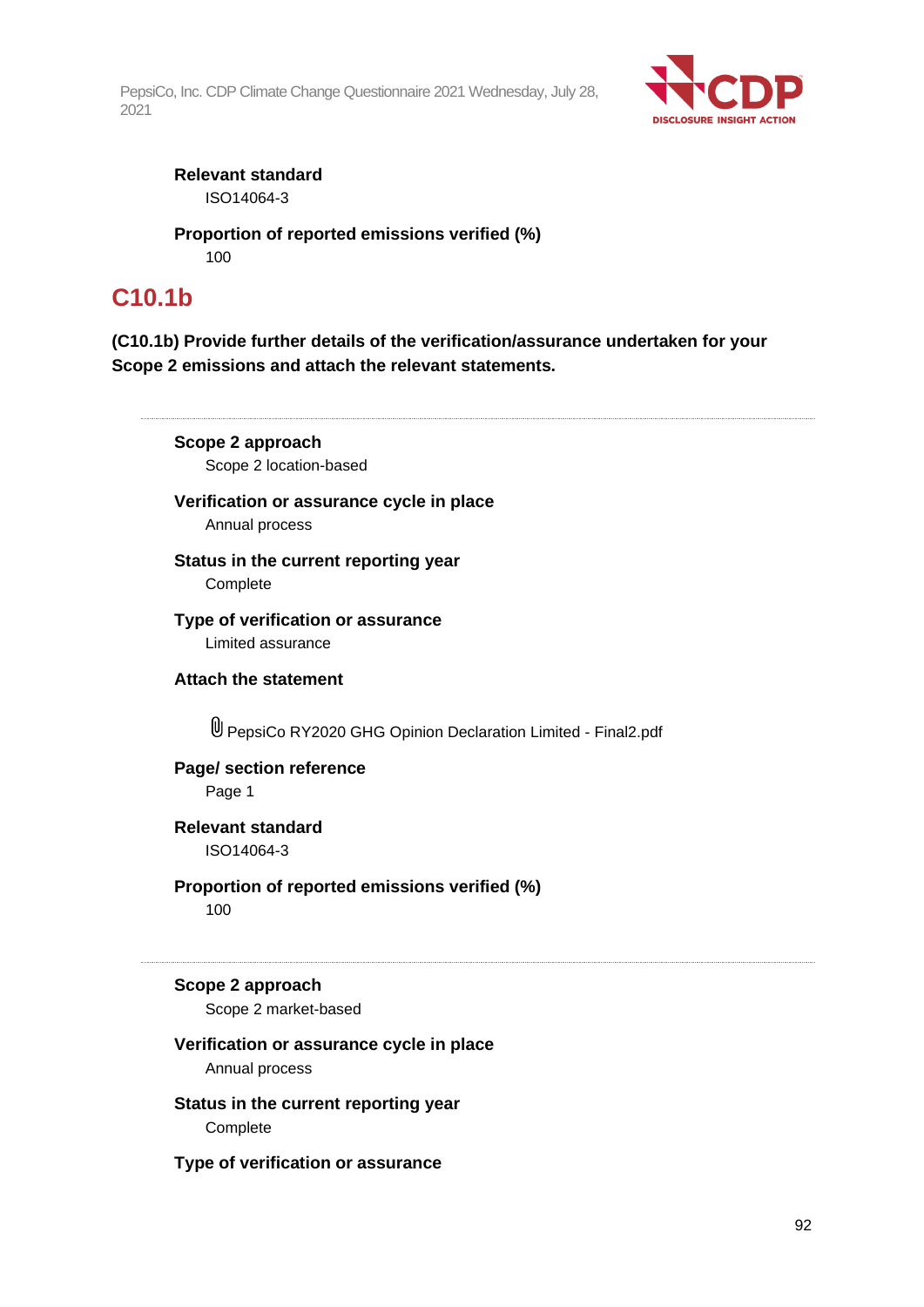

#### Limited assurance

### **Attach the statement**

PepsiCo RY2020 GHG Opinion Declaration Limited - Final2.pdf

# **Page/ section reference** Page 1

**Relevant standard** ISO14064-3

**Proportion of reported emissions verified (%)** 100

# **C10.1c**

**(C10.1c) Provide further details of the verification/assurance undertaken for your Scope 3 emissions and attach the relevant statements.**

### **Scope 3 category**

Scope 3: Downstream transportation and distribution

**Verification or assurance cycle in place** Annual process

**Status in the current reporting year Complete** 

#### **Type of verification or assurance** Limited assurance

**Attach the statement**

PepsiCo RY2020 GHG Opinion Declaration Limited - Final2.pdf

**Page/section reference** Page 1

**Relevant standard** ISO14064-3

# **Proportion of reported emissions verified (%)**

3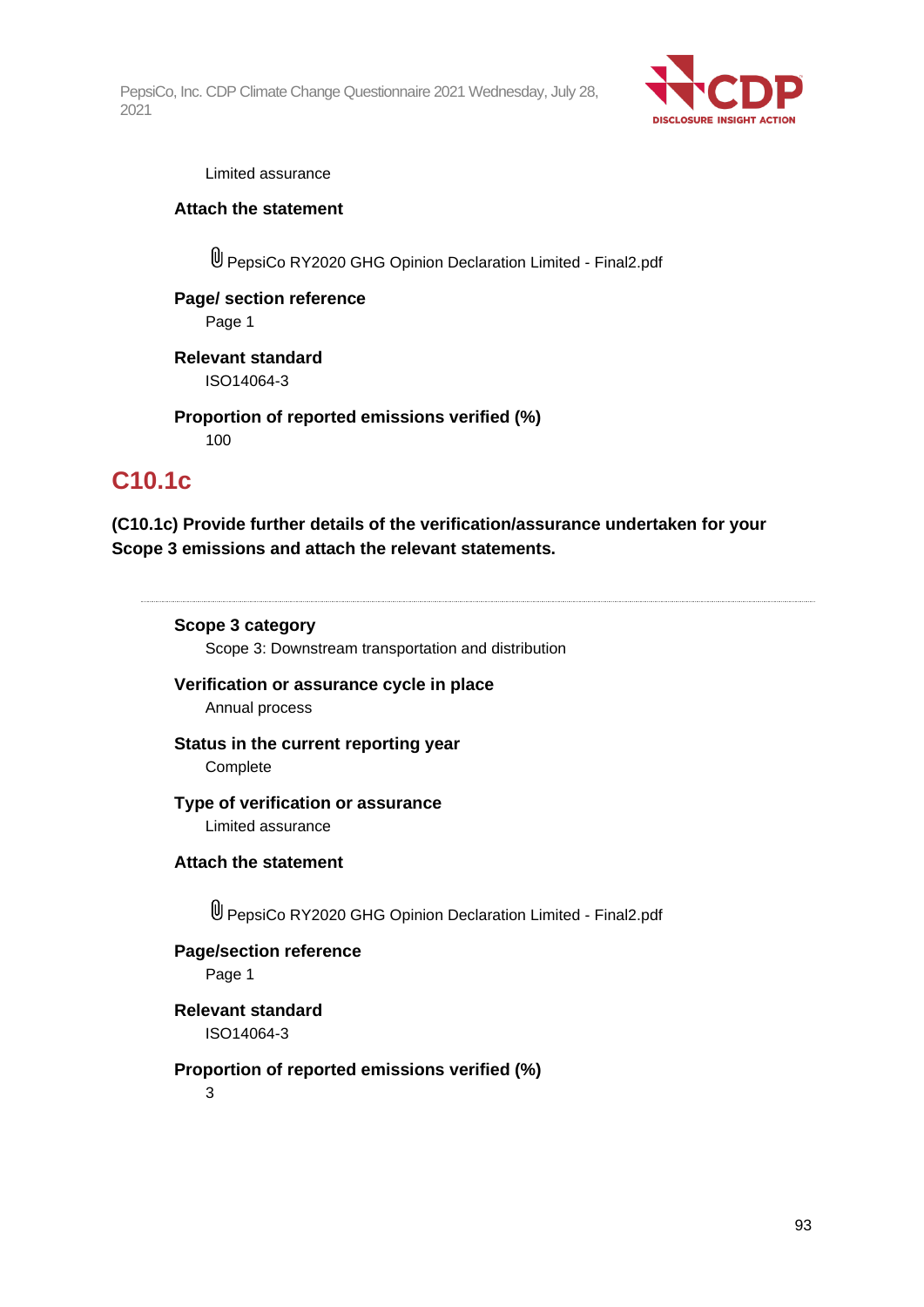

# **C10.2**

**(C10.2) Do you verify any climate-related information reported in your CDP disclosure other than the emissions figures reported in C6.1, C6.3, and C6.5?**

Yes

# **C10.2a**

**(C10.2a) Which data points within your CDP disclosure have been verified, and which verification standards were used?**

| Disclosure module Data verified<br>verification relates<br>to |                                                   | <b>Verification</b><br><b>standard</b> | <b>Please explain</b>                                                                                                                               |
|---------------------------------------------------------------|---------------------------------------------------|----------------------------------------|-----------------------------------------------------------------------------------------------------------------------------------------------------|
| C8. Energy                                                    | Other, please<br>specify<br>Energy<br>consumption | <b>ISAE 3000</b>                       | Energy consumption associated with<br>manufacturing and warehouse operations,<br>fleet operations, offices and distribution<br>centers.<br><b>D</b> |

<sup>1</sup>PepsiCo - Sustainability Data Assurance Statement RY2020\_LIMITED\_2.pdf

# **C11. Carbon pricing**

# **C11.1**

**(C11.1) Are any of your operations or activities regulated by a carbon pricing system (i.e. ETS, Cap & Trade or Carbon Tax)?**

Yes

# **C11.1a**

**(C11.1a) Select the carbon pricing regulation(s) which impacts your operations.**

California CaT - ETS EU ETS

# **C11.1b**

**(C11.1b) Complete the following table for each of the emissions trading schemes you are regulated by.**

**California CaT**

**% of Scope 1 emissions covered by the ETS** 2.22

**% of Scope 2 emissions covered by the ETS**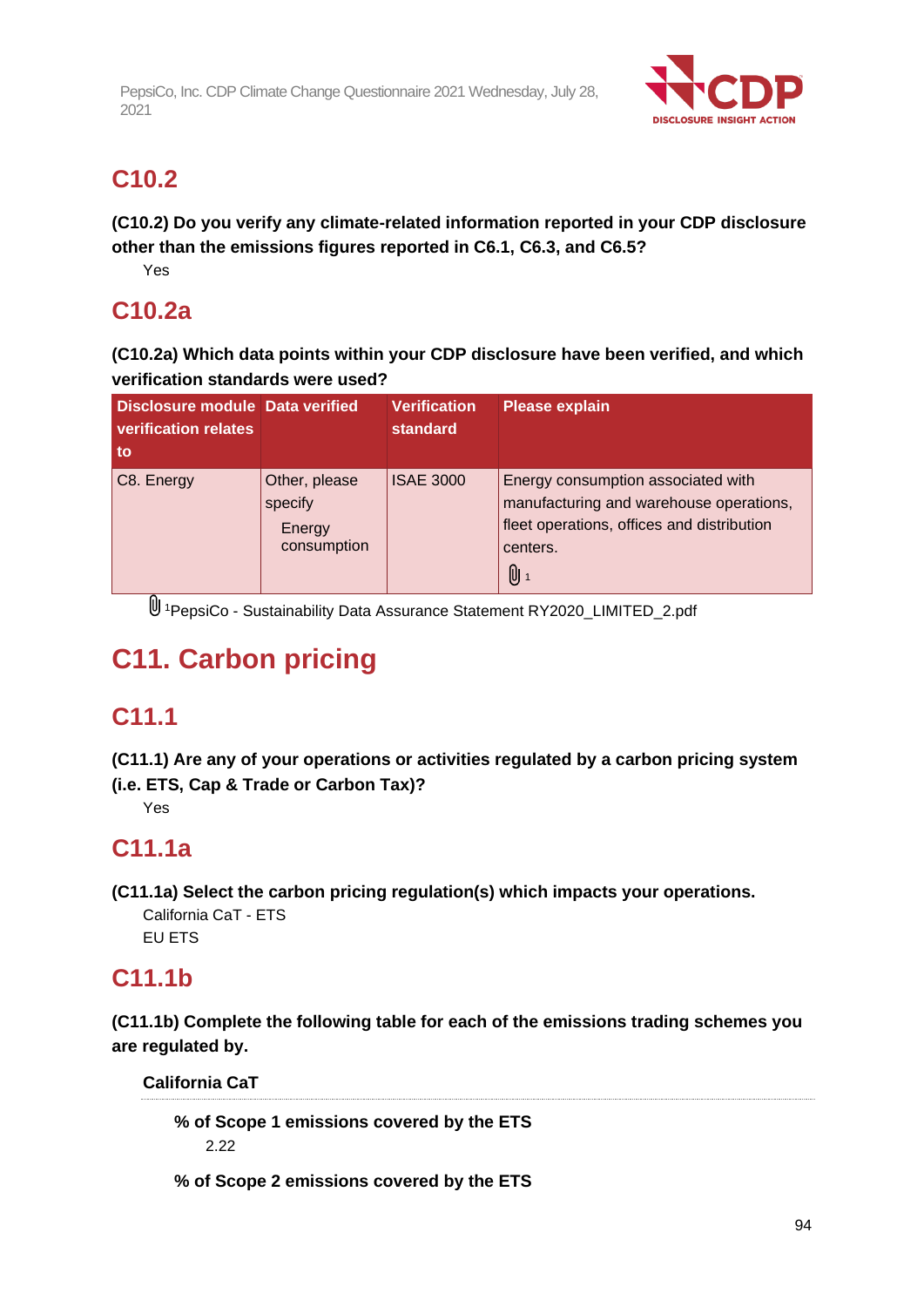

#### 0

**Period start date** January 1, 2020

**Period end date** December 31, 2020

### **Allowances allocated**

114,665

# **Allowances purchased**

 $\Omega$ 

# **Verified Scope 1 emissions in metric tons CO2e** 78,969

#### **Verified Scope 2 emissions in metric tons CO2e**  $\Omega$

# **Details of ownership**

Facilities we own and operate

### **Comment**

Zero allowances purchased due to a net excess of allowances allocated across applicable sites. True up of allowances to take place after CDP submission.

# **EU ETS**

# **% of Scope 1 emissions covered by the ETS**

3.43

# **% of Scope 2 emissions covered by the ETS**

 $\Omega$ 

# **Period start date**

January 1, 2020

# **Period end date**

December 31, 2020

# **Allowances allocated**

58,648

# **Allowances purchased**

59,191

# **Verified Scope 1 emissions in metric tons CO2e** 121,712

# **Verified Scope 2 emissions in metric tons CO2e**

0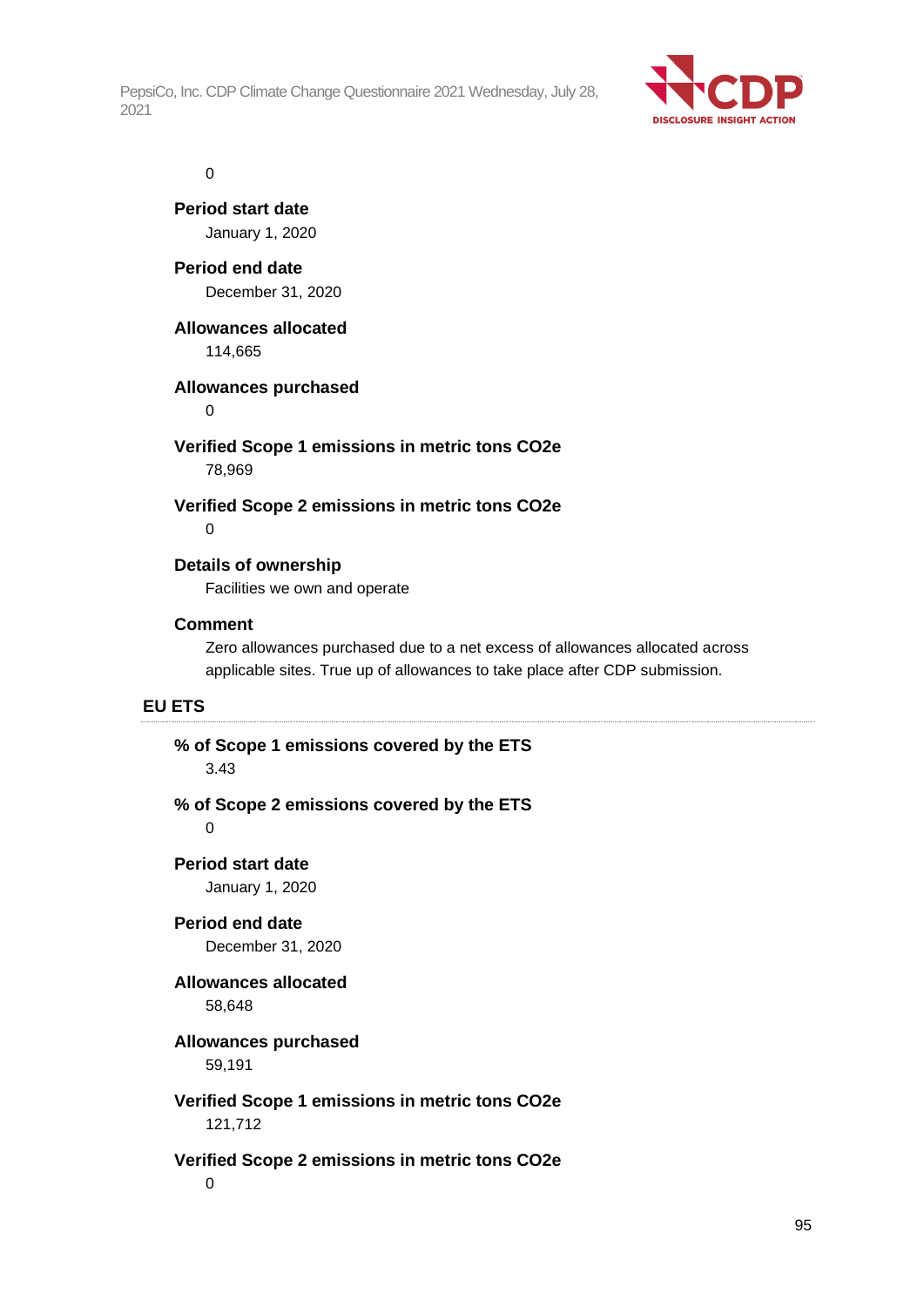

# **Details of ownership**

Facilities we own and operate

### **Comment**

Europe Sites : Veurne, BOL, Grodzisk, Burgos, Bursom Road, Leycroft Road. At the time of this response, 59,191 allowances have been purchased, 25,783 entitlement credits remain, and 3,229 allowances are to be purchased before year end.

# **C11.1d**

# **(C11.1d) What is your strategy for complying with the systems you are regulated by or anticipate being regulated by?**

Our first priority is to leverage our Resource Conservation (ReCon) Program to drive improvements in our energy efficiency to reduce emissions from facilities covered by Emission Trading Schemes (ETS). Examples of how we have applied this program as part of our compliance strategy include behavioral-based initiatives, as well as capital investments to reduce fuel consumption and switching to renewable fuels, such as anaerobic digesters.

In addition to our own reduction efforts, each of our ETS sites also currently receives an allocation of free allowances towards their compliance. Beyond the free allowances, we purchase allowances to meet final verified emissions, as appropriate. We do not currently source project based carbon allowances for ETS compliance. Over the longer term, we are continuing to investigate and plan to invest in further energy efficiency opportunities, as well as heat recovery and reuse and renewable fuels. For example, at our Grodzisk plant in Poland, we are replacing three heat exchangers with more efficient equipment, as well as centralizing our waste heat recovery capabilities in order to reduce fuel consumption across the facility. Our first priority is to leverage our Resource Conservation (ReCon) Program to drive improvements in our energy efficiency to reduce emissions from facilities covered by Emission Trading Schemes (ETS). Examples of how we have applied this program as part of our compliance strategy include behavioral-based initiatives, as well as capital investments to reduce fuel consumption and switching to renewable fuels, such as anaerobic digesters.

# **C11.2**

# **(C11.2) Has your organization originated or purchased any project-based carbon credits within the reporting period?**

No

# **C11.3**

**(C11.3) Does your organization use an internal price on carbon?** Yes

# **C11.3a**

**(C11.3a) Provide details of how your organization uses an internal price on carbon.**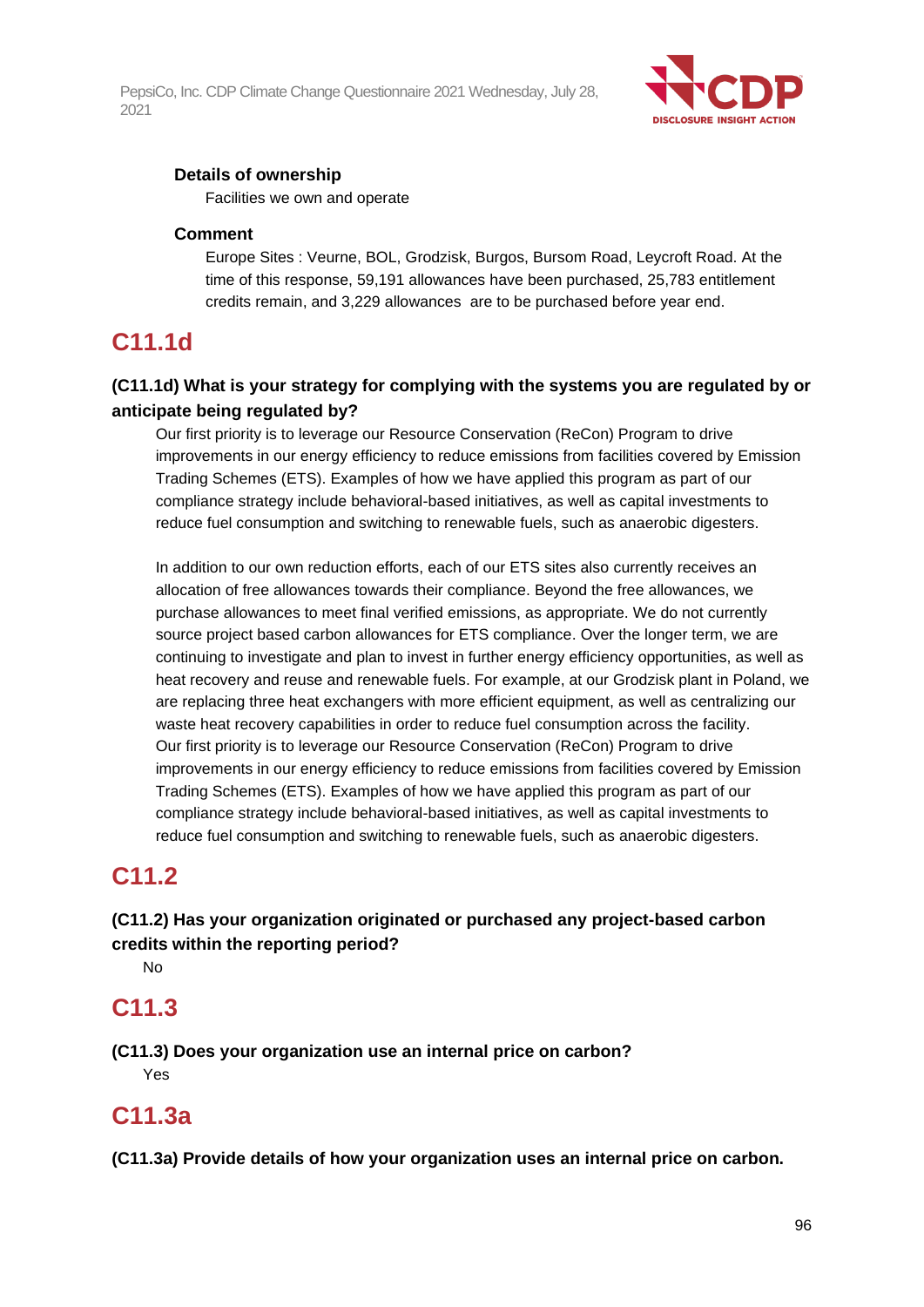

**Objective for implementing an internal carbon price** Change internal behavior

**GHG Scope** Scope 3

**Application** North America third-party logistics

**Actual price(s) used (Currency /metric ton)** 50

**Variance of price(s) used** Not Applicable

**Type of internal carbon price** Shadow price

**Impact & implication** The initiative is ongoing

# **C12. Engagement**

# **C12.1**

**(C12.1) Do you engage with your value chain on climate-related issues?**

- Yes, our suppliers
- Yes, our customers
- Yes, other partners in the value chain

# **C12.1a**

**(C12.1a) Provide details of your climate-related supplier engagement strategy.**

**Type of engagement**

Information collection (understanding supplier behavior)

# **Details of engagement**

Collect climate change and carbon information at least annually from suppliers

**% of suppliers by number**

7

**% total procurement spend (direct and indirect)** 36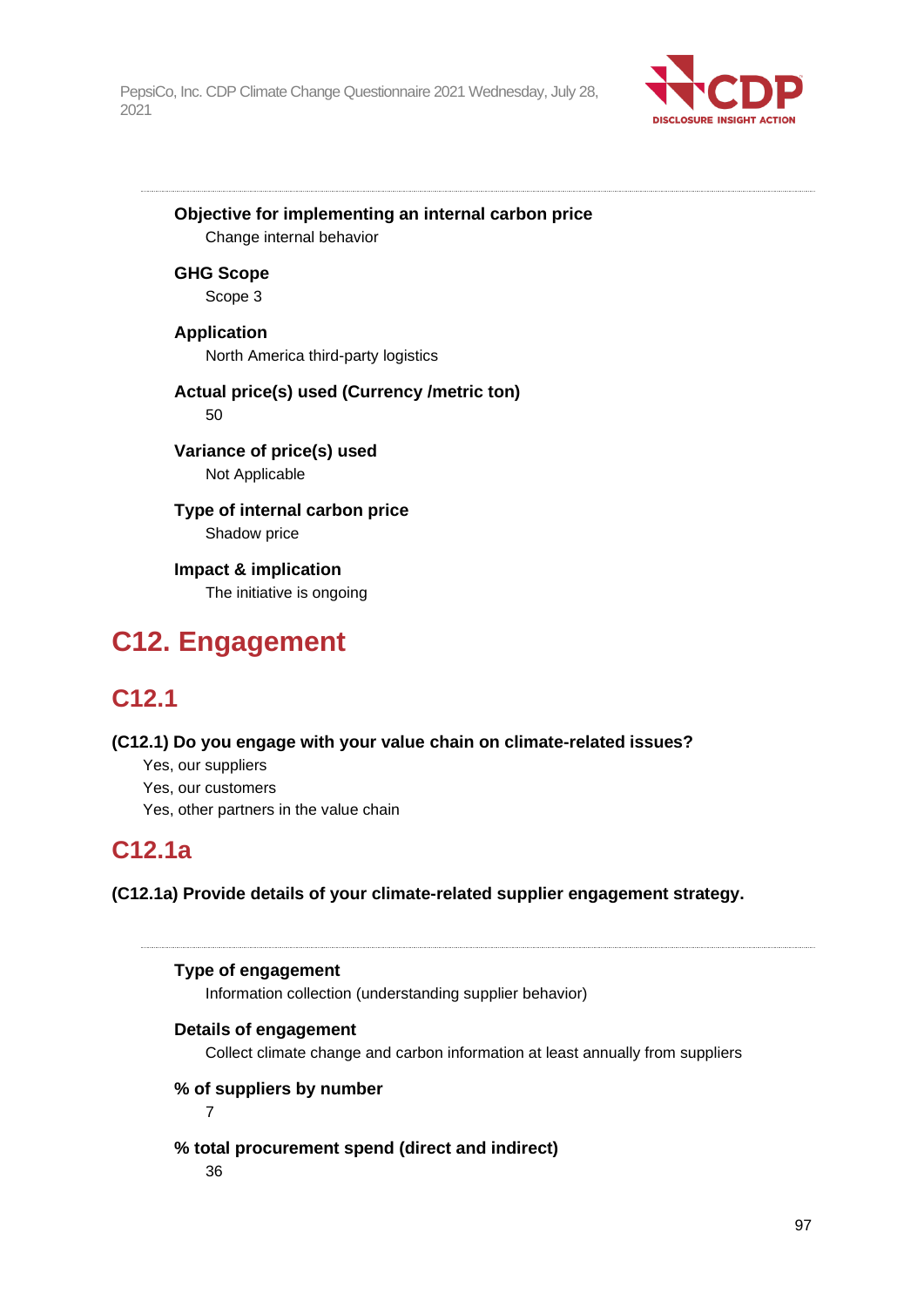

# **% of supplier-related Scope 3 emissions as reported in C6.5** 50

### **Rationale for the coverage of your engagement**

We collect climate change and carbon information from our suppliers through the annual CDP Supply Chain process. Included in this process are suppliers in our key categories like agriculture, packaging and third-party logistics that represent the biggest drivers of our emissions. Our top suppliers by spend are selected in these categories and these top suppliers represent ~36% of total procurement spend.

### **Impact of engagement, including measures of success**

Our measures of success are our supplier participation rate and average supplier score. As an indicator of the impact of our engagement in 2020 our response rate was 62%. 71% of our suppliers indicated having a target for emissions reduction, this is up 17% from prior year We will continue collecting climate information from our suppliers through this process and use the results as a way of encouraging and incentivizing our suppliers to further act on managing and mitigating climate-related issues.

### **Comment**

The percent of Scope 3 emissions is calculated based on the category of suppliers requested and the emissions associated with those categories against our total Scope 3 emissions. The % of suppliers by number is based on 2019 data on total number of suppliers.

# **Type of engagement**

Information collection (understanding supplier behavior)

#### **Details of engagement**

Collect climate change and carbon information at least annually from suppliers

#### **% of suppliers by number**

100

# **% total procurement spend (direct and indirect)**

100

# **% of supplier-related Scope 3 emissions as reported in C6.5**

3

# **Rationale for the coverage of your engagement**

Our Sustainable Farming Program (SFP), is a program we use to engage with growers on farms of all sizes and types around the world in order to encourage continual improvement in sustainable farming practices, expand respect for workers' human rights, enhance growers' capabilities, and address risks. We have initiated SFP with farmers from which we source directly, given our existing relationships with those farmers and the importance of directly sourced agricultural raw materials to the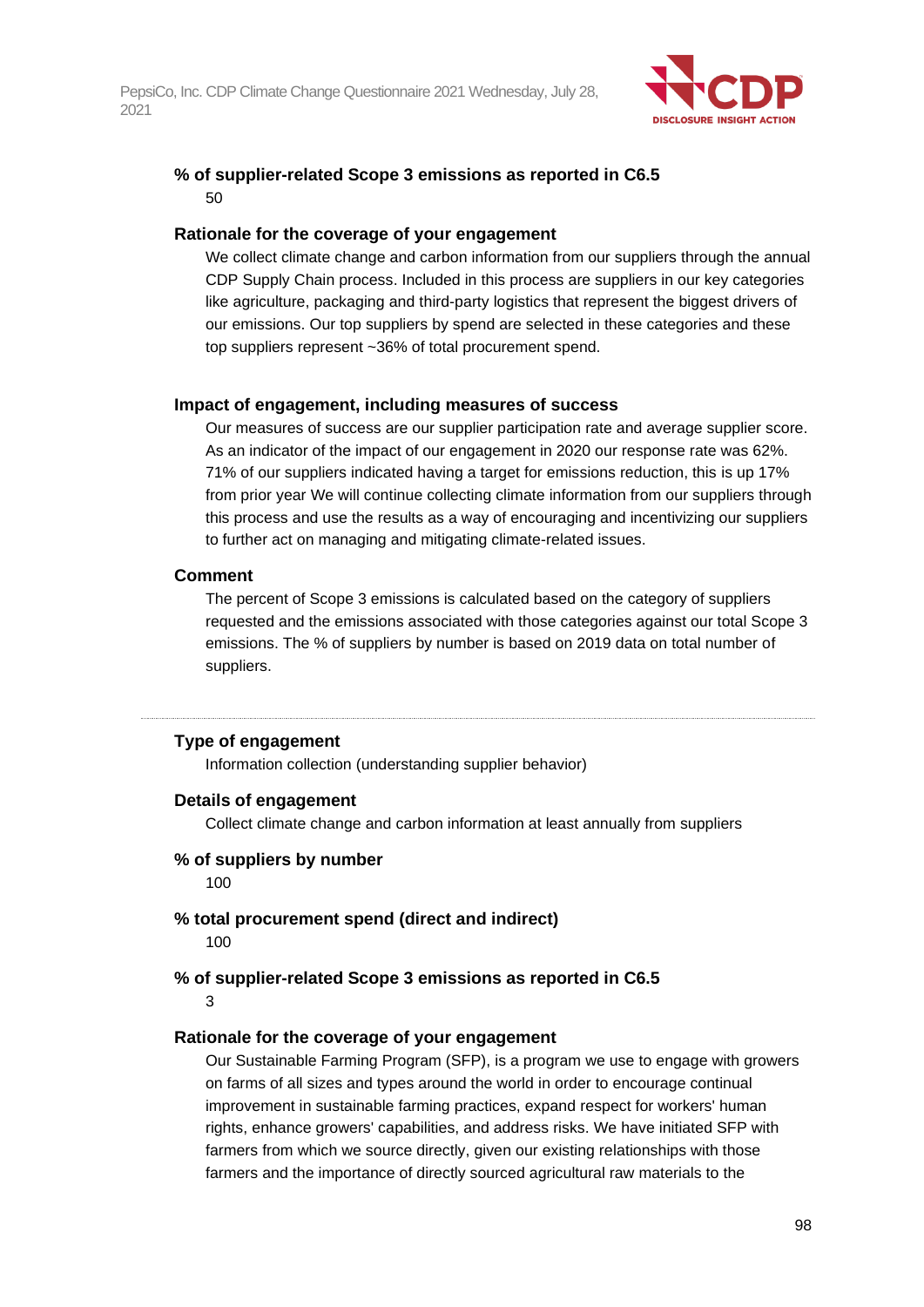

continuity of our business. By 2025, our goal is to expand the SFP and other programs recognized by PepsiCo's benchmarking protocol to our indirect crops as well. To date, we have focused on engaging growers and bringing them into the SFP through Farm Management Groups (FMGs).

### **Impact of engagement, including measures of success**

To date, we have focused on engaging growers and bringing them into the SFP through Farm Management Groups (FMGs) as a key measure of success. As an indicator of the impact of our engagement, as of year-end 2020, 100% of the volume of the agricultural raw materials that we directly source has been supplied by FMGs engaged in our SFP. The percentage of FMGs engaged is one metric by which we are measuring progress. The second metric – representing our ultimate objective – is the percentage of directly sourced agricultural raw materials that we have verified as sustainably sourced (per our SFP criteria outlined on our website on pepsico.com) In 2020, this number was 87%.

# **Comment**

The percent of Scope 3 emissions is calculated based on the total emissions of crops covered by SFP against total Scope 3 emissions. Our SFP program now engages all our direct supply chain, however with grower turnover & growth the % of suppliers by number may not always be 100%.

# **C12.1b**

# **(C12.1b) Give details of your climate-related engagement strategy with your customers.**

# **Type of engagement**

Education/information sharing

# **Details of engagement**

Run an engagement campaign to educate customers about the climate change impacts of (using) your products, goods, and/or services

# **% of customers by number**

100

**% of customer - related Scope 3 emissions as reported in C6.5**

7

# **Please explain the rationale for selecting this group of customers and scope of engagement**

We introduced the PepsiCo Recycling initiative in 2010 and have continued to scale it up ever since. PepsiCo Recycling programs bring recycling solutions to colleges and universities, K-12 schools, high-traffic retail locations, professional sports facilities, events, and other organizations across the U.S. with the goal of increasing beverage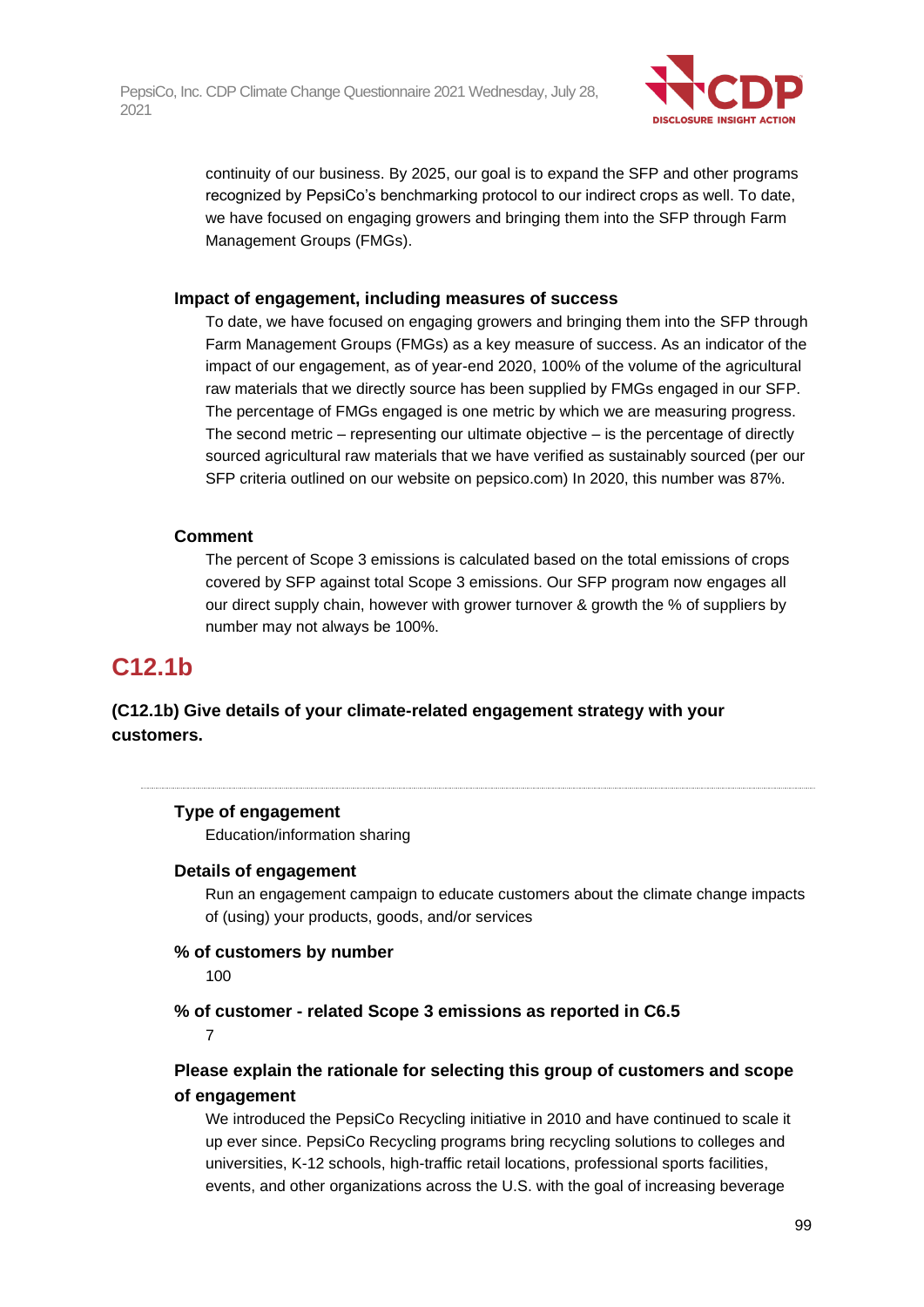

container recycling rates. These customers and venues are chosen as they represent areas where high volumes of our products are consumed. We educate and inspire consumers through the belief that simple acts can lead to a big impact. We believe that every bottle and can recycled helps make communities and the world a cleaner, more sustainable place. The % of emissions reported is our total PepsiCo Beverages North America sector packaging emissions against our total Scope 3 emissions.

#### **Impact of engagement, including measures of success**

Our measures of success include the number of containers collected and year over year trends in collection numbers. In 2020, the PepsiCo Recycling Program collected 221 million post-consumer containers for recycling in the U.S., an approximately 32 percent decline in container collections as compared to 2019. This is mainly driven due to the COVID-19 pandemic. We engage with all our customers in the US through the PepsiCo Recycling program.

# **Type of engagement**

Collaboration & innovation

### **Details of engagement**

Run a campaign to encourage innovation to reduce climate change impacts

#### **% of customers by number**

100

# **% of customer - related Scope 3 emissions as reported in C6.5** 62

# **Please explain the rationale for selecting this group of customers and scope of engagement**

PepsiCo has strong relationships with our customers like largest retail customer worldwide. This customer was selected based on our volume of business with them and common objectives around sustainability. We regularly work with this customer on programs with climate-related benefits, such as the Mid-West Row Crop Collaborative, which is a group of companies and conservation organizations working to expand agricultural solutions that protect air and water quality and enhance soil health across the entire U.S. corn and soy system in the Midwest. PepsiCo also worked with this customer to help create the Closed Loop Fund in 2014 and continues to increasingly support and invest in the fund to improve recycling both in the U.S., and internationally. The % of emissions reported is our total Scope 3 emissions from agriculture and packaging and is an approximation.

#### **Impact of engagement, including measures of success**

Measures of success for The Midwest Row Crop Collaborative are: By 2025: (1) 75% of row crop acres in Illinois, Iowa and Nebraska are engaged in sustainability measures; (2) Reduce nutrient loading in these states by 20 percent; (3) 50 percent of all irrigation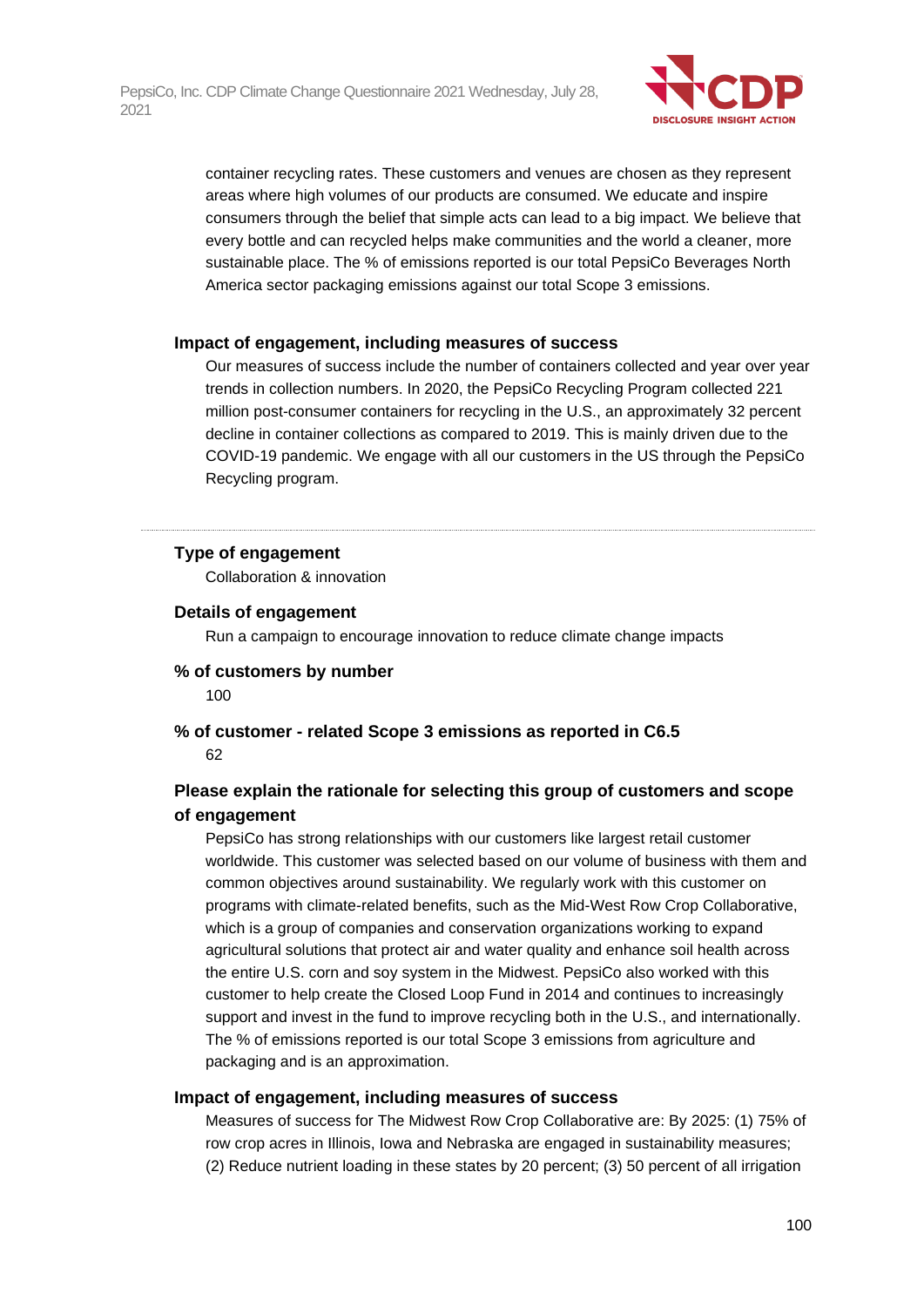

units used in Nebraska will maximize water conservation. By 2035: (1) Illinois, Iowa and Nebraska have met the 45 percent nitrogen loss reduction goal and partnerships established to expand across the Upper Mississippi River Basin. The Closed Loop Fund has continued to make progress since its launch. In 2020, the fund estimates that it kept 2.3 million tons of material in circulation and avoided 5 million tons of greenhouse gas emissions.

#### **Type of engagement**

Collaboration & innovation

#### **Details of engagement**

Run a campaign to encourage innovation to reduce climate change impacts

#### **% of customers by number**

100

#### **% of customer - related Scope 3 emissions as reported in C6.5** 3

# **Please explain the rationale for selecting this group of customers and scope of engagement**

PepsiCo has a Partner Outreach Program to drive energy conservation with strategic franchise operations in the U.S., Mexico, Latin America, South America, Western Europe and Asia. These are our strategic bottlers from a production volume and revenue perspective which is why we prioritized them for engagement. We have made efforts to expand our Resource Conservation program to our franchise operations by providing trainings and access to tools that help measure and track performance, identify and implement improvement opportunities. This is a natural extension of our work within our owned operations to our franchise operations. The % of emissions reported is our total Scope 3 emissions from franchise operations and is an approximation.

#### **Impact of engagement, including measures of success**

We track GHG emissions reduction within franchise operations as a measure of success. As a result of our engagements, we saw ~19% decline in emissions in 2020 as compared to the prior year within our LATAM franchise operations through energy efficiency and renewable energy measures.

# **C12.1d**

# **(C12.1d) Give details of your climate-related engagement strategy with other partners in the value chain.**

We value our engagement with a wide range of stakeholders and actively create and foster collaborations to reduce greenhouse gas emissions. Key stakeholders include customers, peer companies, non-profit organizations, and regulators, among others. Our collaborations help us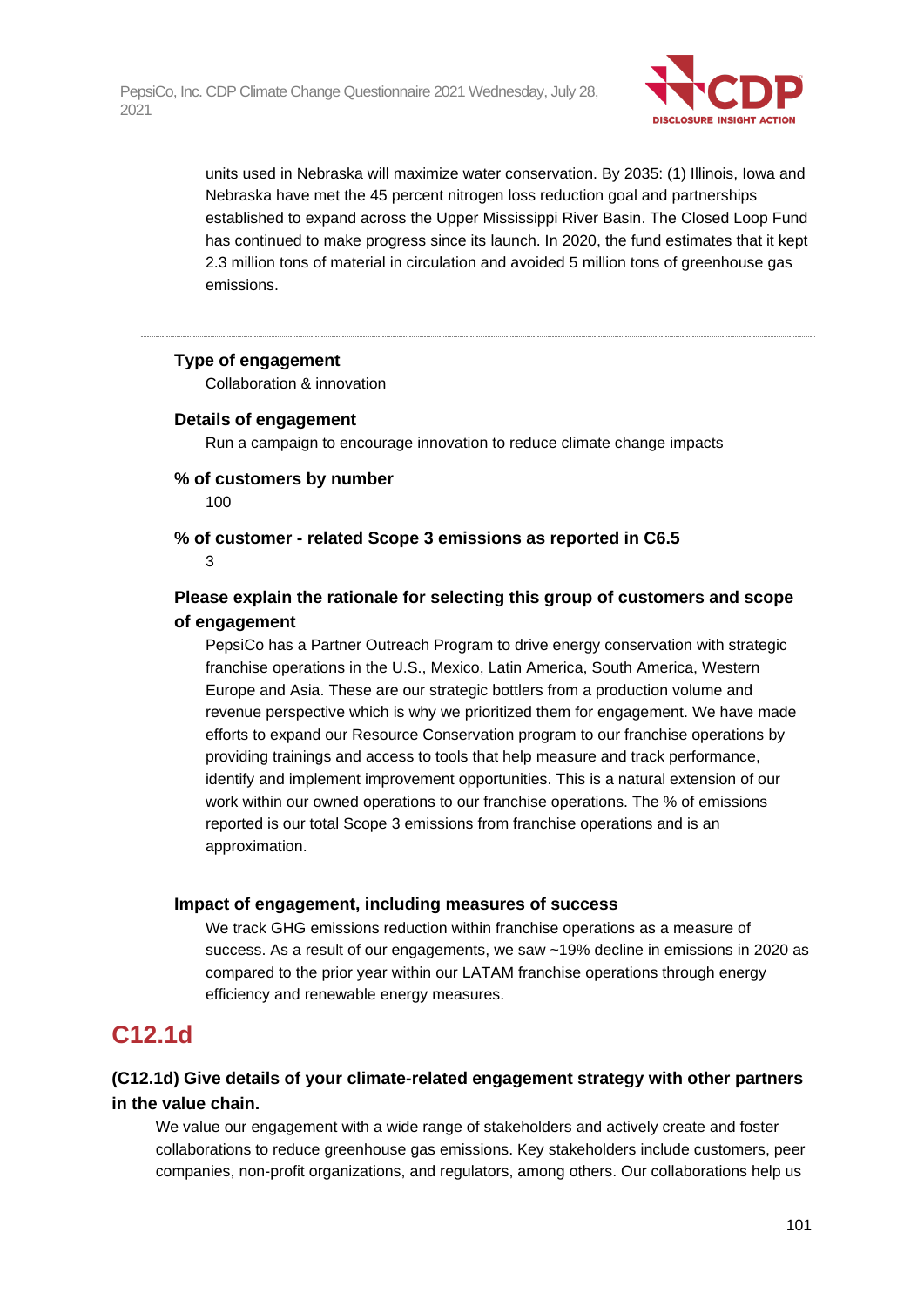

learn more about climate change and other sustainability topics, better inform our efforts, and help us create value for society. We use a variety of mechanisms to solicit feedback from our stakeholders on climate change and other topics, including bilateral meetings and participation in stakeholder networks, outreach programs and webinars. Some examples of our climaterelated engagements are provided here. PepsiCo is one of the early members of the Gold Standard Value Change Program which aims to address value chain Scope 3 emissions. Often, the most meaningful change can come from interventions that help partners upstream and downstream reduce emissions. Yet emission reductions at the intervention level previously could not be accounted for in the leading GHG accounting frameworks, like the GHG Protocol. The Program therefore develops a consensus-driven guidance, tools and resources to help companies tackle their climate impact up and down their value chains, creating value for their business, their partners and our global society. As a member of the program, PepsiCo actively participates and provides input into the process such that the ultimate guidance developed is useful and practical for companies.

# **C-AC12.2/C-FB12.2/C-PF12.2**

**(C-AC12.2/C-FB12.2/C-PF12.2) Do you encourage your suppliers to undertake any agricultural or forest management practices with climate change mitigation and/or adaptation benefits?**

Yes

# **C-AC12.2a/C-FB12.2a/C-PF12.2a**

**(C-AC12.2a/C-FB12.2a/C-PF12.2a) Specify which agricultural or forest management practices with climate change mitigation and/or adaptation benefits you encourage your suppliers to undertake and describe your role in the implementation of each practice.**

**Management practice reference number** MP1

# **Management practice**

Crop rotation

# **Description of management practice**

Through our Sustainable Farming Program (SFP), growers are encouraged to implement crop rotation practices to improve soil fertility, as well as manage pests

#### **Your role in the implementation**

Financial Knowledge sharing **Operational** Procurement

# **Explanation of how you encourage implementation**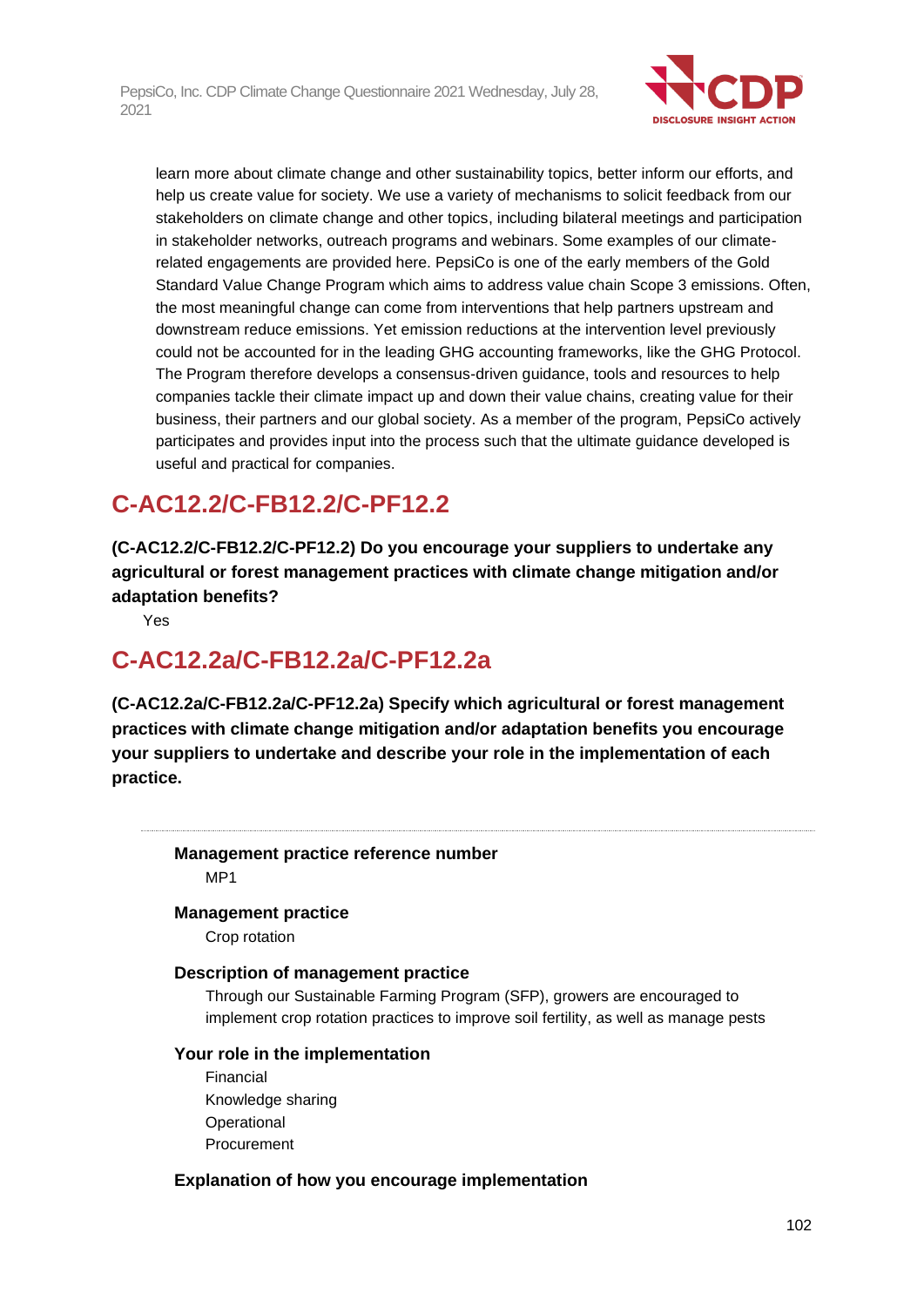

For PepsiCo, sustainable agriculture is critical to the continued growth of our business, ensuring food safety and crop resilience for continued and localized supply. As a corporation that has a global reach but operates locally in the communities where we do business, we provide relevant expertise to help advance the ways in which farming is carried out around the world. This benefits individual farmers and the communities that rely on them, while helping protect our license to operate. Our SFP is a program we use to engage with growers on farms of all sizes and types around the world in order to encourage continual improvement in sustainable farming practices, expand respect for workers' human rights, enhance growers' capabilities, and address risks. The SFP is comprised of two components: • The SFP Code, which lists PepsiCo's farm-level sustainable agriculture principles and practices. The Code draws from principles of externally recognized agricultural codes, such as those published by the Rainforest Alliance, GlobalG.A.P, Bonsucro, and the RSPO. • The SFP Continuous Improvement Process, through which farmers are continually assessed and efforts are taken to drive improvement in sustainable agriculture. To date, we have focused on engaging growers and bringing them into the SFP through FMGs, which are groups of farmers that show consistency across geography, crop, farm size, and a variety of other factors. PepsiCo considers an FMG engaged when: • An initial assessment against our SFP Principles and Practices has been completed; • Sustainability opportunities have been identified and improvement programs developed; and • Grower engagement in these improvement programs has been initiated. The percentage of FMGs engaged is one metric by which we are measuring progress. The second metric – representing our ultimate objective – is the percentage of directly-sourced agricultural raw materials that we have verified as sustainably sourced.

#### **Climate change related benefit**

Emissions reductions (mitigation) Increasing resilience to climate change (adaptation) Increase carbon sink (mitigation) Reduced demand for fossil fuel (adaptation) Reduced demand for fertilizers (adaptation) Reduced demand for pesticides (adaptation)

# **Comment**

# **Management practice reference number**

MP2

#### **Management practice**

Fertilizer management

#### **Description of management practice**

Through our SFP, growers are encouraged to manage fertilizers by incorporating into the soil, using split application to minimize nitrous oxide emissions. Growers are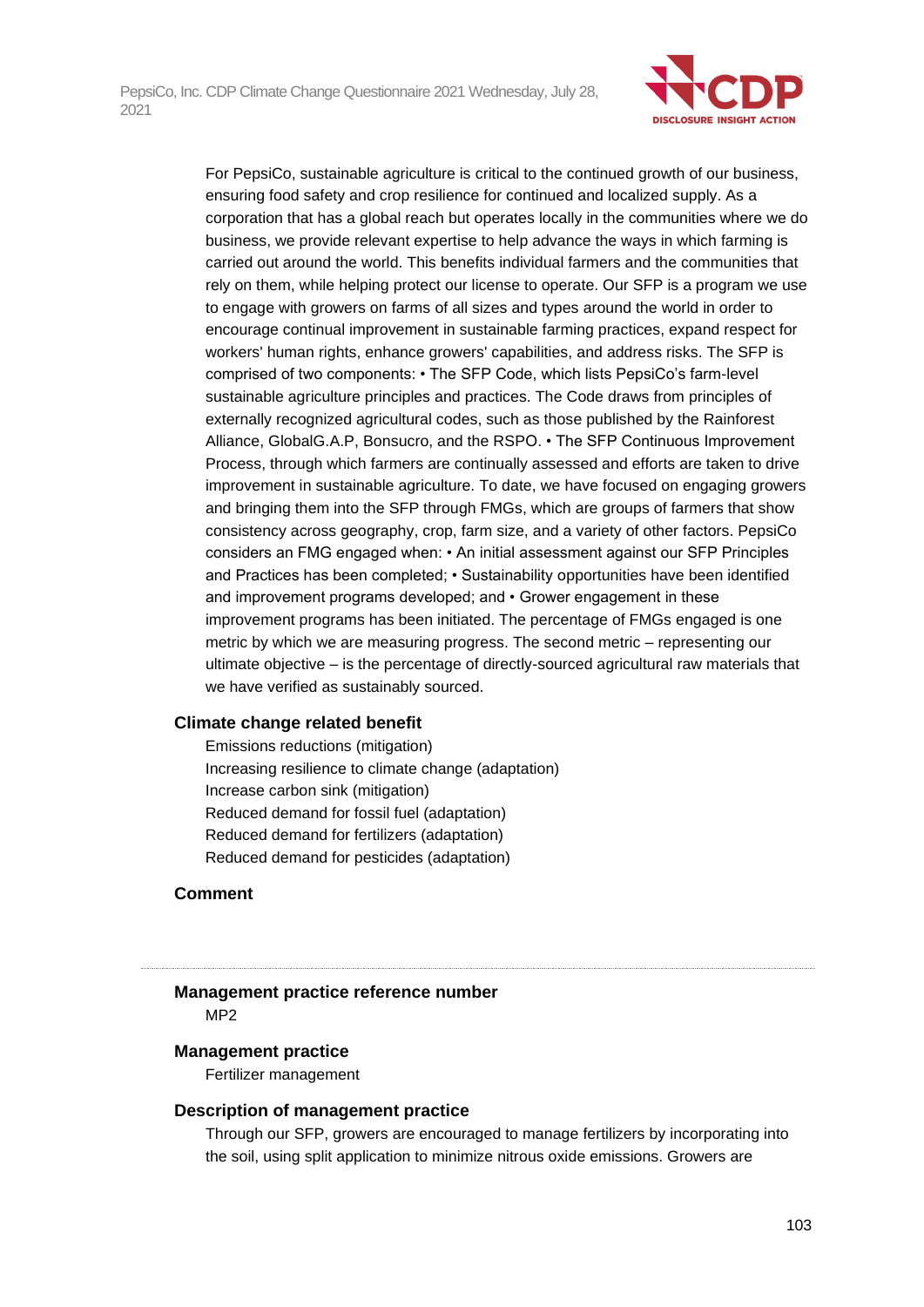

encouraged to use tools to determine the amount of fertilizer to apply as well as to use organic fertilizer and low carbon fertilizers.

#### **Your role in the implementation**

Financial Knowledge sharing **Operational** Procurement

#### **Explanation of how you encourage implementation**

For PepsiCo, sustainable agriculture is critical to the continued growth of our business, ensuring food safety and crop resilience for continued and localized supply. As a corporation that has a global reach but operates locally in the communities where we do business, we provide relevant expertise to help advance the ways in which farming is carried out around the world. This benefits individual farmers and the communities that rely on them, while helping protect our license to operate. Our SFP is a program we use to engage with growers on farms of all sizes and types around the world in order to encourage continual improvement in sustainable farming practices, expand respect for workers' human rights, enhance growers' capabilities, and address risks. The SFP is comprised of two components: • The SFP Code, which lists PepsiCo's farm-level sustainable agriculture principles and practices. The Code draws from principles of externally recognized agricultural codes, such as those published by the Rainforest Alliance, GlobalG.A.P, Bonsucro, and the RSPO. • The SFP Continuous Improvement Process, through which farmers are continually assessed and efforts are taken to drive improvement in sustainable agriculture. To date, we have focused on engaging growers and bringing them into the SFP through FMGs, which are groups of farmers that show consistency across geography, crop, farm size, and a variety of other factors. PepsiCo considers an FMG engaged when: • An initial assessment against our SFP Principles and Practices has been completed; • Sustainability opportunities have been identified and improvement programs developed; and • Grower engagement in these improvement programs has been initiated. The percentage of FMGs engaged is one metric by which we are measuring progress. The second metric – representing our ultimate objective – is the percentage of directly-sourced agricultural raw materials that we have verified as sustainably sourced.

# **Climate change related benefit**

Emissions reductions (mitigation) Increasing resilience to climate change (adaptation) Increase carbon sink (mitigation) Reduced demand for fossil fuel (adaptation) Reduced demand for fertilizers (adaptation) Reduced demand for pesticides (adaptation)

#### **Comment**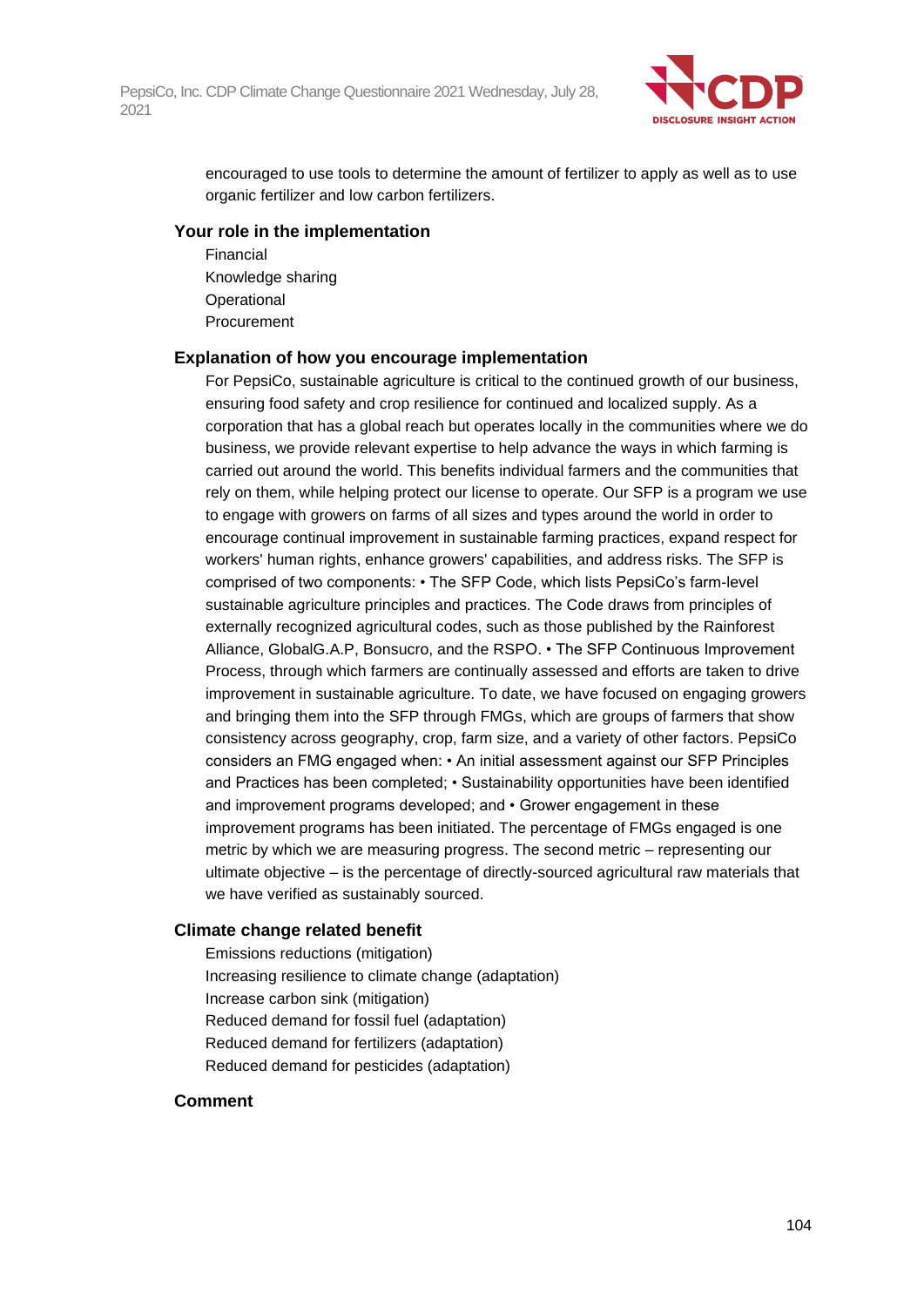

# **C-AC12.2b/C-FB12.2b/C-PF12.2b**

**(C-AC12.2b/C-FB12.2b/C-PF12.2b) Do you collect information from your suppliers about the outcomes of any implemented agricultural/forest management practices you have encouraged?**

Yes

# **C12.3**

**(C12.3) Do you engage in activities that could either directly or indirectly influence public policy on climate-related issues through any of the following?**

Direct engagement with policy makers

Trade associations

Funding research organizations

# **C12.3a**

| (CTZ.3a) On what issues have you been engaging directly with policy makers? |          |                                                                                                                                                                                                                                                                                                                                                                                                                                                                                                                                                                                                   |                                                                                                                                                                                                                                                                                                                                                                                                                                                                                                              |  |
|-----------------------------------------------------------------------------|----------|---------------------------------------------------------------------------------------------------------------------------------------------------------------------------------------------------------------------------------------------------------------------------------------------------------------------------------------------------------------------------------------------------------------------------------------------------------------------------------------------------------------------------------------------------------------------------------------------------|--------------------------------------------------------------------------------------------------------------------------------------------------------------------------------------------------------------------------------------------------------------------------------------------------------------------------------------------------------------------------------------------------------------------------------------------------------------------------------------------------------------|--|
| <b>Focus of</b><br>legislation                                              | position | <b>Corporate Details of engagement</b>                                                                                                                                                                                                                                                                                                                                                                                                                                                                                                                                                            | <b>Proposed legislative solution</b>                                                                                                                                                                                                                                                                                                                                                                                                                                                                         |  |
| Carbon tax                                                                  | Support  | We are a founding member of the<br>Climate Leadership Council (CLC).<br>CLC is an international policy<br>institute founded in collaboration<br>with business and environmental<br>leaders to promote a carbon<br>dividend framework as the most<br>cost-effective, equitable and<br>politically viable climate solution.<br>The Council is active primarily in the<br>U.S. In Europe, the European<br><b>Commission is exploring</b><br>possibilities of a carbon border tax,<br>PepsiCo has fed into the<br>consultation on this topic via direct<br>submission and through<br>FoodDrinkEurope. | CLC proposes a carbon dividend<br>program to be implemented at the<br>federal level in the United States.<br>The program is based on four<br>interdependent pillars: 1. A<br>gradually rising and revenue-<br>neutral carbon fee; 2. Carbon<br>dividend payments to all<br>Americans, funded by 100% of the<br>revenue; 3. The rollback of carbon<br>regulations that are no longer<br>necessary; and 4. Border carbon<br>adjustments to level the playing<br>field and promote American<br>competitiveness. |  |
| Other, please<br>specify<br>Climate<br>Smart<br>Agriculture                 | Support  | PepsiCo has engaged in<br>conversations with the European<br>Commission on the upcoming<br>Carbon Farming Initiative, seeking<br>to establish profitable business<br>models for farmers to take on more<br>sustainable farming practices.                                                                                                                                                                                                                                                                                                                                                         | The Carbon Farming Initiative and<br>the creation of a competitive<br>market for carbon sequestration<br>credits are strong mechanisms that<br>the European Commission is<br>proposing to bring emissions from<br>agriculture into the overarching<br>climate neutrality goal by 2050.                                                                                                                                                                                                                       |  |

# **(C12.3a) On what issues have you been engaging directly with policy makers?**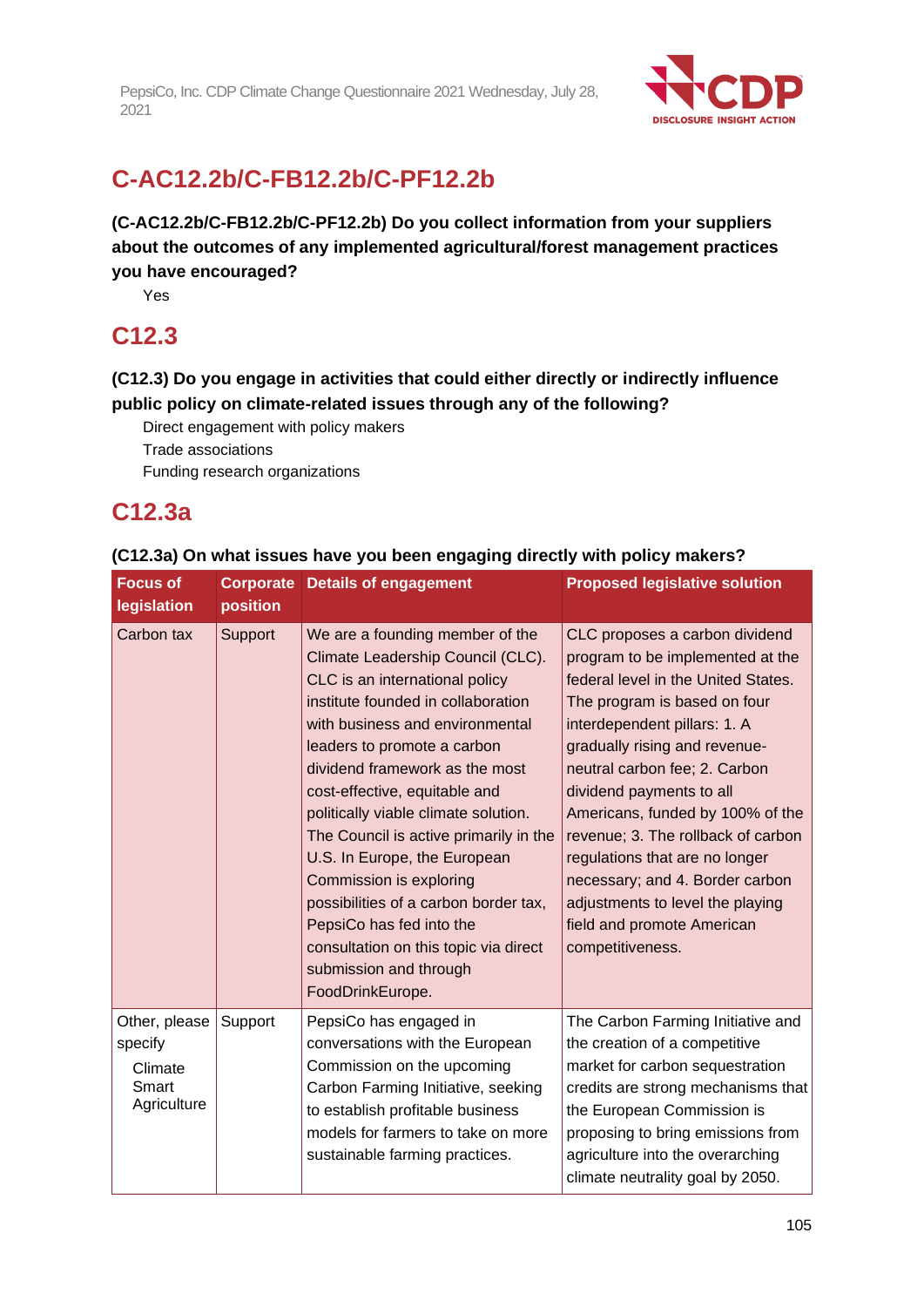

| Other, please<br>specify<br>Emissions | Support | PepsiCo is a member of Ceres,<br>whose mission is to support capital<br>market leaders in achieving<br>commitments to get to net-zero<br>emissions by 2040 and to get to<br>50% reductions by 2030. PepsiCo<br>participated in their annual event in<br>the US aimed at the federal<br>Congress, in which Ceres members<br>engage directly with lawmakers and<br>staff at the federal level on a variety<br>of climate priorities.                                                                                                                    | In 2020, members of the PepsiCo<br><b>Sustainability and Public Policy</b><br>teams participated in meetings<br>with several Capitol Hill members<br>and staff in which we promoted<br>climate change policies, including<br>carbon pricing, the Growing<br><b>Climate Solutions Act, transport</b><br>electrification, and climate-smart<br>infrastructural improvements.                                                                                                                                                                                                                                                                                                                                                        |
|---------------------------------------|---------|-------------------------------------------------------------------------------------------------------------------------------------------------------------------------------------------------------------------------------------------------------------------------------------------------------------------------------------------------------------------------------------------------------------------------------------------------------------------------------------------------------------------------------------------------------|-----------------------------------------------------------------------------------------------------------------------------------------------------------------------------------------------------------------------------------------------------------------------------------------------------------------------------------------------------------------------------------------------------------------------------------------------------------------------------------------------------------------------------------------------------------------------------------------------------------------------------------------------------------------------------------------------------------------------------------|
| Other, please<br>specify<br>Support   |         | PepsiCo is regularly monitoring the<br>developments of the EU Green Deal<br>and associated EU Climate Law and<br>EU Climate Pact. We have provided<br>inputs to the Commission through<br>public consultations on these policy<br>measures. We regularly engage<br>with policy makers to provide our<br>input into the process and<br>demonstrate our support for the<br>direction the EU is heading. The<br>vision of the EU Climate Law is<br>aligned with our pledge for Business<br>Ambition for 1.5 Degree C and a<br>long term net zero target. | The Commission's proposal for the<br>first European Climate Law aims to<br>write into law the goal set out in<br>the European Green Deal - for<br>Europe's economy and society to<br>become climate-neutral by 2050.<br>This means achieving net zero<br>greenhouse gas emissions for EU<br>countries as a whole mainly by<br>cutting emissions, investing in<br>green technologies and protecting<br>the natural environment. The law<br>aims to ensure that all EU policies<br>contribute to this goal and that all<br>sectors of the economy and<br>society play their part. The EU<br>Climate Law also proposed<br>intermediate steps to set mid-term<br>(2030 and 2040) targets towards<br>the climate neutrality objective. |

# **C12.3b**

**(C12.3b) Are you on the board of any trade associations or do you provide funding beyond membership?**

Yes

# **C12.3c**

**(C12.3c) Enter the details of those trade associations that are likely to take a position on climate change legislation.**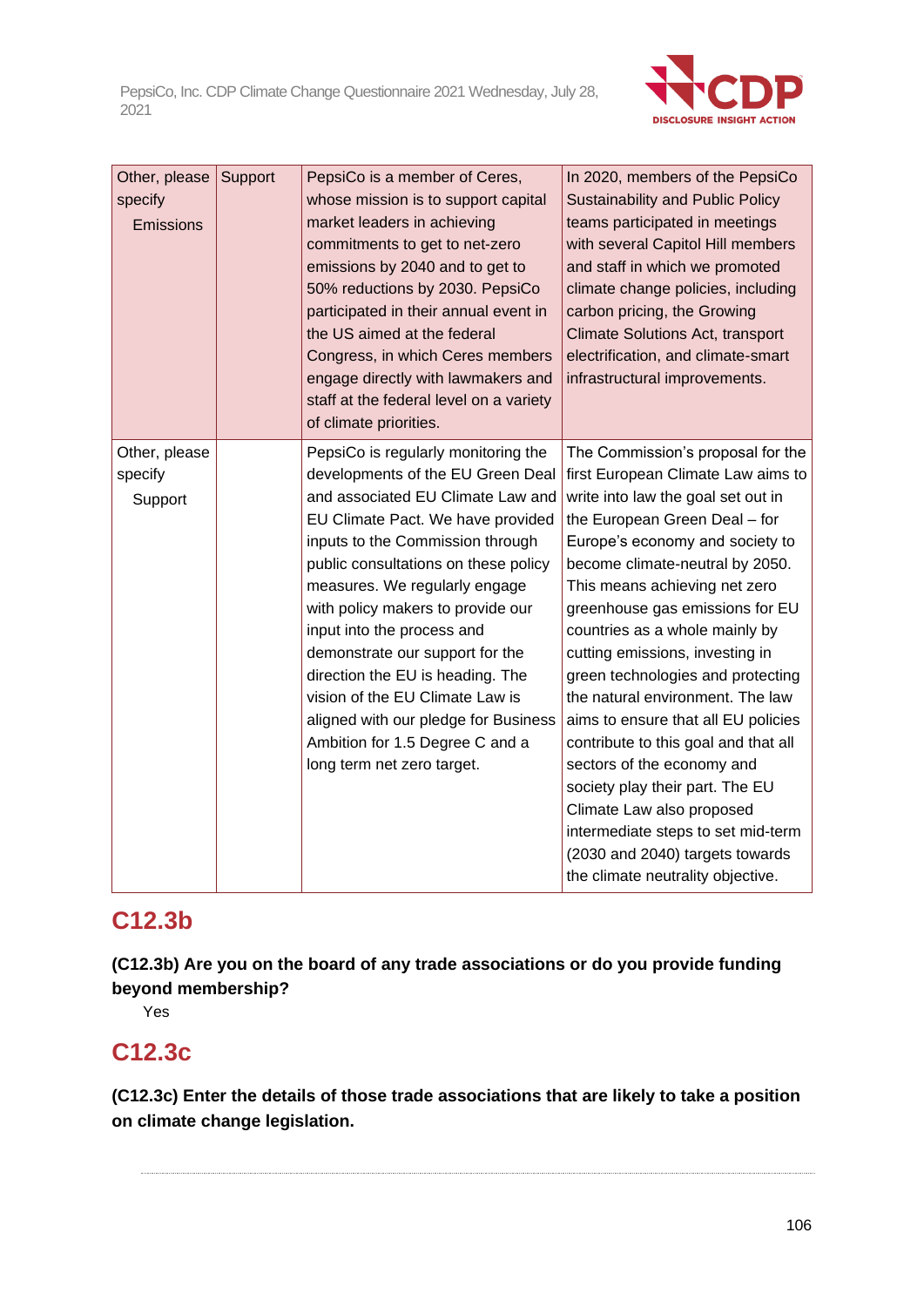

### **Trade association**

American Beverage Association (ABA)

#### **Is your position on climate change consistent with theirs?**

**Consistent** 

#### **Please explain the trade association's position**

We understand that ABA may support various types of legislation related to climate change, such as legislation on energy efficiency, consistent with PepsiCo's views.

#### **How have you influenced, or are you attempting to influence their position?**

PepsiCo is an active member of ABA with a seat on the Board. We regularly share information on our sustainability vision relating to climate change and related issues.

#### **Trade association**

Consumer Brands Association (CBA)

### **Is your position on climate change consistent with theirs? Consistent**

#### **Please explain the trade association's position**

We understand that GMA may support various types of legislation related to climate change, such as legislation on energy efficiency, consistent with PepsiCo's views..

# **How have you influenced, or are you attempting to influence their position?** PepsiCo is a member of the CBA Board. We regularly share information on our sustainability vision relating to climate change and related issues..

#### **Trade association**

Union of European Soft Drinks Associations (UNESDA)

# **Is your position on climate change consistent with theirs?**

**Consistent** 

#### **Please explain the trade association's position**

We understand that UNESDA welcomes the European Commission's proposal for establishing a Circular Economy in Europe and the recently concluded review of the Waste Framework Directive (WFD) and the Packaging and Packaging Waste Directive (PPWD). UNESDA's members are conscious of their responsibility for the end-of-life phase of packaging and advocate for a strong European framework on Extended Producer Responsibility (EPR) for packaging to increase efficiency and transparency of EPR in Europe. UNESDA supports the objective of increasing resource efficiency, sustainability and progress towards a circular economy through the recycling of materials.

#### **How have you influenced, or are you attempting to influence their position?**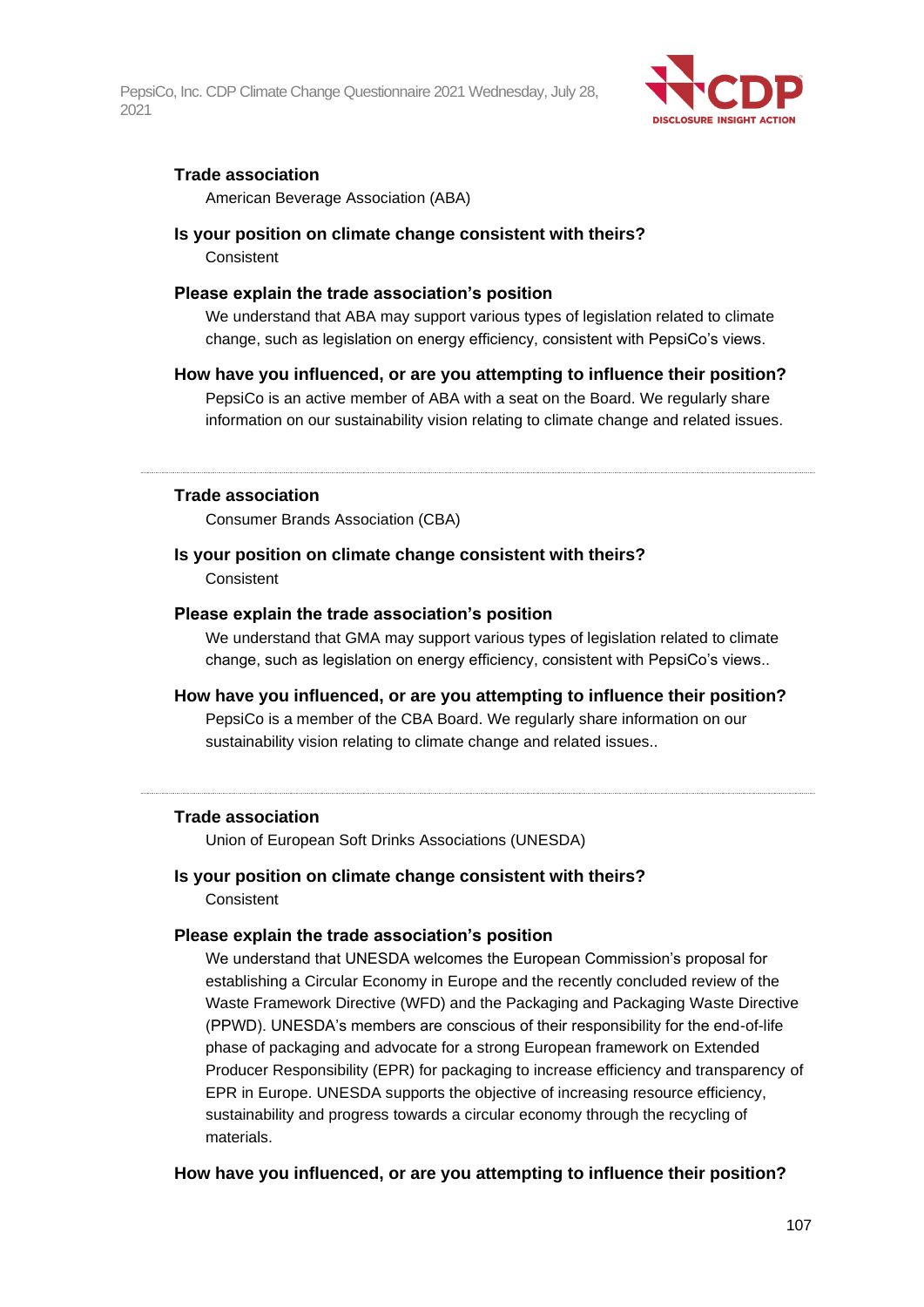

PepsiCo is an active member of UNESDA with a seat at the Board. PepsiCo participates in UNESDA's two main committees dealing with scientific affairs and EU policy.

#### **Trade association**

FoodDrinkEurope

### **Is your position on climate change consistent with theirs?**

**Consistent** 

#### **Please explain the trade association's position**

FoodDrinkEurope responded to the call for inputs to draw the future European Commission's proposal for a strategy for long-term EU greenhouse gas emissions reductions in accordance with the Paris Agreement. Food chain partners, as well as other economic sectors, civil society and policymakers should support ambitious efforts to mitigate

and adapt to Climate Change in Europe and globally. Challenges to achieve the temperature objective under the Paris Climate Agreement persist, such as the lack of economical and technically viable means (i.e. financial and technological) to reach such target. FoodDrinkEurope has yet to agree on a more proactive approach in support to climate neutrality but members have agreed to have climate ambitions as the main objective when assessing packaging performance.

#### **How have you influenced, or are you attempting to influence their position?**

PepsiCo is a member of the FoodDrinkEurope Board and participates in a variety of committees and working groups.

#### **Trade association**

European Organization for Packaging and Environment (EUROPEN)

# **Is your position on climate change consistent with theirs?**

**Consistent** 

#### **Please explain the trade association's position**

EUROPEN supports the objectives of the EU Circular Economy package. EUROPEN advocates for a packaging waste policy framework that clearly defines the roles and responsibilities of all actors involved in waste management. The new Circular Economy Package should safeguard the EU internal market and be based on the principle of life cycle assessment. EUROPEN does not plan on engaging in climate specific files at this stage but supports the climate neutrality objective through its advocacy on the circular economy.

#### **How have you influenced, or are you attempting to influence their position?**

PepsiCo is part of the EUROPEN Executive Committee and of the technical Task Force on Circular Economy that is responsible for analyzing policy developments and building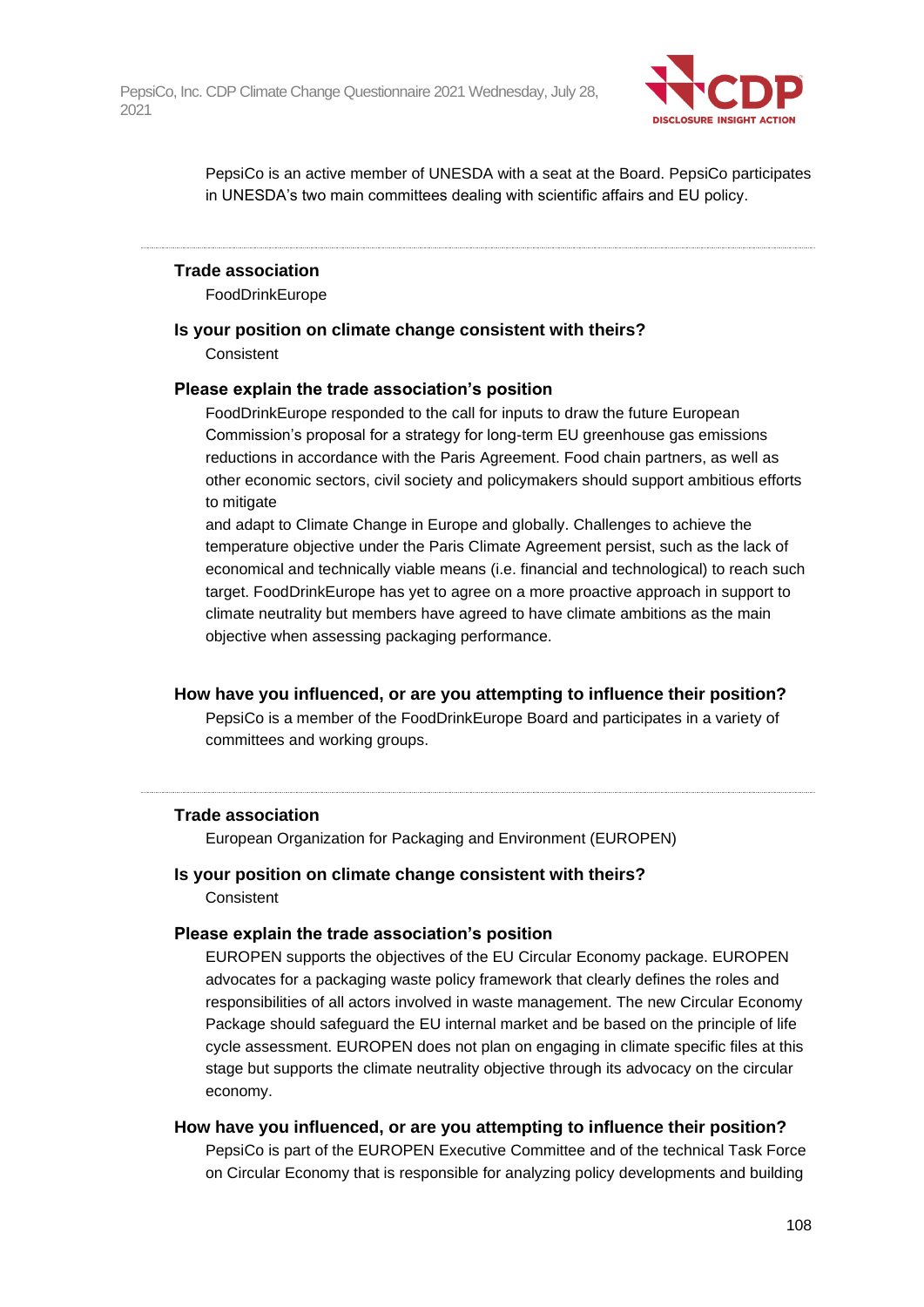

an advocacy plan for the association. PepsiCo hold the chairmanship of the Circular Economy and Green Deal taskforce, and of the taskforce dedicated to the Packaging and Packaging Waste Directive.

#### **Trade association**

European Snacks Association (ESA)

### **Is your position on climate change consistent with theirs?**

**Consistent** 

#### **Please explain the trade association's position**

ESA supports sustainable practices to protect natural resources as well as a circular economy for packaging and actively engages in packaging related policy initiatives at EU level.

#### **How have you influenced, or are you attempting to influence their position?**

PepsiCo is an ESA Board member and holds the Presidency, effective June 30, 2021.

#### **Trade association**

European Brands Association (AIM)

#### **Is your position on climate change consistent with theirs? Consistent**

#### **Please explain the trade association's position**

AIM supports and promotes the UN SDGs. They have taken position on climate change, sustainable product policy, and packaging among environmental issues.

### **How have you influenced, or are you attempting to influence their position?**

PepsiCo is part of the AIM Board and co-chairs their Sustainable Development Committee.

## **C12.3d**

**(C12.3d) Do you publicly disclose a list of all research organizations that you fund?** No

## **C12.3f**

### **(C12.3f) What processes do you have in place to ensure that all of your direct and indirect activities that influence policy are consistent with your overall climate change strategy?**

PepsiCo's Corporate Affairs department has specific teams and individuals who are assigned responsibilities for developing corporate policy and regulatory positions as well as engaging with external stakeholders on regulatory policy that aligns with our climate strategy. They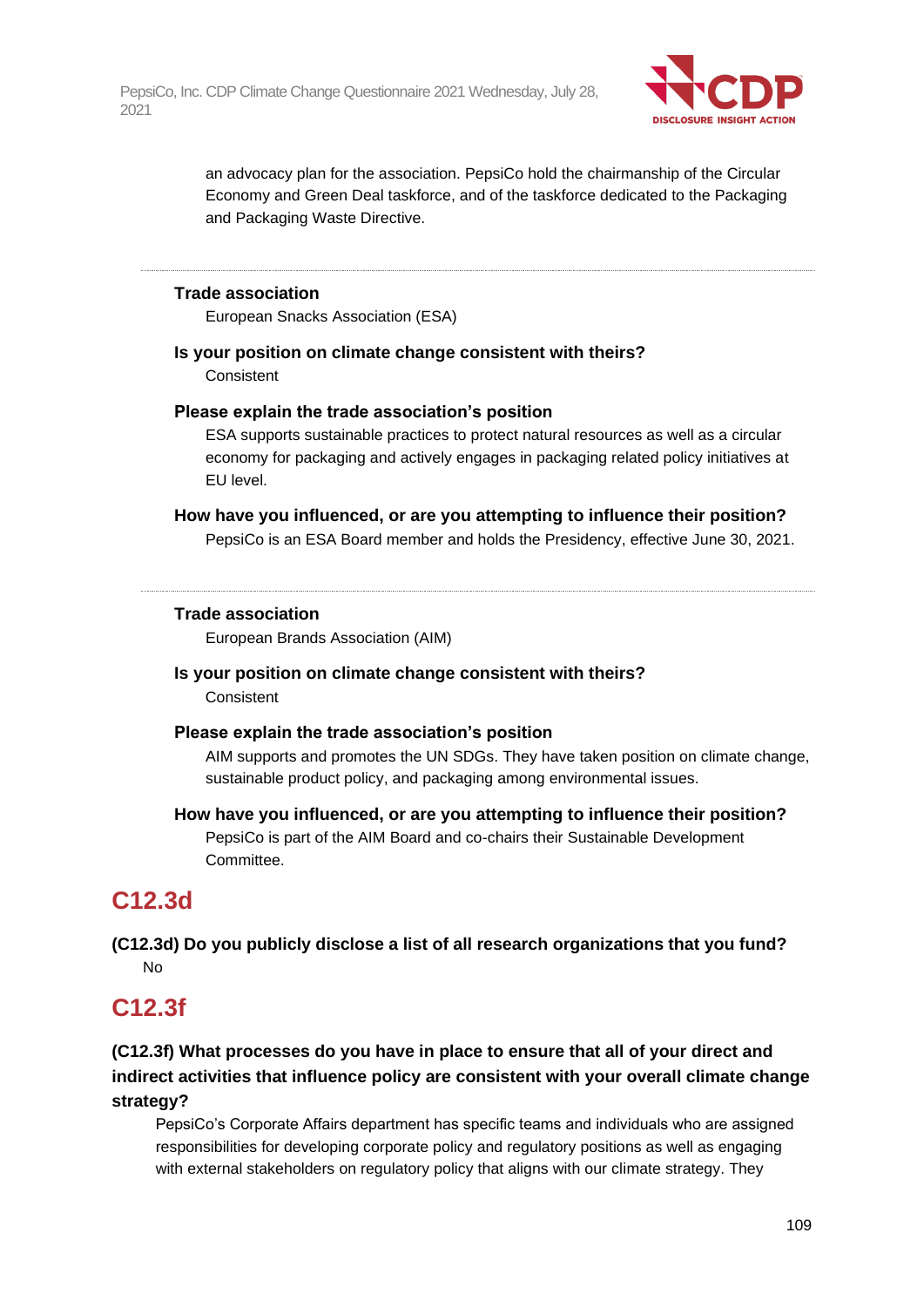

manage relationships with policymakers, trade associations and non-government actors, coordinating activities such as advocating for consistent climate change positions that may influence regulatory policy globally and at the market level. Corporate Affairs works closely with the business units, Sustainability Office, and other functions to ensure that our external engagements are aligned with our overall strategy on climate action and advocacy.

## **C12.4**

**(C12.4) Have you published information about your organization's response to climate change and GHG emissions performance for this reporting year in places other than in your CDP response? If so, please attach the publication(s).**

### **Publication**

In mainstream reports

**Status**

### **Attach the document**

pepsico-inc-2020-annual-report.pdf

### **Page/Section reference**

Pages 10, 15, 18, 29,

### **Content elements**

**Governance Strategy** Risks & opportunities

**Comment**

#### **Publication**

In voluntary sustainability report

#### **Status**

**Complete** 

### **Attach the document**

U PepsiCo-CSR-2020.pdf

### **Page/Section reference**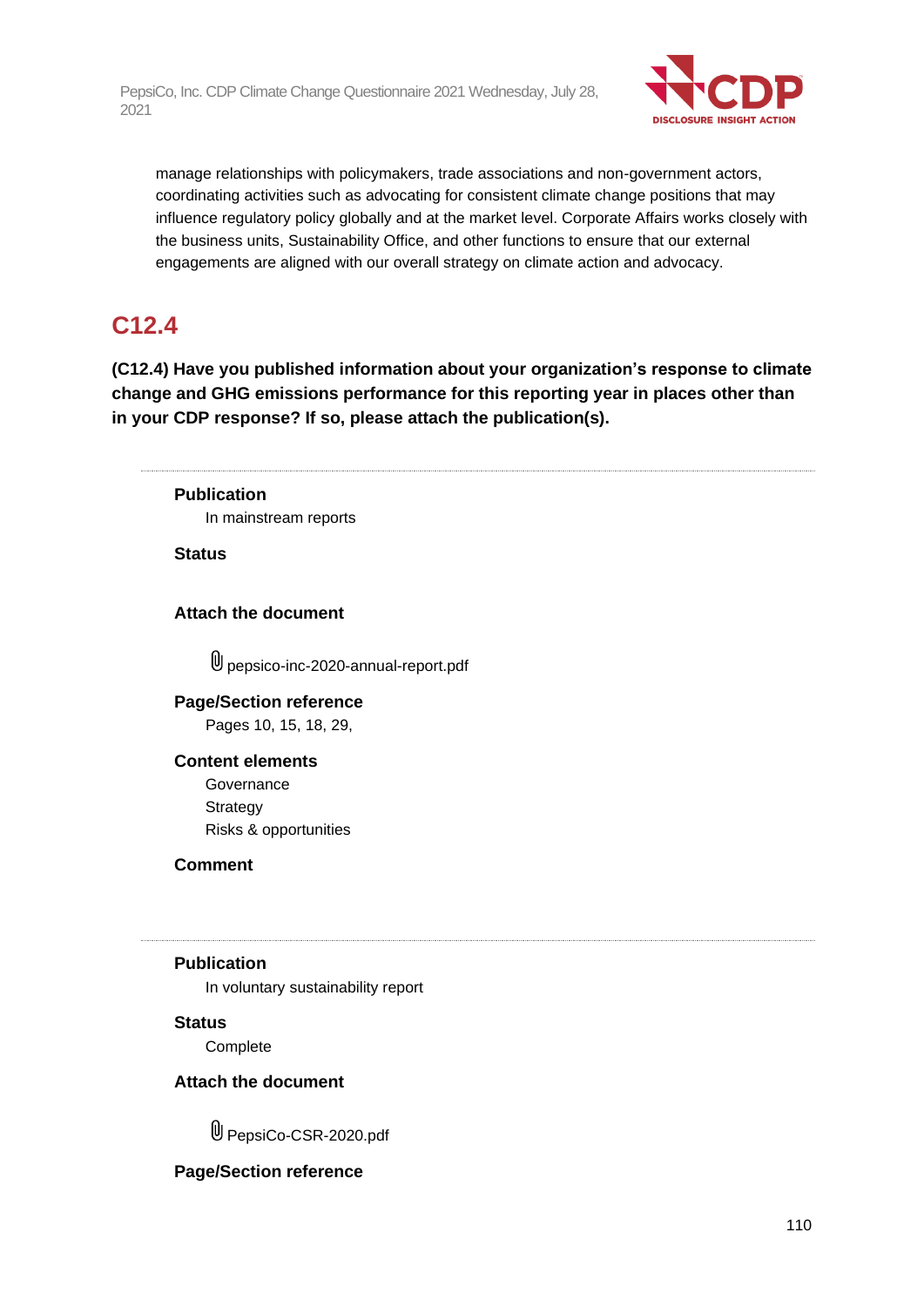

Our report is entirely digital this year. Attached climate section excerpt here. Please visit www.pepsico.com for details.

#### **Content elements**

Governance Strategy Risks & opportunities Emissions figures Emission targets Other metrics

#### **Comment**

### **Publication**

In voluntary communications

#### **Status**

**Complete** 

### **Attach the document**

ESG Topics\_Climate\_2020.pdf

#### **Page/Section reference**

Our ESG topics page is entirely digital. Attached climate excerpts here. Please visit www.pepsico.com for details.

#### **Content elements**

Governance Strategy Risks & opportunities Emissions figures Emission targets Other metrics

#### **Comment**

## **C13. Other land management impacts**

## **C-AC13.2/C-FB13.2/C-PF13.2**

**(C-AC13.2/C-FB13.2/C-PF13.2) Do you know if any of the management practices mentioned in C-AC12.2a/C-FB12.2a/C-PF12.2a that were implemented by your suppliers have other impacts besides climate change mitigation/adaptation?**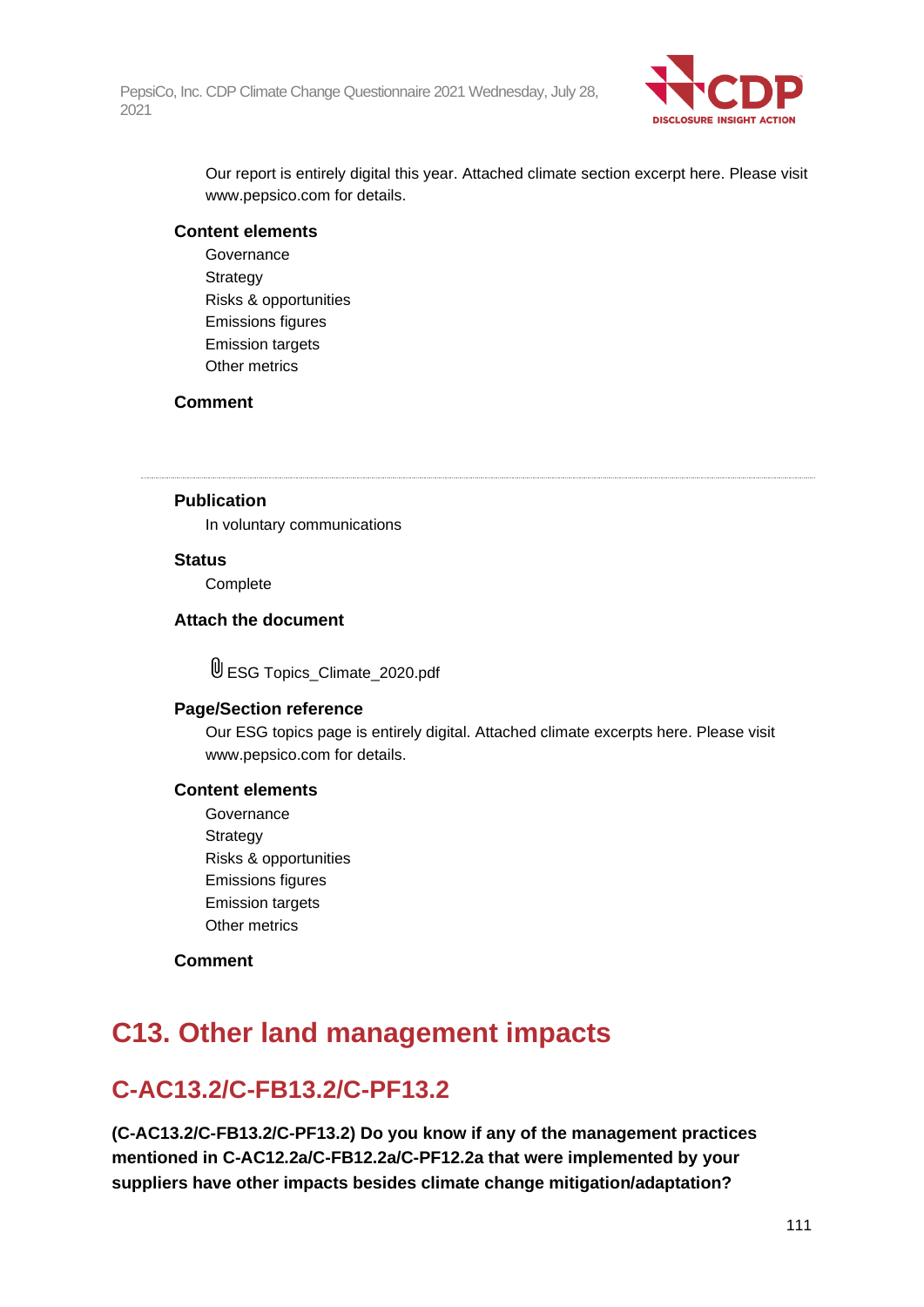

Yes

## **C-AC13.2a/C-FB13.2a/C-PF13.2a**

**(C-AC13.2a/C-FB13.2a/C-PF13.2a) Provide details of those management practices implemented by your suppliers that have other impacts besides climate change mitigation/adaptation.**

## **Management practice reference number**

MP1

#### **Overall effect**

Positive

#### **Which of the following has been impacted?**

**Biodiversity** Soil **Water** Yield Other, please specify Waste, Ag Chemicals

#### **Description of impacts**

Our Sustainable Farming Program (SFP), is a program we use to engage with growers on farms of all sizes and types around the world in order to encourage continual improvement in sustainable farming practices, expand respect for workers' human rights, enhance growers' capabilities, and address risks. The SFP program is comprised of two components: (1) The SFP Code, which lists PepsiCo's farm-level sustainable agriculture principles and practices. The Code draws from principles of externally recognized agricultural codes, such as those published by the Rainforest Alliance, GlobalG.A.P., Bonsucro, and the Roundtable on Sustainable Palm Oil (RSPO); and (2) The SFP Continuous Improvement Process, through which farmers are continually assessed and efforts are taken to drive improvement in sustainable agriculture. The SFP Code outlines the specific farm-level principles and practices that embody PepsiCo's Sustainable Agriculture Policy. These principles span a comprehensive array of topics across the three widely recognized pillars of sustainability: Environmental, Social and Economic. Under the Environmental pillar topics included are Ag Chemicals, Air, Biodiversity, Nutrients, Soil, Water and Waste in addition to climate related topics such as GHGs and Energy. Farmers are encouraged to adhere to the fundamental principles and practices within each of these topics. As of year-end 2020, 87% of direct crops were sustainably sourced globally through the SFP.

#### **Have any response to these impacts been implemented?**

Yes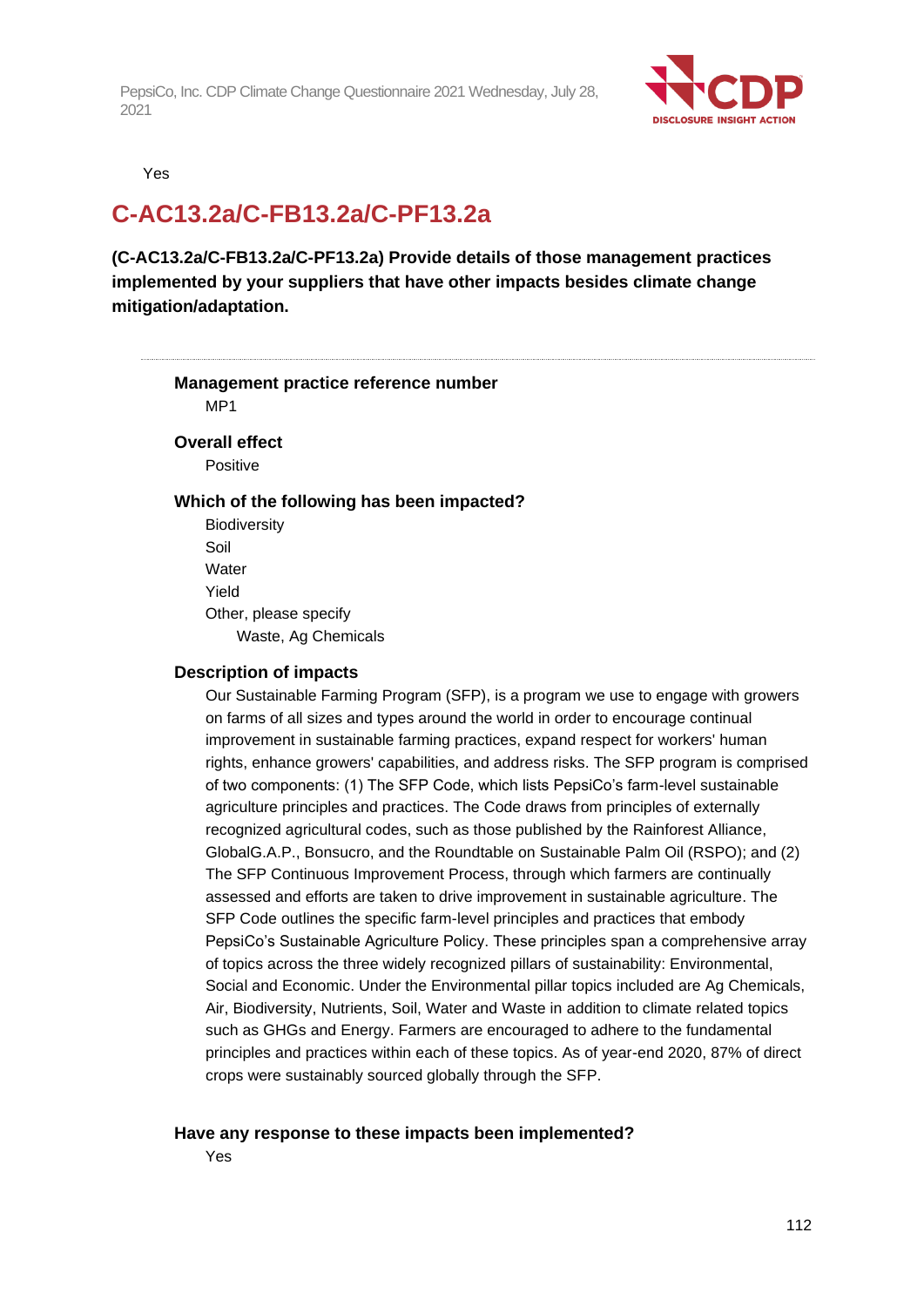

#### **Description of the response(s)**

The percentage of Farm Management Groups engaged is one metric by which we are measuring progress. The second metric – representing our ultimate objective – is the percentage of directly sourced agricultural raw materials that we have verified as sustainably sourced. PepsiCo considers an FMG verified sustainable when: (1) A representative sample of self-assessments demonstrate that the farmers have implemented the Fundamental Principles of the SFP; and (2) A certain proportion of random

samples from the self-assessment results are verified by a third-party. The details of this process are being piloted. Once finalized, the requirements will be listed in an appendix in the SFP Scheme Rules. We made significant progress on SFP engagement in 2020. In 28 countries, we achieved 100% sustainably sourced direct-sourced crops and 87% sustainably sourced worldwide.

### **Management practice reference number**

M<sub>P2</sub>

#### **Overall effect**

Positive

#### **Which of the following has been impacted?**

**Biodiversity** Soil **Water** Yield Other, please specify Waste, Ag Chemicals

#### **Description of impacts**

Our Sustainable Farming Program (SFP), is a program we use to engage with growers on farms of all sizes and types around the world in order to encourage continual improvement in sustainable farming practices, expand respect for workers' human rights, enhance growers' capabilities, and address risks. The SFP program is comprised of two components: (1) The SFP Code, which lists PepsiCo's farm-level sustainable agriculture principles and practices. The Code draws from principles of externally recognized agricultural codes, such as those published by the Rainforest Alliance, GlobalG.A.P., Bonsucro, and the Roundtable on Sustainable Palm Oil (RSPO); and (2) The SFP Continuous Improvement Process, through which farmers are continually assessed and efforts are taken to drive improvement in sustainable agriculture. The SFP Code outlines the specific farm-level principles and practices that embody PepsiCo's Sustainable Agriculture Policy. These principles span a comprehensive array of topics across the three widely recognized pillars of sustainability: Environmental, Social and Economic. Under the Environmental pillar topics included are Ag Chemicals, Air, Biodiversity, Nutrients, Soil, Water and Waste in addition to climate related topics such as GHGs and Energy. Farmers are encouraged to adhere to the fundamental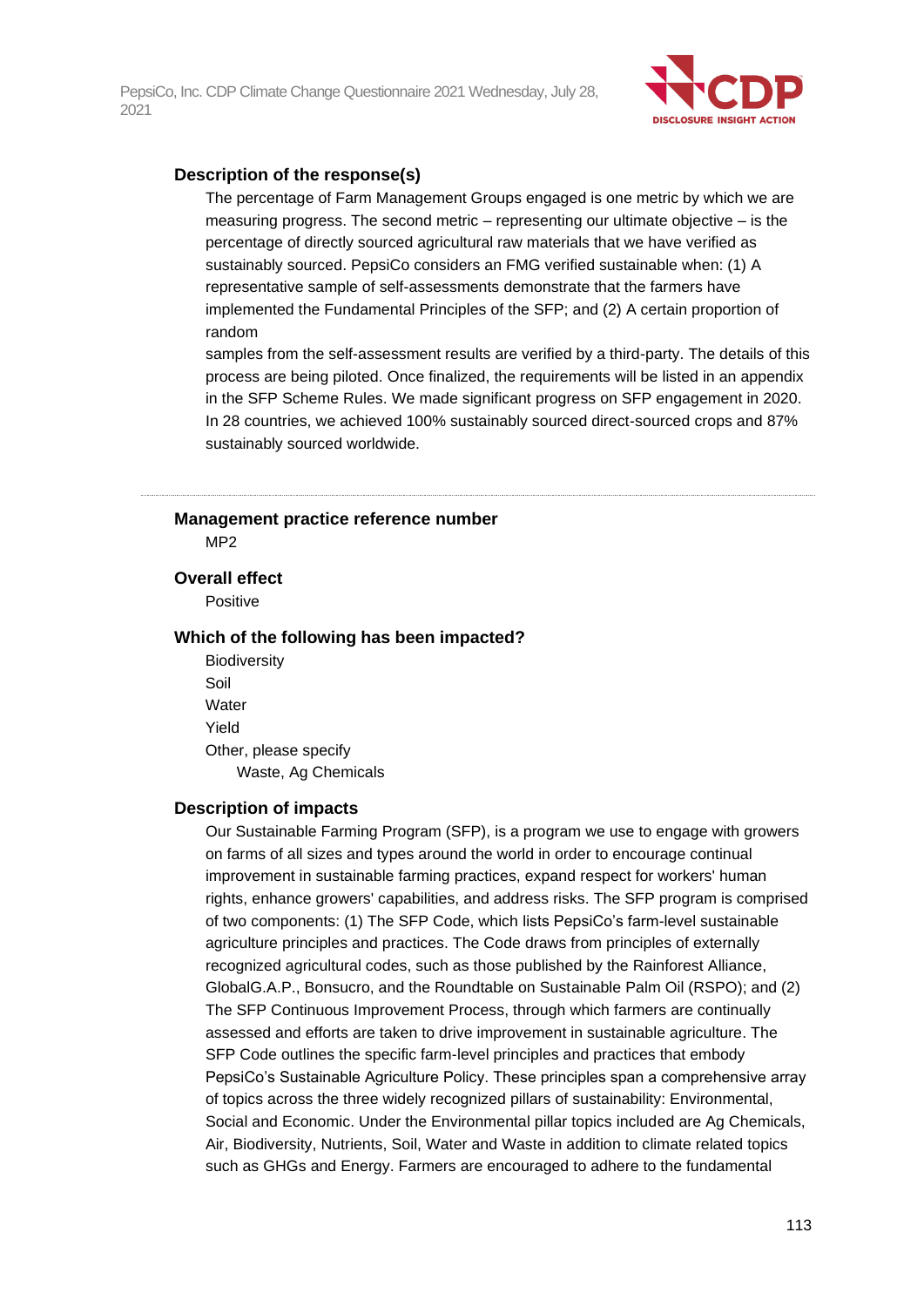

principles and practices within each of these topics. As of year-end 2020, 87% of direct crops were sustainably sourced globally through the SFP.

### **Have any response to these impacts been implemented?**

Yes

### **Description of the response(s)**

The percentage of Farm Management Groups engaged is one metric by which we are measuring progress. The second metric – representing our ultimate objective – is the percentage of directly sourced agricultural raw materials that we have verified as sustainably sourced. PepsiCo considers an FMG verified sustainable when: (1) A representative sample of self-assessments demonstrate that the farmers have implemented the Fundamental Principles of the SFP; and (2) A certain proportion of random samples from the self-assessment results are verified by a third party. The details of this process are being piloted. Once finalized, the requirements will be listed in an appendix in the SFP Scheme Rules. We made significant progress on SFP engagement in 2020. In 28 countries, we achieved 100% sustainably sourced directsourced crops and 87% sustainably sourced worldwide.

# **C15. Signoff**

## **C-FI**

**(C-FI) Use this field to provide any additional information or context that you feel is relevant to your organization's response. Please note that this field is optional and is not scored.**

## **C15.1**

**(C15.1) Provide details for the person that has signed off (approved) your CDP climate change response.**

|       | <b>Job title</b>               | <b>Corresponding job category</b> |
|-------|--------------------------------|-----------------------------------|
| l Row | <b>Chief Executive Officer</b> | Chief Executive Officer (CEO)     |

## **SC. Supply chain module**

## **SC0.0**

**(SC0.0) If you would like to do so, please provide a separate introduction to this module.**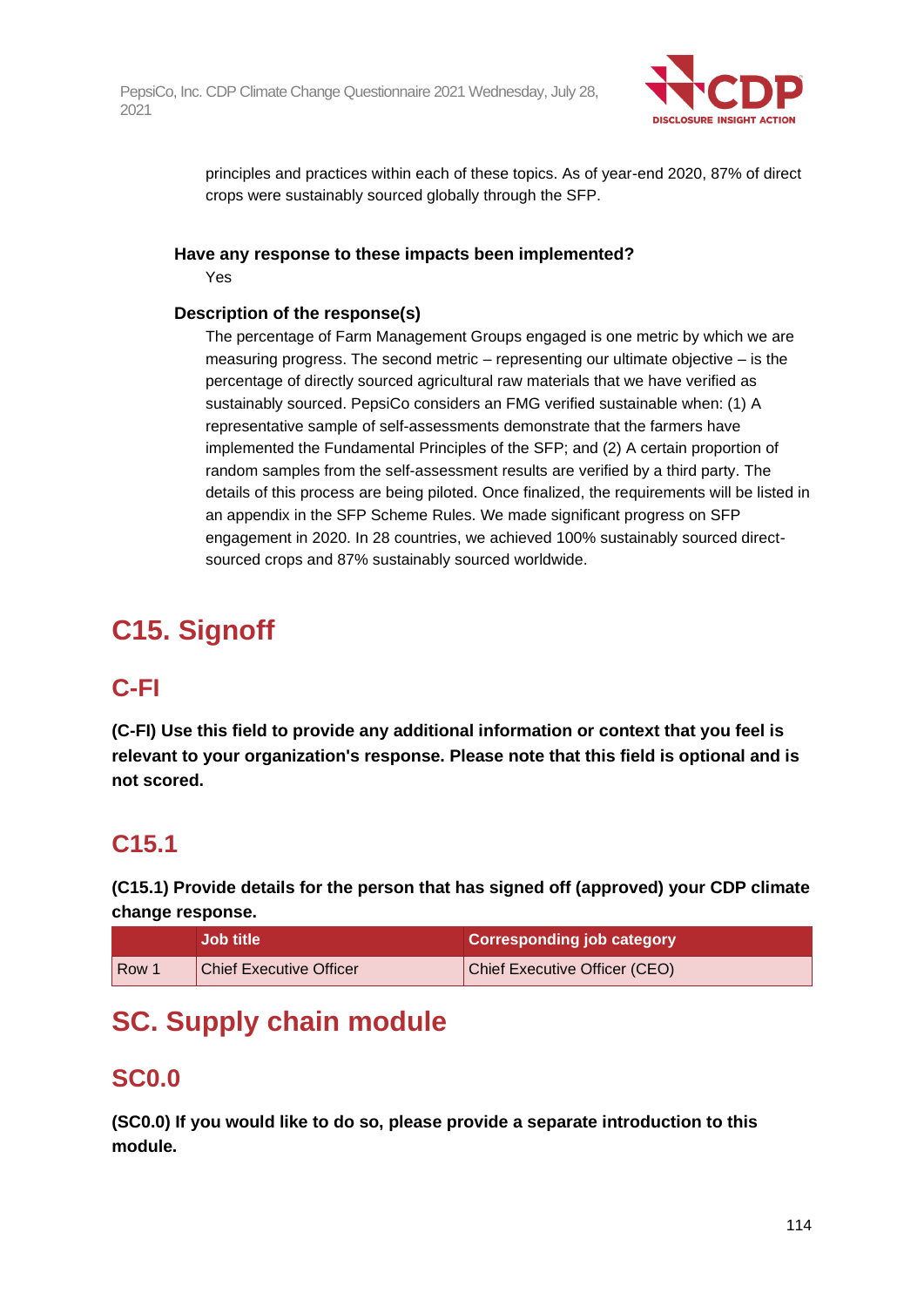

PepsiCo products are enjoyed by consumers more than one billion times a day in more than 200 countries and territories around the world. PepsiCo generated more than \$70 billion in net revenue in 2020, driven by a complementary food and beverage portfolio that includes 23 brands that generate more than \$1 billion each in estimated annual retail sales (e.g., Frito-Lay, Gatorade, Pepsi-Cola, Quaker and Tropicana). Our vision is to be the global leader in convenient foods and beverages by Winning with Purpose. To advance this vision, we focus on becoming Faster, Stronger and Better in everything we do. We will become better by continuing to integrate our purpose agenda into our business strategy and doing even more for the planet and our people. Winning with Purpose acknowledges PepsiCo's leadership in integrating sustainability with strategy for more than a decade and conveys our belief that sustainability can be an even greater contributor to our success in the marketplace. Winning with Purpose aims to build a more sustainable food system by intensifying our efforts on critical initiatives including climate change.

This CDP Climate Questionnaire contains statements reflecting our views about our future performance that constitute "forward-looking statements" within the meaning of the Private Securities Litigation Reform Act of 1995. Forward-looking statements are generally identified through the inclusion of words such as "aim," "anticipate," "believe," "drive," "estimate," "expect," "goal," "intend," "may," "plan," "project," "strategy," "target" and "will" or similar statements or variations of such terms and other similar expressions. Forward-looking statements inherently involve risks and uncertainties. For information on certain factors that could cause actual events or results to differ materially from our expectations, please see PepsiCo's filings with the Securities and Exchange Commission, including its most recent annual report on Form 10-K and subsequent reports on Forms 10-Q and 8-K. Investors are cautioned not to place undue reliance on any such forward-looking statements, which speak only as of the date they are made. PepsiCo undertakes no obligation to update any forward-looking statements, whether as a result of new information, future events or otherwise.

## **SC0.1**

### **(SC0.1) What is your company's annual revenue for the stated reporting period?**

|       | <b>Annual Revenue</b> |
|-------|-----------------------|
| Row 1 | 70,372,000,000        |

## **SC0.2**

**(SC0.2) Do you have an ISIN for your company that you would be willing to share with CDP?**

No

## **SC1.1**

**(SC1.1) Allocate your emissions to your customers listed below according to the goods or services you have sold them in this reporting period.**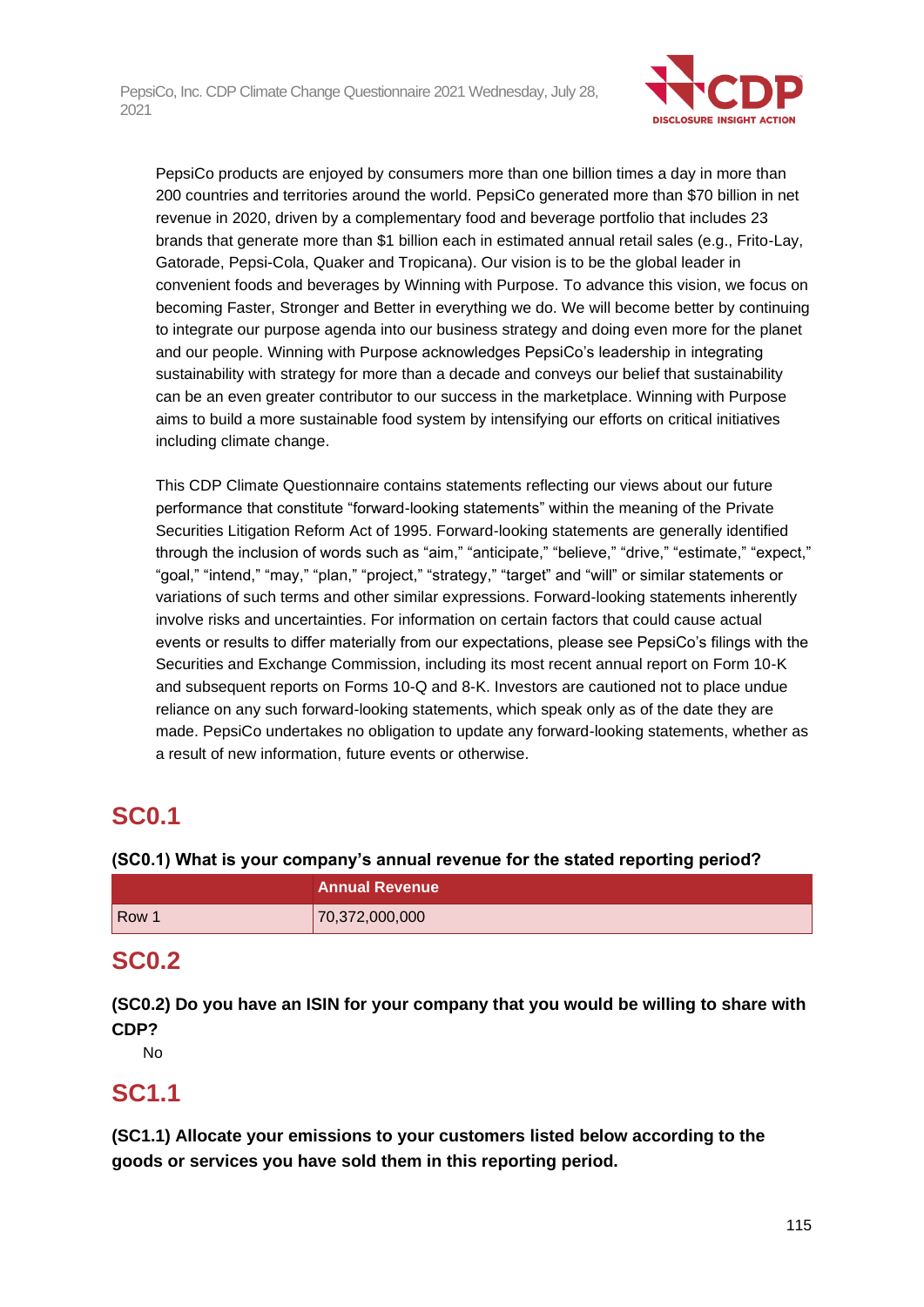

**Requesting member** Ahold Delhaize

**Scope of emissions** Scope 1

**Allocation level** Company wide

#### **Allocation level detail**

### **Emissions in metric tonnes of CO2e**

101,852

**Uncertainty (±%)**

15

#### **Major sources of emissions**

These emissions include those from PepsiCo's total global Company-owned operations that have been allocated to the customer. Major sources include fuel use in PepsiCo's wholly-owned or operated manufacturing facilities globally that produce products that may or may not be sold to the customer. Also included is fuel use in transportation vehicles that are wholly-owned or operated by PepsiCo.

#### **Verified**

No

#### **Allocation method**

Allocation based on the market value of products purchased

### **Please explain how you have identified the GHG source, including major limitations to this process and**

### **assumptions made**

Our method for allocating emissions is to take the percentage of PepsiCo's net revenue attributable to the customer in the reporting year and apply this percentage to our global Scope 1, Scope 2 or Scope 3 emissions. Thus, our method does not distinguish between emissions from facilities that produce product sold to the customer versus emissions from all PepsiCo's production facilities world-wide.

#### **Requesting member**

Caesars Entertainment

#### **Scope of emissions**

Scope 1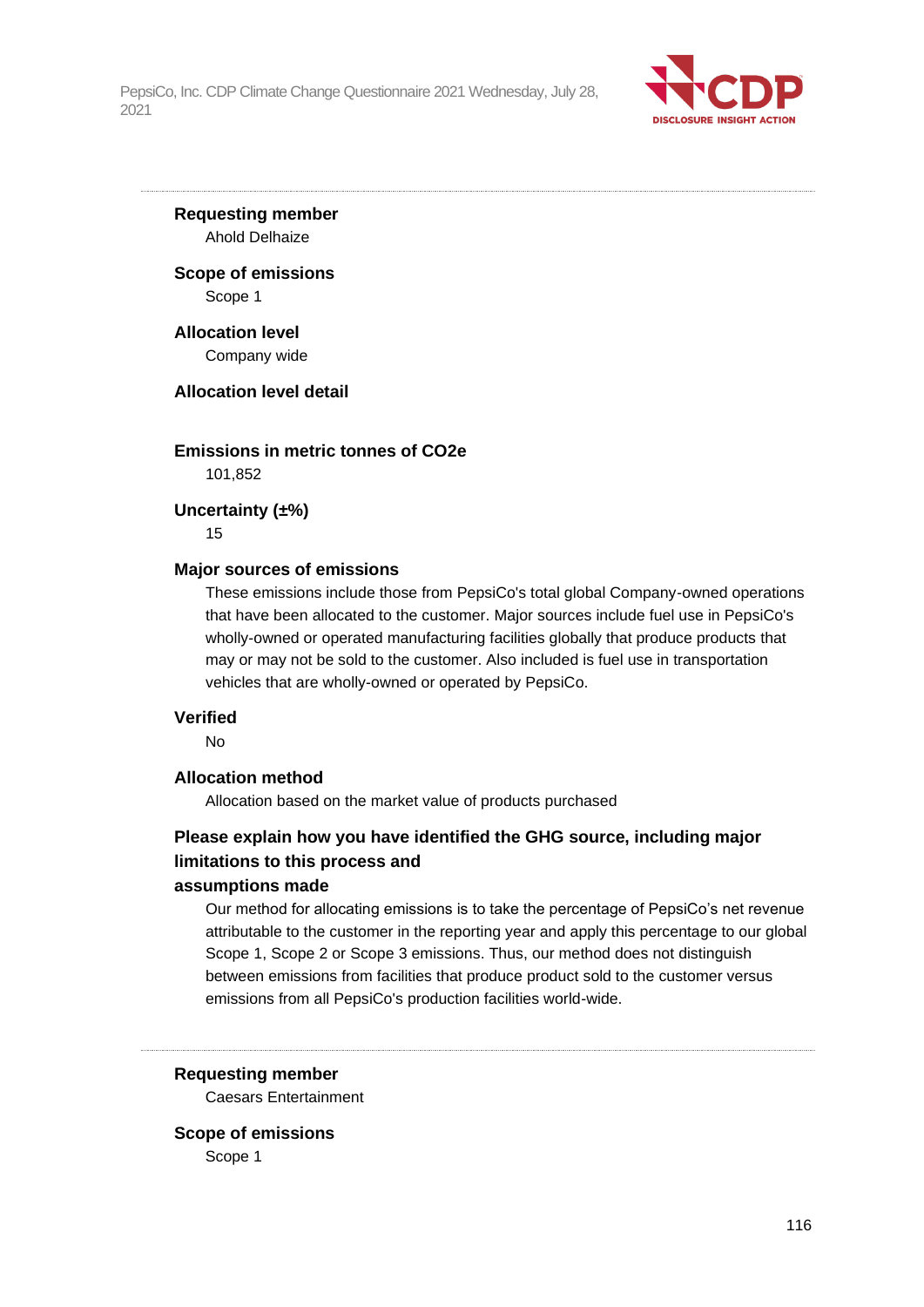

### **Allocation level** Company wide

### **Allocation level detail**

#### **Emissions in metric tonnes of CO2e**

476

### **Uncertainty (±%)**

15

#### **Major sources of emissions**

These emissions include those from PepsiCo's total global Company-owned operations that have been allocated to the customer. Major sources include fuel use in PepsiCo's wholly-owned or operated manufacturing facilities globally that produce products that may or may not be sold to the customer. Also included is fuel use in transportation vehicles that are wholly-owned or operated by PepsiCo.

#### **Verified**

No

#### **Allocation method**

Allocation based on the market value of products purchased

### **Please explain how you have identified the GHG source, including major limitations to this process and**

#### **assumptions made**

Our method for allocating emissions is to take the percentage of PepsiCo's net revenue attributable to the customer in the reporting year and apply this percentage to our global Scope 1, Scope 2 or Scope 3 emissions. Thus, our method does not distinguish between emissions from facilities that produce product sold to the customer versus emissions from all PepsiCo's production facilities world-wide.

**Requesting member**

CVS Health

**Scope of emissions** Scope 1

**Allocation level**

Company wide

#### **Allocation level detail**

**Emissions in metric tonnes of CO2e** 9,590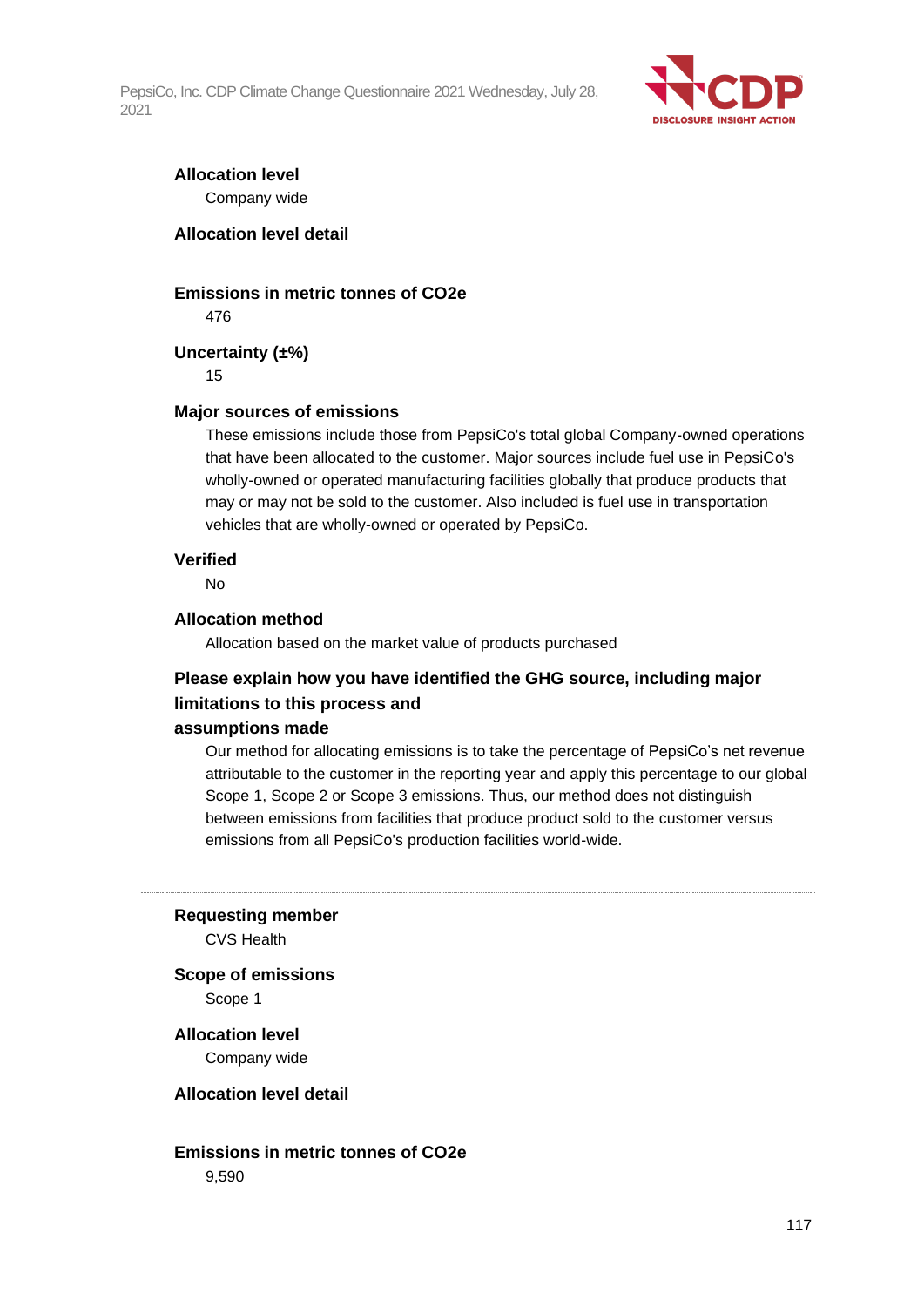

### **Uncertainty (±%)**

15

#### **Major sources of emissions**

These emissions include those from PepsiCo's total global Company-owned operations that have been allocated to the customer. Major sources include fuel use in PepsiCo's wholly-owned or operated manufacturing facilities globally that produce products that may or may not be sold to the customer. Also included is fuel use in transportation vehicles that are wholly-owned or operated by PepsiCo.

#### **Verified**

No

#### **Allocation method**

Allocation based on the market value of products purchased

### **Please explain how you have identified the GHG source, including major limitations to this process and**

#### **assumptions made**

Our method for allocating emissions is to take the percentage of PepsiCo's net revenue attributable to the customer in the reporting year and apply this percentage to our global Scope 1, Scope 2 or Scope 3 emissions. Thus, our method does not distinguish between emissions from facilities that produce product sold to the customer versus emissions from all PepsiCo's production facilities world-wide

#### **Requesting member**

McDonald's Corporation

#### **Scope of emissions**

Scope 1

**Allocation level**

Company wide

### **Allocation level detail**

### **Emissions in metric tonnes of CO2e**

2,794

#### **Uncertainty (±%)**

15

#### **Major sources of emissions**

These emissions include those from PepsiCo's total global Company-owned operations that have been allocated to the customer. Major sources include fuel use in PepsiCo's wholly-owned or operated manufacturing facilities globally that produce products that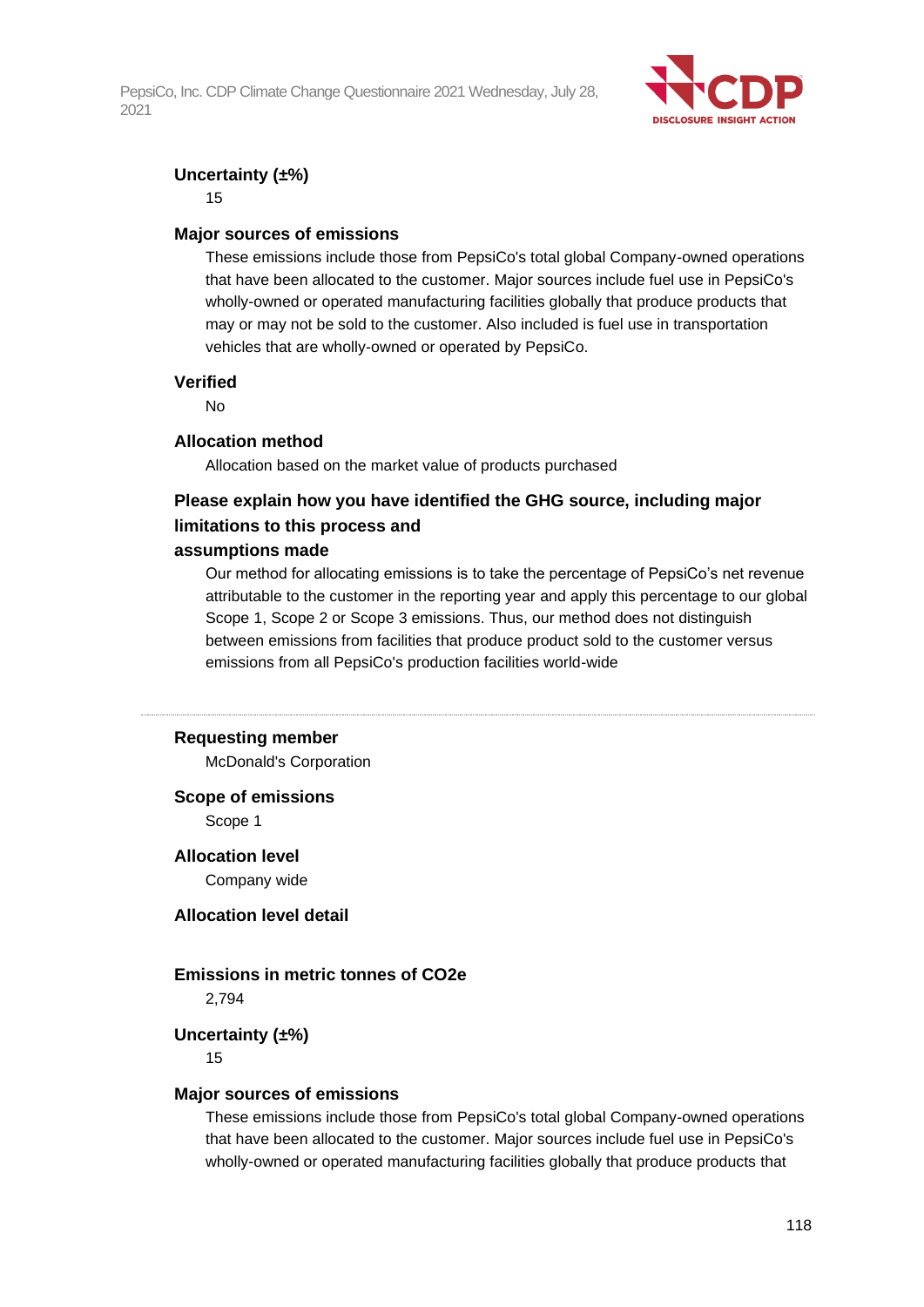

may or may not be sold to the customer. Also included is fuel use in transportation vehicles that are wholly-owned or operated by PepsiCo.

#### **Verified**

No

#### **Allocation method**

Allocation based on the market value of products purchased

### **Please explain how you have identified the GHG source, including major limitations to this process and**

### **assumptions made**

Our method for allocating emissions is to take the percentage of PepsiCo's net revenue attributable to the customer in the reporting year and apply this percentage to our global Scope 1, Scope 2 or Scope 3 emissions. Thus, our method does not distinguish between emissions from facilities that produce product sold to the customer versus emissions from all PepsiCo's production facilities world-wide.

#### **Requesting member**

NHS England and NHS Improvement

### **Scope of emissions**

Scope 1

**Allocation level** Company wide

#### **Allocation level detail**

#### **Emissions in metric tonnes of CO2e**

94

#### **Uncertainty (±%)**

15

#### **Major sources of emissions**

These emissions include those from PepsiCo's total global Company-owned operations that have been allocated to the customer. Major sources include fuel use in PepsiCo's wholly-owned or operated manufacturing facilities globally that produce products that may or may not be sold to the customer. Also included is fuel use in transportation vehicles that are wholly-owned or operated by PepsiCo.

#### **Verified**

No

#### **Allocation method**

Allocation based on the market value of products purchased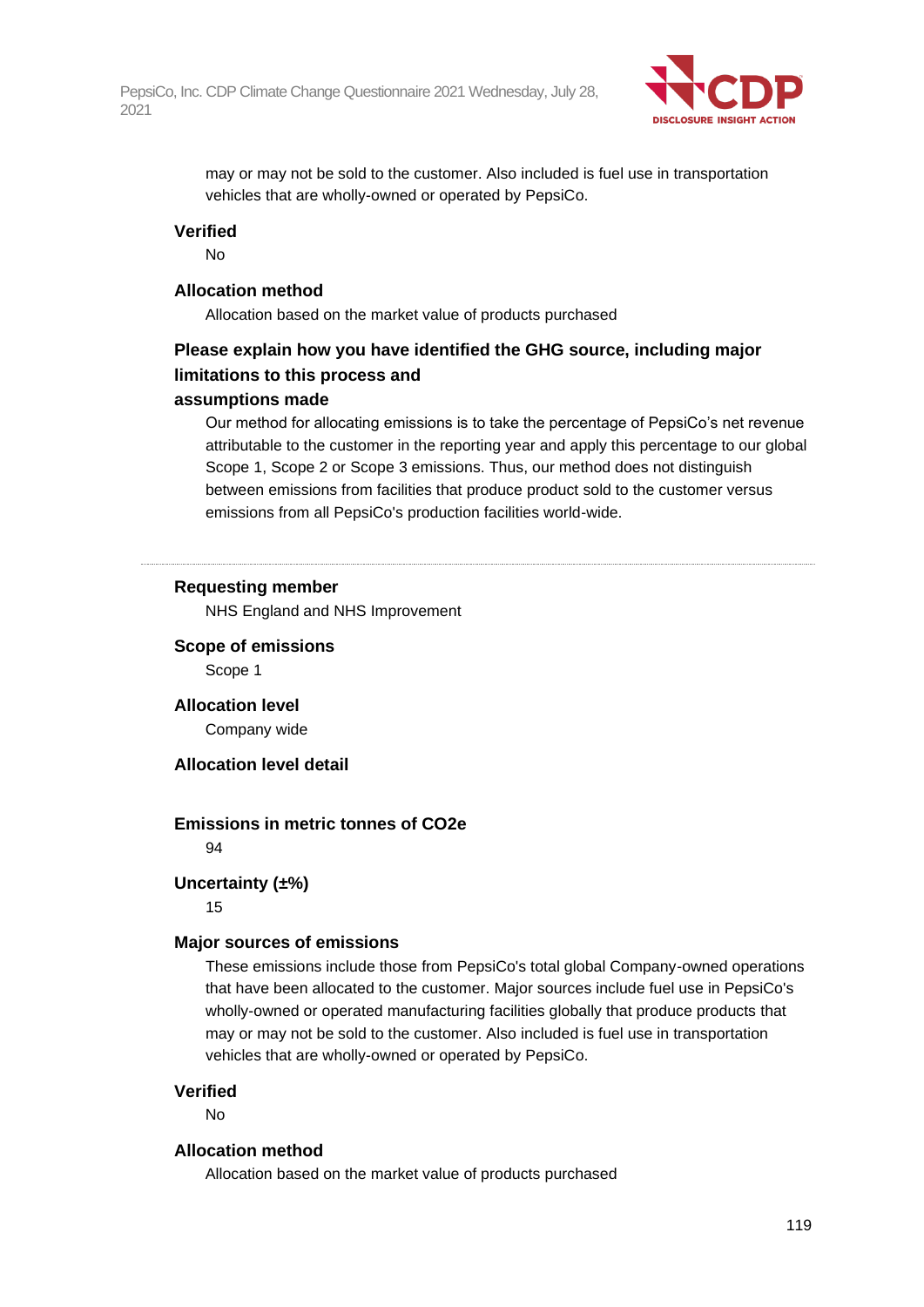

## **Please explain how you have identified the GHG source, including major limitations to this process and**

### **assumptions made**

Our method for allocating emissions is to take the percentage of PepsiCo's net revenue attributable to the customer in the reporting year and apply this percentage to our global Scope 1, Scope 2 or Scope 3 emissions. Thus, our method does not distinguish between emissions from facilities that produce product sold to the customer versus emissions from all PepsiCo's production facilities world-wide.

**Requesting member**

J Sainsbury Plc

**Scope of emissions** Scope 1

**Allocation level** Company wide

**Allocation level detail**

**Emissions in metric tonnes of CO2e** 11,359

**Uncertainty (±%)**

15

### **Major sources of emissions**

These emissions include those from PepsiCo's total global company-owned operations that have been allocated to the customer. Major sources include fuel use in PepsiCo's wholly-owned or operated manufacturing facilities globally that produce products that may or may not be sold to the customer. Also included is fuel use in transportation vehicles that are wholly-owned or operated by PepsiCo.

### **Verified**

No

### **Allocation method**

Allocation based on the market value of products purchased

## **Please explain how you have identified the GHG source, including major limitations to this process and**

### **assumptions made**

Our method for allocating emissions is to take the percentage of PepsiCo's net revenue attributable to the customer in the reporting year and apply this percentage to our global Scope 1, Scope 2 or Scope 3 emissions. Thus, our method does not distinguish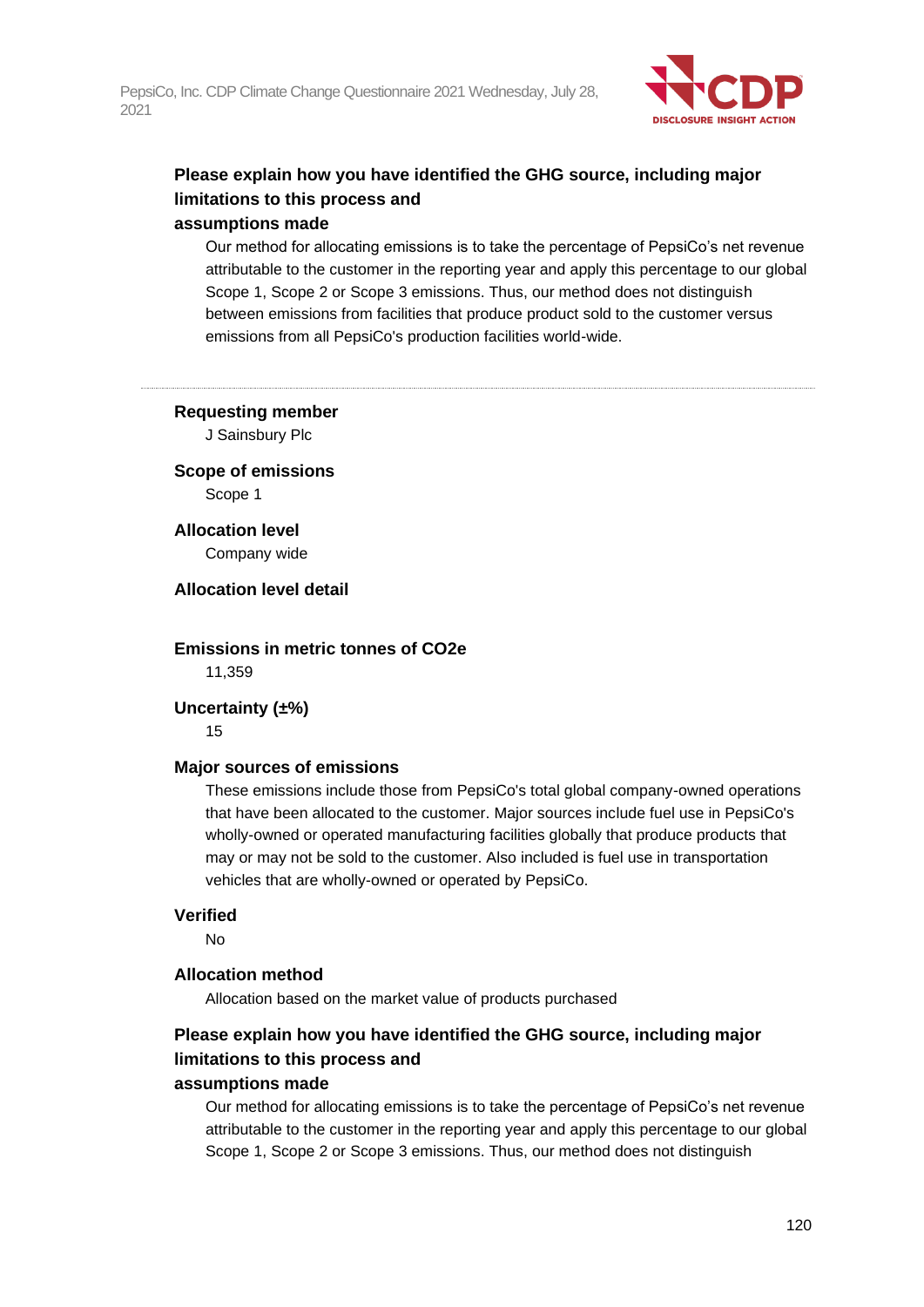

between emissions from facilities that produce product sold to the customer versus emissions from all PepsiCo's production facilities world-wide.

**Requesting member**

Target Corporation

**Scope of emissions** Scope 1

**Allocation level** Company wide

**Allocation level detail**

**Emissions in metric tonnes of CO2e**

44,510

**Uncertainty (±%)**

15

#### **Major sources of emissions**

These emissions include those from PepsiCo's total global Company-owned operations that have been allocated to the customer. Major sources include fuel use in PepsiCo's wholly-owned or operated manufacturing facilities globally that produce products that may or may not be sold to the customer. Also included is fuel use in transportation vehicles that are wholly-owned or operated by PepsiCo.

#### **Verified**

No

#### **Allocation method**

Allocation based on the market value of products purchased

### **Please explain how you have identified the GHG source, including major limitations to this process and**

#### **assumptions made**

Our method for allocating emissions is to take the percentage of PepsiCo's net revenue attributable to the customer in the reporting year and apply this percentage to our global Scope 1, Scope 2 or Scope 3 emissions. Thus, our method does not distinguish between emissions from facilities that produce product sold to the customer versus emissions from all PepsiCo's production facilities world-wide.

#### **Requesting member**

Walmart, Inc.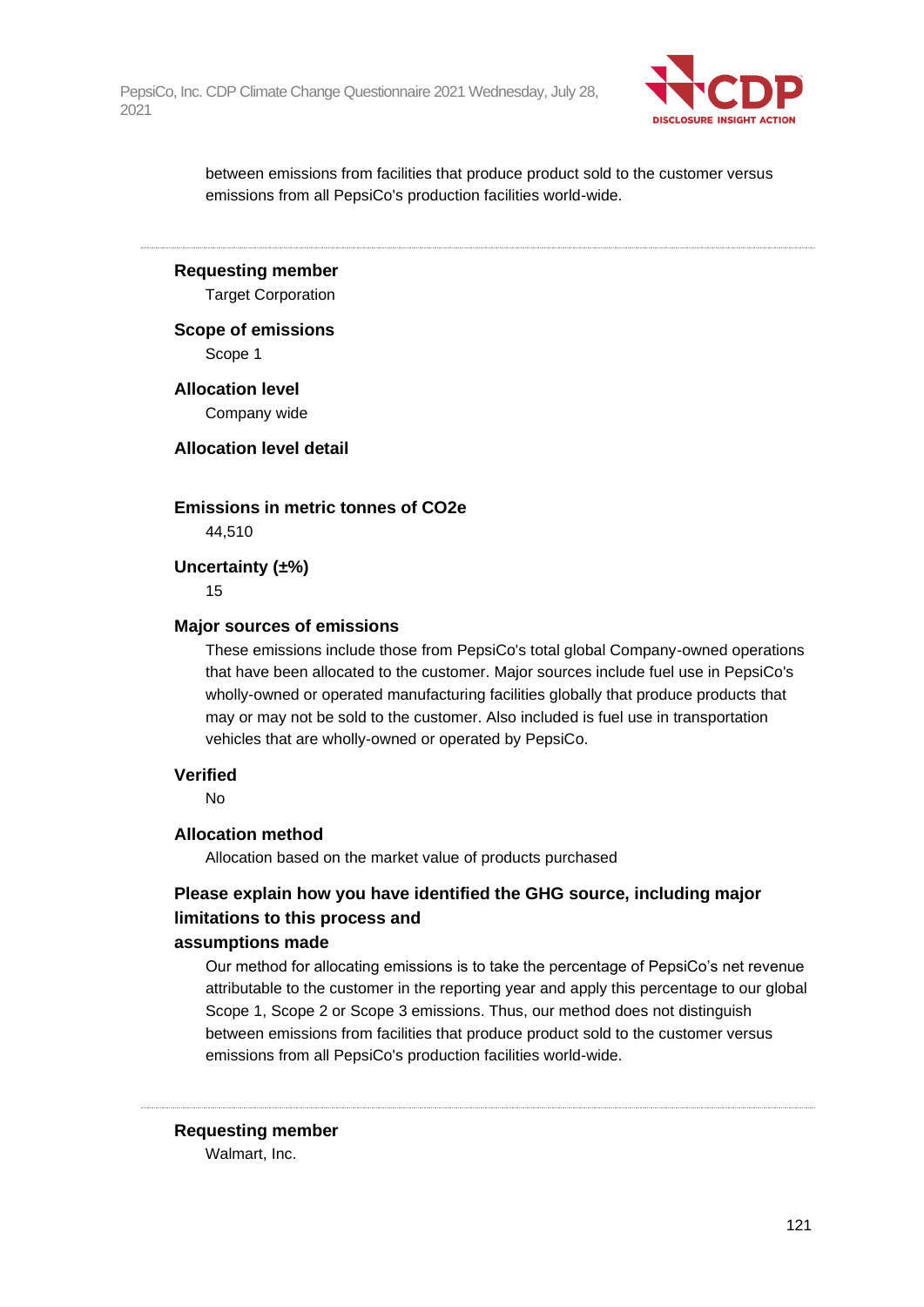

# **Scope of emissions**

Scope 1

## **Allocation level**

Company wide

### **Allocation level detail**

### **Emissions in metric tonnes of CO2e**

427,555

### **Uncertainty (±%)**

15

#### **Major sources of emissions**

These emissions include those from PepsiCo's total global company-owned operations that have been allocated to the customer. Major sources include fuel use in PepsiCo's wholly-owned or operated manufacturing facilities globally that produce products that may or may not be sold to the customer. Also included is fuel use in transportation vehicles that are wholly-owned or operated by PepsiCo.

#### **Verified**

No

### **Allocation method**

Allocation based on the market value of products purchased

### **Please explain how you have identified the GHG source, including major limitations to this process and**

#### **assumptions made**

Our method for allocating emissions is to take the percentage of PepsiCo's net revenue attributable to the customer in the reporting year and apply this percentage to our global Scope 1, Scope 2 or Scope 3 emissions. Thus, our method does not distinguish between emissions from facilities that produce product sold to the customer versus emissions from all PepsiCo's production facilities world-wide.

#### **Requesting member**

Wal Mart de Mexico

#### **Scope of emissions**

Scope 1

### **Allocation level**

Company wide

#### **Allocation level detail**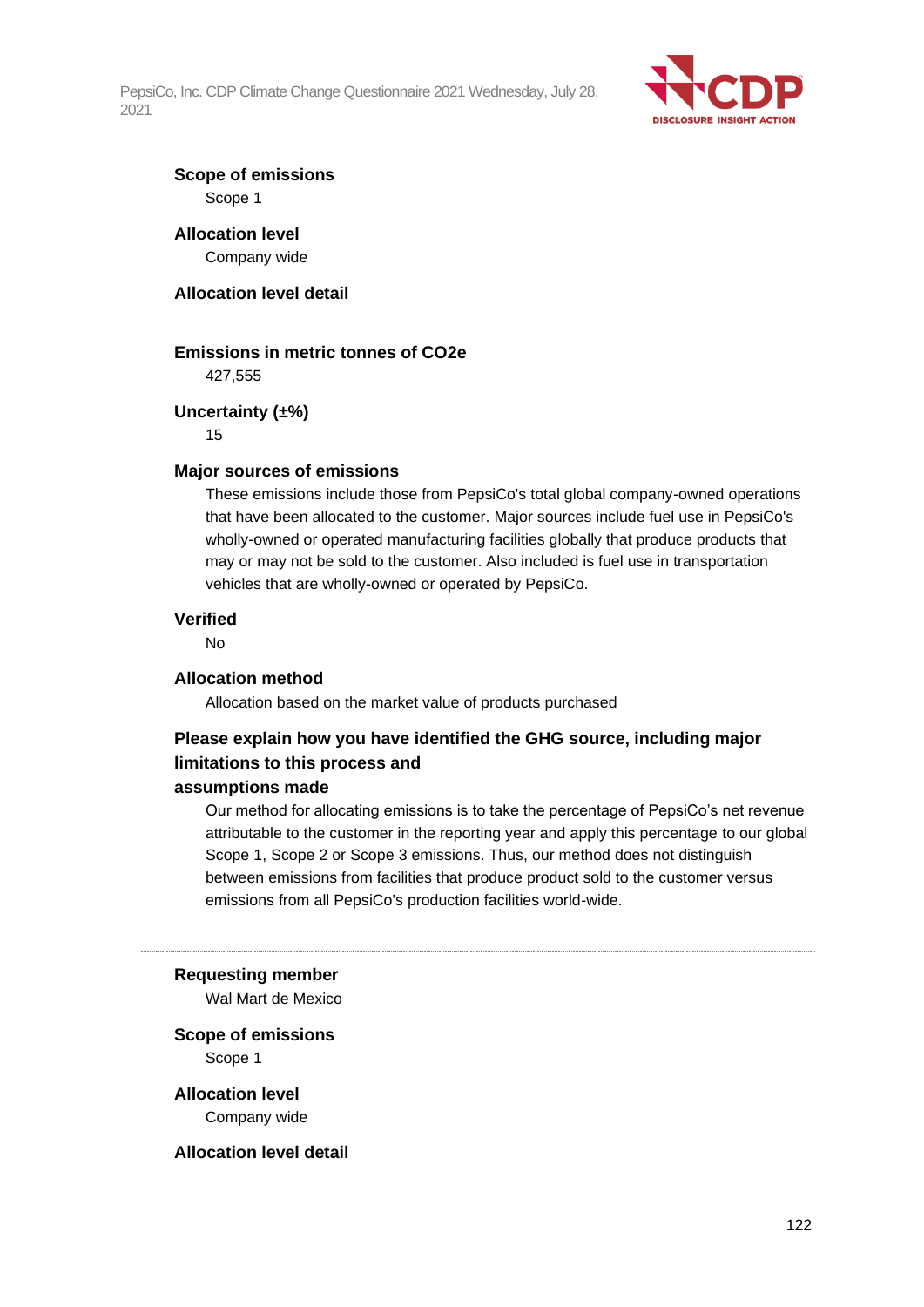

### **Emissions in metric tonnes of CO2e** 26,684

### **Uncertainty (±%)**

15

#### **Major sources of emissions**

These emissions include those from PepsiCo's total global Company-owned operations that have been allocated to the customer. Major sources include fuel use in PepsiCo's wholly-owned or operated manufacturing facilities globally that produce products that may or may not be sold to the customer. Also included is fuel use in transportation vehicles that are wholly-owned or operated by PepsiCo.

#### **Verified**

No

#### **Allocation method**

Allocation based on the market value of products purchased

### **Please explain how you have identified the GHG source, including major limitations to this process and**

#### **assumptions made**

Our method for allocating emissions is to take the percentage of PepsiCo's net revenue attributable to the customer in the reporting year and apply this percentage to our global Scope 1, Scope 2 or Scope 3 emissions. Thus, our method does not distinguish between emissions from facilities that produce product sold to the customer versus emissions from all PepsiCo's production facilities world-wide.

#### **Requesting member**

Ahold Delhaize

### **Scope of emissions** Scope 2

**Allocation level** Company wide

#### **Allocation level detail**

### **Emissions in metric tonnes of CO2e**

24,581

**Uncertainty (±%)** 15

**Major sources of emissions**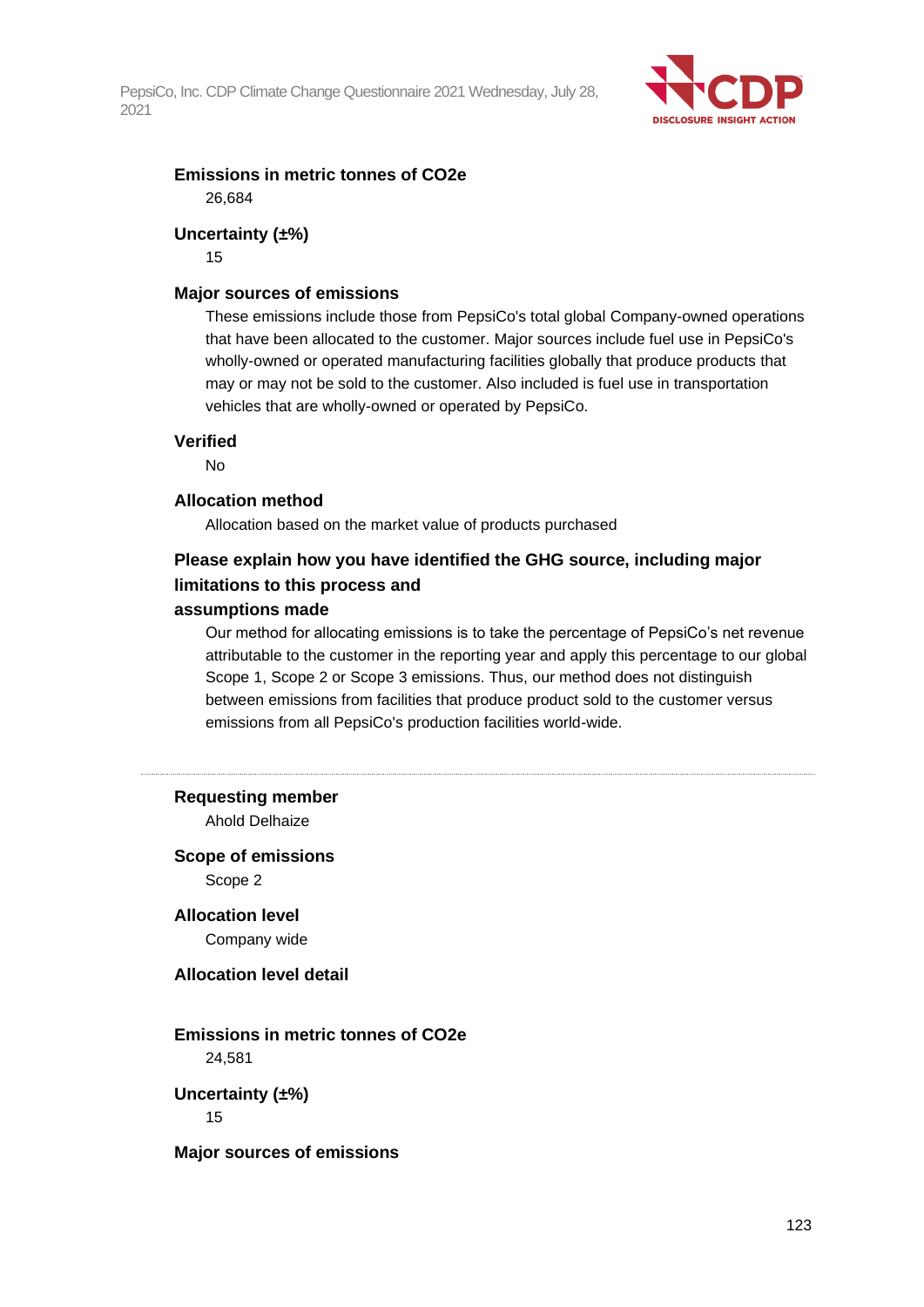

These emissions include those from indirect fuel use in the generation of electricity that is consumed by PepsiCo's direct operations - our wholly-owned or operated manufacturing facilities globally that produce products that may or may not be sold to the customer.

#### **Verified**

No

#### **Allocation method**

Allocation based on the market value of products purchased

### **Please explain how you have identified the GHG source, including major limitations to this process and**

#### **assumptions made**

Our method for allocating emissions is to take the percentage of PepsiCo's net revenue attributable to the customer in the reporting year and apply this percentage to our global Scope 1, Scope 2 or Scope 3 emissions. Thus, our method does not distinguish between emissions from facilities that produce product sold to the customer versus emissions from all PepsiCo's production facilities world-wide.

#### **Requesting member**

Caesars Entertainment

**Scope of emissions**

Scope 2

#### **Allocation level**

Company wide

#### **Allocation level detail**

**Emissions in metric tonnes of CO2e**

115

#### **Uncertainty (±%)**

15

#### **Major sources of emissions**

These emissions include those from indirect fuel use in the generation of electricity that is consumed by PepsiCo's direct operations - our wholly-owned or operated manufacturing facilities globally that produce products that may or may not be sold to the customer.

#### **Verified**

No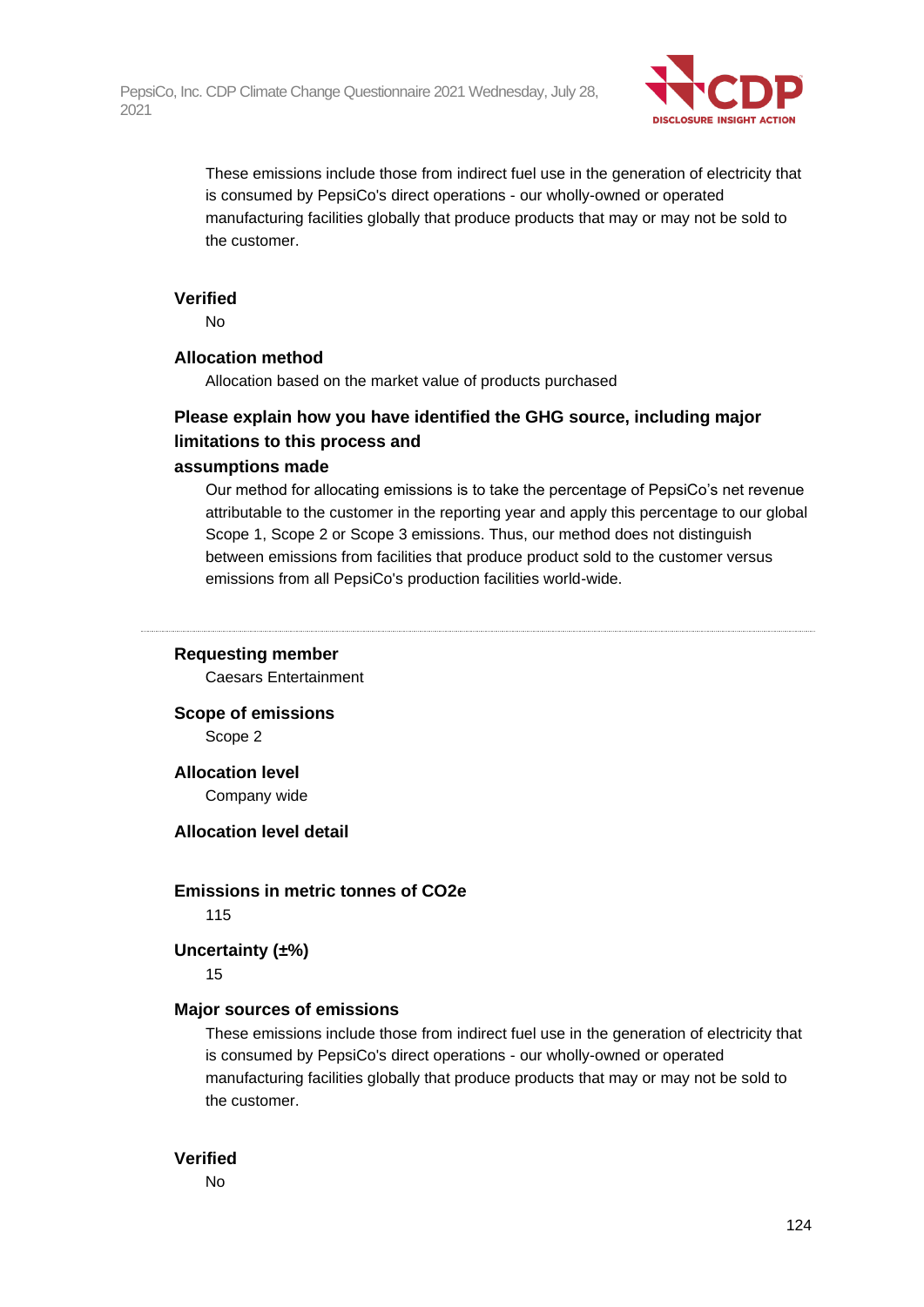

### **Allocation method**

Allocation based on the market value of products purchased

### **Please explain how you have identified the GHG source, including major limitations to this process and**

#### **assumptions made**

Our method for allocating emissions is to take the percentage of PepsiCo's net revenue attributable to the customer in the reporting year and apply this percentage to our global Scope 1, Scope 2 or Scope 3 emissions. Thus, our method does not distinguish between emissions from facilities that produce product sold to the customer versus emissions from all PepsiCo's production facilities world-wide.

**Requesting member** CVS Health

**Scope of emissions** Scope 2

**Allocation level** Company wide

**Allocation level detail**

**Emissions in metric tonnes of CO2e** 2,315

#### **Uncertainty (±%)**

15

#### **Major sources of emissions**

These emissions include those from indirect fuel use in the generation of electricity that is consumed by PepsiCo's direct operations - our wholly-owned or operated manufacturing facilities globally that produce products that may or may not be sold to the customer.

#### **Verified**

No

#### **Allocation method**

Allocation based on the market value of products purchased

### **Please explain how you have identified the GHG source, including major limitations to this process and assumptions made**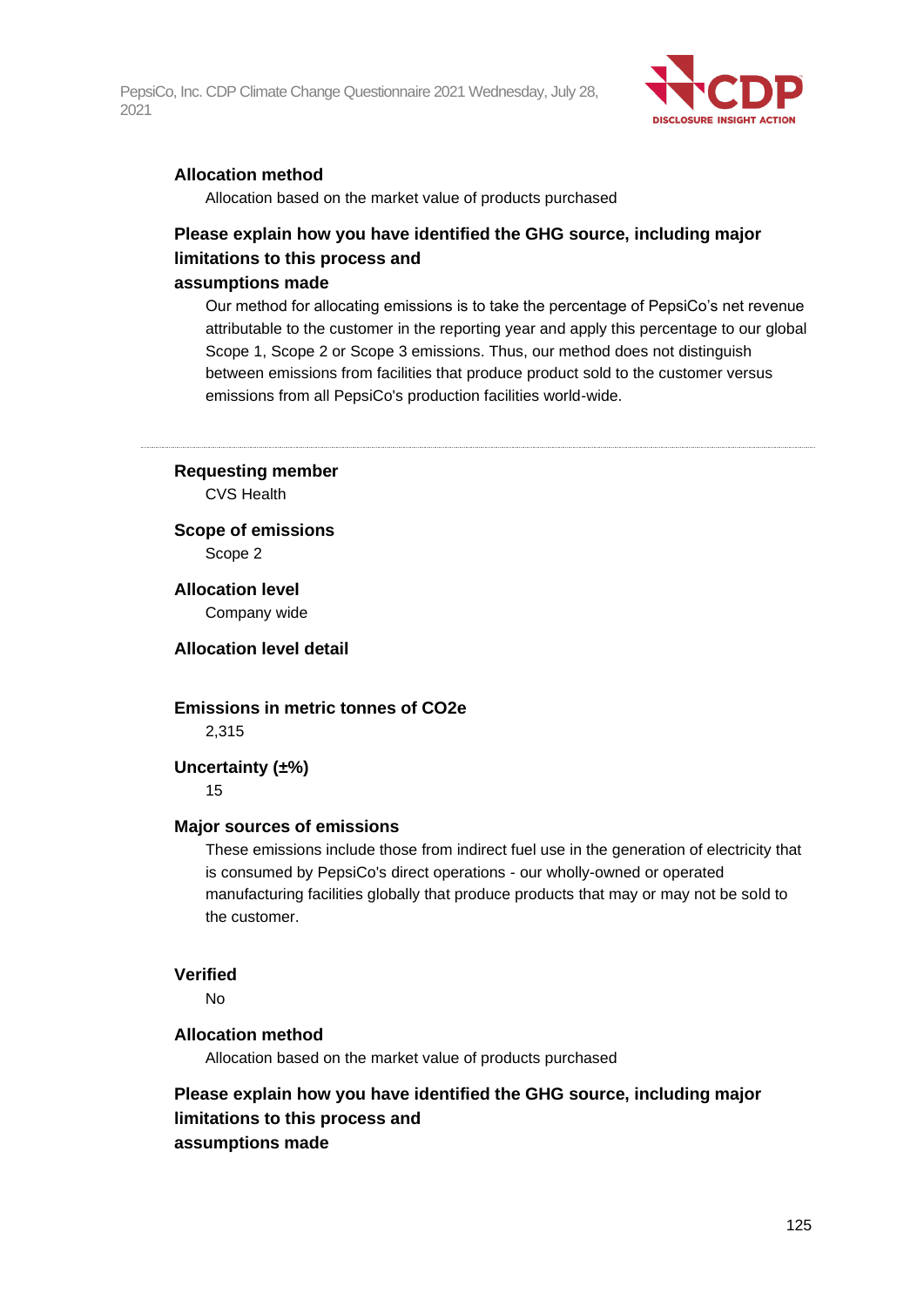

Our method for allocating emissions is to take the percentage of PepsiCo's net revenue attributable to the customer in the reporting year and apply this percentage to our global Scope 1, Scope 2 or Scope 3 emissions. Thus, our method does not distinguish between emissions from facilities that produce product sold to the customer versus emissions from all PepsiCo's production facilities world-wide.

#### **Requesting member**

McDonald's Corporation

### **Scope of emissions** Scope 2

**Allocation level**

Company wide

### **Allocation level detail**

### **Emissions in metric tonnes of CO2e**

674

### **Uncertainty (±%)**

15

### **Major sources of emissions**

These emissions include those from indirect fuel use in the generation of electricity that is consumed by PepsiCo's direct operations - our wholly-owned or operated manufacturing facilities globally that produce products that may or may not be sold to the customer.

### **Verified**

No

### **Allocation method**

Allocation based on the market value of products purchased

### **Please explain how you have identified the GHG source, including major limitations to this process and**

### **assumptions made**

Our method for allocating emissions is to take the percentage of PepsiCo's net revenue attributable to the customer in the reporting year and apply this percentage to our global Scope 1, Scope 2 or Scope 3 emissions. Thus, our method does not distinguish between emissions from facilities that produce product sold to the customer versus emissions from all PepsiCo's production facilities world-wide.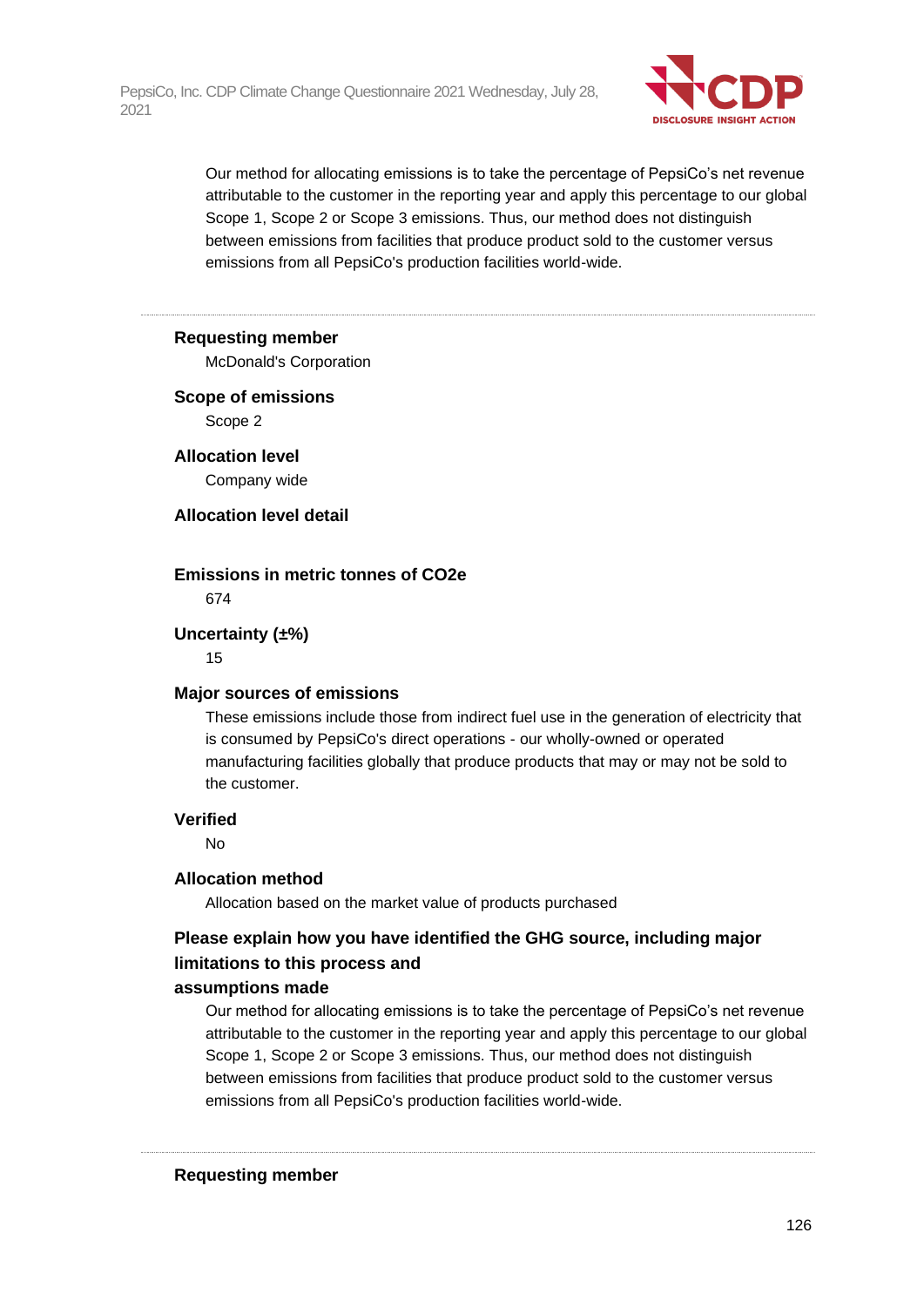

NHS England and NHS Improvement

## **Scope of emissions**

Scope 2

**Allocation level** Company wide

#### **Allocation level detail**

#### **Emissions in metric tonnes of CO2e**

23

#### **Uncertainty (±%)**

15

#### **Major sources of emissions**

These emissions include those from indirect fuel use in the generation of electricity that is consumed by PepsiCo's direct operations - our wholly-owned or operated manufacturing facilities globally that produce products that may or may not be sold to the customer.

#### **Verified**

No

#### **Allocation method**

Allocation based on the market value of products purchased

### **Please explain how you have identified the GHG source, including major limitations to this process and**

#### **assumptions made**

Our method for allocating emissions is to take the percentage of PepsiCo's net revenue attributable to the customer in the reporting year and apply this percentage to our global Scope 1, Scope 2 or Scope 3 emissions. Thus, our method does not distinguish between emissions from facilities that produce product sold to the customer versus emissions from all PepsiCo's production facilities world-wide.

#### **Requesting member**

J Sainsbury Plc

#### **Scope of emissions** Scope 2

**Allocation level** Company wide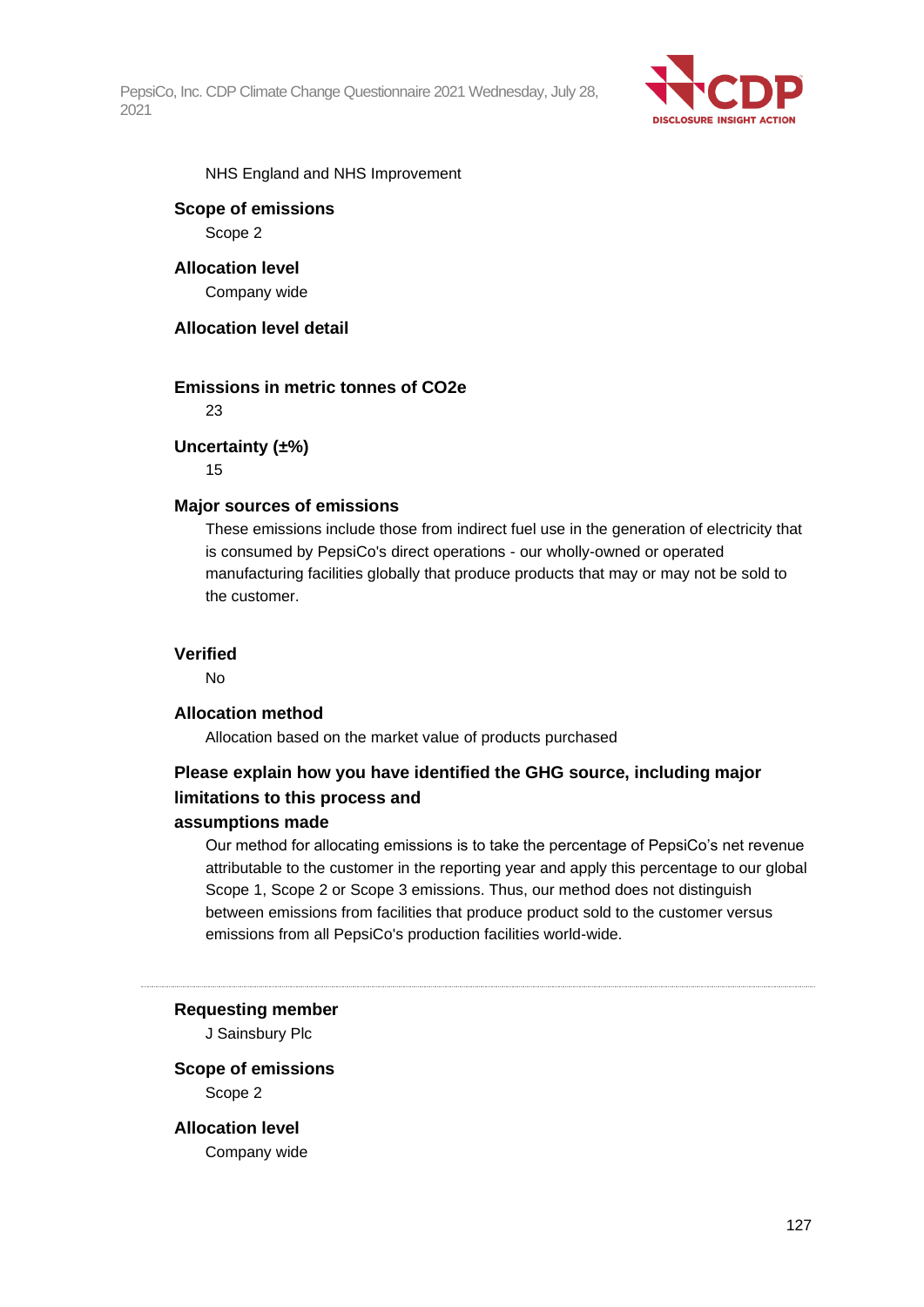

### **Allocation level detail**

**Emissions in metric tonnes of CO2e**

2,741

#### **Uncertainty (±%)**

15

#### **Major sources of emissions**

These emissions include those from indirect fuel use in the generation of electricity that is consumed by PepsiCo's direct operations - our wholly-owned or operated manufacturing facilities globally that produce products that may or may not be sold to the customer.

#### **Verified**

No

#### **Allocation method**

Allocation based on the market value of products purchased

## **Please explain how you have identified the GHG source, including major limitations to this process and**

### **assumptions made**

Our method for allocating emissions is to take the percentage of PepsiCo's net revenue attributable to the customer in the reporting year and apply this percentage to our global Scope 1, Scope 2 or Scope 3 emissions. Thus, our method does not distinguish between emissions from facilities that produce product sold to the customer versus emissions from all PepsiCo's production facilities world-wide.

**Requesting member**

Target Corporation

**Scope of emissions** Scope 2

**Allocation level** Company wide

**Allocation level detail**

**Emissions in metric tonnes of CO2e**

10,742

**Uncertainty (±%)** 15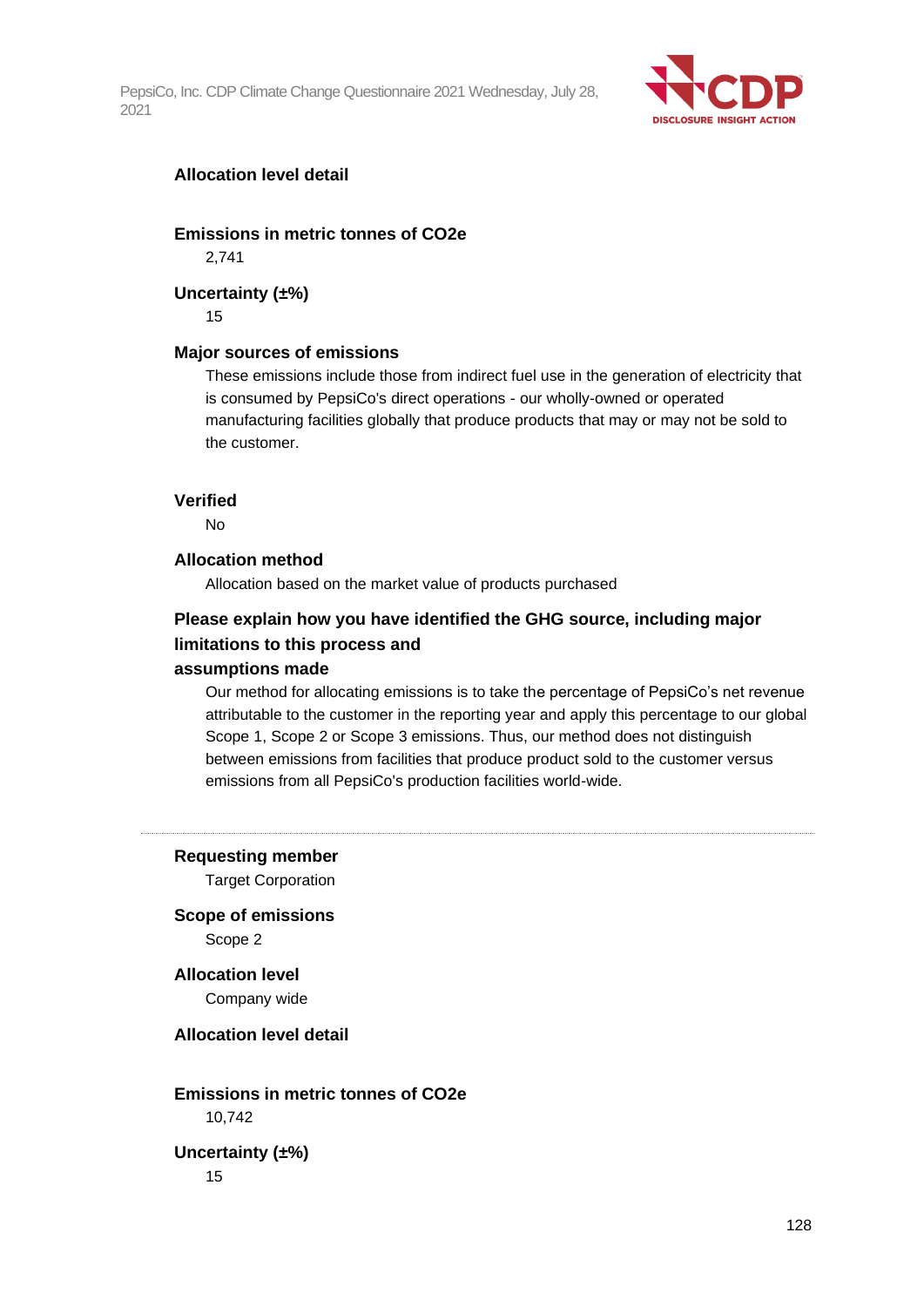

#### **Major sources of emissions**

These emissions include those from indirect fuel use in the generation of electricity that is consumed by PepsiCo's direct operations - our wholly-owned or operated manufacturing facilities globally that produce products that may or may not be sold to the customer.

#### **Verified**

No

#### **Allocation method**

Allocation based on the market value of products purchased

### **Please explain how you have identified the GHG source, including major limitations to this process and**

#### **assumptions made**

Our method for allocating emissions is to take the percentage of PepsiCo's net revenue attributable to the customer in the reporting year and apply this percentage to our global Scope 1, Scope 2 or Scope 3 emissions. Thus, our method does not distinguish between emissions from facilities that produce product sold to the customer versus emissions from all PepsiCo's production facilities world-wide.

#### **Requesting member**

Wal Mart de Mexico

**Scope of emissions**

Scope 2

#### **Allocation level**

Company wide

#### **Allocation level detail**

#### **Emissions in metric tonnes of CO2e**

6,440

**Uncertainty (±%)**

15

#### **Major sources of emissions**

These emissions include those from indirect fuel use in the generation of electricity that is consumed by PepsiCo's direct operations - our wholly-owned or operated manufacturing facilities globally that produce products that may or may not be sold to the customer.

### **Verified**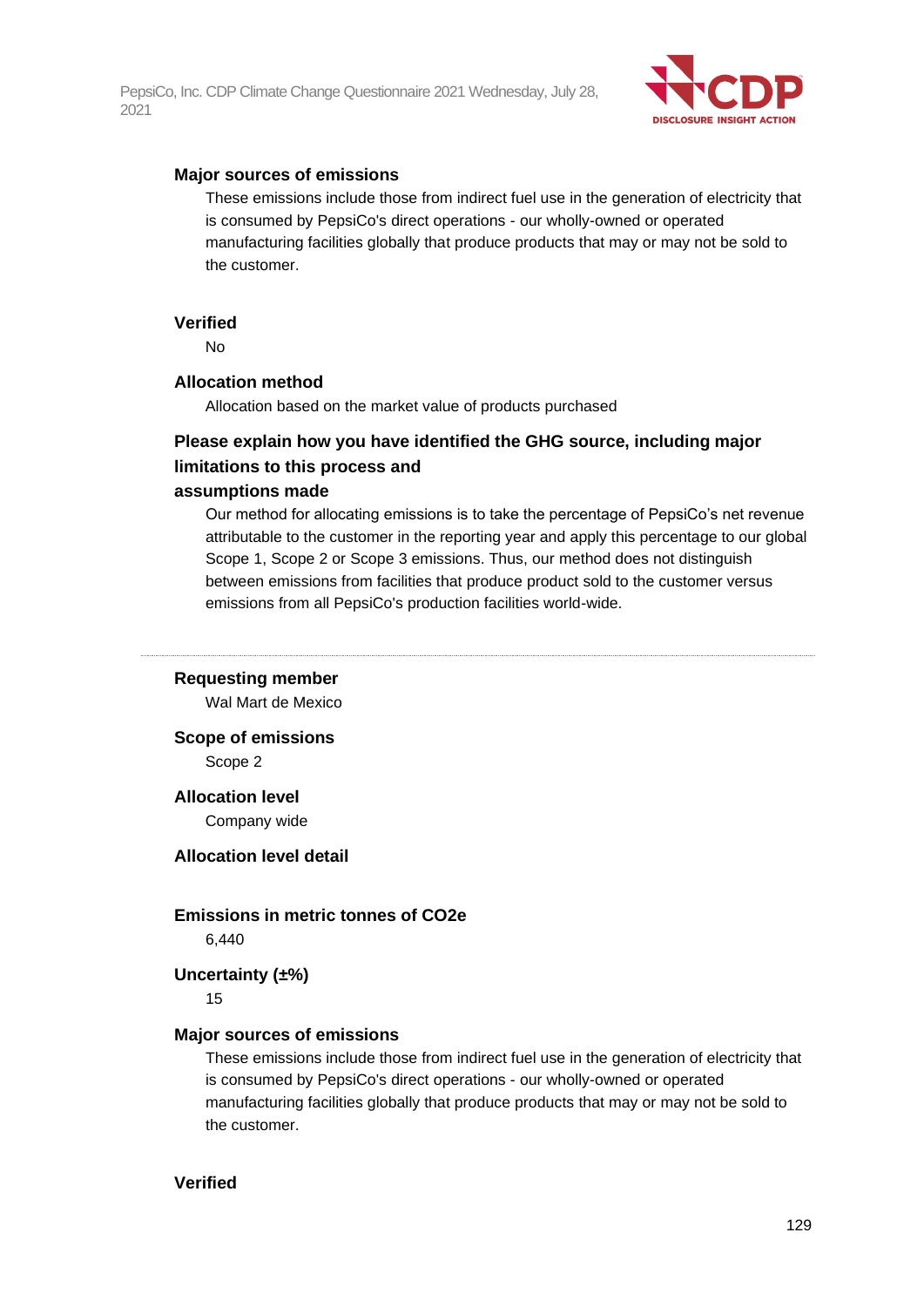

#### No

#### **Allocation method**

Allocation based on the market value of products purchased

## **Please explain how you have identified the GHG source, including major limitations to this process and**

#### **assumptions made**

Our method for allocating emissions is to take the percentage of PepsiCo's net revenue attributable to the customer in the reporting year and apply this percentage to our global Scope 1, Scope 2 or Scope 3 emissions. Thus, our method does not distinguish between emissions from facilities that produce product sold to the customer versus emissions from all PepsiCo's production facilities world-wide.

#### **Requesting member**

Ahold Delhaize

**Scope of emissions** Scope 3

**Allocation level** Company wide

**Allocation level detail**

### **Emissions in metric tonnes of CO2e**

1,566,146

#### **Uncertainty (±%)**

15

#### **Major sources of emissions**

These emissions include all other indirect emissions from PepsiCo's value chain, such as the extraction and production of purchased materials and fuels, transport-related activities in vehicles not owned or controlled by PepsiCo, fuel and energy-related activities, consumer use, waste disposal, etc. These global emissions have then been allocated to the customer.

#### **Verified**

No

#### **Allocation method**

Allocation based on the market value of products purchased

**Please explain how you have identified the GHG source, including major limitations to this process and assumptions made**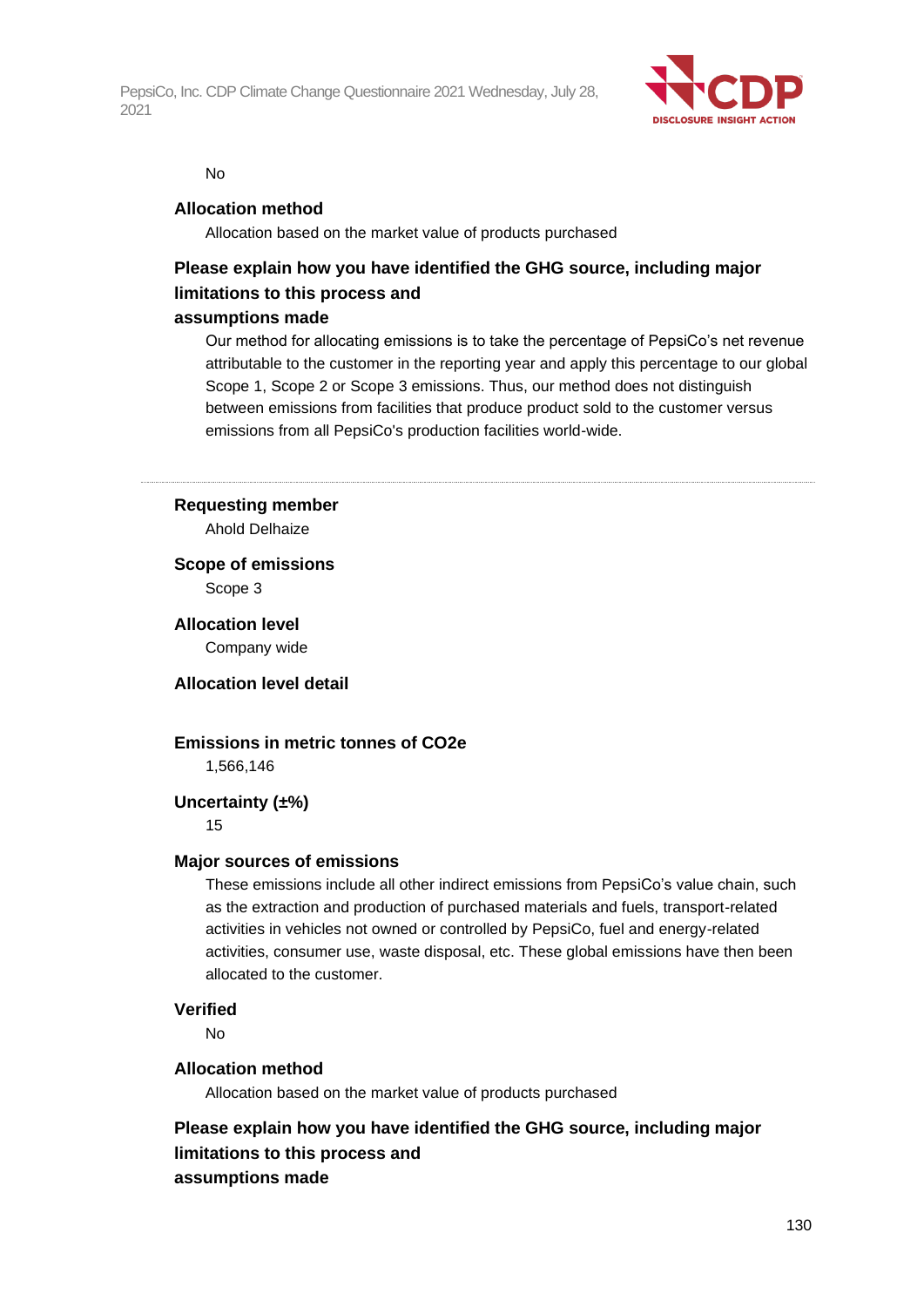

Our method for allocating emissions is to take the percentage of PepsiCo's net revenue attributable to the customer in the reporting year and apply this percentage to our global Scope 1, Scope 2 or Scope 3 emissions. Thus, our method does not distinguish between emissions from facilities that produce product sold to the customer versus emissions from all PepsiCo's production facilities world-wide.

#### **Requesting member**

Caesars Entertainment

### **Scope of emissions** Scope 3

**Allocation level** Company wide

#### **Allocation level detail**

#### **Emissions in metric tonnes of CO2e**

7,314

#### **Uncertainty (±%)**

15

### **Major sources of emissions**

These emissions include those from indirect fuel use in the generation of electricity that is consumed by PepsiCo's direct operations - our wholly-owned or operated manufacturing facilities globally that produce products that may or may not be sold to the customer.

### **Verified**

#### **Allocation method**

Allocation based on the market value of products purchased

### **Please explain how you have identified the GHG source, including major limitations to this process and**

### **assumptions made**

Our method for allocating emissions is to take the percentage of PepsiCo's net revenue attributable to the customer in the reporting year and apply this percentage to our global Scope 1, Scope 2 or Scope 3 emissions. Thus, our method does not distinguish between emissions from facilities that produce product sold to the customer versus emissions from all PepsiCo's production facilities world-wide.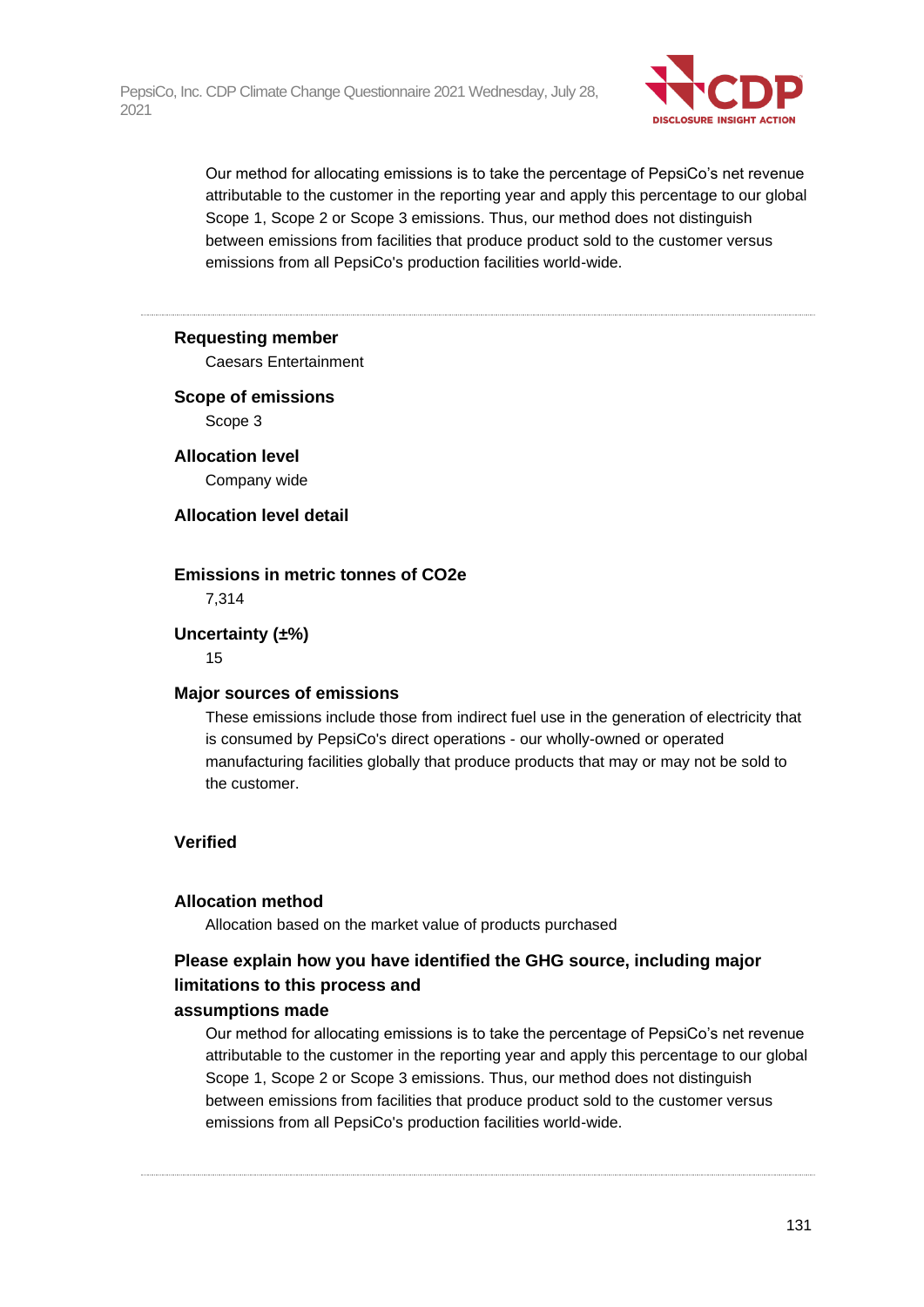

### **Requesting member** CVS Health

### **Scope of emissions** Scope 3

#### **Allocation level** Company wide

**Allocation level detail**

### **Emissions in metric tonnes of CO2e**

147,469

#### **Uncertainty (±%)**

15

#### **Major sources of emissions**

These emissions include all other indirect emissions from PepsiCo's value chain, such as the extraction and production of purchased materials and fuels, transport-related activities in vehicles not owned or controlled by PepsiCo, fuel and energy-related activities, consumer use, waste disposal, etc. These global emissions have then been allocated to the customer.

#### **Verified**

No

#### **Allocation method**

Allocation based on the market value of products purchased

### **Please explain how you have identified the GHG source, including major limitations to this process and**

#### **assumptions made**

Our method for allocating emissions is to take the percentage of PepsiCo's net revenue attributable to the customer in the reporting year and apply this percentage to our global Scope 1, Scope 2 or Scope 3 emissions. Thus, our method does not distinguish between emissions from facilities that produce product sold to the customer versus emissions from all PepsiCo's production facilities world-wide.

**Requesting member**

McDonald's Corporation

#### **Scope of emissions** Scope 3

**Allocation level** Company wide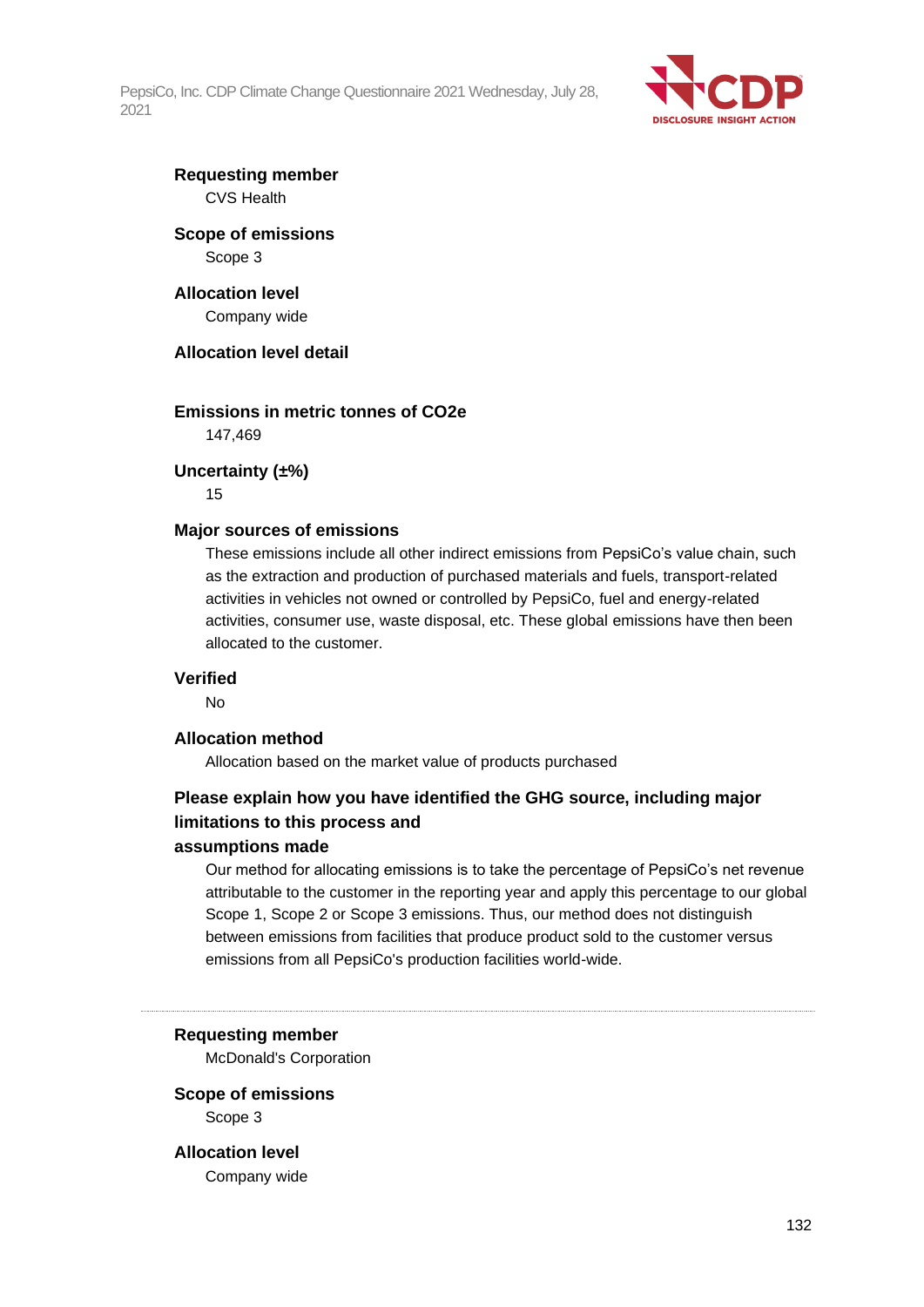

### **Allocation level detail**

**Emissions in metric tonnes of CO2e**

42,964

#### **Uncertainty (±%)**

15

#### **Major sources of emissions**

These emissions include all other indirect emissions from PepsiCo's value chain, such as the extraction and production of purchased materials and fuels, transport-related activities in vehicles not owned or controlled by PepsiCo, fuel and energy-related activities, consumer use, waste disposal, etc. These global emissions have then been allocated to the customer.

#### **Verified**

No

#### **Allocation method**

Allocation based on the market value of products purchased

### **Please explain how you have identified the GHG source, including major limitations to this process and**

#### **assumptions made**

Our method for allocating emissions is to take the percentage of PepsiCo's net revenue attributable to the customer in the reporting year and apply this percentage to our global Scope 1, Scope 2 or Scope 3 emissions. Thus, our method does not distinguish between emissions from facilities that produce product sold to the customer versus emissions from all PepsiCo's production facilities world-wide.

#### **Requesting member**

NHS England and NHS Improvement

**Scope of emissions**

Scope 3

**Allocation level** Company wide

**Allocation level detail**

**Emissions in metric tonnes of CO2e**

1,447

**Uncertainty (±%)** 15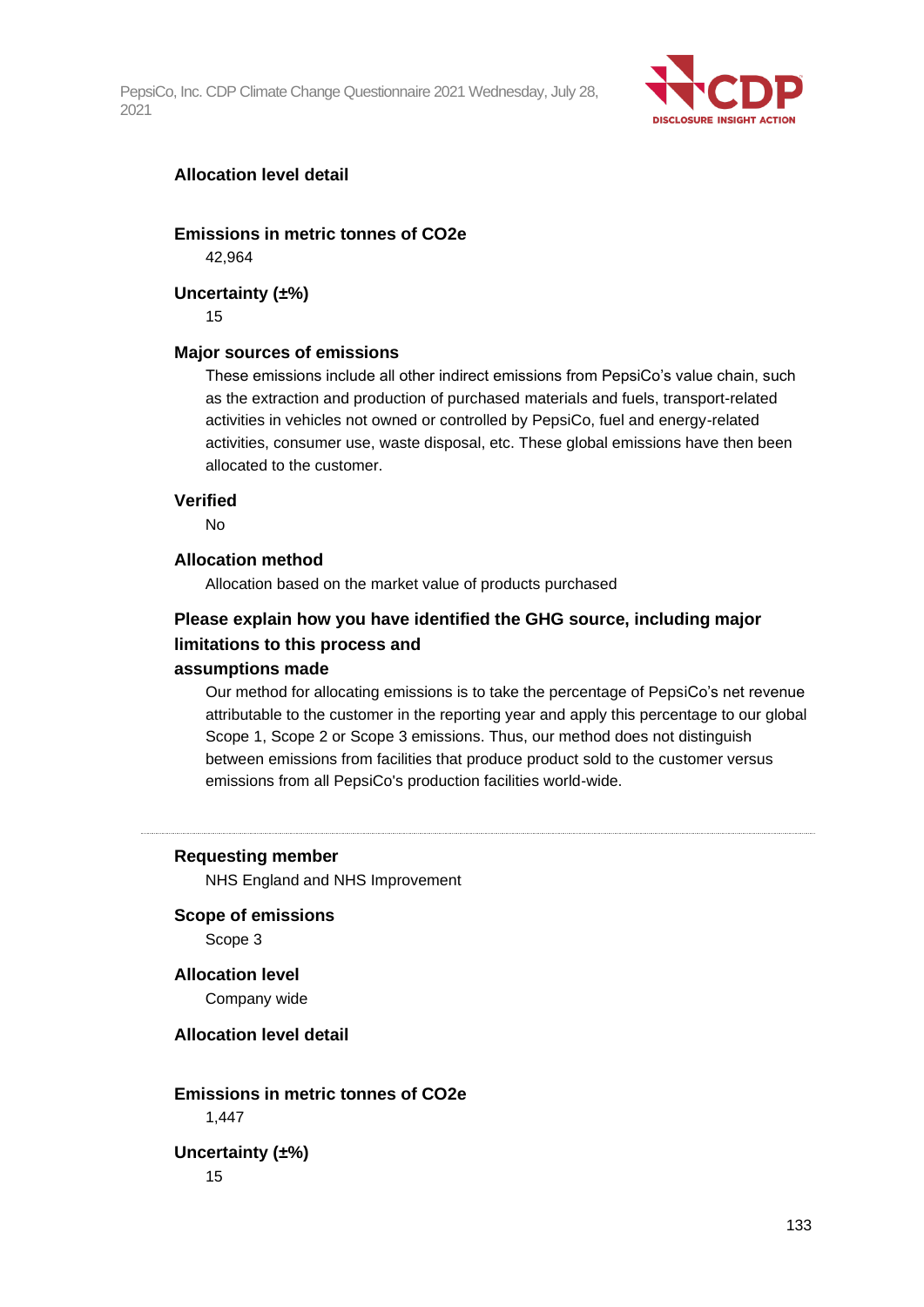

#### **Major sources of emissions**

These emissions include all other indirect emissions from PepsiCo's value chain, such as the extraction and production of purchased materials and fuels, transport-related activities in vehicles not owned or controlled by PepsiCo, fuel and energy-related activities, consumer use, waste disposal, etc. These global emissions have then been allocated to the customer.

#### **Verified**

No

#### **Allocation method**

Allocation based on the market value of products purchased

### **Please explain how you have identified the GHG source, including major limitations to this process and**

#### **assumptions made**

Our method for allocating emissions is to take the percentage of PepsiCo's net revenue attributable to the customer in the reporting year and apply this percentage to our global Scope 1, Scope 2 or Scope 3 emissions. Thus, our method does not distinguish between emissions from facilities that produce product sold to the customer versus emissions from all PepsiCo's production facilities world-wide.

#### **Requesting member**

J Sainsbury Plc

**Scope of emissions** Scope 3

#### **Allocation level**

Company wide

#### **Allocation level detail**

#### **Emissions in metric tonnes of CO2e**

174,664

#### **Uncertainty (±%)**

15

#### **Major sources of emissions**

These emissions include all other indirect emissions from PepsiCo's value chain, such as the extraction and production of purchased materials and fuels, transport-related activities in vehicles not owned or controlled by PepsiCo, fuel and energy-related activities, consumer use, waste disposal, etc. These global emissions have then been allocated to the customer.

#### **Verified**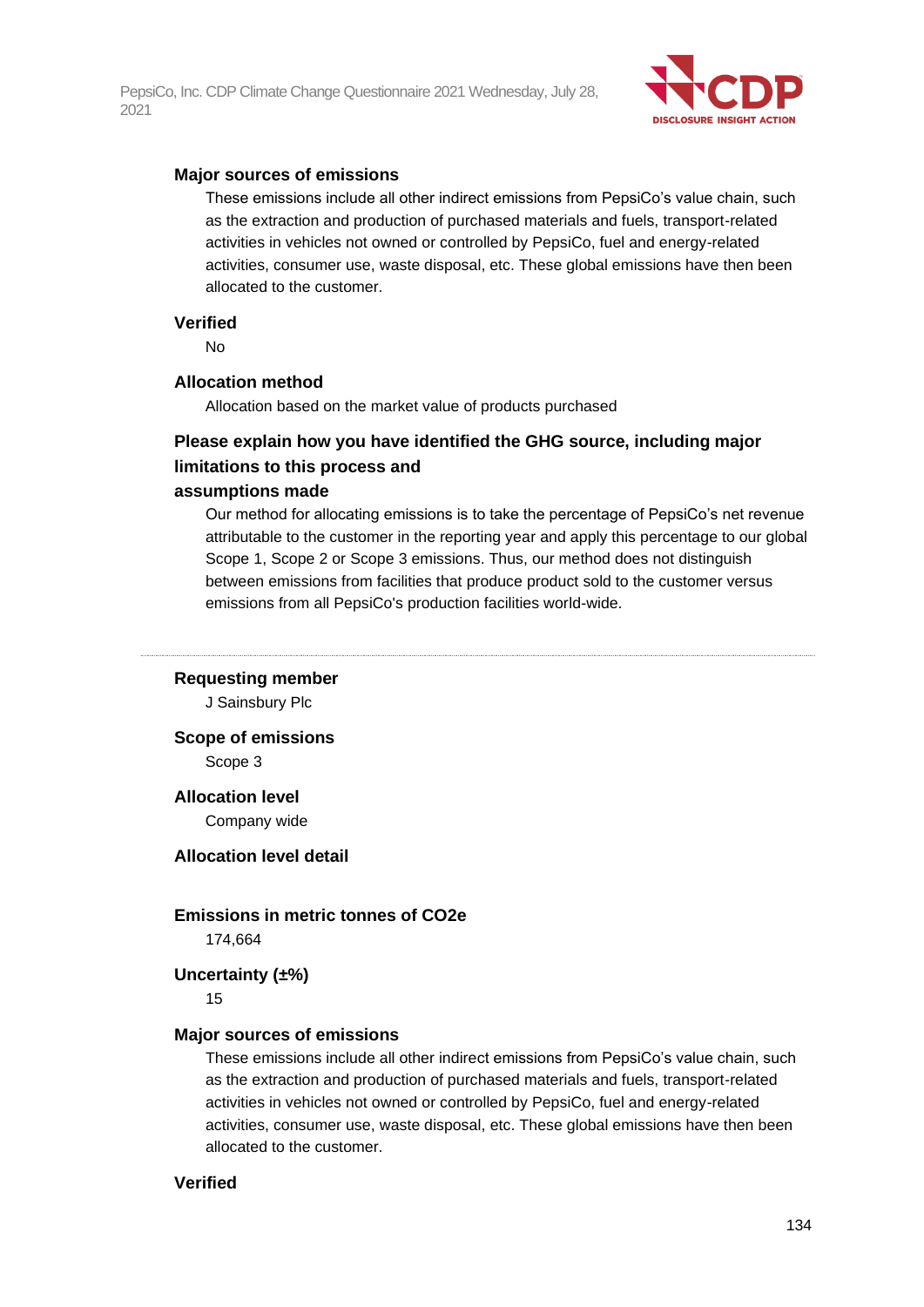

#### No

#### **Allocation method**

Allocation based on the market value of products purchased

## **Please explain how you have identified the GHG source, including major limitations to this process and**

#### **assumptions made**

Our method for allocating emissions is to take the percentage of PepsiCo's net revenue attributable to the customer in the reporting year and apply this percentage to our global Scope 1, Scope 2 or Scope 3 emissions. Thus, our method does not distinguish between emissions from facilities that produce product sold to the customer versus emissions from all PepsiCo's production facilities world-wide.

#### **Requesting member**

Target Corporation

**Scope of emissions** Scope 3

**Allocation level** Company wide

**Allocation level detail**

### **Emissions in metric tonnes of CO2e**

684,420

### **Uncertainty (±%)**

15

#### **Major sources of emissions**

These emissions include all other indirect emissions from PepsiCo's value chain, such as the extraction and production of purchased materials and fuels, transport-related activities in vehicles not owned or controlled by PepsiCo, fuel and energy-related activities, consumer use, waste disposal, etc. These global emissions have then been allocated to the customer.

#### **Verified**

No

#### **Allocation method**

Allocation based on the market value of products purchased

**Please explain how you have identified the GHG source, including major limitations to this process and assumptions made**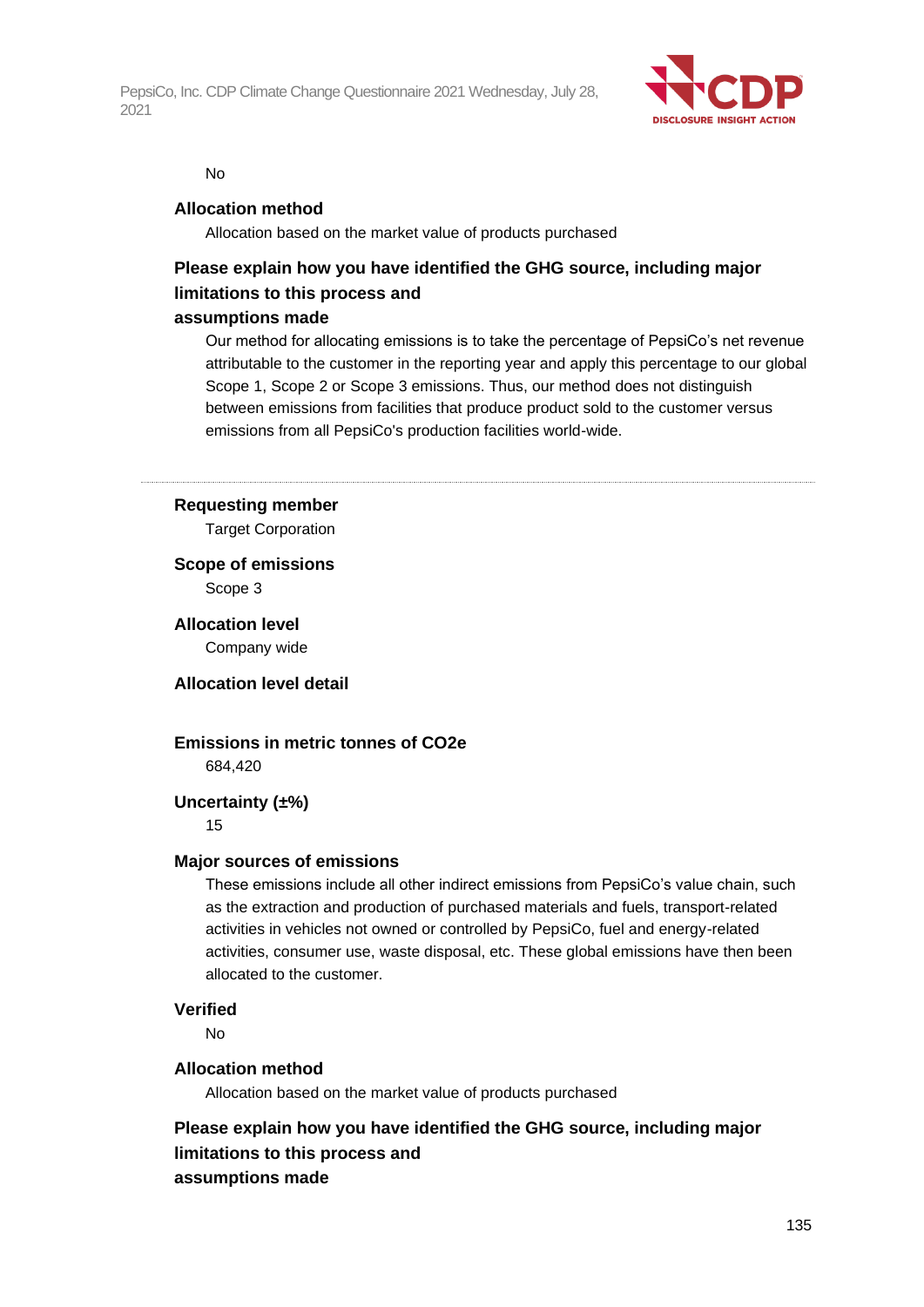

Our method for allocating emissions is to take the percentage of PepsiCo's net revenue attributable to the customer in the reporting year and apply this percentage to our global Scope 1, Scope 2 or Scope 3 emissions. Thus, our method does not distinguish between emissions from facilities that produce product sold to the customer versus emissions from all PepsiCo's production facilities world-wide.

#### **Requesting member**

Walmart, Inc.

### **Scope of emissions** Scope 3

**Allocation level** Company wide

### **Allocation level detail**

#### **Emissions in metric tonnes of CO2e**

6,574,363

#### **Uncertainty (±%)**

15

#### **Major sources of emissions**

These emissions include all other indirect emissions from PepsiCo's value chain, such as the extraction and production of purchased materials and fuels, transport-related activities in vehicles not owned or controlled by PepsiCo, fuel and energy-related activities, consumer use, waste disposal, etc. These global emissions have then been allocated to the customer.

#### **Verified**

No

#### **Allocation method**

Allocation based on the market value of products purchased

### **Please explain how you have identified the GHG source, including major limitations to this process and**

### **assumptions made**

Our method for allocating emissions is to take the percentage of PepsiCo's net revenue attributable to the customer in the reporting year and apply this percentage to our global Scope 1, Scope 2 or Scope 3 emissions. Thus, our method does not distinguish between emissions from facilities that produce product sold to the customer versus emissions from all PepsiCo's production facilities world-wide.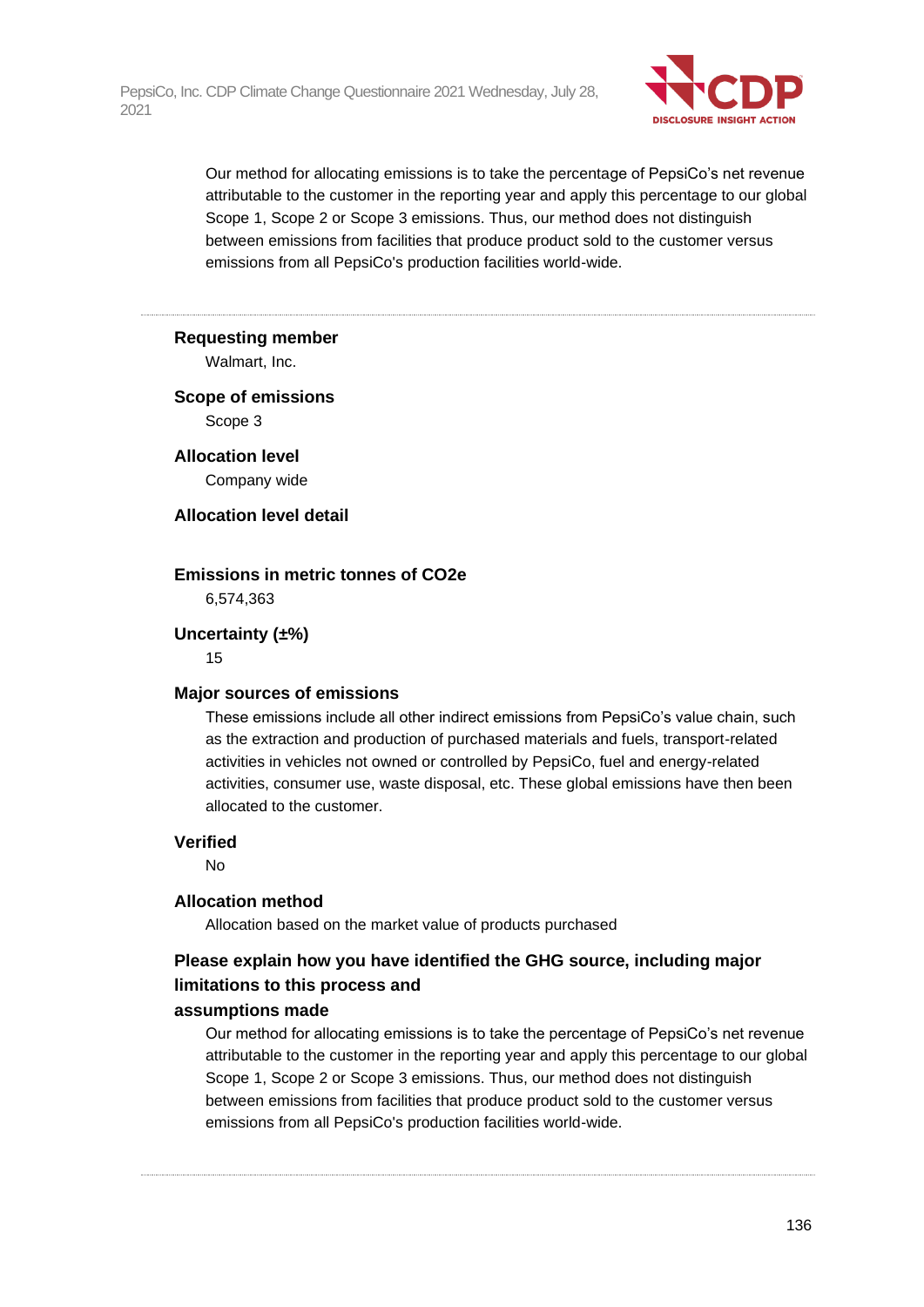

### **Requesting member** Wal Mart de Mexico

### **Scope of emissions** Scope 3

### **Allocation level** Company wide

### **Allocation level detail**

### **Emissions in metric tonnes of CO2e**

410,311

### **Uncertainty (±%)**

15

### **Major sources of emissions**

These emissions include all other indirect emissions from PepsiCo's value chain, such as the extraction and production of purchased materials and fuels, transport-related activities in vehicles not owned or controlled by PepsiCo, fuel and energy-related activities, consumer use, waste disposal, etc. These global emissions have then been allocated to the customer.

### **Verified**

No

### **Allocation method**

Allocation based on the market value of products purchased

### **Please explain how you have identified the GHG source, including major limitations to this process and**

### **assumptions made**

Our method for allocating emissions is to take the percentage of PepsiCo's net revenue attributable to the customer in the reporting year and apply this percentage to our global Scope 1, Scope 2 or Scope 3 emissions. Thus, our method does not distinguish between emissions from facilities that produce product sold to the customer versus emissions from all PepsiCo's production facilities world-wide.

**Requesting member**

Walmart, Inc.

### **Scope of emissions** Scope 2

**Allocation level** Company wide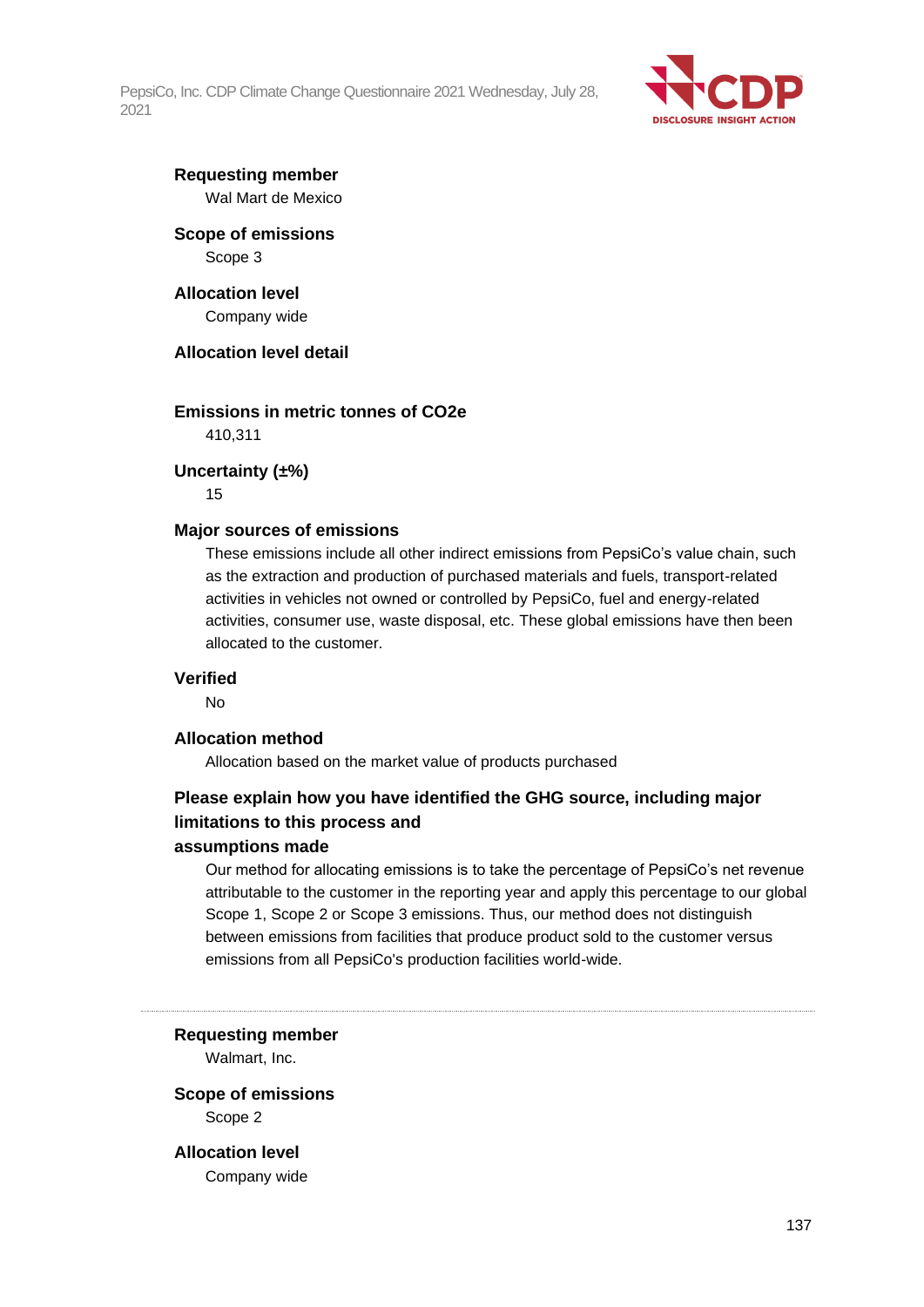

### **Allocation level detail**

### **Emissions in metric tonnes of CO2e**

103,185

### **Uncertainty (±%)**

15

### **Major sources of emissions**

These emissions include those from indirect fuel use in the generation of electricity that is consumed by PepsiCo's direct operations - our wholly-owned or operated manufacturing facilities globally that produce products that may or may not be sold to the customer.

#### **Verified**

No

### **Allocation method**

Allocation based on the market value of products purchased

## **Please explain how you have identified the GHG source, including major limitations to this process and**

### **assumptions made**

Our method for allocating emissions is to take the percentage of PepsiCo's net revenue attributable to the customer in the reporting year and apply this percentage to our global Scope 1, Scope 2 or Scope 3 emissions. Thus, our method does not distinguish between emissions from facilities that produce product sold to the customer versus emissions from all PepsiCo's production facilities world-wide.

## **SC1.2**

### **(SC1.2) Where published information has been used in completing SC1.1, please provide a reference(s).**

none

## **SC1.3**

### **(SC1.3) What are the challenges in allocating emissions to different customers, and what would help you to overcome these challenges?**

| <b>Allocation challenges</b> | Please explain what would help you overcome these challenges              |
|------------------------------|---------------------------------------------------------------------------|
| Customer base is too         | Currently PepsiCo follows the Greenhouse Gas (GHG) Protocol               |
| large and diverse to         | guidelines in developing an annual emissions inventory. Data is collected |
| accurately track             | from our facilities world-wide following an operational control approach. |
| emissions to the             | Our facilities manufacture a diverse range of products and we do not      |
| customer level               | have dedicated facilities by customer. Therefore, developing an           |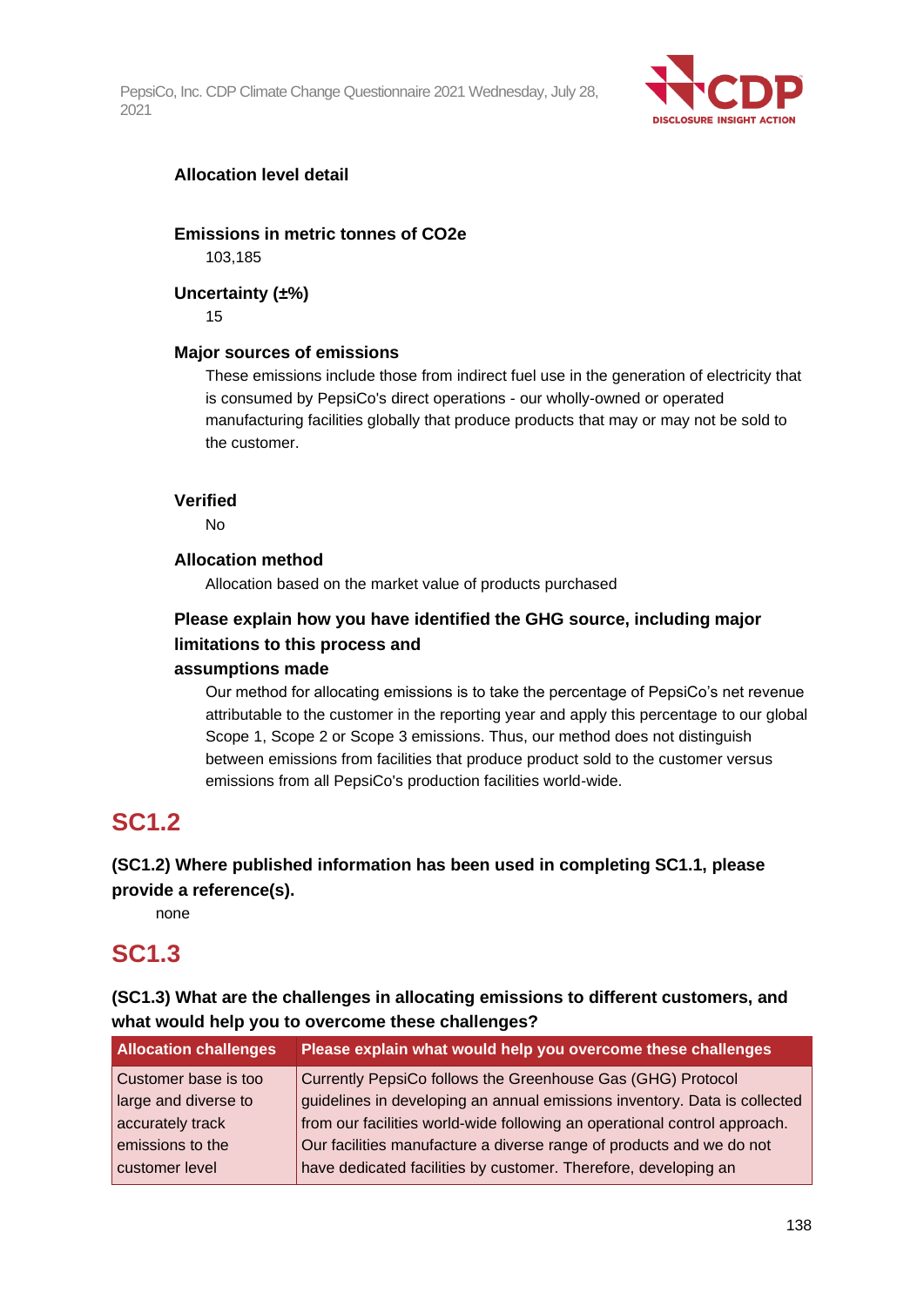

emissions inventory or allocating emissions by customer accurately will not be possible in the foreseeable future. PepsiCo would benefit from an industry level solution or methodology for allocation that takes into account current challenges in data systems and inventory processes for companies like PepsiCo.

## **SC1.4**

**(SC1.4) Do you plan to develop your capabilities to allocate emissions to your customers in the future?**

No

## **SC1.4b**

### **(SC1.4b) Explain why you do not plan to develop capabilities to allocate emissions to your customers.**

PepsiCo does not currently have the capability to allocate emissions for the many thousands of product types currently sold to our customers, or to allocate those emissions to the many individual customers we have.

To address this, PepsiCo supports industry-wide solutions that allocate emissions in a consistent and credible way. PepsiCo is a member of the Beverage Industry Environmental Roundtable, which has developed and published sector specific guidelines on environmental footprint of products. PepsiCo is also interacting with expert stakeholders including the Carbon Trust, World Resources Institute, World Business Council on Sustainable Development, and the Sustainability Consortium, as well as other stakeholders such as Non-Governmental Organizations, other companies, academic institutions and governments to support the introduction of common approaches to measure environmental footprint worldwide and to develop new global standards for quantifying enterprise and product-level greenhouse gas emissions.

## **SC2.1**

**(SC2.1) Please propose any mutually beneficial climate-related projects you could collaborate on with specific CDP Supply Chain members.**

## **SC2.2**

**(SC2.2) Have requests or initiatives by CDP Supply Chain members prompted your organization to take organizational-level emissions reduction initiatives?**

Yes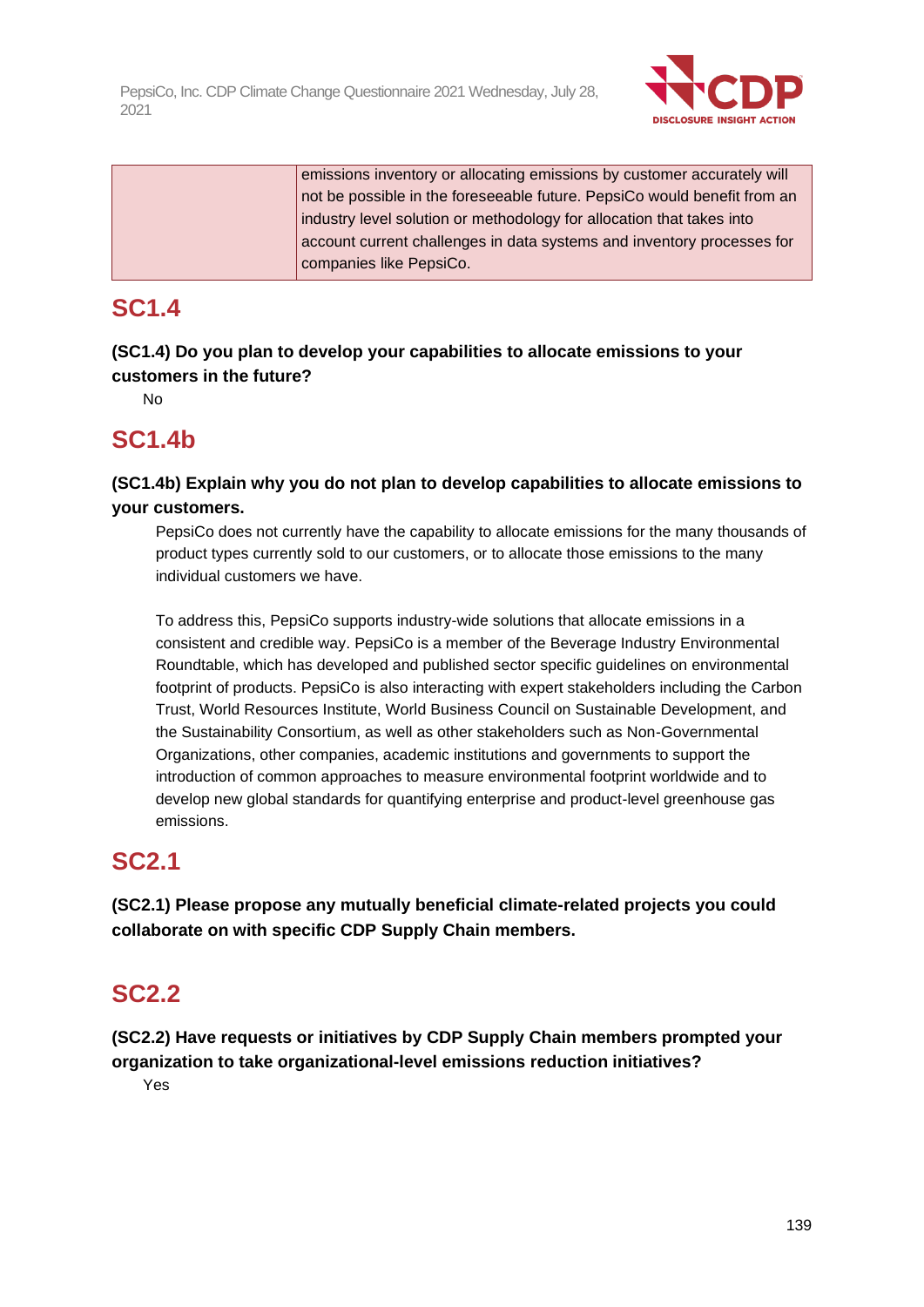

## **SC2.2a**

### **(SC2.2a) Specify the requesting member(s) that have driven organizational-level emissions reduction initiatives, and provide information on the initiatives.**

### **Requesting member**

Ahold Delhaize

**Initiative ID** 2020-ID1

### **Group type of project**

Change to supplier operations

### **Type of project**

Implementation of energy reduction projects

### **Description of the reduction initiative**

As part of our Sustainability agenda, PepsiCo has a goal to reduce our Scope 1 and 2 emissions by 75% by 2030 against a 2015 baseline. These reductions relate to our operational emissions and are due to a number of measures undertaken within our facilities and fleet. Main programs contributing are our Resource Conservation (ReCon) program and fleet efficiency program.

**Emissions reduction for the reporting year in metric tons of CO2e**

24,636

### **Did you identify this opportunity as part of the CDP supply chain Action Exchange?**

No

### **Would you be happy for CDP supply chain members to highlight this work in their external communication?**

Yes

### **Requesting member**

Ahold Delhaize

**Initiative ID** 2020-ID2

### **Group type of project**

Relationship sustainability assessment

### **Type of project**

Assessing products or services life-cycle foot print to identify efficiencies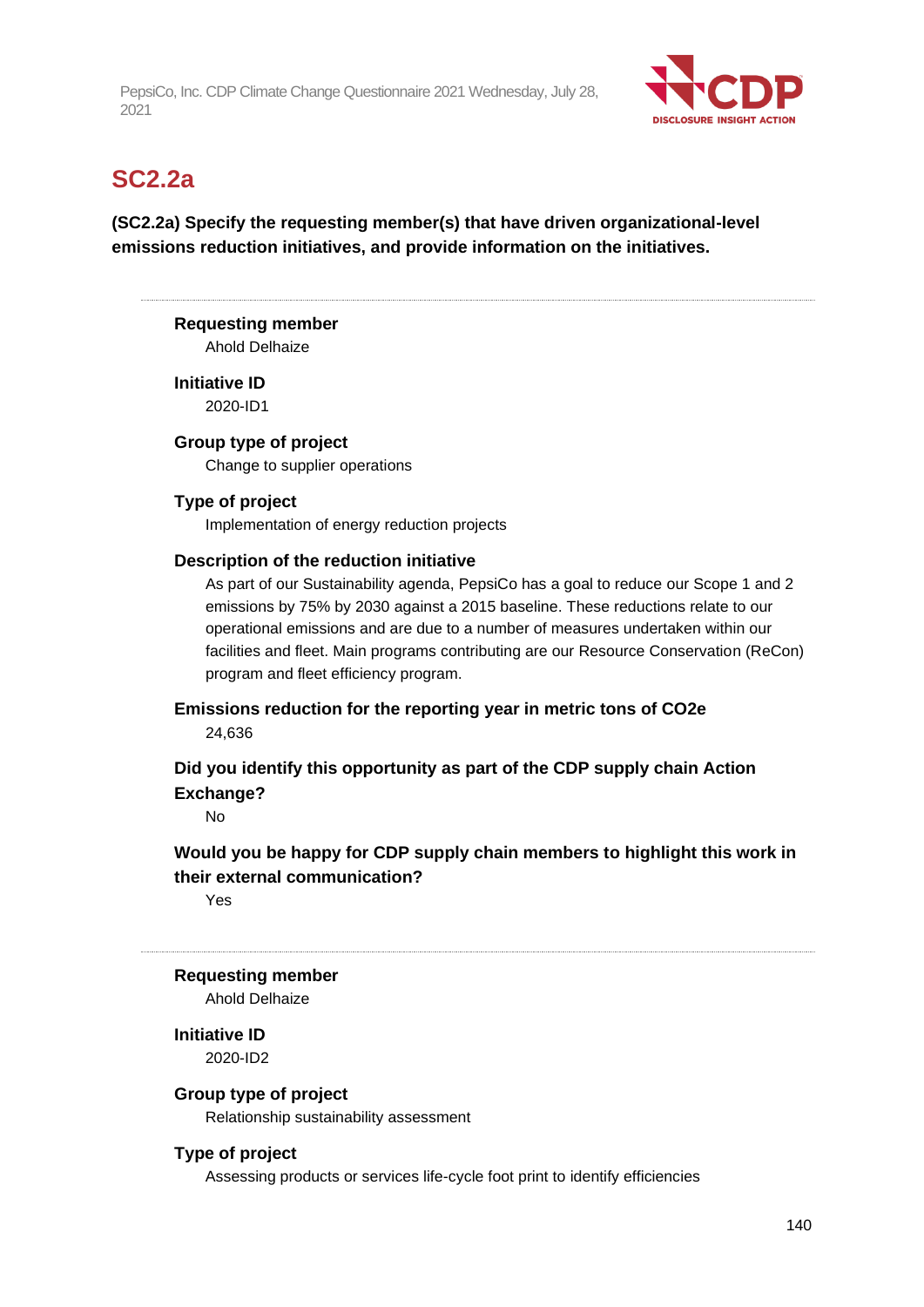

#### **Description of the reduction initiative**

As part of our Sustainability agenda, PepsiCo has a goal to reduce our Scope 3 emissions by 40% by 2030 against a 2015 baseline. These reductions relate to our Scope 3 emissions and are due to a number of initiatives including packaging sustainability, certified commodities and the deployment of our Higher Efficiency Coolers and Vending program.

**Emissions reduction for the reporting year in metric tons of CO2e** 26,381

**Did you identify this opportunity as part of the CDP supply chain Action Exchange?**

No

**Would you be happy for CDP supply chain members to highlight this work in their external communication?**

Yes

#### **Requesting member**

Caesars Entertainment

**Initiative ID**

2020-ID3

### **Group type of project**

Change to supplier operations

#### **Type of project**

Implementation of energy reduction projects

#### **Description of the reduction initiative**

As part of our Sustainability agenda, PepsiCo has a goal to reduce our Scope 1 and 2 emissions by 75% by 2030 against a 2015 baseline. These reductions relate to our operational emissions and are due to a number of measures undertaken within our facilities and fleet. Main programs contributing are our Resource Conservation (ReCon) program and fleet efficiency program.

#### **Emissions reduction for the reporting year in metric tons of CO2e** 115

**Did you identify this opportunity as part of the CDP supply chain Action Exchange?**

No

**Would you be happy for CDP supply chain members to highlight this work in their external communication?**

Yes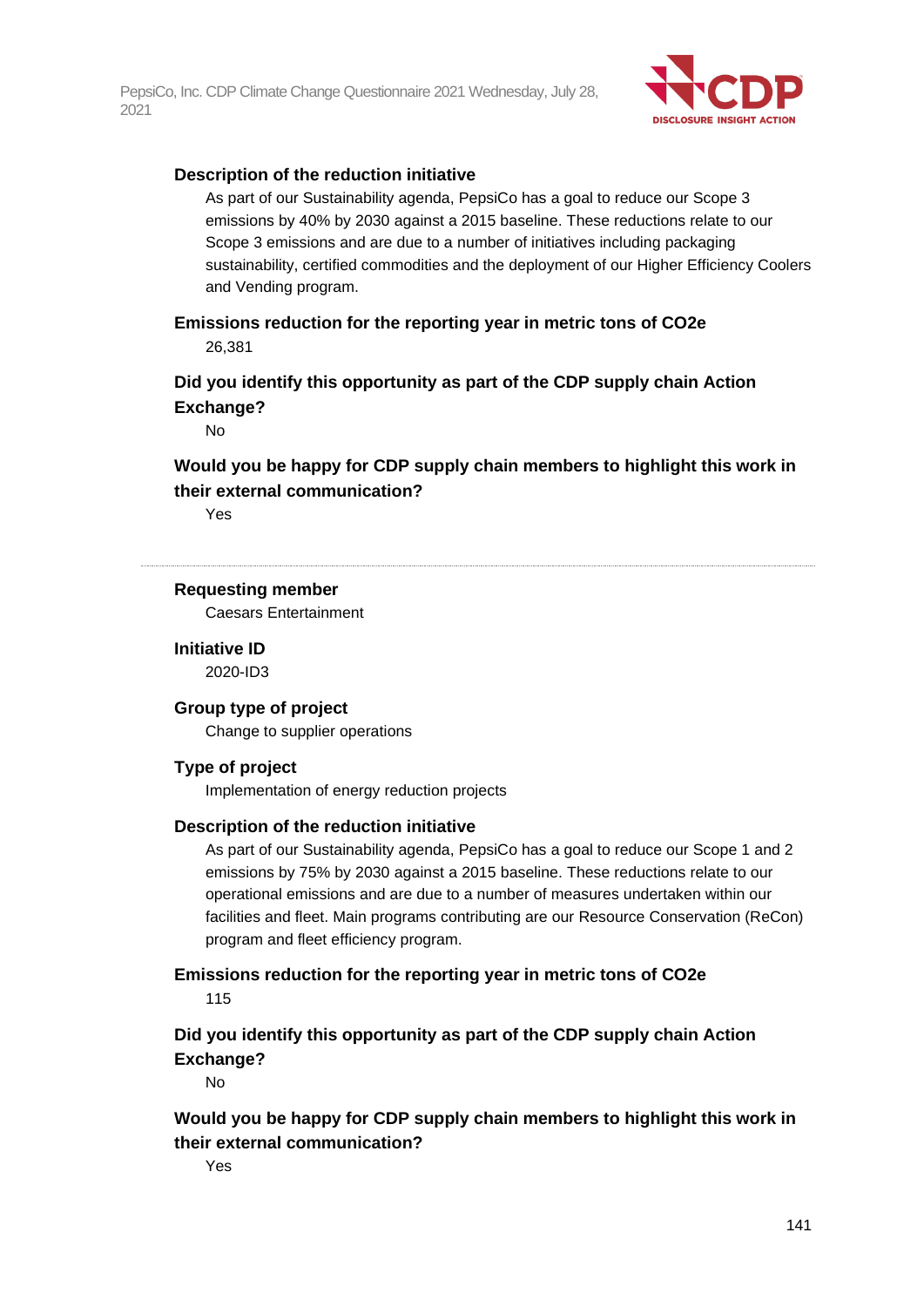

#### **Requesting member**

Caesars Entertainment

**Initiative ID** 2020-ID4

#### **Group type of project**

Relationship sustainability assessment

#### **Type of project**

Assessing products or services life-cycle foot print to identify efficiencies

#### **Description of the reduction initiative**

As part of our Sustainability agenda, PepsiCo has a goal to reduce our Scope 3 emissions by 40% by 2030 against a 2015 baseline. These reductions relate to our Scope 3 emissions and are due to a number of initiatives including packaging sustainability, certified commodities and the deployment of our Higher Efficiency Coolers and Vending program.

## **Emissions reduction for the reporting year in metric tons of CO2e**

123

### **Did you identify this opportunity as part of the CDP supply chain Action Exchange?**

No

### **Would you be happy for CDP supply chain members to highlight this work in their external communication?**

Yes

**Requesting member**

CVS Health

**Initiative ID**

2020-ID5

### **Group type of project**

Change to supplier operations

#### **Type of project**

Implementation of energy reduction projects

#### **Description of the reduction initiative**

As part of our Sustainability agenda, PepsiCo has a goal to reduce our Scope 1 and 2 emissions by 75% by 2030 against a 2015 baseline. These reductions relate to our operational emissions and are due to a number of measures undertaken within our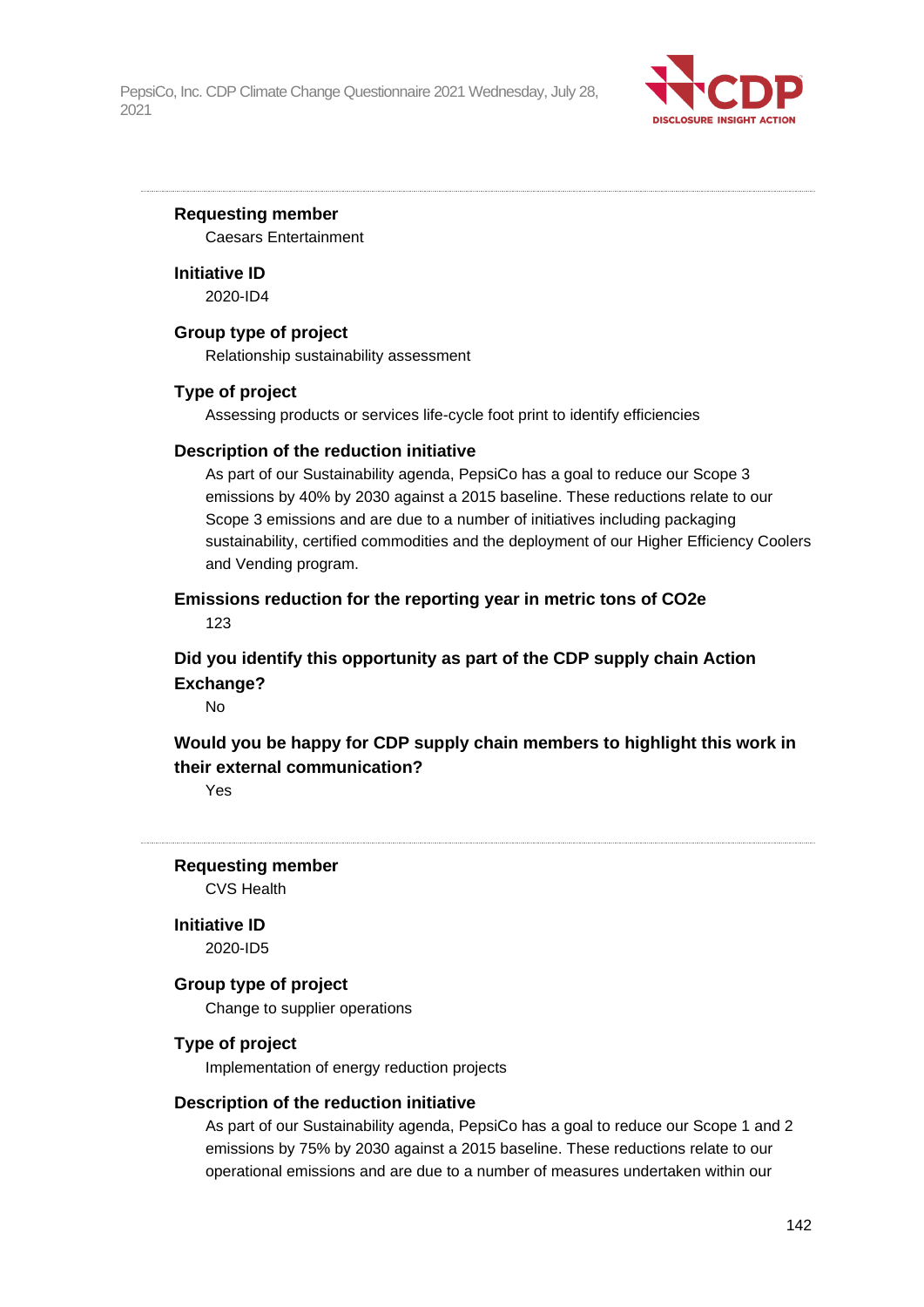

facilities and fleet. Main programs contributing are our Resource Conservation (ReCon) program and fleet efficiency program.

**Emissions reduction for the reporting year in metric tons of CO2e** 2,320

### **Did you identify this opportunity as part of the CDP supply chain Action Exchange?**

No

### **Would you be happy for CDP supply chain members to highlight this work in their external communication?**

Yes

#### **Requesting member**

CVS Health

**Initiative ID** 2020-ID6

#### **Group type of project**

Relationship sustainability assessment

### **Type of project**

Assessing products or services life-cycle foot print to identify efficiencies

#### **Description of the reduction initiative**

As part of our Sustainability agenda, PepsiCo has a goal to reduce our Scope 3 emissions by 40% by 2030 against a 2015 baseline. These reductions relate to our Scope 3 emissions and are due to a number of initiatives including packaging sustainability, certified commodities and the deployment of our Higher Efficiency Coolers and Vending program.

**Emissions reduction for the reporting year in metric tons of CO2e** 2,484

### **Did you identify this opportunity as part of the CDP supply chain Action Exchange?**

No

### **Would you be happy for CDP supply chain members to highlight this work in their external communication?**

Yes

#### **Requesting member**

McDonald's Corporation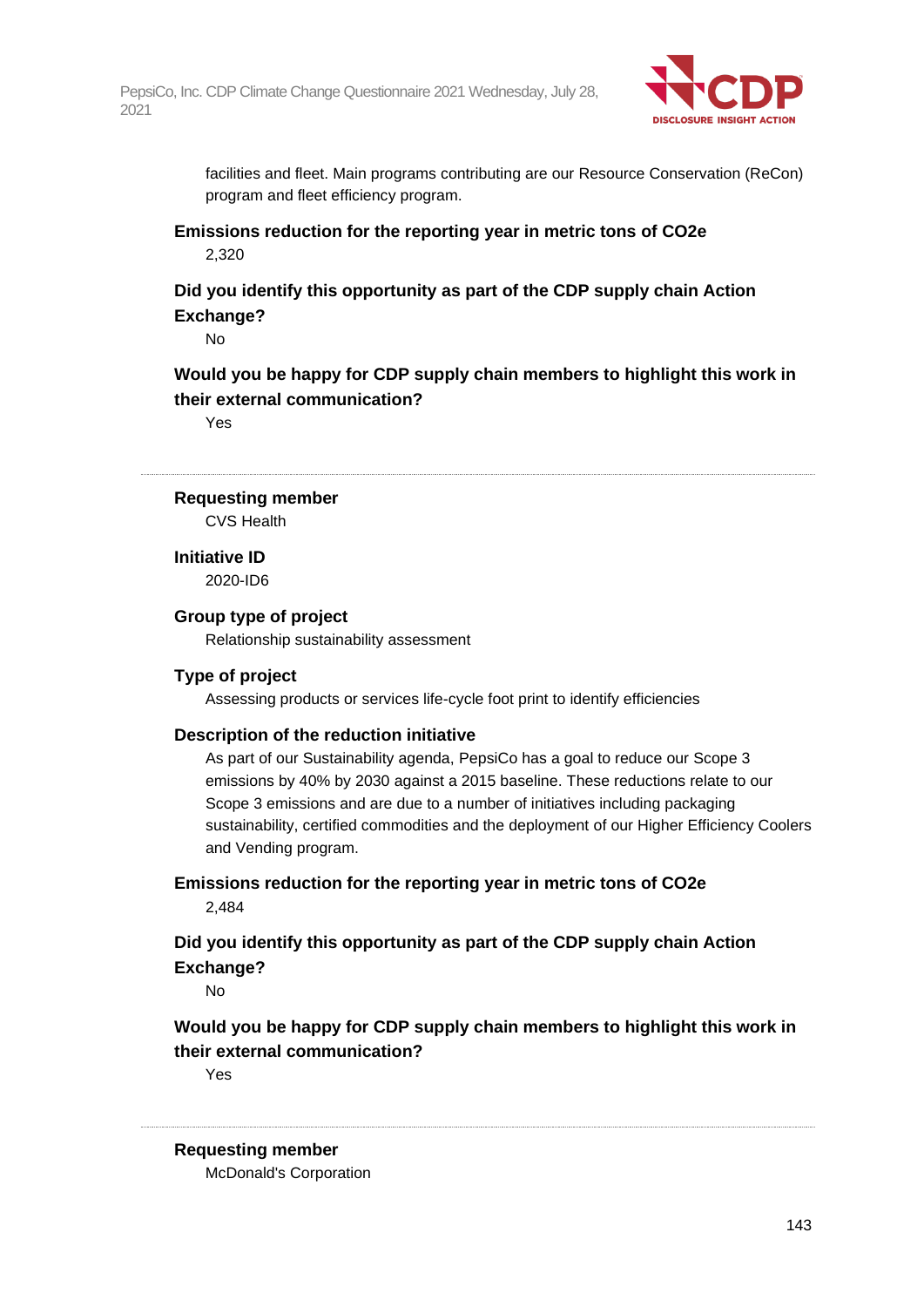

### **Initiative ID**

2020-ID7

### **Group type of project**

Change to supplier operations

### **Type of project**

Implementation of energy reduction projects

#### **Description of the reduction initiative**

As part of our Sustainability agenda, PepsiCo has a goal to reduce our Scope 1 and 2 emissions by 75% by 2030 against a 2015 baseline. These reductions relate to our operational emissions and are due to a number of measures undertaken within our facilities and fleet. Main programs contributing are our Resource Conservation (ReCon) program and fleet efficiency program

**Emissions reduction for the reporting year in metric tons of CO2e** 676

### **Did you identify this opportunity as part of the CDP supply chain Action Exchange?**

No

**Would you be happy for CDP supply chain members to highlight this work in their external communication?**

Yes

#### **Requesting member**

McDonald's Corporation

**Initiative ID**

2020-ID8

#### **Group type of project**

Relationship sustainability assessment

### **Type of project**

Assessing products or services life-cycle foot print to identify efficiencies

#### **Description of the reduction initiative**

As part of our Sustainability agenda, PepsiCo has a goal to reduce our Scope 3 emissions by 40% by 2030 against a 2015 baseline. These reductions relate to our Scope 3 emissions and are due to a number of initiatives including packaging sustainability, certified commodities and the deployment of our Higher Efficiency Coolers and Vending program.

#### **Emissions reduction for the reporting year in metric tons of CO2e**

724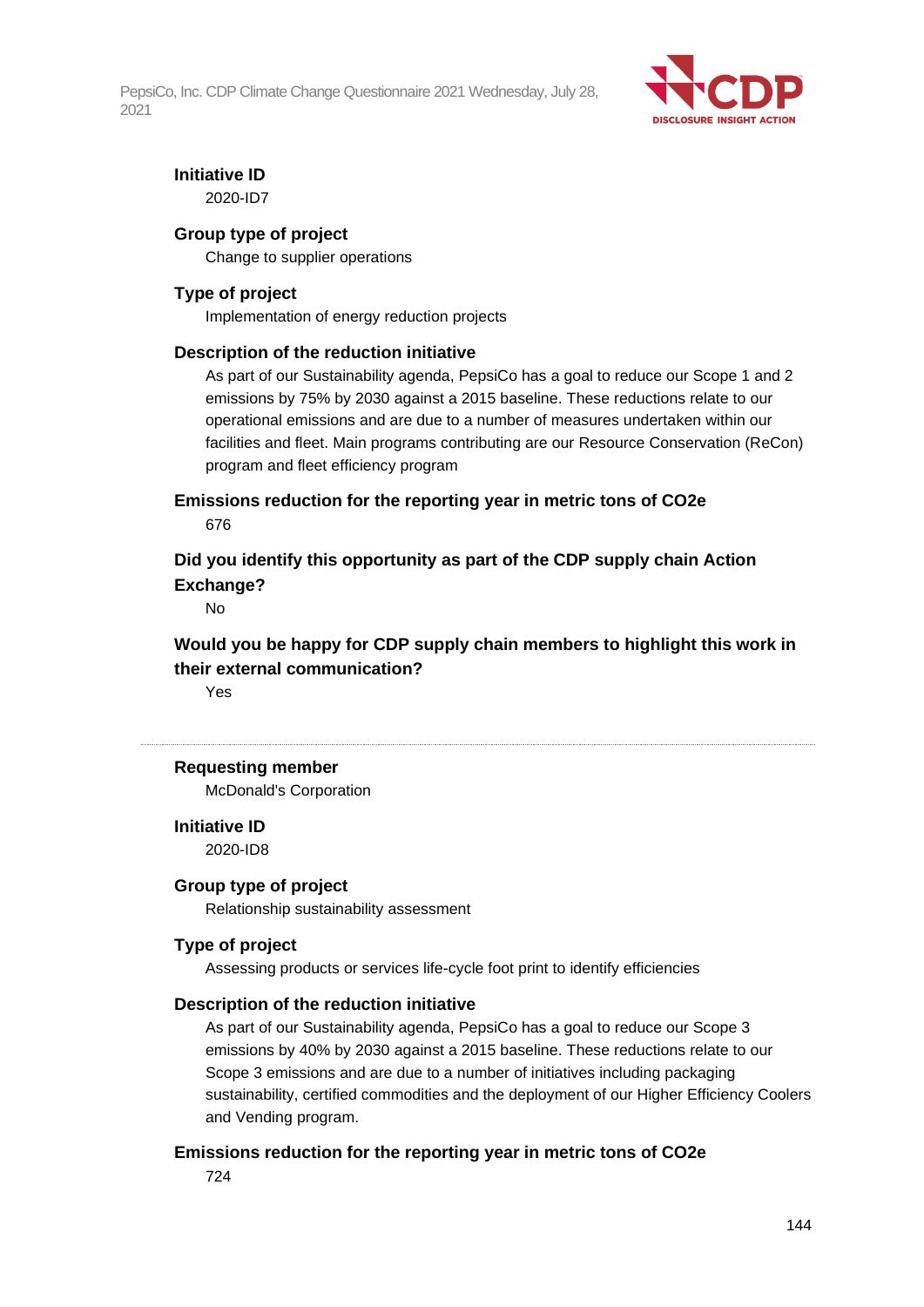

## **Did you identify this opportunity as part of the CDP supply chain Action Exchange?**

No

## **Would you be happy for CDP supply chain members to highlight this work in their external communication?**

Yes

#### **Requesting member**

NHS England and NHS Improvement

**Initiative ID**

2020-ID9

#### **Group type of project**

Change to supplier operations

#### **Type of project**

Implementation of energy reduction projects

#### **Description of the reduction initiative**

As part of our Sustainability agenda, PepsiCo has a goal to reduce our Scope 1 and 2 emissions by 75% by 2030 against a 2015 baseline. These reductions relate to our operational emissions and are due to a number of measures undertaken within our facilities and fleet. Main programs contributing are our Resource Conservation (ReCon) program and fleet efficiency program.

**Emissions reduction for the reporting year in metric tons of CO2e**

23

**Did you identify this opportunity as part of the CDP supply chain Action Exchange?**

No

## **Would you be happy for CDP supply chain members to highlight this work in their external communication?**

Yes

#### **Requesting member**

NHS England and NHS Improvement

**Initiative ID** 2020-ID10

#### **Group type of project**

Relationship sustainability assessment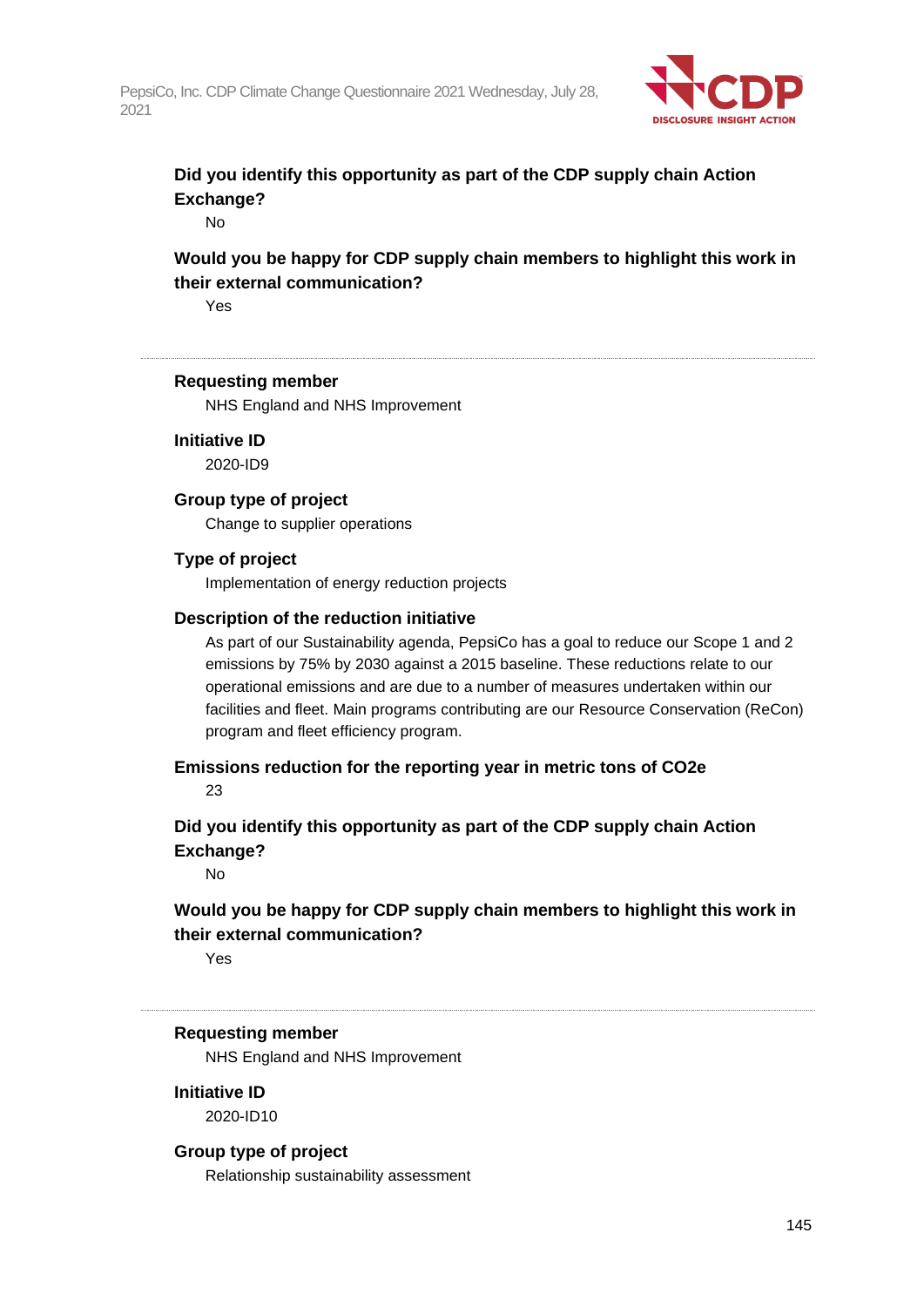

### **Type of project**

Assessing products or services life-cycle foot print to identify efficiencies

#### **Description of the reduction initiative**

As part of our Sustainability agenda, PepsiCo has a goal to reduce our Scope 3 emissions by 40% by 2030 against a 2015 baseline. These reductions relate to our Scope 3 emissions and are due to a number of initiatives including packaging sustainability, certified commodities and the deployment of our Higher Efficiency Coolers and Vending program.

**Emissions reduction for the reporting year in metric tons of CO2e**  $24$ 

## **Did you identify this opportunity as part of the CDP supply chain Action Exchange?**

No

## **Would you be happy for CDP supply chain members to highlight this work in their external communication?**

Yes

**Requesting member**

J Sainsbury Plc

**Initiative ID**

2020-ID11

#### **Group type of project**

Change to supplier operations

#### **Type of project**

Implementation of energy reduction projects

#### **Description of the reduction initiative**

As part of our Sustainability agenda, PepsiCo has a goal to reduce our Scope 1 and 2 emissions by 75% by 2030 against a 2015 baseline. These reductions relate to our operational emissions and are due to a number of measures undertaken within our facilities and fleet. Main programs contributing are our Resource Conservation (ReCon) program and fleet efficiency program.

#### **Emissions reduction for the reporting year in metric tons of CO2e**

2,748

## **Did you identify this opportunity as part of the CDP supply chain Action Exchange?**

No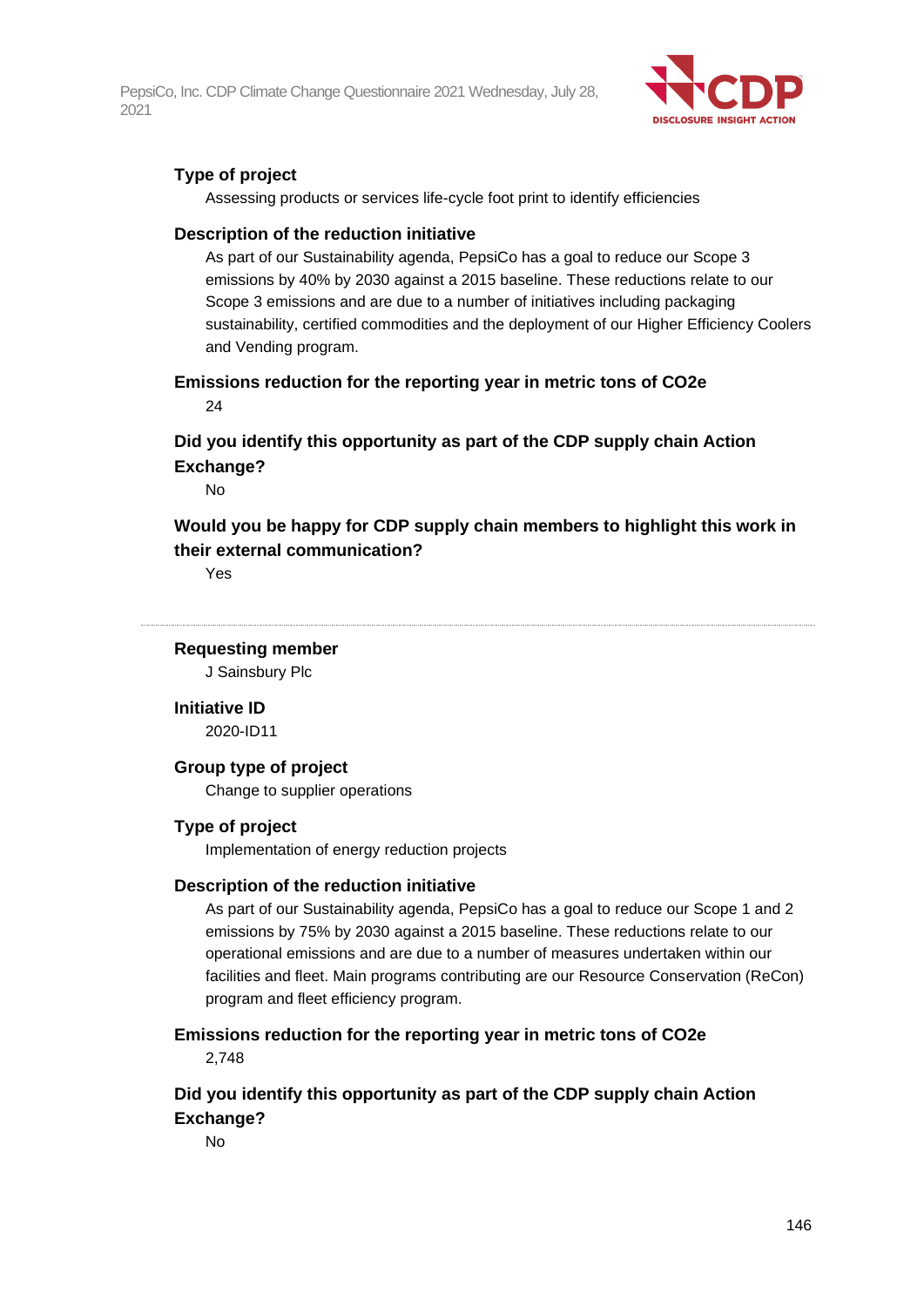

## **Would you be happy for CDP supply chain members to highlight this work in their external communication?**

Yes

#### **Requesting member**

J Sainsbury Plc

**Initiative ID** 2020-ID12

#### **Group type of project**

Relationship sustainability assessment

#### **Type of project**

Assessing products or services life-cycle foot print to identify efficiencies

#### **Description of the reduction initiative**

As part of our Sustainability agenda, PepsiCo has a goal to reduce our Scope 3 emissions by 40% by 2030 against a 2015 baseline. These reductions relate to our Scope 3 emissions and are due to a number of initiatives including packaging sustainability, certified commodities and the deployment of our Higher Efficiency Coolers and Vending program.

**Emissions reduction for the reporting year in metric tons of CO2e** 2,942

**Did you identify this opportunity as part of the CDP supply chain Action Exchange?**

No

## **Would you be happy for CDP supply chain members to highlight this work in their external communication?**

Yes

#### **Requesting member**

Target Corporation

## **Initiative ID**

2020-ID13

#### **Group type of project**

Change to supplier operations

#### **Type of project**

Implementation of energy reduction projects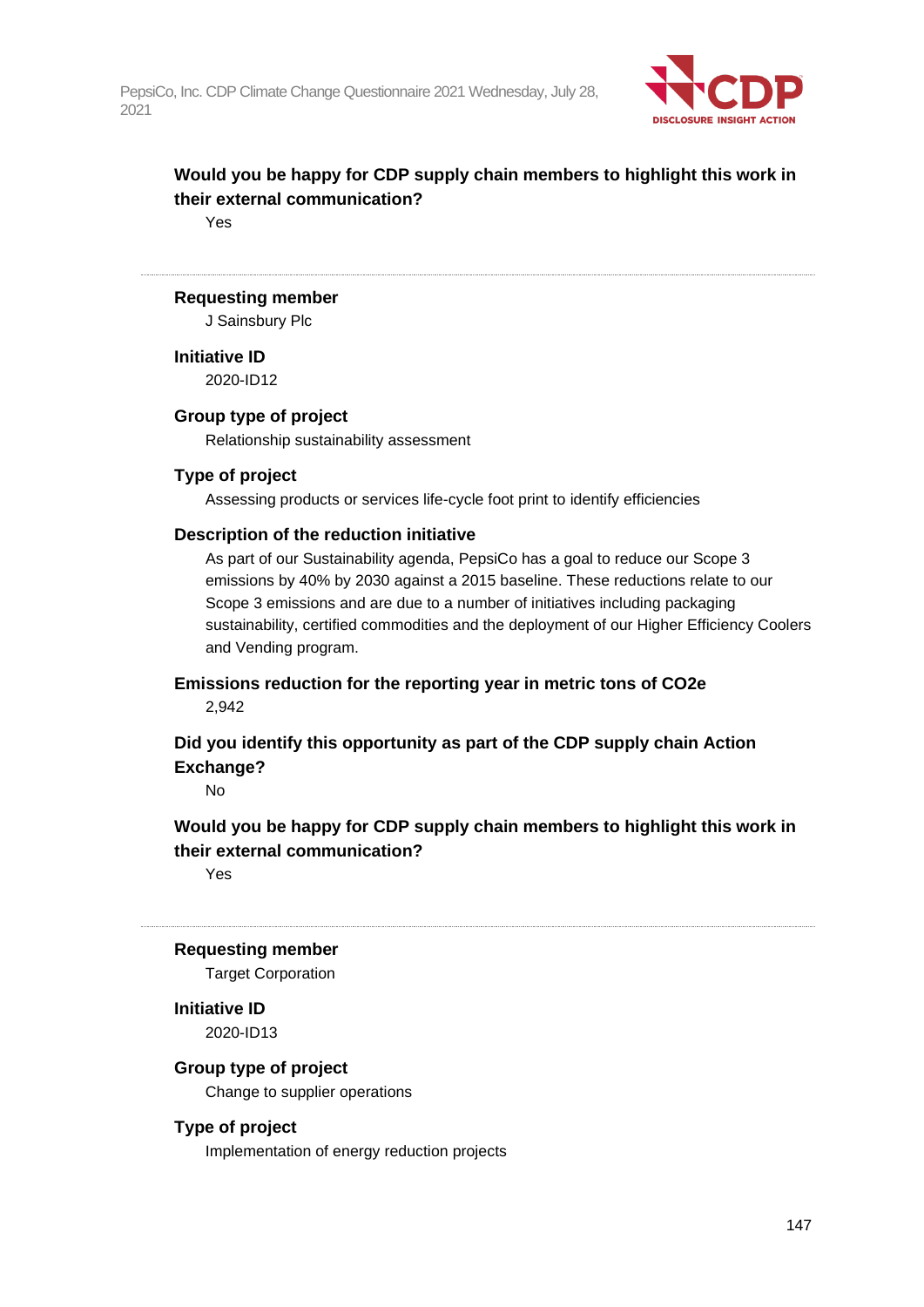

#### **Description of the reduction initiative**

As part of our Sustainability agenda, PepsiCo has a goal to reduce our Scope 1 and 2 emissions by 75% by 2030 against a 2015 baseline. These reductions relate to our operational emissions and are due to a number of measures undertaken within our facilities and fleet. Main programs contributing are our Resource Conservation (ReCon) program and fleet efficiency program.

**Emissions reduction for the reporting year in metric tons of CO2e** 10,766

**Did you identify this opportunity as part of the CDP supply chain Action Exchange?**

No

**Would you be happy for CDP supply chain members to highlight this work in their external communication?**

Yes

#### **Requesting member**

Target Corporation

**Initiative ID** 2020-ID14

## **Group type of project**

Relationship sustainability assessment

#### **Type of project**

Assessing products or services life-cycle foot print to identify efficiencies

#### **Description of the reduction initiative**

As part of our Sustainability agenda, PepsiCo has a goal to reduce our Scope 3 emissions by 40% by 2030 against a 2015 baseline. These reductions relate to our Scope 3 emissions and are due to a number of initiatives including packaging sustainability, certified commodities and the deployment of our Higher Efficiency Coolers and Vending program.

# **Emissions reduction for the reporting year in metric tons of CO2e**

11,529

## **Did you identify this opportunity as part of the CDP supply chain Action Exchange?**

No

**Would you be happy for CDP supply chain members to highlight this work in their external communication?**

Yes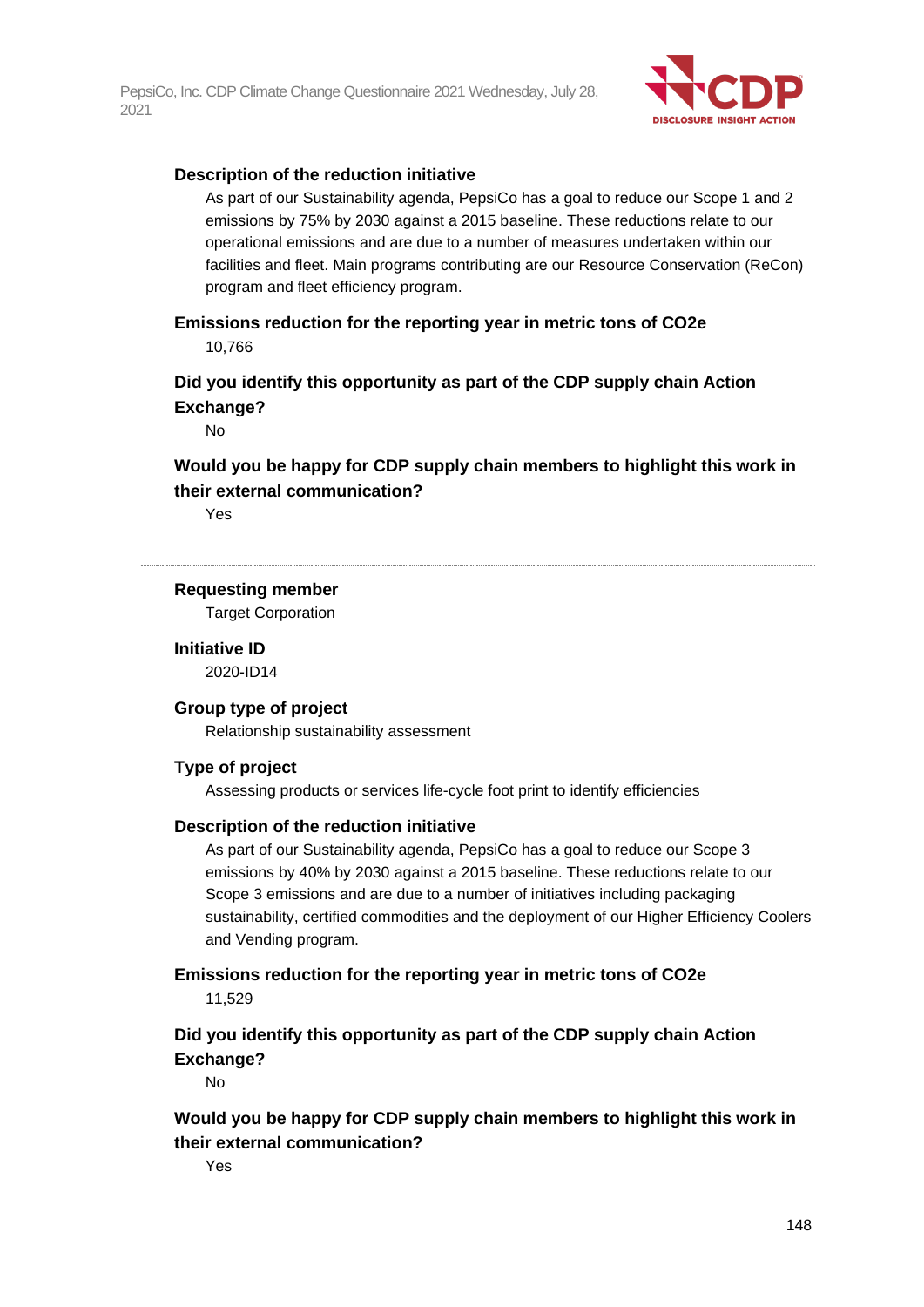

#### **Requesting member**

Walmart, Inc.

**Initiative ID** 2020-ID15

#### **Group type of project**

Change to supplier operations

#### **Type of project**

Implementation of energy reduction projects

#### **Description of the reduction initiative**

As part of our Sustainability agenda, PepsiCo has a goal to reduce our Scope 1 and 2 emissions by 75% by 2030 against a 2015 baseline. These reductions relate to our operational emissions and are due to a number of measures undertaken within our facilities and fleet. Main programs contributing are our Resource Conservation (ReCon) program and fleet efficiency program

## **Emissions reduction for the reporting year in metric tons of CO2e**

103,417

## **Did you identify this opportunity as part of the CDP supply chain Action Exchange?**

No

## **Would you be happy for CDP supply chain members to highlight this work in their external communication?**

Yes

#### **Requesting member**

Walmart, Inc.

**Initiative ID**

2020-ID16

#### **Group type of project**

Relationship sustainability assessment

#### **Type of project**

Assessing products or services life-cycle foot print to identify efficiencies

#### **Description of the reduction initiative**

As part of our Sustainability agenda, PepsiCo has a goal to reduce our Scope 3 emissions by 40% by 2030 against a 2015 baseline. These reductions relate to our Scope 3 emissions and are due to a number of initiatives including packaging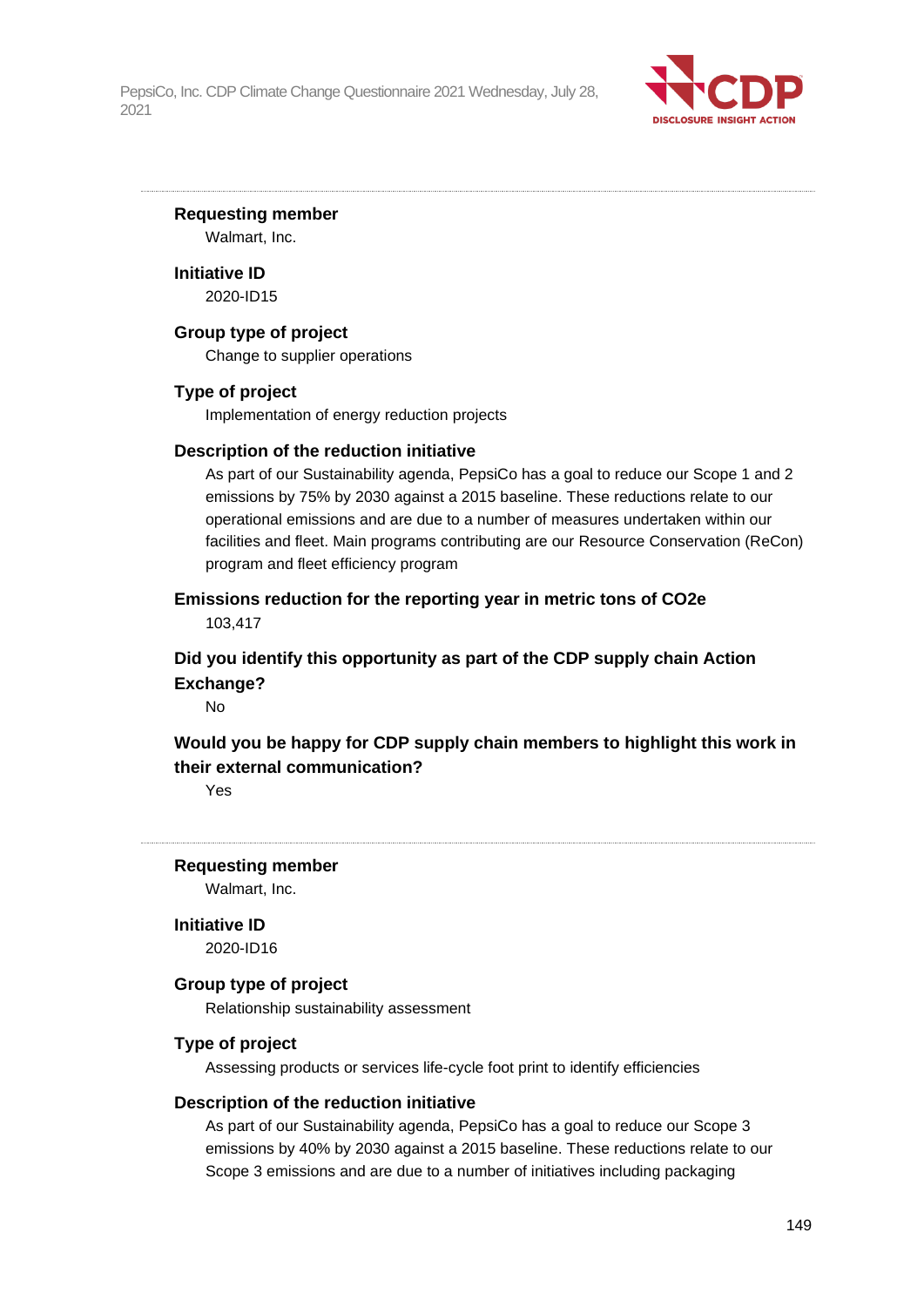

sustainability, certified commodities and the deployment of our Higher Efficiency Coolers and Vending program.

**Emissions reduction for the reporting year in metric tons of CO2e** 110,741

## **Did you identify this opportunity as part of the CDP supply chain Action Exchange?**

No

**Would you be happy for CDP supply chain members to highlight this work in their external communication?**

Yes

#### **Requesting member**

Wal Mart de Mexico

**Initiative ID** 2020-ID17

#### **Group type of project**

Change to supplier operations

#### **Type of project**

Implementation of energy reduction projects

#### **Description of the reduction initiative**

As part of our Sustainability agenda, PepsiCo has a goal to reduce our Scope 1 and 2 emissions by 75% by 2030 against a 2015 baseline. These reductions relate to our operational emissions and are due to a number of measures undertaken within our facilities and fleet. Main programs contributing are our Resource Conservation (ReCon) program and fleet efficiency program.

#### **Emissions reduction for the reporting year in metric tons of CO2e**

## **Did you identify this opportunity as part of the CDP supply chain Action Exchange?**

No

## **Would you be happy for CDP supply chain members to highlight this work in their external communication?**

Yes

#### **Requesting member**

Wal Mart de Mexico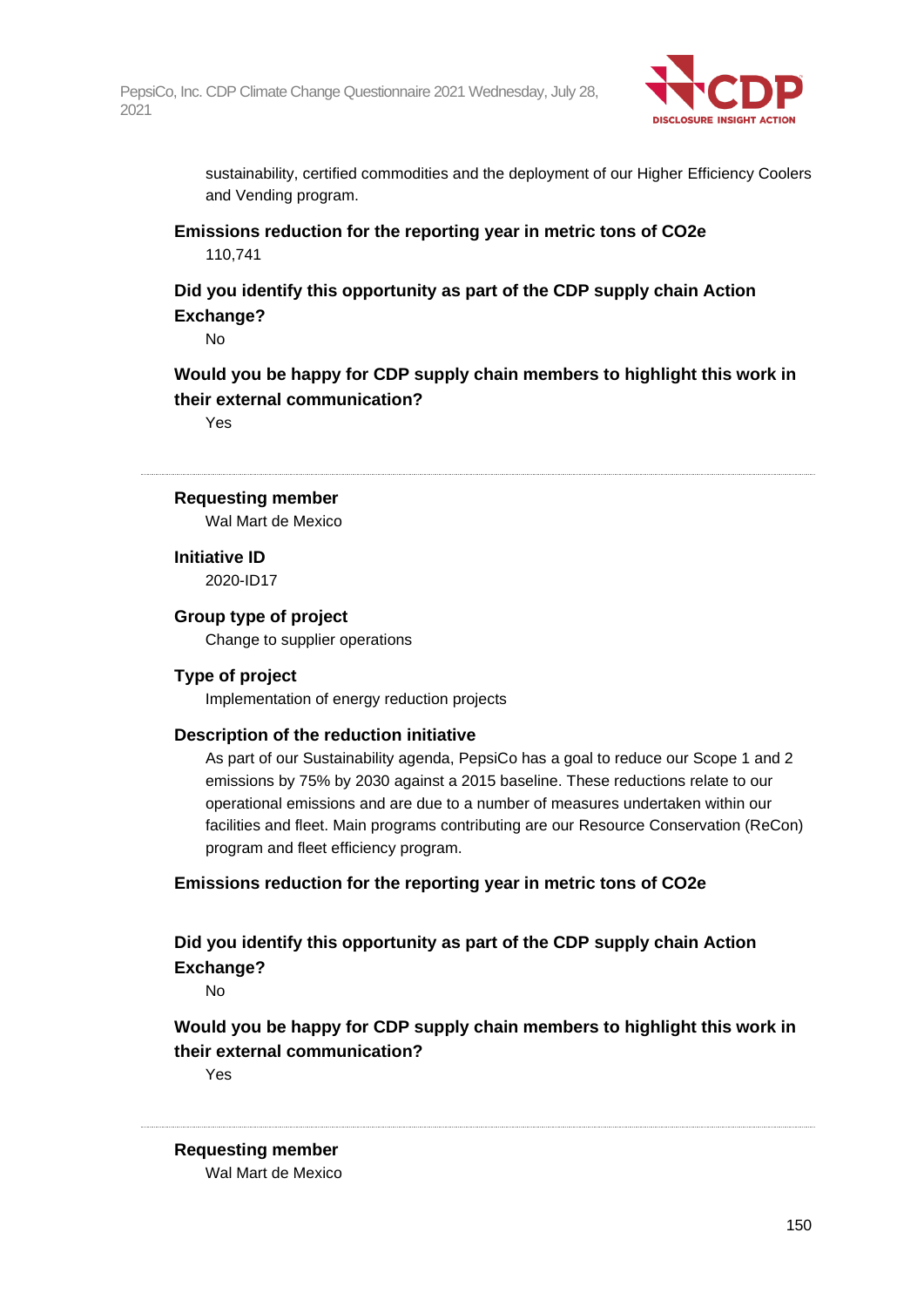

## **Initiative ID**

2020-ID18

### **Group type of project**

Relationship sustainability assessment

## **Type of project**

Assessing products or services life-cycle foot print to identify efficiencies

#### **Description of the reduction initiative**

As part of our Sustainability agenda, PepsiCo has a goal to reduce our Scope 3 emissions by 40% by 2030 against a 2015 baseline. These reductions relate to our Scope 3 emissions and are due to a number of initiatives including packaging sustainability, certified commodities and the deployment of our Higher Efficiency Coolers and Vending program.

**Emissions reduction for the reporting year in metric tons of CO2e** 6,911

**Did you identify this opportunity as part of the CDP supply chain Action Exchange?**

No

**Would you be happy for CDP supply chain members to highlight this work in their external communication?**

Yes

# **SC4.1**

## **(SC4.1) Are you providing product level data for your organization's goods or services?**

No, I am not providing data

# **Submit your response**

## **In which language are you submitting your response?**

English

#### **Please confirm how your response should be handled by CDP**

|                                | I am<br>submitting to Submission |        | Public or Non-Public Are you ready to submit the<br>additional Supply Chain questions? |
|--------------------------------|----------------------------------|--------|----------------------------------------------------------------------------------------|
| I am submitting my   Investors |                                  | Public | Yes, I will submit the Supply Chain                                                    |
| response                       | <b>Customers</b>                 |        | questions now                                                                          |